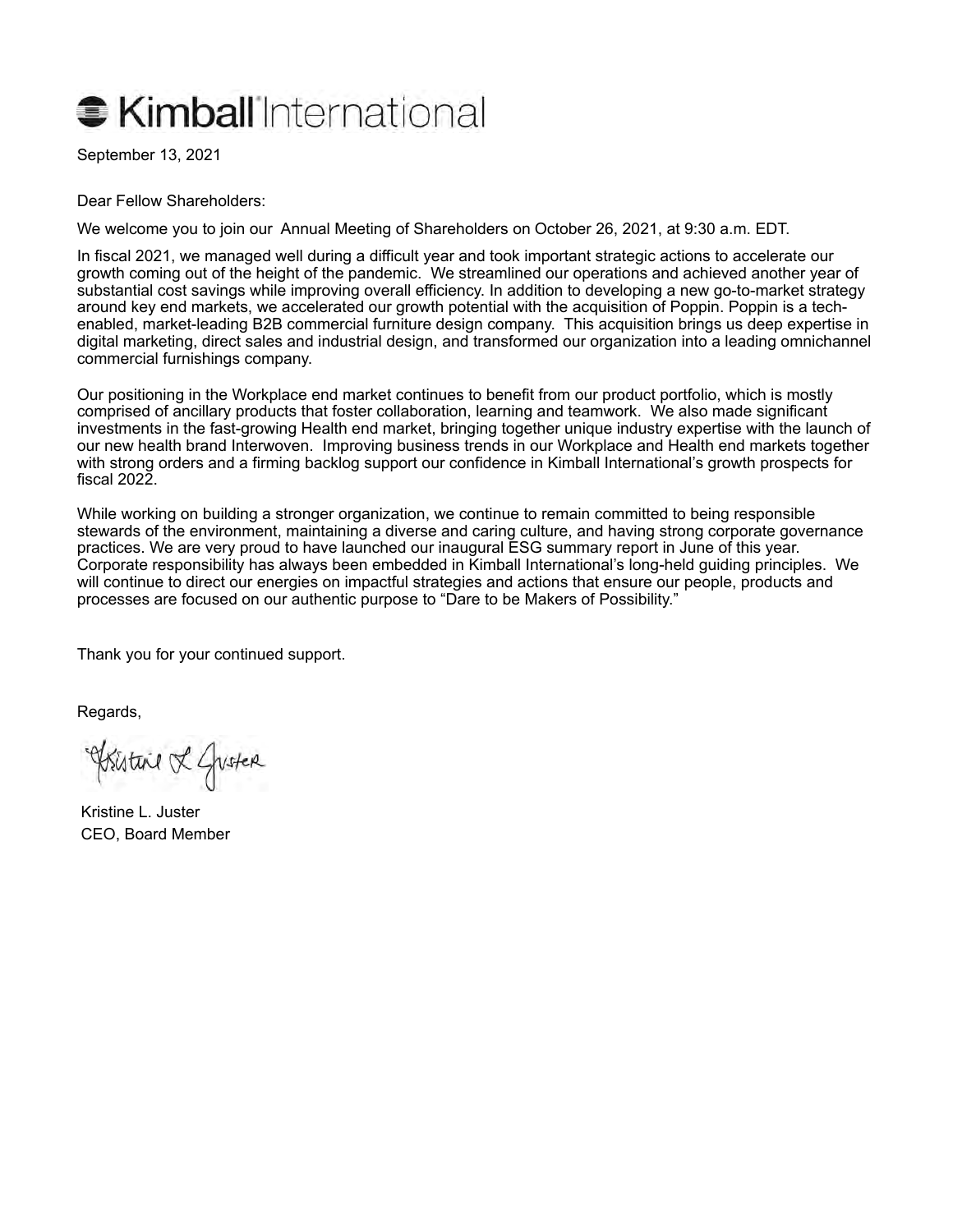## **NOTICE OF ANNUAL MEETING OF SHAREHOLDERS To be held October 26, 2021**

#### **To the Shareholders of Kimball International, Inc.:**

You are cordially invited to attend the 2021 Annual Meeting of the Shareholders of Kimball International, Inc. (the "Company") to be held at the Company's headquarters at 1600 Royal Street, Jasper, Indiana, on October 26, 2021 at 9:30 a.m., Eastern Daylight Time (the "Annual Meeting"). The following matters will be addressed at the Annual Meeting:

- 1. To elect three directors to the Board of Directors of our Company to serve until 2024.
- 2. To approve the Company's proposed Amended and Restated Articles of Incorporation to provide shareholders the right to unilaterally amend the Company's Restated By-laws.
- 3. To approve, by an advisory (non-binding) vote, the compensation paid to our named executive officers ("Say on Pay").
- 4. To approve an increase in available shares under the Kimball International, Inc. 2017 Stock Incentive Plan.
- 5. To ratify the appointment of our Company's independent registered public accounting firm, Deloitte & Touche LLP, for fiscal year 2022.
- 6. To consider and transact any other business properly brought before the meeting or any adjournments thereof.

All shareholders of record at the close of business on August 23, 2021, are entitled to vote at the meeting or any adjournment thereof on the matters identified above.

On or about September 13, 2021, the Company mailed many of its shareholders a Notice of Internet Availability of Proxy Materials (the "Notice"). On or about the same date, the Company mailed a printed copy of its 2021 Annual Report to Shareholders, Proxy Statement and a proxy card to its remaining shareholders. **On the mailing date of the Notice, all shareholders of record and street name holders will have the ability to access all of the Company's proxy materials, including the 2021 Annual Report to Shareholders and the Proxy Statement, via the Internet at www.proxyvote.com or www.kimballinternational.com/annual-shareholder-information.** 

If you received a printed set of proxy materials, a proxy card has been enclosed along with a return envelope which requires no postage if mailed in the United States. If you own shares of either Class A Common Stock or Class B Common Stock, or both, you will receive one Notice, or if you have received a printed set of proxy materials, you will receive one proxy card.

As of the date of this mailing, we intend to hold the Annual Meeting in person with appropriate protocols in place to protect the health and safety of our employees and shareholders. We will continue to closely monitor developments related to the COVID-19 pandemic and announce alternative arrangements if we determine it is in the best interests of our employees and shareholders. Such arrangements may include a change in venue or holding a completely virtual meeting conducted via webcast. We would announce any such change and the details on how to participate by press release, on our website at https://www.kimballinternational.com/annual-shareholder-meeting, and in a filing with the Securities and Exchange Commission.

September 13, 2020 By Order of the Board of Directors

Mark W. Johnson Chief Legal and Governance Officer & Corporate Secretary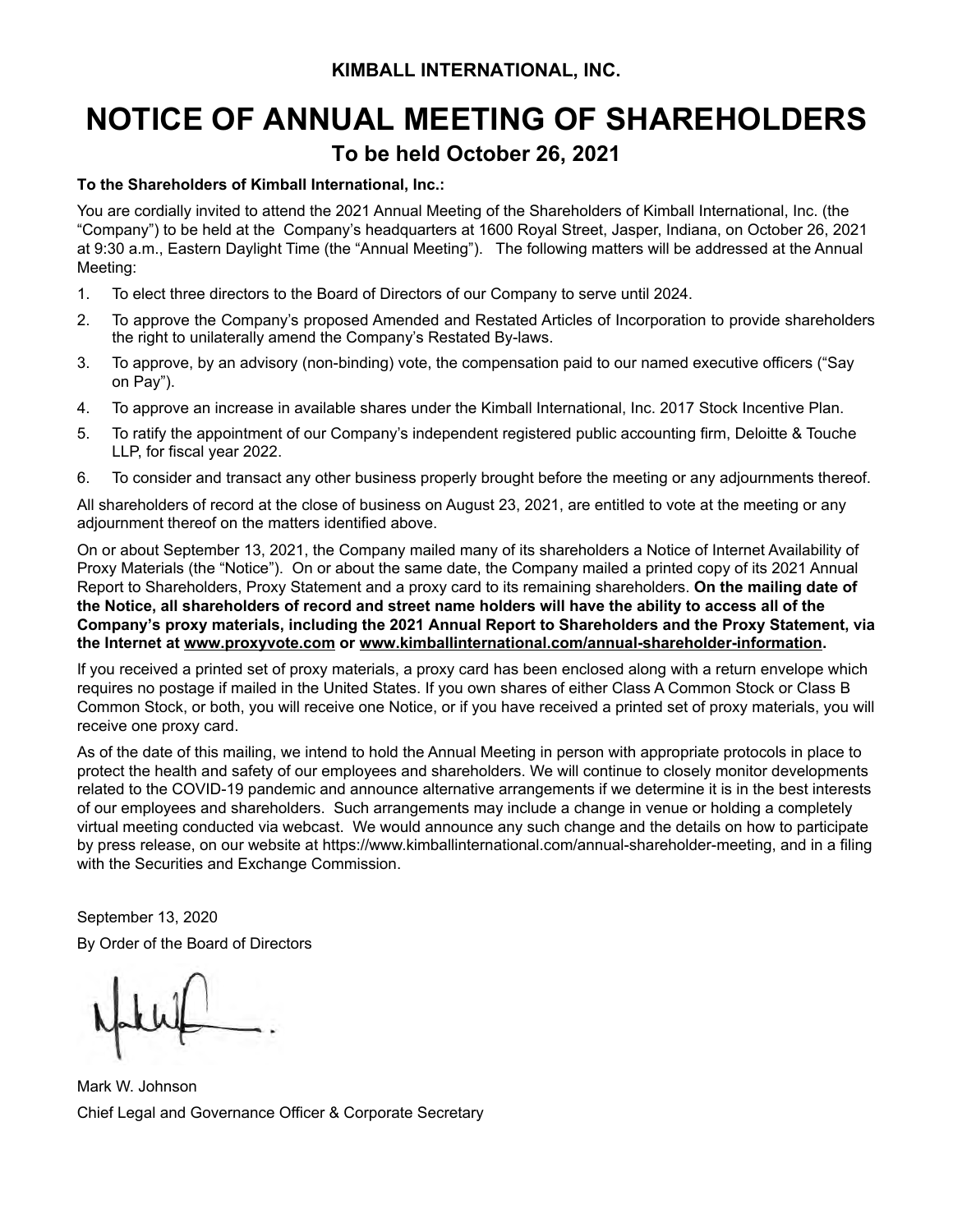#### **YOUR VOTE IS IMPORTANT! WHETHER OR NOT YOU PLAN TO ATTEND THE MEETING, PLEASE VOTE PROMPTLY BY TELEPHONE OR THE INTERNET BY FOLLOWING THE INSTRUCTIONS ON THE NOTICE OR THE PROXY CARD, OR IF YOU RECEIVED A PRINTED SET OF PROXY MATERIALS, YOU MAY VOTE BY SIGNING, DATING AND MAILING THE ACCOMPANYING PROXY CARD. THE PROXY IS REVOCABLE AND WILL NOT AFFECT YOUR RIGHT TO VOTE IF YOU ATTEND THE MEETING IN PERSON.**

#### **VOTING INSTRUCTIONS AND ADMITTANCE TO THE MEETING**

#### **HOW TO VOTE YOUR SHARES:**

|            | <b>WHEN</b>                                                                                                                                                                                                                                                                                  | <b>WHERE</b>                                                                |
|------------|----------------------------------------------------------------------------------------------------------------------------------------------------------------------------------------------------------------------------------------------------------------------------------------------|-----------------------------------------------------------------------------|
| ∣In Person | October 26, 2021<br>9:30 a.m. Eastern Daylight Time ("EDT")                                                                                                                                                                                                                                  | 1600 Royal Street<br>Jasper, Indiana 47546                                  |
| Internet   | Use the Internet to transmit your voting<br>instructions until 11:59 P.M. EDT on October<br>25, 2021. Have your proxy card or Notice in<br>hand when you access the website and<br>follow the instructions to obtain your records<br>and to create an electronic voting instruction<br>form. | www.proxyvote.com                                                           |
| Call       | Use any touch-tone telephone to transmit<br>voting instructions until 11:59 P.M. EDT on<br>October 25, 2021. Have your proxy card or<br>Notice in hand when you call and follow the<br>instructions.                                                                                         | 1-800-690-6903                                                              |
| Mail       | Mark, sign and date your proxy card and<br>return it in the postage-paid envelope we<br>have provided or return it to Vote Processing,<br>c/o Broadridge, 51 Mercedes Way,<br>Edgewood, NY 11717. Your proxy card must<br>be received by October 25, 2021.                                   | Vote Processing, c/o<br>Broadridge, 51 Mercedes Way,<br>Edgewood, NY 11717. |

#### **PLEASE NOTE THAT IF YOU DECIDE TO ATTEND IN PERSON, YOU WILL BE ADMITTED ONLY ON THE FOLLOWING CONDITIONS:**

- A. PRESENTATION OF A PHOTO IDENTIFICATION; AND
- B. YOUR NAME MUST BE ON OUR SHAREHOLDER LIST OR A RECENT BROKERAGE STATEMENT SHOWING SHARE OWNERSHIP AS OF AUGUST 23, 2021 MUST BE PRESENTED

DOORS WILL OPEN AT 8:45 A.M. ON OCTOBER 26, 2021 FOR THE 9:30 A.M. EDT MEETING.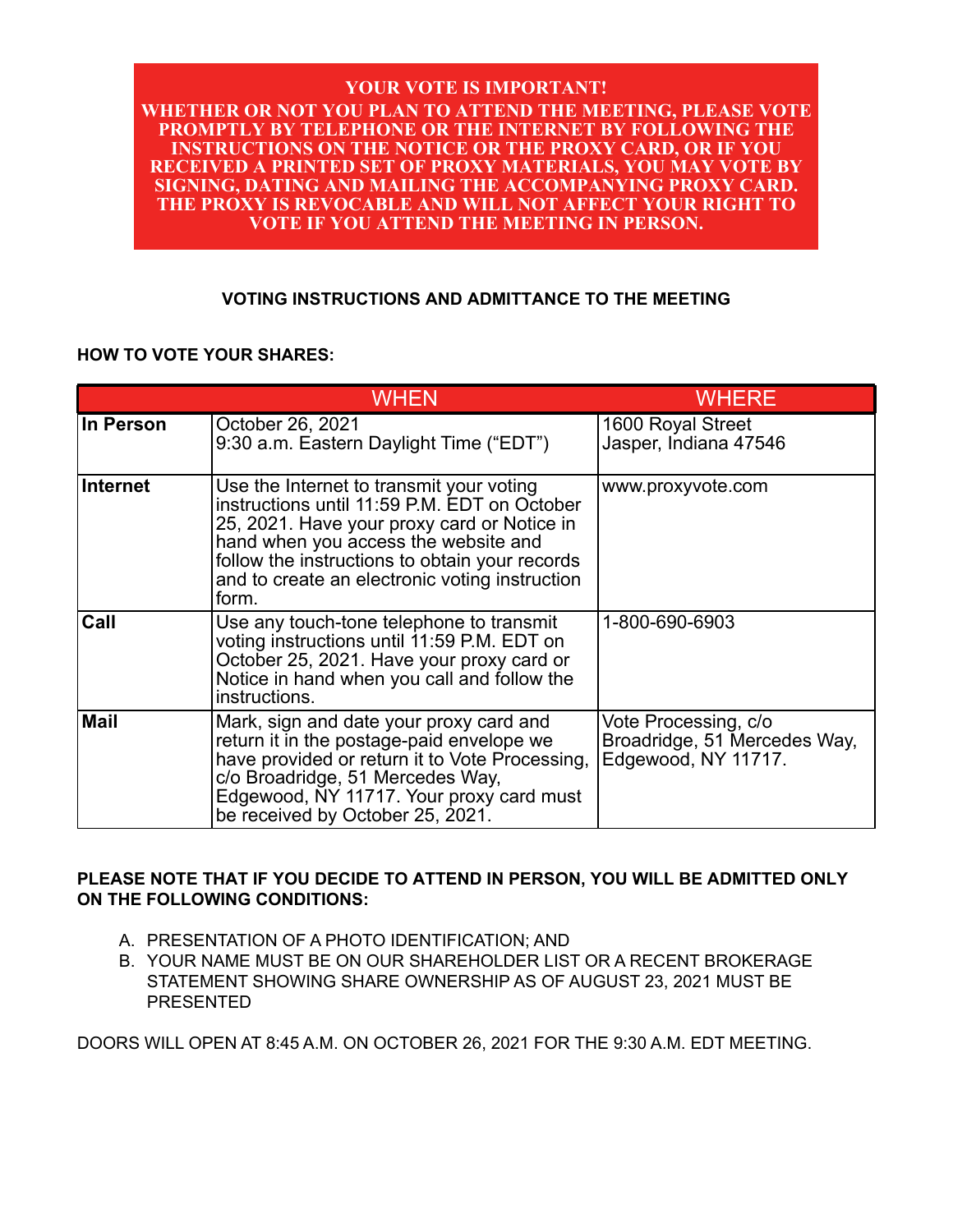### **TABLE OF CONTENTS**

|                                                                                                                                       | Page           |
|---------------------------------------------------------------------------------------------------------------------------------------|----------------|
|                                                                                                                                       | $\overline{1}$ |
|                                                                                                                                       | $\overline{2}$ |
|                                                                                                                                       | $\overline{4}$ |
| Information Concerning the Directors Continuing in Office and Committees                                                              | $\overline{5}$ |
|                                                                                                                                       | <u> 14</u>     |
|                                                                                                                                       | <u> 16</u>     |
| <b>Proposal No. 2 — Amendment to Articles of Incorporation measure in the Proposal No. 2 — Amendment to Articles of Incorporation</b> | <u>17</u>      |
|                                                                                                                                       | <u> 18</u>     |
|                                                                                                                                       | <u>18</u>      |
|                                                                                                                                       | <u> 19</u>     |
|                                                                                                                                       | <u>19</u>      |
| <b>Review and Approval of Transactions with Related Persons </b>                                                                      | <u>22</u>      |
|                                                                                                                                       | <u>22</u>      |
| Proposal No. 3 - Advisory Vote on the Compensation Paid to our Named Executive<br><b>Officers</b>                                     | 23             |
|                                                                                                                                       | <u>24</u>      |
|                                                                                                                                       | <u>24</u>      |
| <b>Advisory Vote on Executive Compensation Material Advisory Material Advisory Material Advisory Material Advisor</b>                 | <u>24</u>      |
| <b>Compensation Philosophy</b>                                                                                                        | 25             |
|                                                                                                                                       | 26             |
|                                                                                                                                       | <u>29</u>      |
|                                                                                                                                       | 44             |
| <b>Recovery (Claw Back) of Compensation for Executive Misconduct</b>                                                                  | 44             |
|                                                                                                                                       | <u>45</u>      |
|                                                                                                                                       | <u>45</u>      |
|                                                                                                                                       | <u>46</u>      |
| <b>Summary Compensation Table</b>                                                                                                     | <u>46</u>      |
|                                                                                                                                       | 51             |
| Outstanding Equity Awards at Fiscal Year End 2021 [10] Contract Contract Contract Contract Contract Contract C                        | 53             |
|                                                                                                                                       | 55             |
|                                                                                                                                       | <u>55</u>      |
| <b>Employment and Change in Control Agreements with NEOs and Potential Payments</b><br>Upon Termination or Change in Control          | 56             |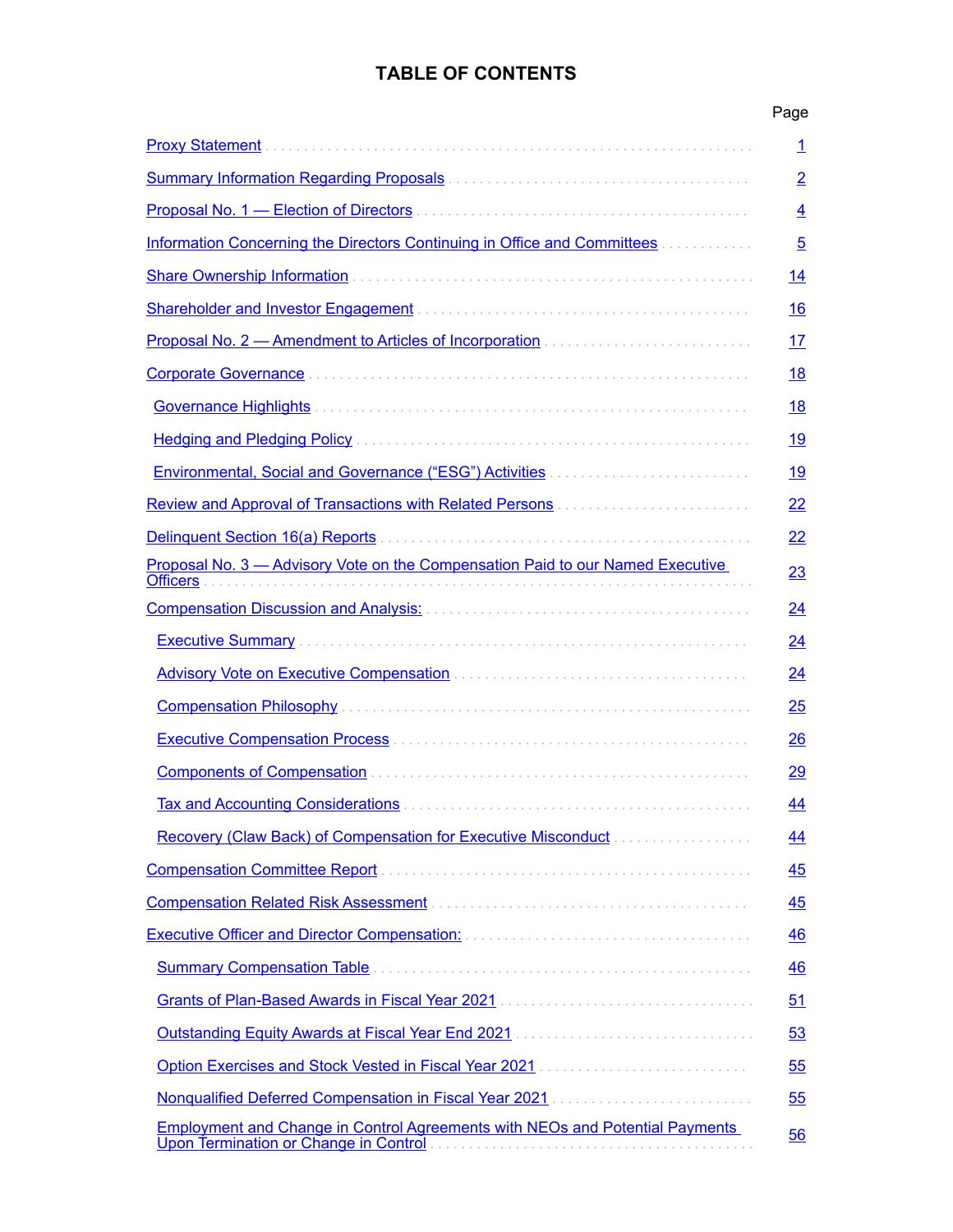|                                                                                                                             | 62        |
|-----------------------------------------------------------------------------------------------------------------------------|-----------|
| <b>CEO Pay Ratio</b>                                                                                                        | <u>64</u> |
| Proposal No. 4 – Approve an Increase in Available Shares Under the Kimball<br>International, Inc. 2017 Stock Incentive Plan | 65        |
| Securities Authorized for Issuance under Equity Compensation Plans.<br>.                                                    | <u>74</u> |
| Proposal No. 5 – Ratification of the Appointment of our Independent Registered Public<br><b>Accounting Firm</b>             | <u>75</u> |
| <b>Report of the Audit Committee</b>                                                                                        | <u>77</u> |
| <b>General Information Regarding the Proxy and Your Voting Rights Communities Community</b>                                 | <u>78</u> |
| <b>Future Shareholder Proposals</b>                                                                                         | 81        |
| Shareholder Communications with the Board of Directors.                                                                     | 81        |
| Appendix A - Approval Process for Services Performed by the Independent<br>Registered Public Accounting Firm                | A-1       |
|                                                                                                                             | $B-1$     |
| Appendix C — Amended and Restated Articles of Incorporation of Kimball International.<br>Inc. (As Proposed to be Amended)   | $C-1$     |
| Appendix D — Proposed Kimball International, Inc. Amended 2017 Stock Incentive Plan                                         | $D-1$     |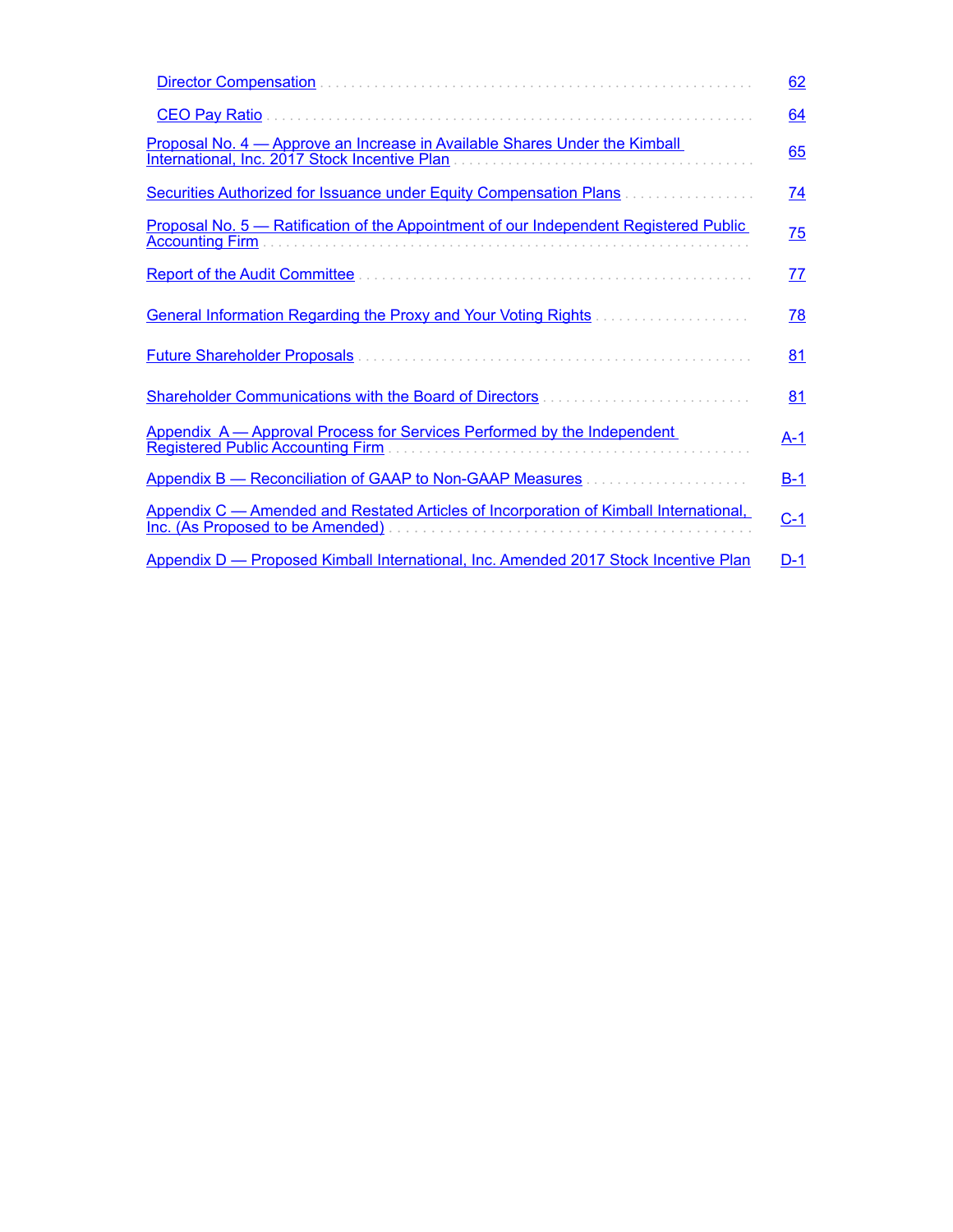#### **FORWARD-LOOKING STATEMENTS**

This document contains certain forward-looking statements as defined in the Private Securities Litigation Reform Act of 1995, Section 27A of the Securities Act of 1933, as amended (the "Securities Act") and Section 21E of the Securities Exchange Act of 1934, as amended (the "Exchange Act"). These are statements made by management, using their best business judgment based upon facts known at the time of the statements or reasonable estimates, about future results, plans, or future performance and business of the Company. Such statements involve risk and uncertainty, and their ultimate validity is affected by a number of factors, both specific and general. They should not be construed as a guarantee that such results or events will, in fact, occur or be realized as actual results may differ materially from those expressed in these forward-looking statements. The statements may be identified by the use of words such as "believes," "anticipates," "expects," "intends," "plans," "projects," "estimates," "forecasts," "seeks," "likely," "future," "may," "might," "should," "would," "will," and similar expressions. It is not possible to foresee or identify all factors that could cause actual results to differ from expected or historical results. We make no commitment to update these factors or to revise any forward-looking statements for events or circumstances occurring after the statement is issued, except as required in current and quarterly periodic reports filed with the Securities and Exchange Commission ("SEC") or otherwise by law. These forward-looking statements are subject to risks and uncertainties including, but not limited to, the possibility that any of the anticipated benefits of the Poppin acquisition will not be realized or will not be realized within the expected time period; the risk that integration of the operations of Poppin with the Company will be materially delayed or will be more costly or difficult than expected; the risk that any projections or guidance by the Company, including revenues, margins, earnings or any other financial results are not realized; the impact of COVID-19 on our business; disruptions in our supply chain and freight channels including any impact of COVID-19 on cost and availability; adverse changes in global economic conditions; successful execution of Phase 2 of our transformation restructuring plan; increased global competition; the impact of changes in the regulatory environment; the loss of or significant volume reductions from key contract customers; the financial stability of key customers and suppliers; or similar unforeseen events. Additional risks and uncertainties discussed in Item 1A - Risk Factors of our Annual Report on Form 10-K for the fiscal year ended June 30, 2021 could also cause our results to differ materially from those expressed in forward-looking statements. There may be other risks and uncertainties that we are unable to predict at this time or that we currently do not expect to have a material adverse effect on our business. Any such risks could cause our results to differ materially from those expressed in forward-looking statements. At any time when we make forward-looking statements, we desire to take advantage of the "safe harbor" which is afforded such statements under the Private Securities Litigation Reform Act of 1995 where factors could cause actual results to differ materially from forward-looking statements.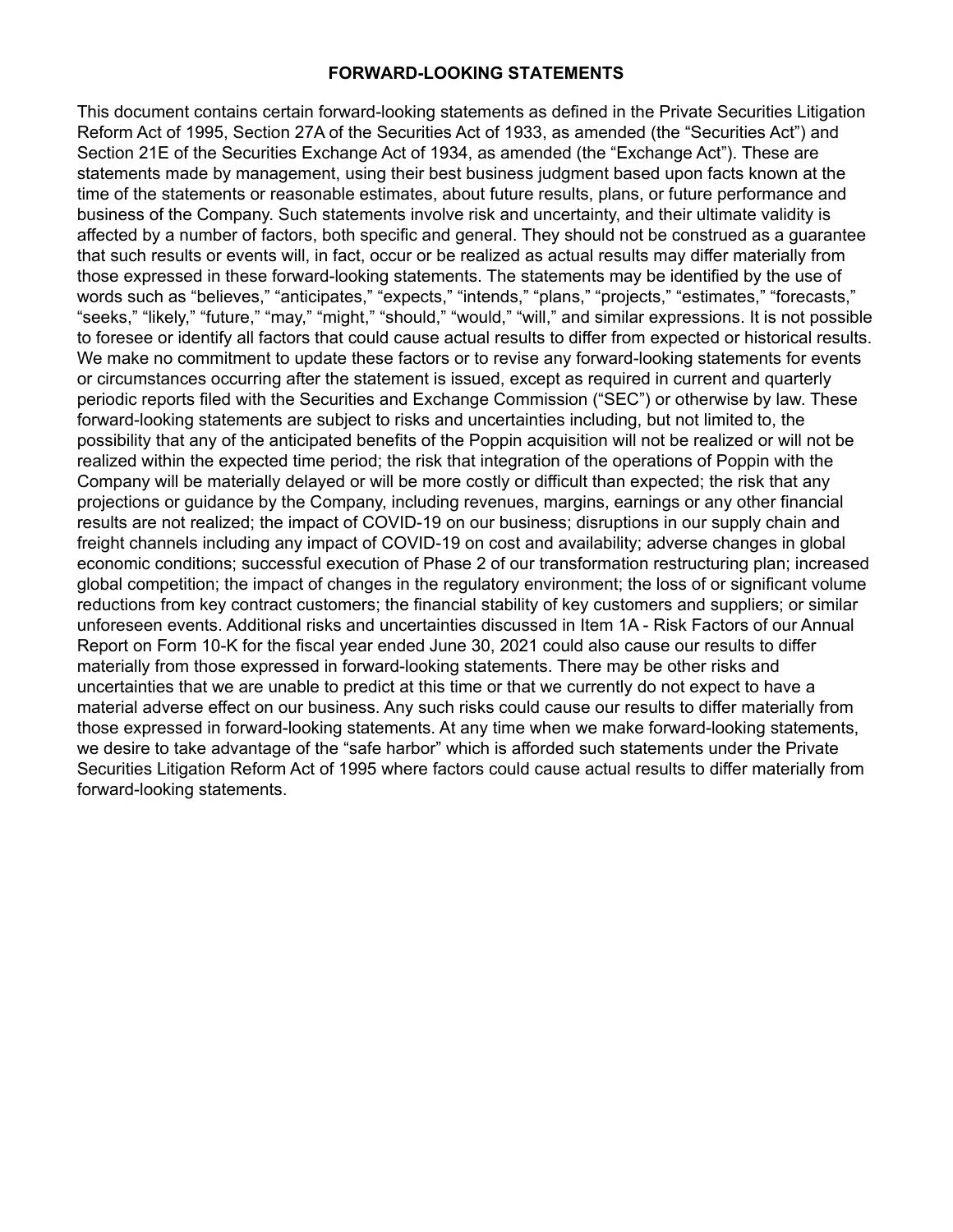#### **KIMBALL INTERNATIONAL, INC.**

**1600 Royal Street Jasper, Indiana 47546 (812) 482-1600**

### <span id="page-6-0"></span>**ANNUAL MEETING OF SHAREHOLDERS**

**October 26, 2021** 

## **PROXY STATEMENT**

This Proxy Statement and the accompanying proxy are being provided to the shareholders of record as of the close of business on August 23, 2021 of KIMBALL INTERNATIONAL, INC. ("we," "us," "our" or the "Company"), and are furnished in connection with the solicitation by our Board of Directors (the "Board") of proxies to be used at the Annual Meeting of Shareholders (the "Annual Meeting") to be held October 26, 2021, at 9:30 a.m. EDT, at Kimball International Headquarters, 1600 Royal Street, Jasper, Indiana, or any adjournment thereof, for the purpose of considering and acting upon the matters specified in the Notice of Annual Meeting of Shareholders accompanying this Proxy Statement. This Proxy Statement was first mailed to shareholders on or about September 13, 2021. In accordance with rules and regulations adopted by the U.S. Securities and Exchange Commission (the "SEC"), the Company may furnish proxy materials by providing internet access to those documents instead of mailing a printed copy of the Company's proxy materials to each shareholder of record. We call your attention to the following information that includes items on which the Company would like you to vote and the Board's voting recommendations, among other information. The following description is only a summary being provided for you to make informed voting decisions. For more information about these topics, please review the Proxy Statement in its entirety.

| <b>2021 Annual Meeting Information</b> |                                                                                  |  |  |
|----------------------------------------|----------------------------------------------------------------------------------|--|--|
| Date                                   | October 26, 2021                                                                 |  |  |
| Time                                   | 9:30 a.m. EDT                                                                    |  |  |
| Location                               | Kimball International Headquarters<br>1600 Royal Street<br>Jasper, Indiana 47546 |  |  |
| Record date                            | August 23, 2021                                                                  |  |  |
| Corporate website                      | www.kimballinternational.com                                                     |  |  |
| Stock exchange                         | Nasdaq Stock Market LLC                                                          |  |  |
| Symbol                                 | <b>KBAL</b>                                                                      |  |  |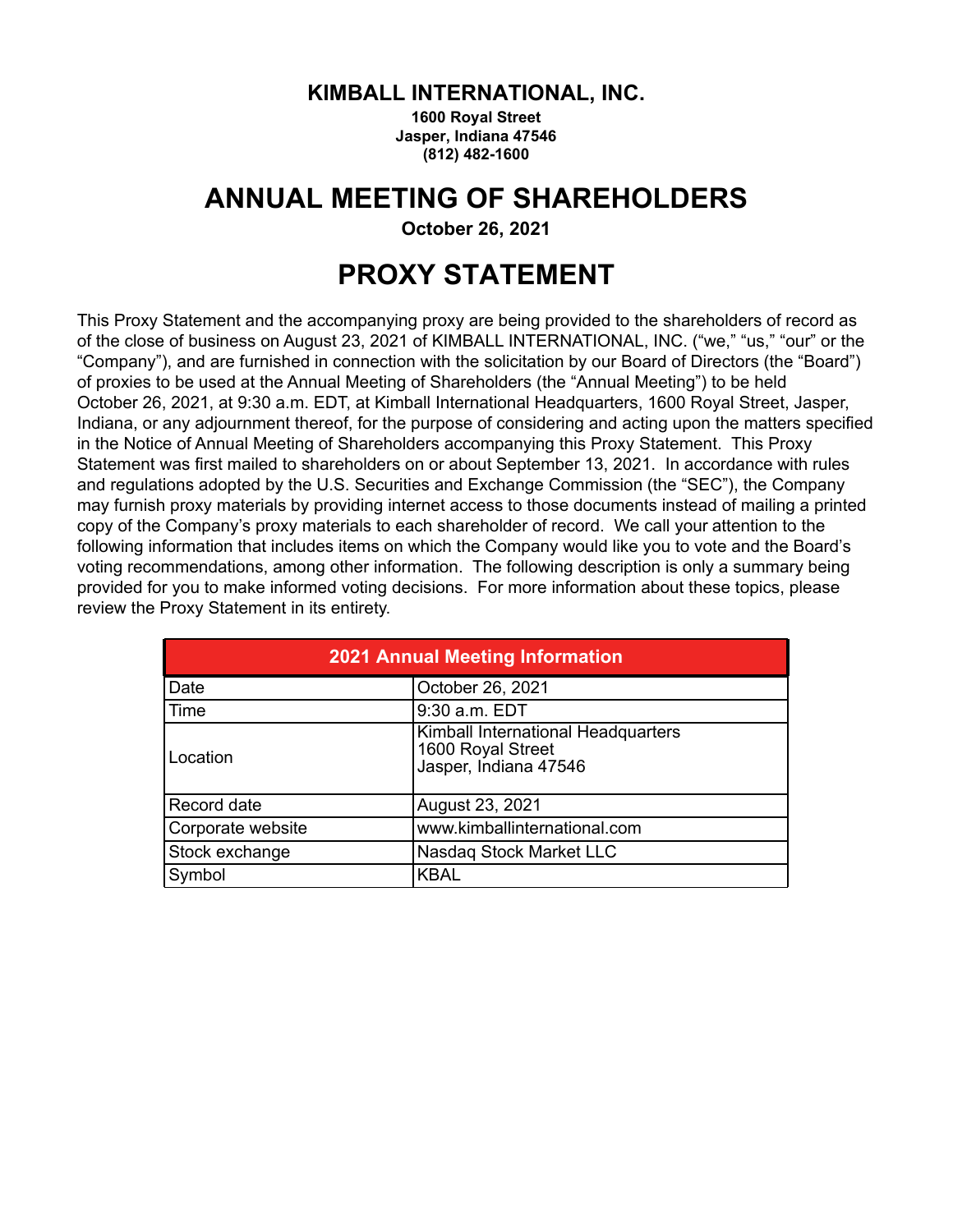<span id="page-7-0"></span>

| <b>Summary Information Regarding Proposals</b>                                                                                                                                         |                                       |                                                                                                                                                                                                                                                                                                                                                                                                                                                                                                                                   |  |
|----------------------------------------------------------------------------------------------------------------------------------------------------------------------------------------|---------------------------------------|-----------------------------------------------------------------------------------------------------------------------------------------------------------------------------------------------------------------------------------------------------------------------------------------------------------------------------------------------------------------------------------------------------------------------------------------------------------------------------------------------------------------------------------|--|
| Proposal                                                                                                                                                                               | <b>Board</b><br><b>Recommendation</b> | <b>Support for Recommendation</b>                                                                                                                                                                                                                                                                                                                                                                                                                                                                                                 |  |
| 1. Elect three director nominees,<br>Kristine L. Juster, Valerie R. Love,<br>and Thomas J. Tischhauser, to our<br>Board of Directors for three-year<br>terms                           | <b>FOR</b>                            | Ms. Juster is the current CEO of your Company and an experienced<br>executive. Ms. Love and Mr. Tischhauser are both skilled executives with<br>deep experience at complex global corporations. See "Information<br><b>Concerning Directors Continuing in Office and Committees-Director</b><br>Qualifications" beginning on page 5 for more details on their qualifications<br>and work experience.                                                                                                                              |  |
| 2. Approve the Company's proposed<br>Amended and Restated Articles of<br>Incorporation to provide<br>shareholders the right to<br>unilaterally amend the Company's<br>Restated By-laws | <b>FOR</b>                            | The Board continuously evaluates the Company's corporate governance<br>practices and believes providing shareholders with the right to amend the<br>Company's By-laws strengthens Board and management accountability and is<br>in the long-term interests of shareholders. See "Proposal No. $2 -$ Approval<br>of the Company's Proposed Amended and Restated Articles of Incorporation<br>to Provide Shareholders the Right to Unilaterally Amend the Company's<br>Restated By-laws" beginning on page 17 for more information. |  |
| 3. Advisory vote on the compensation<br>paid to our named executive<br>officers ("Say on Pay")                                                                                         | <b>FOR</b>                            | Our executive compensation program incorporates both short- and long-term<br>equity and cash incentive programs to align our executives' interests with<br>those of our shareholders and to pay for performance. See "Compensation<br>Discussion and Analysis" beginning on page 24 for more information on our<br>compensation philosophy and programs.                                                                                                                                                                          |  |
| 4. Approve an increase in available<br>shares under the Kimball<br>International, Inc. 2017 Stock<br><b>Incentive Plan</b>                                                             | <b>FOR</b>                            | The primary purposes for the amendment are to increase the number of<br>shares reserved for issuance under the Stock Incentive Plan and to reflect<br>recent amendments to Section 162(m) of the Internal Revenue Code                                                                                                                                                                                                                                                                                                            |  |
| 5. Ratify the appointment of Deloitte<br>& Touche LLP as the Company's<br>independent registered public<br>accounting firm for fiscal year 2022                                        | <b>FOR</b>                            | The Audit Committee recommends approval based on the past experience of<br>Deloitte & Touche LLP as the Company's auditor since 2002 and the overall<br>expertise of Deloitte. See page 75 for more information.                                                                                                                                                                                                                                                                                                                  |  |

On August 23, 2021 (the "Record Date"), there were outstanding a combined total of 36,847,306 shares of Class A Common Stock and Class B Common Stock, all of which are equal in their voting rights. To reach the required quorum, a majority of outstanding shares of Common Stock must be present or represented at the meeting by proxy or virtually. Withholding authority, abstentions and "broker non-votes" will be counted as present for purposes of determining the presence or absence of a quorum for the transaction of business.

*Additional Information for Proposal No. 1 - Election of Directors.* If a quorum of shareholders is present at the Annual Meeting, the director nominees will be elected by a plurality of the votes cast by the shares entitled to vote in the election at the meeting (i.e., the nominees receiving the highest number of votes cast in each category will be elected). The election of directors will not be affected if you choose not to vote your shares or if you withhold authority to vote your shares, and will not be affected by broker nonvotes. Our Board maintains a policy in our Corporate Governance Principles that requires a director to promptly tender his or her resignation to the Board in any uncontested election of an individual director or a class of directors if more votes are cast "withheld" than "for" a director's election. If such an event occurs, the Compensation and Governance Committee will then proceed to review relevant factors to determine whether the resignation should be accepted. See also "Proposal No. 1 - Election of Directors" on page 4 and "Information Concerning Directors Continuing in Office and Committees" beginning on page 5.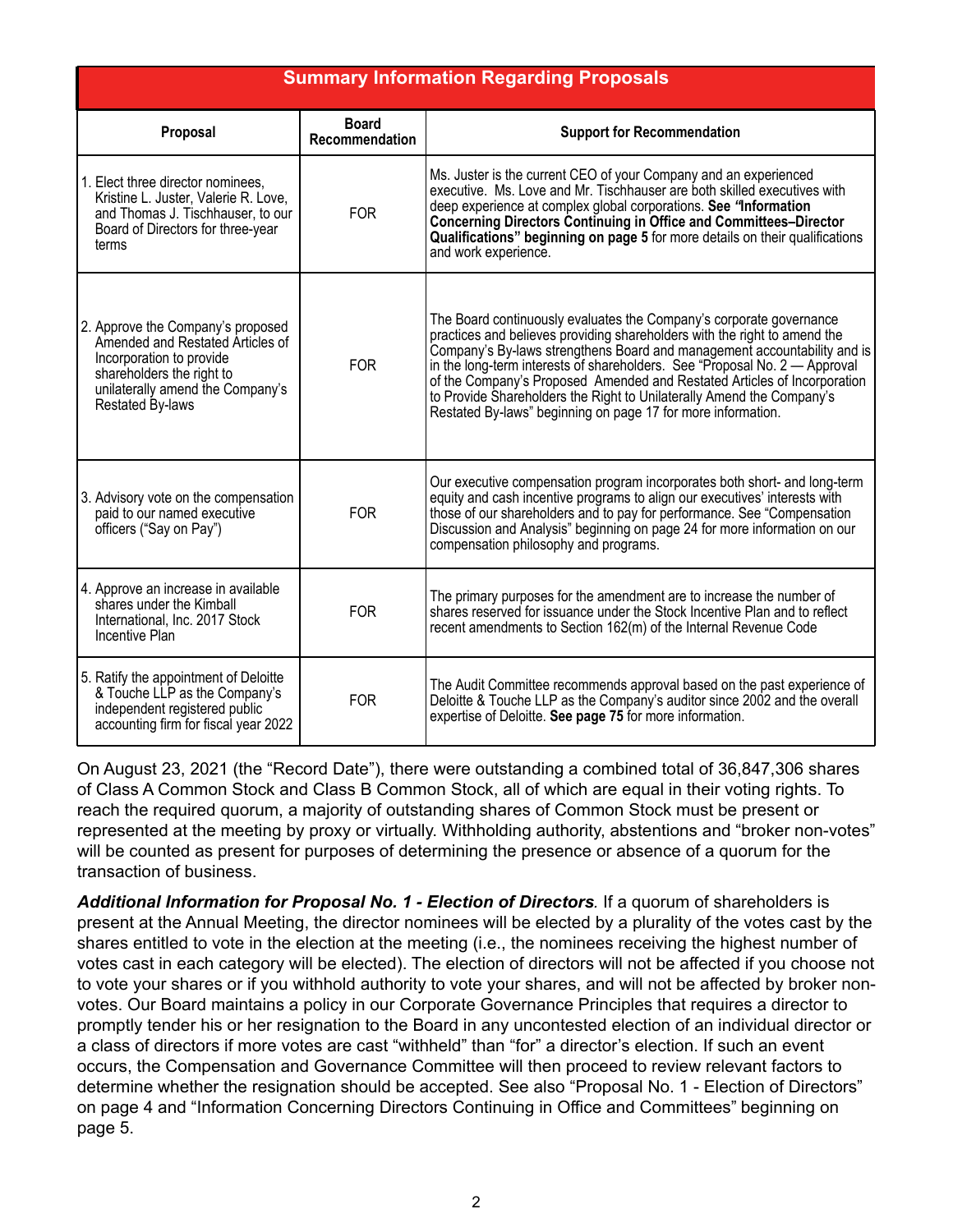*Additional Information for Proposal No. 2 - Approval of the Company's Proposed Amended and Restated Articles of Incorporation.* All shareholders are entitled to vote on this proposal to approve the amendment and restatement of our Articles of Incorporation, which will provide shareholders the ability to unilaterally amend the Company's By-laws. A form of the Amended and Restated Articles, marked to reflect the changes contemplated by this Proposal No. 2, is attached to this Proxy Statement as Appendix A. Please review the section "Proposal No. 2 — Approval of the Company's Proposed Amended and Restated Articles of Incorporation to Provide Shareholders the Right to Unilaterally Amend the Company's Restated By-laws**"** for more information. The Amended and Restated Articles of Incorporation, including the amendment to allow shareholders to unilaterally amend the By-laws, will be approved if more votes are cast "FOR" this proposal than "AGAINST" this proposal. Abstentions and broker non-votes will not affect the voting results.

*Additional Information for Proposal No. 3 - Advisory Vote on the Compensation Paid to Our Named Executive Officers.* Refer to the Compensation Discussion and Analysis ("CD&A") beginning on page 24 and the related compensation tables and narratives for additional information on our performance-based, incentive-focused compensation philosophy and the overall compensation received by each of our named executive officers ("NEOs"). All shareholders are entitled to vote on this proposal to approve the compensation paid to our NEOs. To be approved, more votes must be cast "FOR" the compensation paid to our NEOs than "AGAINST." Neither abstentions nor broker non-votes will affect the outcome of this proposal. As an advisory vote, the results of this proposal will not be binding on us, the Board, or the Compensation and Governance Committee. However, your opinion is important to us, and the Compensation and Governance Committee, which is responsible for designing and administering our executive compensation program, will consider the outcome of this vote when making future compensation decisions for our NEOs. See also page 23.

*Additional Information for Proposal No. 4 - Approval of the Increase in Available Shares under the Kimball International, Inc. 2017 Stock Incentive Plan.* The 2017 Stock Plan is proposed to be amended to replenish the number of shares available to grant under the Plan. Please review the section "Proposal No. 4 - Approval of the Increase in Available Shares under the Kimball International, Inc. 2017 Stock Incentive Plan" and Appendix D for information regarding the proposed increase in shares. The share increase will be approved if more votes are cast "FOR" this proposal than cast "AGAINST" or "ABSTAIN." Abstentions will have the same effect as a vote against the share increase. Broker non–votes will not affect the determination of whether the share increase is approved.

*Additional Information for Proposal No. 5 - Ratification of the Appointment of our Independent Registered Public Accounting Firm.* The appointment of our independent registered public accounting firm will be ratified and approved if more votes are cast "FOR" the proposal than "AGAINST." Neither abstentions nor broker non-votes will affect the outcome of this proposal, although no broker non-votes are expected on this proposal, which is considered a routine matter under applicable rules. See also page 75.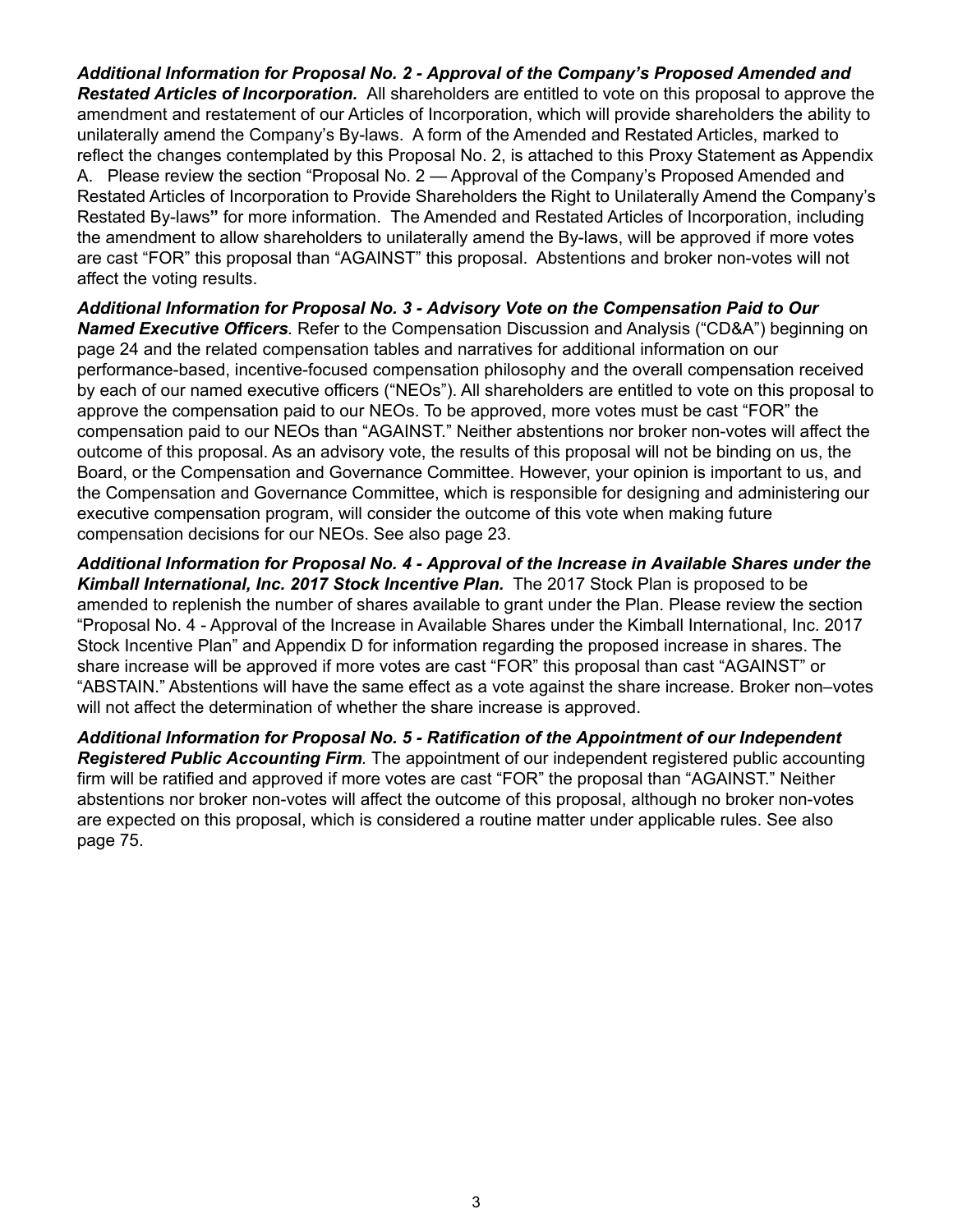#### **PROPOSAL NO. 1 - ELECTION OF DIRECTORS**

<span id="page-9-0"></span>

| <b>DIRECTOR NOMINEES</b> |                                                                                    |  |  |
|--------------------------|------------------------------------------------------------------------------------|--|--|
| Kristine L. Juster       | Chief Executive Officer, Board member since<br>2016                                |  |  |
| Valerie R. Love          | Member of the Compensation and<br>Governance Committee, Board member<br>since 2021 |  |  |
| Thomas J. Tischhauser    | Member of Compensation and Governance<br>Committee, Board member since 2008        |  |  |

At the Annual Meeting, our shareholders are entitled to elect three (3) directors, each of whom is currently serving as a Class I director and whose term expires at the Annual Meeting. Upon the recommendation of the Compensation and Governance Committee, the Board has nominated *Kristine L. Juster, Valerie R. Love* and *Thomas J. Tischhauser* for election as directors. Each will serve a three-year term, until the 2024 Annual Meeting of Shareholders or until his or her successor is elected and has qualified, or until his or her earlier death, resignation, disqualification, disability, or lawful removal.

Each nominee is currently serving as a director of our Company. Ms. Juster is currently Chief Executive Officer of the Company, while Ms. Love and Mr. Tischhauser currently serve as members of the Compensation and Governance Committee. Individual qualifications and skills of our nominees that led the Board to the conclusion that each should continue to serve as a director are further described below, along with the qualifications and skills of our four other directors who will be continuing in office.

Each nominee has consented to being named in this Proxy Statement and has agreed to serve if elected. If for any reason a nominee should become unable or unwilling to serve, the proxies will be voted to fill any vacancy so arising in accordance with the discretionary authority of the persons named in the accompanying proxy. The Board has no reason to believe that either of the nominees will be unable to serve.

If you are a beneficial owner of your shares (i.e., you hold them through a bank, broker or other holder of record), you must instruct the holder of record how to vote your shares for your vote to be counted on Proposal No. 1. See "General Information Regarding the Proxy and Your Voting Rights" beginning on page 78.

**The Board of Directors recommends a vote "FOR" the election of each of the director nominees.**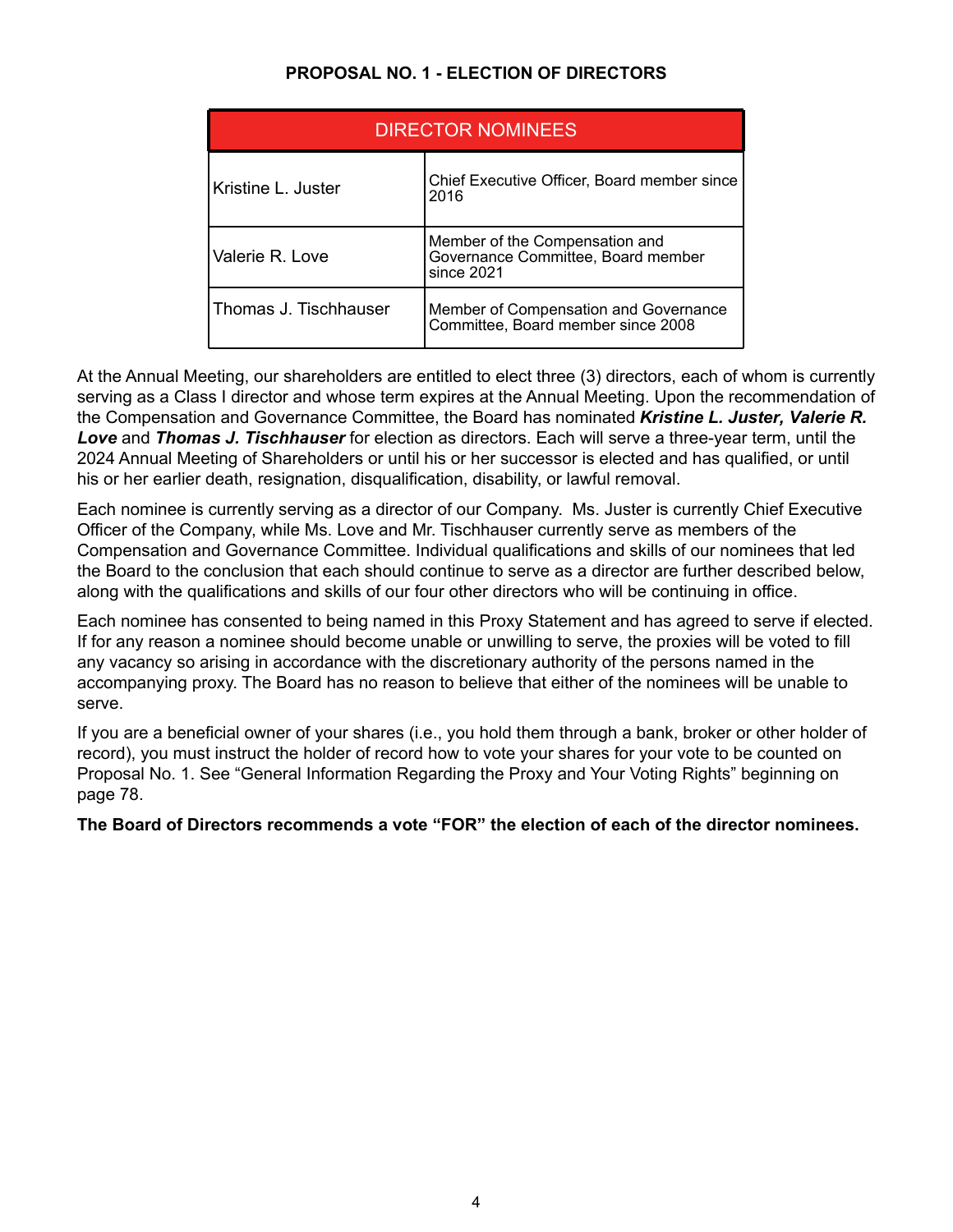#### <span id="page-10-0"></span>**INFORMATION CONCERNING DIRECTORS CONTINUING IN OFFICE AND COMMITTEES**

| <b>GENERAL INFORMATION ABOUT</b><br><b>THE BOARD</b>     |                     |  |  |
|----------------------------------------------------------|---------------------|--|--|
| <b>Total Members</b>                                     | Seven               |  |  |
| Average Tenure                                           | 5.7 years           |  |  |
| Gender breakdown                                         | 4 Female/3 Male     |  |  |
| Chair of the Board                                       | Kimberly K. Ryan    |  |  |
| <b>Audit Committee Chair</b>                             | Patrick E. Connolly |  |  |
| Compensation and<br><b>Governance Committee</b><br>Chair | Susan B. Frampton   |  |  |
| <b>Sitting Executives</b>                                | 6 of 7              |  |  |
| <b>Independent Directors</b>                             | 6 of 7              |  |  |
| Age range                                                | 54-63               |  |  |

| <b>BOARD DIVERSITY MATRIX</b>                 |                                                                 |             |                   |                                          |
|-----------------------------------------------|-----------------------------------------------------------------|-------------|-------------------|------------------------------------------|
| <b>Total Number of</b><br><b>Directors</b>    |                                                                 |             |                   |                                          |
|                                               | <b>Female</b>                                                   | <b>Male</b> | <b>Non-Binary</b> | <b>Did Not Disclose</b><br><b>Gender</b> |
| <b>Directors</b>                              | 4                                                               | 3           |                   |                                          |
|                                               | Number of Directors Who Identify in Any of the Categories Below |             |                   |                                          |
| African American or<br><b>Black</b>           | 1                                                               |             |                   |                                          |
| Alaskan Native or<br><b>Native American</b>   |                                                                 |             |                   |                                          |
| Asian                                         |                                                                 |             |                   |                                          |
| Hispanic or Latinx                            |                                                                 |             |                   |                                          |
| Native Hawaiian or<br>Pacific Islander        |                                                                 |             |                   |                                          |
| White                                         | 3                                                               | 3           |                   |                                          |
| Two or More Races<br>or Ethnicities           |                                                                 |             |                   |                                          |
| LGBTQ+                                        |                                                                 |             |                   |                                          |
| Did Not Disclose<br>Demographic<br>Background |                                                                 |             |                   |                                          |

The Board of Directors of our Company is currently comprised of seven directors. Our Restated By-laws (the "By-laws") provide that the authorized number of directors shall be between seven and nine directors, as determined from time to time by resolution of the Board. On April 1, 2021, Timothy J. Jahnke decided to step down from the Board to focus on other interests. The Board thanks Mr. Jahnke for his seven years of distinguished service to the Company.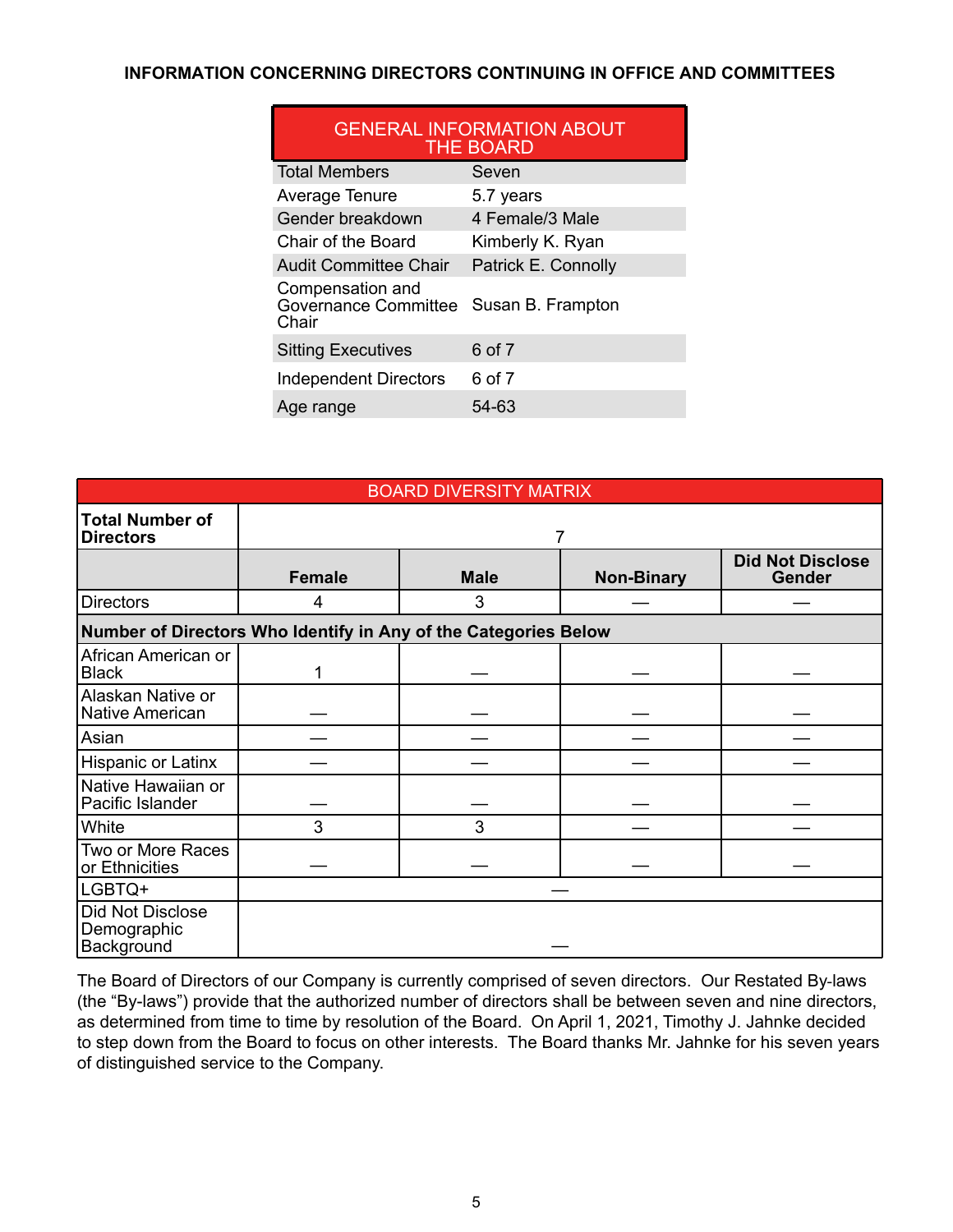Pursuant to our By-laws and the Indiana Business Corporation Law, our Board is divided into three classes, as nearly equal in number of directors as possible. Directors in each class serve three-year staggered terms upon election, expiring at the Annual Meeting as follows:

| Class     | <b>Term Expires</b> |
|-----------|---------------------|
| Class I   | 2021                |
| Class II  | 2022                |
| Class III | 2023                |
|           |                     |

Amendments to the Indiana Business Corporation Law ("IBCL") in 2009 made this classified board structure statutorily required for certain Indiana corporations, including the Company, until July 1, 2021. Prior to July 1, 2021, public companies incorporated in Indiana were only permitted to opt out of the classified board structure during a 30-day period in 2009 or within 30 days of when the Company's shares were registered under Section 12 of the Securities Exchange Act of 1934. However, pursuant to legislation adopted effective as of July 1, 2021, companies may now opt out of this provision of the IBLC at any time by the Board adopting a by-law expressly stating such. Based on feedback received from stakeholders and in the interest of good governance practices, the Board determined it was in shareholders' best interests to opt out of the statutory requirement. On July 12, 2021, the Board approved an amendment to the Company's By-laws to opt out of this provision and provide that the classes and terms of office of the Board shall not be governed by Indiana Code Section 23-1-33-6(c). This amendment to the Restated Bylaws does not affect the current classified structure of the Board.

If a director is appointed by the Board to fill a vacancy or joins a class mid-term, the director serves until the end of the current term of the class in which he or she is appointed, and then stands for election at the same time his or her class is up for election. Effective April 1, 2021, Valerie R. Love was appointed to the Board as a Class I director and, along with Kristine L. Juster and Thomas J. Tischhauser, is nominated for election to the Board at the Annual Meeting.

Each of our directors is highly qualified to serve, contributing a combination of skills, core competencies, qualifications, experiences and education that continue to guide the Company's executive management team to build success and increase shareholder value. Each director holds or has held executive-level positions in successful large public or privately-held companies within a range of industries and markets. In these roles, they have developed expertise in a wide variety of business and operational areas that benefit our Company, as they bring this wealth of knowledge, experiences and ideas to their director roles. While the tenure of longer-term directors brings intimate knowledge of the Company's operations and history, shorter-term directors bring a fresh perspective that generates renewal and different ideas and opportunities. In 2021, the Board was refreshed, adding additional strength of experience, skill and knowledge in organizational design, executive compensation matters and leading people-related strategies, as well as gender and ethnic diversity to our Board.

The following table lists our Board members who will be continuing in office, including the three directors for election at the Annual Meeting. The information provided about each director includes a summary of the skills, experiences and qualifications they contribute to the Board and the Company, including the names of other publicly-held companies of which he or she currently serves (or during the past five years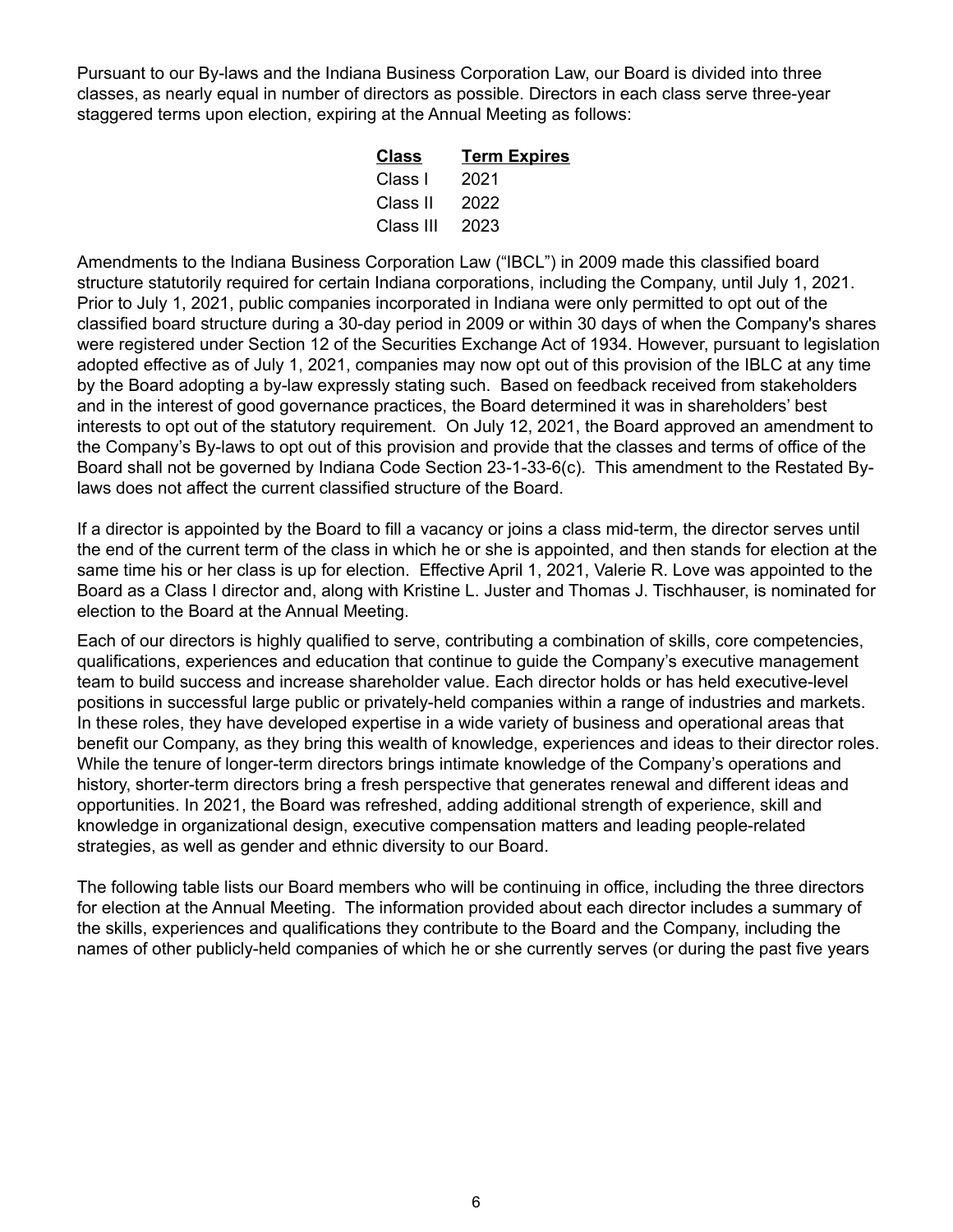has served) as a director. There is no family relationship between any of our directors or executive officers. Ages are identified as of the Proxy mailing date.

|  | <b>Name</b>                                                                                                                                                                    | <b>Information</b>                                                                                                                                                                                                                                                                                                                                                                                                                                                                                                                                                                                                                                                                                                                                                                                                                                                                                                                                                                                                                                                                  | <b>Director</b><br><b>Since</b> |
|--|--------------------------------------------------------------------------------------------------------------------------------------------------------------------------------|-------------------------------------------------------------------------------------------------------------------------------------------------------------------------------------------------------------------------------------------------------------------------------------------------------------------------------------------------------------------------------------------------------------------------------------------------------------------------------------------------------------------------------------------------------------------------------------------------------------------------------------------------------------------------------------------------------------------------------------------------------------------------------------------------------------------------------------------------------------------------------------------------------------------------------------------------------------------------------------------------------------------------------------------------------------------------------------|---------------------------------|
|  | Kristine L. Juster<br>Member: Class I<br><b>Chief Executive</b>                                                                                                                | Employment: Chief Executive Officer, Kimball International,<br>November 2018-present; Newell Brands ("Newell"), 1995-April<br>2018 (retired); President, Global Writing Segment, 2014-April<br>2018; President, Baby and Parent Segment, 2011-2014; led                                                                                                                                                                                                                                                                                                                                                                                                                                                                                                                                                                                                                                                                                                                                                                                                                             | 2016                            |
|  | Officer<br>Age: 58<br>Other public<br>company board<br>service: Board and<br>Nominating/<br>Corporate<br>Governance and<br>Compensation<br>Committees of Trex<br>Company, Inc. | other successively larger business segments since 1995, when<br>Newell acquired a company she co-founded. Newell is a leading<br>global consumer goods and commercial products company.<br><b>Skills, experience and qualifications:</b> global senior-level<br>management of a public company; team building and talent<br>development; sales growth via innovative product development<br>initiatives, customer partnerships and direct retail; e-commerce<br>route to market development and marketing; international sales/<br>marketing experience in developed and emerging markets;<br>direct responsibility for strategic planning and growth, both<br>organic and by acquisition; international market entry and sales<br>growth; entrepreneur.<br>Ms. Juster's proven expertise in building strategic growth<br>businesses, along with her entrepreneurial mindset and<br>customer-centric perspective, enable her to provide valuable<br>insights and contributions in strategic planning and operations<br>for the Company and make her a valuable member of the Board. |                                 |
|  | Valerie R. Love<br>Member: Class I<br>Compensation and<br>Governance<br>Committee<br>Age: 54                                                                                   | <b>Employment: Chief of Human Resources, North America of</b><br>The Coca-Cola Company, a multi-billion dollar beverage<br>company with products sold in more than 200 countries and<br>territories, 2019 - present. Senior Vice President Human<br>Resources Supply Chain and Global Quality at Johnson and<br>Johnson, 2013 - 2019; Vice President Human Resources at<br>Tyco International, 2010 - 2013; various senior manager roles<br>within finance, operations (manufacturing) and HR at General<br>Motors, 1990 - 2010.<br>Skills, experience and qualifications: talent and performance<br>management, organizational design, succession planning,<br>compensation, mergers, acquisitions, divestitures and executive<br>coaching.                                                                                                                                                                                                                                                                                                                                        | 2021                            |
|  |                                                                                                                                                                                | Ms. Love serves on external non-profit boards with a keen<br>interest in driving positive and sustainable change in<br>underserved communities. Ms. Love is a lifetime member of the<br>National Black MBA Association where she currently serves as<br>Board Member and Chair of the Programming Committee and<br>former Chair of the Human Resources Committee. She is a<br>Member of the Board of Trustees at Clark Atlanta University<br>where she serves on the Institutional Advancement & University                                                                                                                                                                                                                                                                                                                                                                                                                                                                                                                                                                         |                                 |

Relations and Governance & Compensation Committees.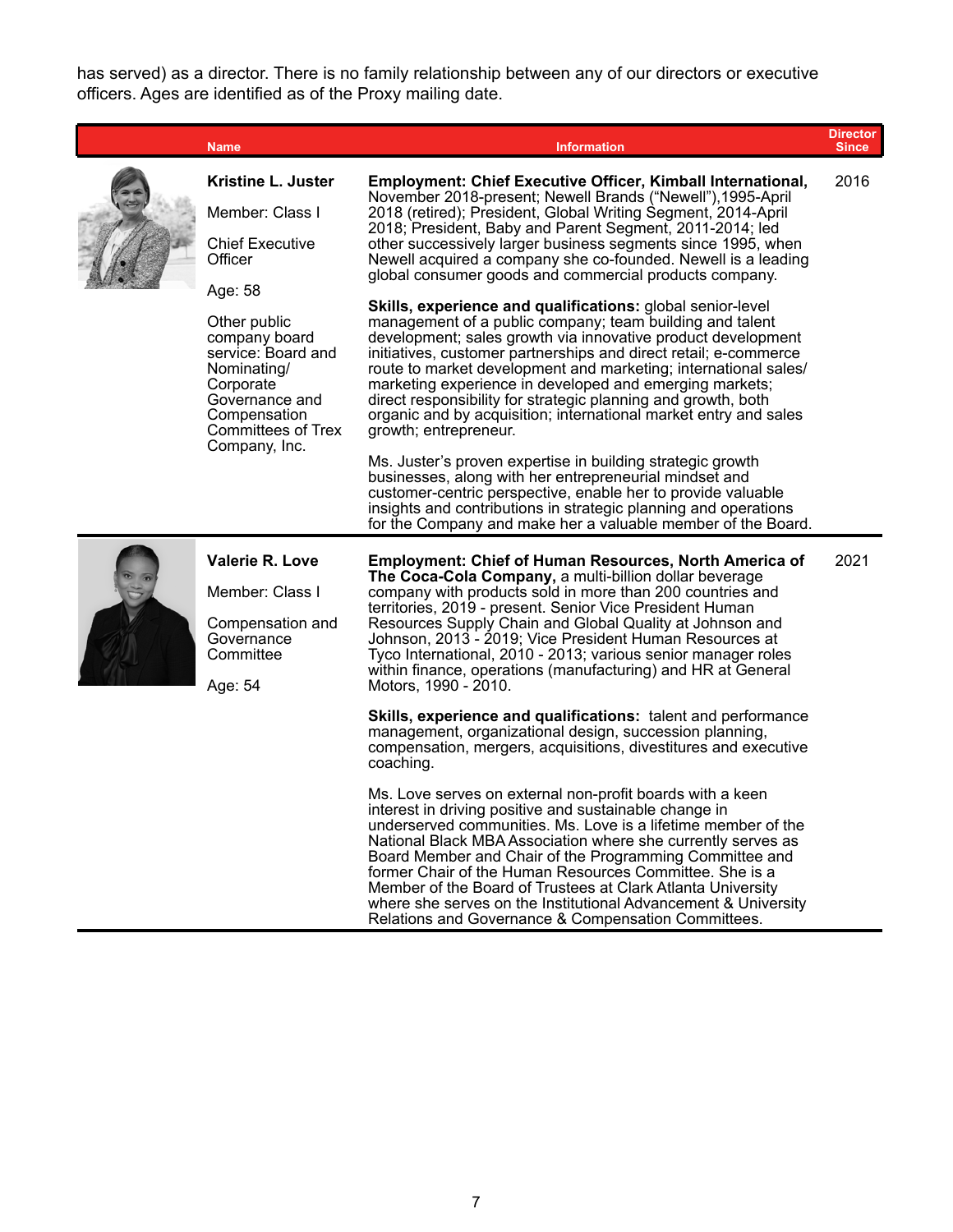|  | <b>Name</b>                                                                                       | <b>Information</b>                                                                                                                                                                                                                                                                                                                                                                                                                                                                                                                                                                                                                                                                                                                                                                                                                                                                                                                                                                                                                                                         | <b>Director</b><br><b>Since</b> |
|--|---------------------------------------------------------------------------------------------------|----------------------------------------------------------------------------------------------------------------------------------------------------------------------------------------------------------------------------------------------------------------------------------------------------------------------------------------------------------------------------------------------------------------------------------------------------------------------------------------------------------------------------------------------------------------------------------------------------------------------------------------------------------------------------------------------------------------------------------------------------------------------------------------------------------------------------------------------------------------------------------------------------------------------------------------------------------------------------------------------------------------------------------------------------------------------------|---------------------------------|
|  | Thomas J.<br><b>Tischhauser</b><br>Member: Class I<br>Compensation and<br>Governance<br>Committee | <b>Employment: Principal of Wynstone Partners, an executive</b><br>coaching service provider for Fortune 100, private equity and<br>family-owned companies, 2007-present; Vice President,<br>Continental Automotive Systems, 2006-2007; Corporate Vice<br>President, and various management positions, including in<br>engineering, product management, quality, and corporate<br>strategy at Motorola, Inc., 1983-2006.                                                                                                                                                                                                                                                                                                                                                                                                                                                                                                                                                                                                                                                   | 2008                            |
|  | Age: 63                                                                                           | Skills, experience and qualifications: strong talent and<br>leadership development skills; multinational corporate business<br>experience; exposure to a broad range of corporate cultures and<br>practices; strategic business planning and implementation;<br>knowledge of relevant markets and the furniture manufacturing<br>business; corporate governance expertise, with experience as<br>Lead Independent Director and has served on both standing<br>committees with the Company; knowledge and experience with<br>manufacturing operations, engineering, product life cycle and<br>quality management systems. Mr. Tischhauser has also<br>received certification as a board fellow by the NACD.                                                                                                                                                                                                                                                                                                                                                                 |                                 |
|  |                                                                                                   | Mr. Tischhauser's broad-based business experience provides a<br>unique perspective to the Board and executive leadership as he<br>offers insight in domestic and international business operations<br>as well as talent development. With years of experience on<br>boards, he provides essential insight for corporate governance<br>and investor relations activities as well.                                                                                                                                                                                                                                                                                                                                                                                                                                                                                                                                                                                                                                                                                           |                                 |
|  | <b>Patrick E. Connolly</b><br>Member: Class II<br>Chair, Audit<br>Committee<br>Age: 62            | <b>Employment: Retired in 2020 as the President and Chief</b><br>Executive Officer, Follett Corporation, which serves the full<br>spectrum of education from Pre-K to college campuses,<br>providing education technology, services and print and digital<br>content to enable education, January 2018-2020. Sodexo, S.A.<br>("Sodexo"), Global CEO, Schools and Universities, 2015-<br>December 2017; Chief Operating Officer of Sodexo North<br>America, and President of Sodexo Health Care from 2007 to<br>2015. Sodexo provides quality of life services, including dining<br>and meal services, vending and convenience services,<br>integrated facilities management services, and healthier<br>workforce initiatives. He also has served on several non-profit<br>and industry association boards of directors.<br>Skills, experience and qualifications: strategic planning and<br>growth experience, both organic and by acquisition;<br>organizational transformation; significant healthcare and<br>education industry knowledge and experience; international | 2014                            |
|  |                                                                                                   | operations experience; and a global track record of improving<br>diversity, driving innovation and growing revenue.<br>Mr. Connolly brings to our Company deep knowledge of and<br>professional experience in the healthcare and education<br>industries from his years at Sodexo and Follett Corporation,<br>along with a strategic and innovative mindset, honed from<br>leading organizational transformation, growth and market<br>expansions during his career.                                                                                                                                                                                                                                                                                                                                                                                                                                                                                                                                                                                                       |                                 |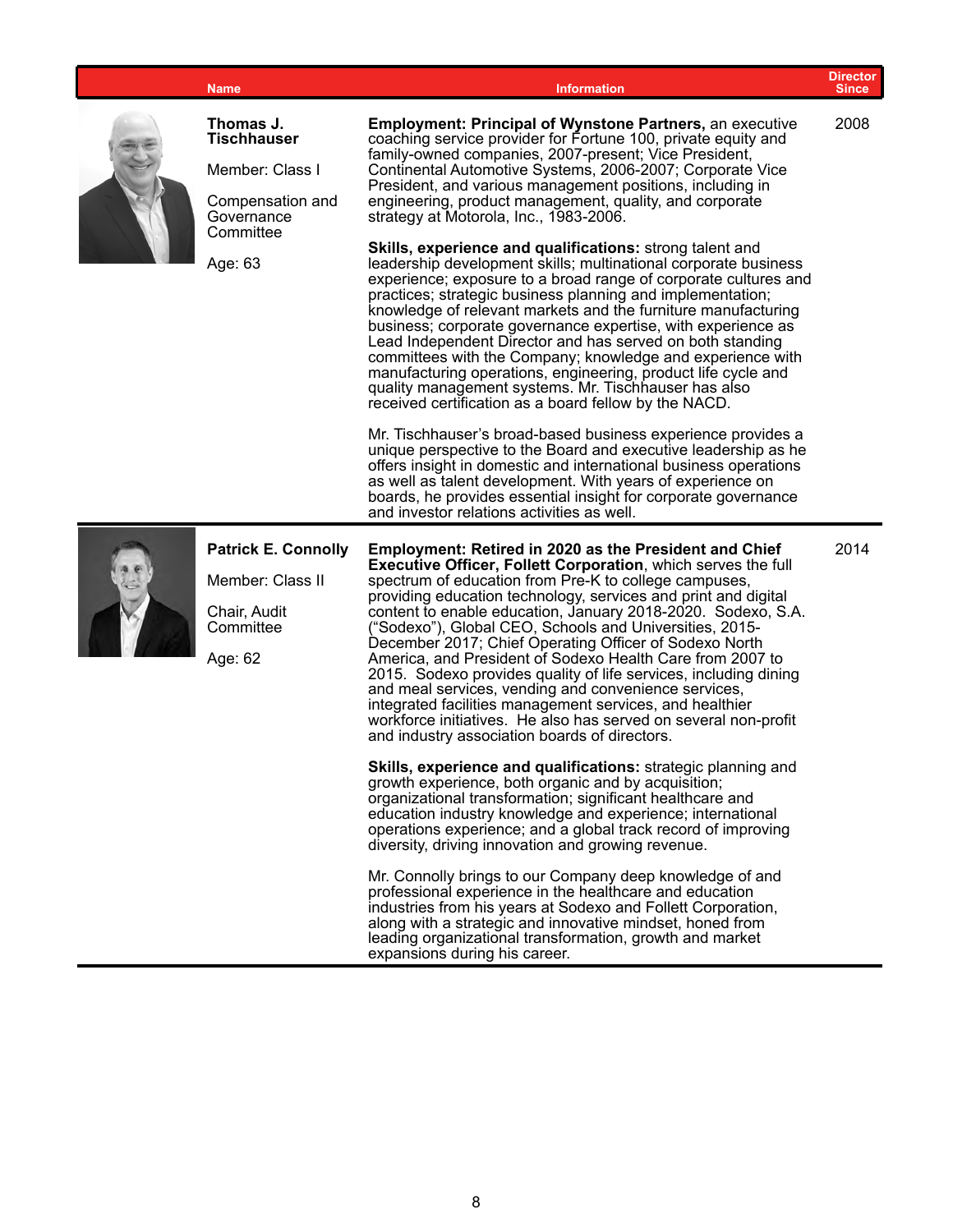| <b>Name</b>                                                                                                    | <b>Information</b>                                                                                                                                                                                                                                                                                                                                                                                                                                                                                                                                                                                                                                                                                                                                                                                                                                                                                                                                                                                                                                                                                     | <b>Director</b><br><b>Since</b> |
|----------------------------------------------------------------------------------------------------------------|--------------------------------------------------------------------------------------------------------------------------------------------------------------------------------------------------------------------------------------------------------------------------------------------------------------------------------------------------------------------------------------------------------------------------------------------------------------------------------------------------------------------------------------------------------------------------------------------------------------------------------------------------------------------------------------------------------------------------------------------------------------------------------------------------------------------------------------------------------------------------------------------------------------------------------------------------------------------------------------------------------------------------------------------------------------------------------------------------------|---------------------------------|
| <b>Kimberly K. Ryan</b><br>Chair of the Board<br>Member: Class II<br><b>Audit Committee</b><br>Age: 54         | <b>Employment: Executive Vice President and CEO of</b><br>Hillenbrand, Inc., effective January 1, 2022, an industrial<br>company engaged in making and selling diversified industrial<br>process equipment and systems and funeral services products;<br>Senior Vice President of Hillenbrand Inc. from 2011-2021 when<br>appointed EVP and named CEO successor; President of<br>Coperion, GmbH., a wholly-owned subsidiary of Hillenbrand,<br>Inc., 2015-present; President, Batesville Casket Company,<br>2011-2015; Senior Vice President of Hill-Rom Holdings, Inc.,<br>2005-2011; Group Vice President, Post Acute Care of Hill-Rom<br>Holdings, Inc., 2005-2011, including during a spin-off of the<br>Hillenbrand entities; Senior Vice President, Hillenbrand<br>Industries, 2003-2008; various senior management positions<br>within Hillenbrand Industries and its subsidiaries from 1989 to<br>2005.                                                                                                                                                                                        | 2014                            |
|                                                                                                                | Skills, experience and qualifications: international<br>manufacturing, operations and procurement experience,<br>including wood products; knowledge and experience in<br>business-to-business product sales and services for a variety of<br>global industries; proven leadership in the areas of finance,<br>operations, logistics, information technology, costing and<br>marketing; strategic planning and growth experience, both<br>organic and by acquisition; and financial experience, including a<br>degree in accounting.<br>Ms. Ryan's broad-based business and manufacturing operations<br>experience and senior leadership positions within a publicly<br>traded company make her well-qualified to be a member of our                                                                                                                                                                                                                                                                                                                                                                    |                                 |
|                                                                                                                | Board, as she brings to the Board front-line business experience<br>in leadership, strategic planning, operations, growth and public<br>company concerns.                                                                                                                                                                                                                                                                                                                                                                                                                                                                                                                                                                                                                                                                                                                                                                                                                                                                                                                                              |                                 |
| <b>Susan B. Frampton</b><br>Member: Class III<br>Chair, Compensation<br>and Governance<br>Committee<br>Age: 63 | Employment: President, Planetree International, Inc.<br>("Planetree"), a non-profit advocacy, consulting and membership<br>organization focused on advising healthcare organizations on<br>cultural transformation and person-centered care, 2000-present.<br>Other leadership positions: Governance Committee Chair,<br>National Quality Forum's Board of Directors; Member, Technical<br>Expert Panel for the Veteran's Health Administration Same-Day<br>Service Initiative, Member, Executive Forum for Advanced<br>Payment Models Learning Action Network; participated on The<br>Joint Commission's Expert Advisory Panel on culturally<br>competent patient-centered care standards, Chaired the Institute<br>of Medicine's Scientific Advisory Council on Patient and Family<br>Engagement, and participated on the World Health<br>Organization's expert panel of patient-centered care models;<br>Member, editorial board, Journal of Compassionate Healthcare;<br>leadership roles at several well-known medical facilities in<br>Connecticut and Massachusetts prior to joining Planetree. | 2016                            |
|                                                                                                                | <b>Skills, experience and qualifications:</b> proven leadership and<br>executive experience; deep knowledge of the healthcare<br>industry and market for patient care environment products;<br>international business experience; thought-leader and driver of<br>change and innovation; strategic planning; and organizational<br>governance.                                                                                                                                                                                                                                                                                                                                                                                                                                                                                                                                                                                                                                                                                                                                                         |                                 |
|                                                                                                                | Dr. Frampton provides a unique perspective on our Board, with<br>deep knowledge of the healthcare industry, a growth market for<br>the Company. She demonstrates strong leadership acumen and<br>is an internationally recognized thought leader in healthcare<br>environments for patient care and healthcare consumer trends.                                                                                                                                                                                                                                                                                                                                                                                                                                                                                                                                                                                                                                                                                                                                                                        |                                 |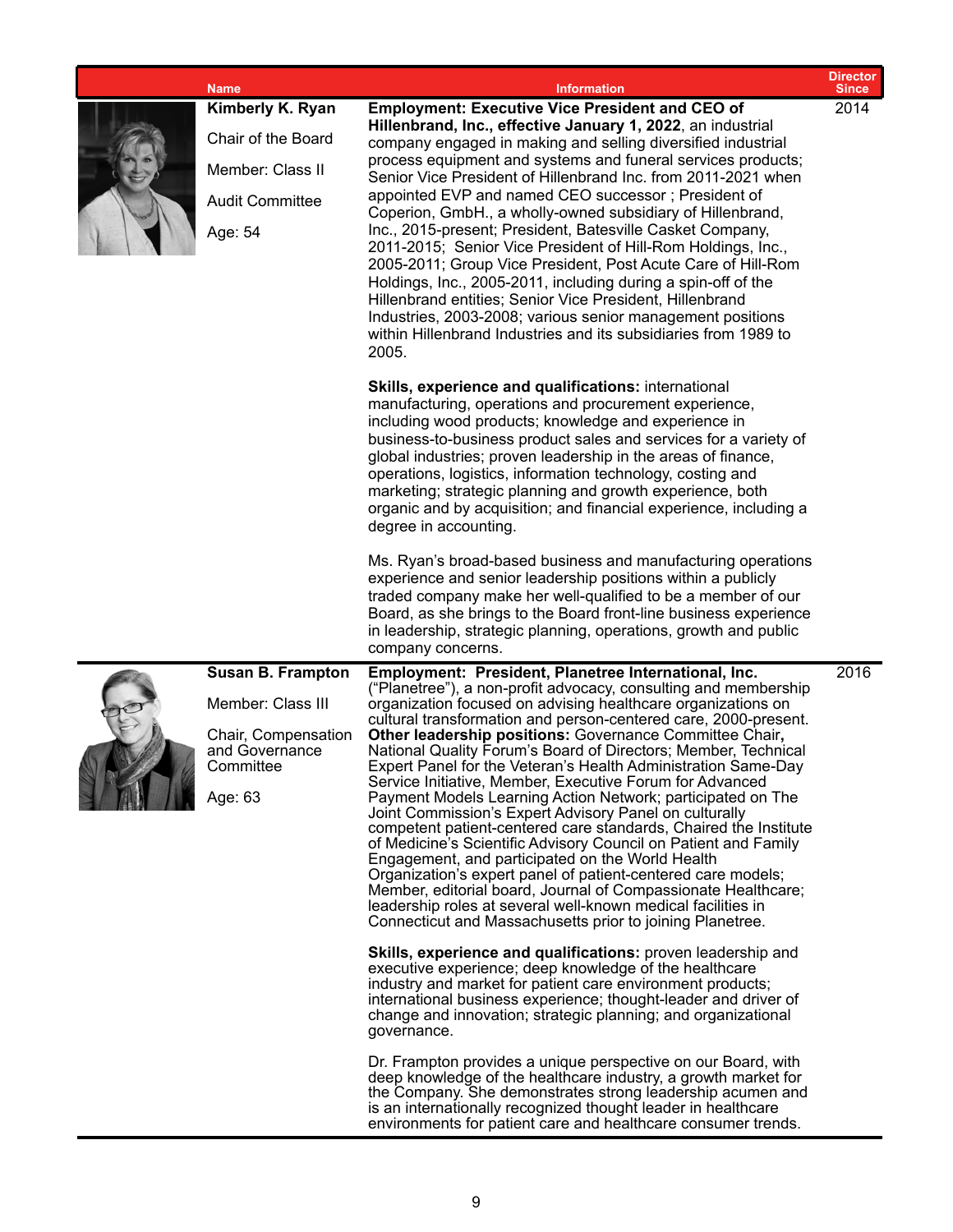| <b>Name</b>                                                                   | <b>Information</b>                                                                                                                                                                                                                                                                                                                                                                                                                                                                                                                                                                                                                              | <b>Director</b><br><b>Since</b> |
|-------------------------------------------------------------------------------|-------------------------------------------------------------------------------------------------------------------------------------------------------------------------------------------------------------------------------------------------------------------------------------------------------------------------------------------------------------------------------------------------------------------------------------------------------------------------------------------------------------------------------------------------------------------------------------------------------------------------------------------------|---------------------------------|
| <b>Scott M. Settersten</b><br>Member: Class III<br>Audit Committee<br>Age: 59 | <b>Employment: Chief Financial Officer, Treasurer and</b><br>Assistant Secretary of Ulta Beauty, Inc., the largest beauty<br>retailer in the United States with a rapidly growing e-commerce<br>platform and the premier destination for cosmetics, fragrance,<br>skin care products, hair care products and salon services, 2013<br>- present; various other senior accounting and finance positions,<br>Ulta Beauty, 2005 - 2012; various senior manager roles in the<br>audit, assurance and risk management practices, including a<br>two-year international rotation, PricewaterhouseCoopers 1990 -<br>2005.                               | 2020                            |
|                                                                               | Skills, experience and qualifications: Senior financial leader<br>of publicly-held, best in class omnichannel specialty retailer;<br>expert in financial accounting, reporting, risk management and<br>controls, and both a certified public accountant and certified<br>management accountant; specific financial expertise in capital<br>markets, investor relations, M&A and investment decision<br>support, significant knowledge and experience leading and<br>supporting key business functional areas including strategy,<br>operations, digital platforms, real estate, supply chain and IT<br>infrastructure including Cyber security. |                                 |
|                                                                               | Mr. Settersten is a proven leader and current executive of an<br>industry-leading public company with extensive experience in<br>financial and accounting matters, company capitalization<br>structures, capital markets, business operations and strategy.<br>Mr. Settersten is particularly qualified to be a member of the<br>Board because of his deep understanding of the complex<br>strategic, financial and governance issues facing public<br>companies in the current economic environment.                                                                                                                                           |                                 |

#### *Director Independence*

Our Board determines the independence of our directors by applying the rules, regulations and listing standards of The Nasdaq Stock Market LLC ("Nasdaq") and the SEC. The applicable rules, regulations and listing standards of Nasdaq provide that a director is independent only if the Board affirmatively determines that the director does not have a relationship with the Company that would interfere with the exercise of his or her independent judgment in carrying out the responsibilities of a director. They also specify certain relationships that preclude a determination of director independence, including certain business, professional and personal relationships.

Our Board annually reviews the independence of our directors according to these standards, taking into account all relevant facts and circumstances. In its most recent review of information collected from our directors, the Board determined that all members of our Board other than Kristine L. Juster, our CEO, are "independent directors" under the Nasdaq standards and the SEC's rules. The Board has determined that such independent directors have no relationship with the Company that would interfere with the exercise of their independent judgment in carrying out the responsibilities of a director. In addition, not one of our directors is a party to any agreement or arrangement that would require disclosure pursuant to Nasdaq Rule 5250(b)(3).

#### *Meeting Attendance*

The independent directors meet in regularly scheduled executive sessions generally held after the scheduled committee and Board meetings and at other times as they deem appropriate. We expect our directors to attend all Board meetings, committee meetings, and the Annual Meeting of Shareholders. During fiscal year 2021, the Board met eleven times and each director attended 100% of the meetings of the Board. All Compensation and Governance Committee members attended all eleven Compensation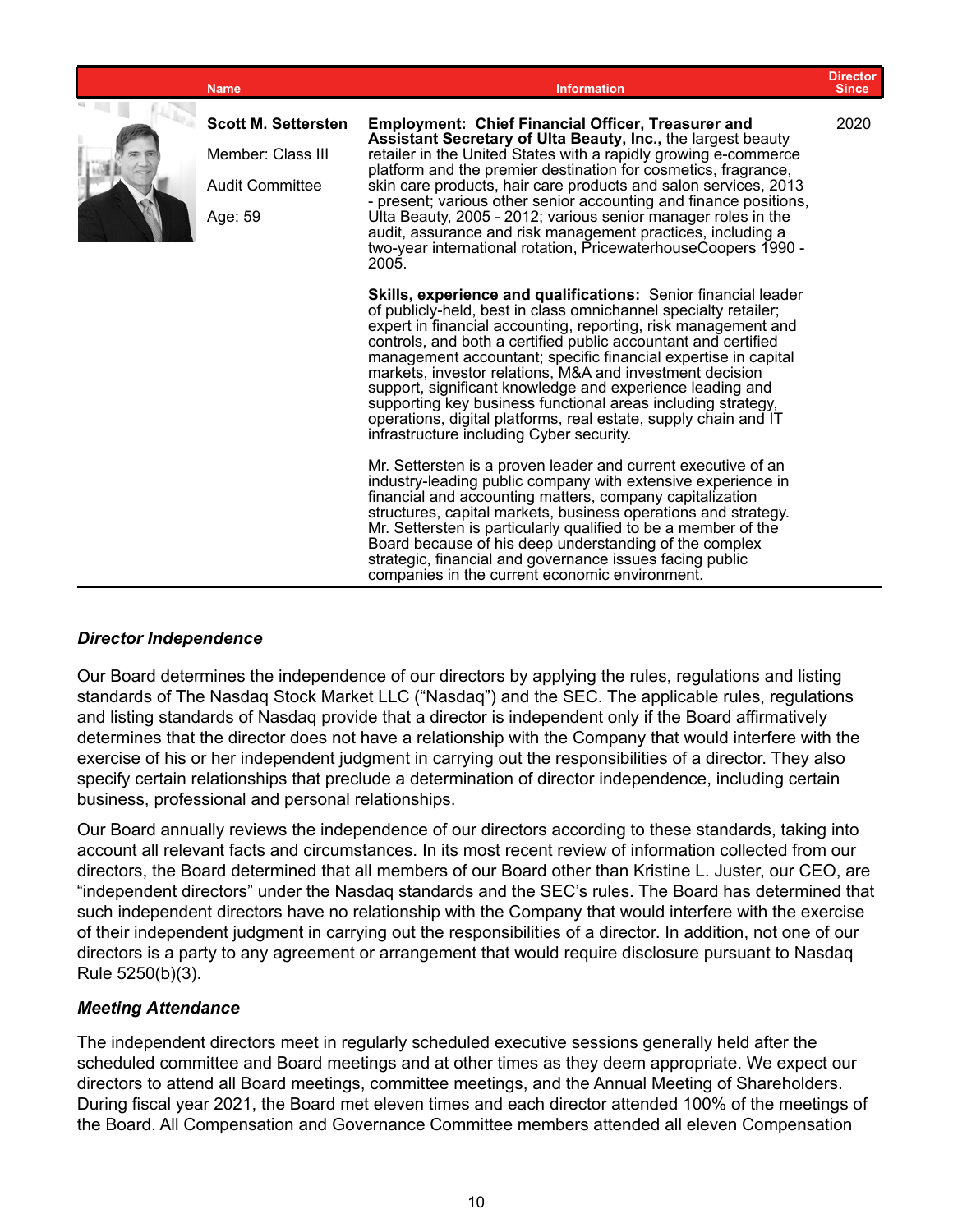and Governance Committee meetings. All Audit Committee members attended all seven Audit Committee meetings. All directors who were members of the Board during fiscal year 2021 attended the Annual Meeting of Shareholders held on October 27, 2020.

#### **Board Structure**

The positions of Chair of the Board and CEO are currently held by different persons. The Board believes that this separation has served the Company well since it began the practice in 2018. The Board will continue to regularly review our leadership structure and may make changes in the future as it deems appropriate and in the best interest of the Company.

We do not currently have a Lead Independent Director. Ms. Ryan serves as the independent nonexecutive Chair of the Board. The Board may choose at any time in the future to appoint an independent member of the Board to serve as Lead Independent Director, in accordance with our Corporate Governance Principles and By-laws, and will do so if the Chair of the Board should cease to be an independent director.

#### **Board Committees**

Our Board currently has two standing committees: the Audit Committee and the Compensation and Governance Committee.

#### *The Audit Committee*

In fiscal year 2021, the Audit Committee consisted of three members of the Board: Patrick E. Connolly (Chair); Scott M. Settersten; and Timothy J. Jahnke who was a member of the Audit Committee until his resignation in April, 2021, at which time Kimberly K. Ryan moved from the Compensation and Governance Committee to the Audit Committee. The Board has determined that all members of the Audit Committee meet the Nasdaq and SEC requirements with respect to independence, and that each is also an "audit committee financial expert" as defined by the rules of the SEC. Not one of the Audit Committee members has been or is a salaried employee of the Company.

*Responsibilities.* The Audit Committee operates under, and has the responsibilities set forth in, a written charter approved by the Board. The Charter is reviewed and reassessed annually, or more frequently as circumstances dictate, by the Audit Committee. The Audit Committee modifies the written charter as needed to comply with all regulatory requirements as or before they become effective. A copy of the Audit Committee Charter is available on our website at www.kimballinternational.com/corporate-governance.

The Audit Committee is responsible for appointing the independent registered public accounting firm to audit our books and records, overseeing the work of the accounting firm and approving the associated services and fees and ensuring their independence. The Audit Committee is also responsible for overseeing our risk and compliance practices, financial reporting practices and internal controls. Further, it reviews our financial reporting and meets regularly with management and the independent registered public accounting firm regarding audit planning, audit results and other matters within its scope. In addition, the Audit Committee oversees cybersecurity and data protection activities to ensure that the Company is actively and appropriately protecting its own data as well as that of its employees, customers and suppliers and that it is meeting data protection compliance requirements.

#### *The Compensation and Governance Committee*

In fiscal year 2021, the Compensation and Governance Committee consisted of three members of the Board: Susan B. Frampton (Chair); Kimberly K. Ryan; and Thomas J. Tischhauser. Valerie R. Love was appointed to the Board effective April 1, 2021 and joined the Compensation and Governance Committee, at which time Ms. Ryan moved to the Audit Committee. Geoffrey L. Stringer was a member of the Compensation and Governance Committee until his retirement at the end of his term in October 2020. Each member of our Compensation and Governance Committee is "independent" as such term is defined for compensation committee members in the listing standards of Nasdaq, each is a "Non-Employee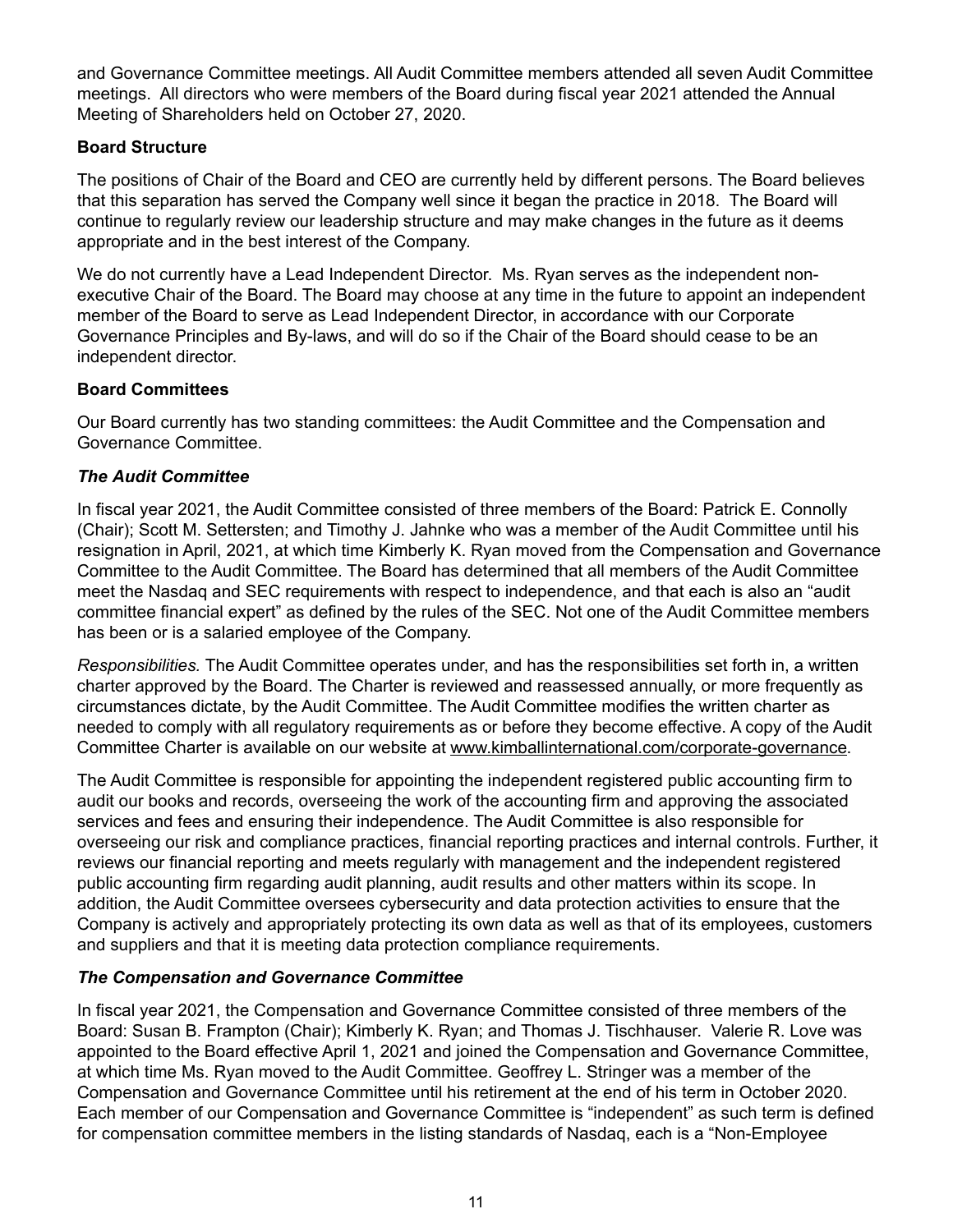Director" as defined in Rule 16b-3 under the Exchange Act, and each is an "Outside Director" as defined by the regulations under Section 162(m) of the Internal Revenue Code of 1986, as amended (the "Internal Revenue Code").

*Interlocks and Insider Participation.* Not one of the Compensation and Governance Committee members has ever been employed as an officer or employee of our Company or any of our subsidiaries, and not one of the Compensation and Governance Committee members during fiscal year 2021 was involved in a relationship requiring disclosure as an interlocking executive officer/director or under Item 404 of Regulation S-K.

*Responsibilities.* The Compensation and Governance Committee's responsibilities consist of making all determinations with respect to the compensation of the CEO, reviewing and approving the compensation of all other executive officers in consultation with the CEO, reviewing and approving our annual contribution to our defined contribution retirement plan, and approving targets, certifications of target achievements, and authorization of payments under our stock and cash incentive plans. See "Compensation Discussion and Analysis—Compensation Philosophy" and "Executive Compensation Process" beginning on page 24 for a description of the role of executive officers and compensation consultants in setting compensation for our executive officers.

The Compensation and Governance Committee's responsibilities also include advising the Board on matters of corporate governance, providing oversight and reviewing initiatives, policies and practices regarding environmental, social and governance ("ESG") related matters, evaluating and adjusting director fees, reviewing any resignations of incumbent directors who fail to receive a majority of votes cast in any uncontested election, overseeing evaluations of our Board and individual directors, reviewing related person transactions for conflicts of interest, and evaluating succession planning needs. The Compensation and Governance Committee is also responsible for nominating the Chair of the Board and the Lead Independent Director, when applicable, for election by the Board. A more complete listing of the responsibilities of the Compensation and Governance Committee is available in the Compensation and Governance Committee Charter on our website at www.kimballinternational.com/corporate-governance.

*Nominations of Director Candidates.* The Compensation and Governance Committee has the additional responsibility to nominate persons for director positions and for election at the Annual Meeting. In order to nominate appropriate non-incumbent director candidates when an opening on the Board is anticipated or occurs, the committee identifies, or may work with a third-party firm that specializes in identifying potential nominees for director based on specified objectives for the composition of the Board. The committee takes into account the need for broad and complementary experience and expertise as well as particular knowledge, skill sets, experiences and qualifications identified as needed or desirable for our Board.

Nominees, whether recommended by the Compensation and Governance Committee or a shareholder, will first be evaluated on the basis of established Board member criteria, including, but not limited to: integrity; practicality and good judgment; willingness to think independently; diverse business experience and expertise, particularly in areas where the Board has identified specific expertise needs of the Company; commitment to our Guiding Principles; and willingness to devote adequate time to Board duties and to serve over a period of time sufficient to understand our history, markets and business operations. Evaluation of qualifications, work history and experience, skill sets and the fit of the candidate within the overall make-up of the Board are also essential to determining whether the candidate is an appropriate nominee. In accordance with the Company's Corporate Governance Principles, the Compensation and Governance Committee and the full Board consider diversity of gender, race, national origin, education, and professional experience, which would indicate a candidate's ability to bring a varied set of skills and backgrounds to bear on the complicated issues that come before the Board.

The Compensation and Governance Committee also will consider candidates recommended by shareholders. A shareholder who wishes to recommend a director candidate for consideration by the Compensation and Governance Committee should send such recommendation to the Secretary of the Company at 1600 Royal Street, Jasper, Indiana 47546, who will forward it to the Compensation and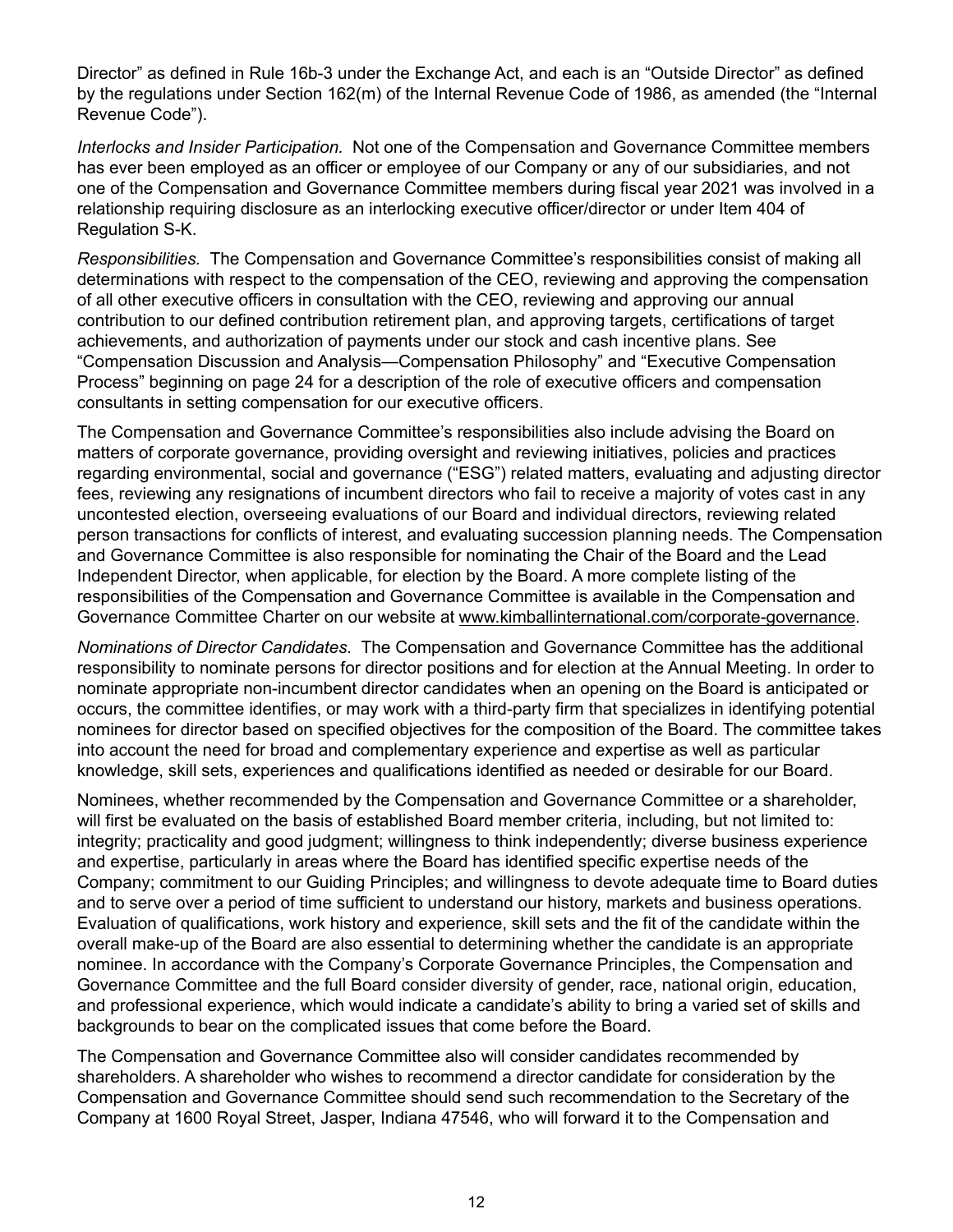Governance Committee. Any such recommendation should include a description of the candidate's qualifications for Board service, the candidate's written consent to be considered for nomination and to serve if nominated and elected, and addresses and telephone numbers for contacting the shareholder and the candidate for more information. These requirements are fully stated in the Company's By-laws, a copy of which is on file with the SEC. A shareholder who wishes to nominate an individual as a director candidate at the Annual Meeting of Shareholders, rather than recommend the individual to the Compensation and Governance Committee as a nominee, must comply with the advance notice requirements mandated by our By-laws and further explained in this Proxy Statement under "Future Shareholder Proposals."

*Board Assessment Process*. The Compensation and Governance Committee supervises a Board review and evaluation process designed to increase the effectiveness of the Board. The Compensation and Governance Committee also uses a skills matrix that lists needed or desired skills, experience and qualifications for directors and director candidates. This skills matrix and evaluation process are used to develop a plan for each director to facilitate his or her continuing education, for succession planning and to identify gaps in needed skills and experience. In fiscal 2021, the Compensation and Governance Committee also led a robust search for a new independent director that resulted in the appointment of Ms. Love.

#### **Risk Management**

The Board has an active role as a whole, and also at the committee level, in overseeing management of our risks and assisting management in balancing these risks with our strategic plans. The Board approaches our risk management process in a strategic manner based upon the fundamental recognition that risk management in any business enterprise requires an appropriate balance of two distinct aspects of risk:

- Value Preservation recognizing and mitigating the risk of potential for loss or harm to any element of our business.
- Value Creation embracing the risks inherent in any business endeavor in order to reap the rewards of growth and profitability.

The Board has identified distinct risk categories, recognizing there is overlap of risks within each, and has assigned oversight responsibilities as follows:

| <b>Risk</b>                    | <b>Oversight Responsibility</b>                 |  |
|--------------------------------|-------------------------------------------------|--|
| <b>Financial and Operating</b> | <b>Board</b>                                    |  |
| <b>Strategic Planning</b>      | Board                                           |  |
| Reporting and Compliance       | <b>Audit Committee</b>                          |  |
| Cybersecurity                  | <b>Audit Committee</b>                          |  |
| Governance and Independence    | <b>Compensation and Governance</b><br>Committee |  |
| Compensation                   | <b>Compensation and Governance</b><br>Committee |  |

While the Audit Committee and the Compensation and Governance Committee are each responsible for evaluating certain risks and overseeing the management of such risks, the entire Board is regularly informed through committee reports about such risks. Regular discussion and analysis occur at both committee and Board meetings regarding risks and the associated impact or potential impact on our business operations, strategic plans and growth strategies.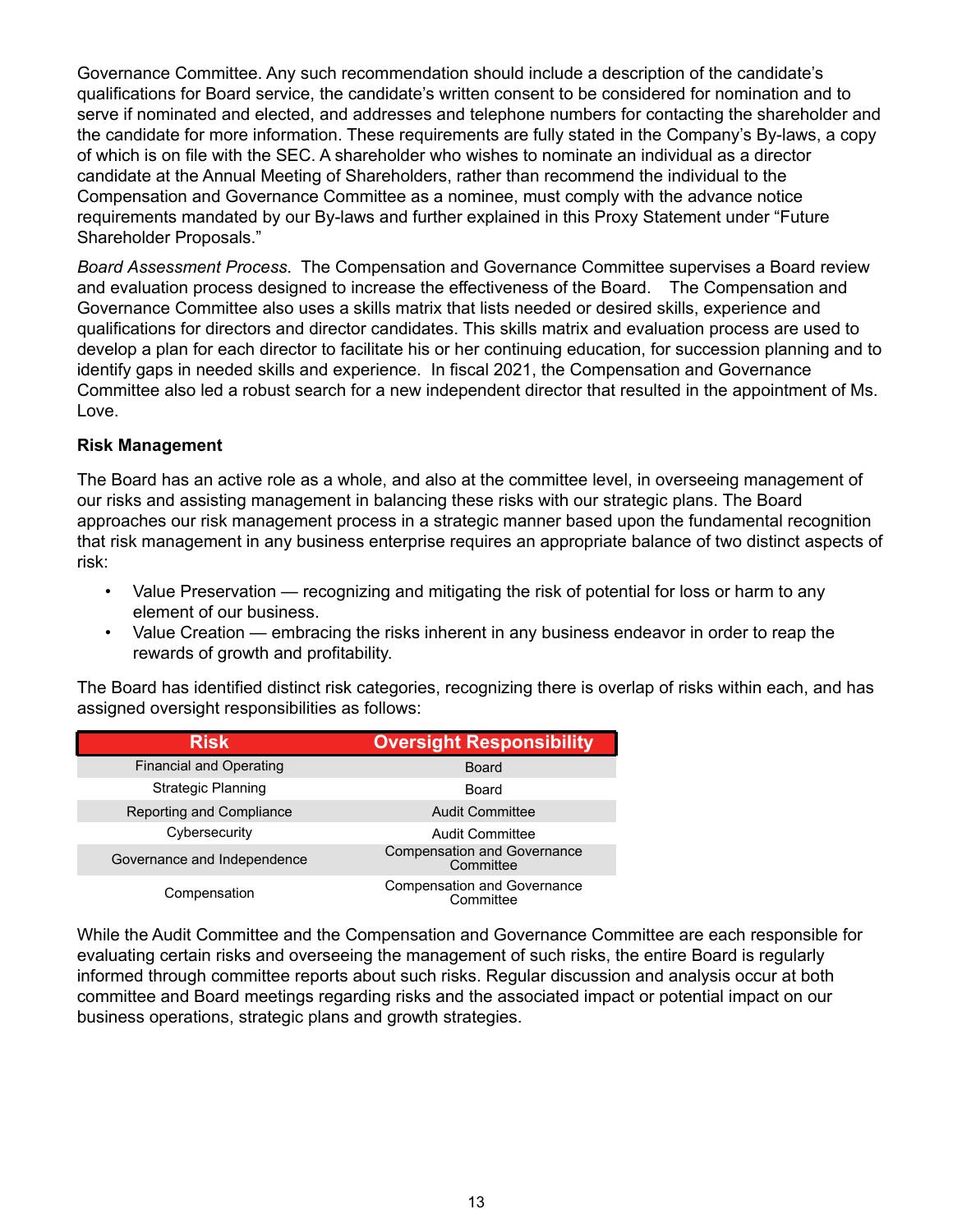#### **SHARE OWNERSHIP INFORMATION**

<span id="page-19-0"></span>Under the regulations of the SEC, persons who have power to vote or invest in or dispose of shares of our Common Stock, either alone or jointly with others, are deemed to be beneficial holders of such shares.

Set forth in the following table are the beneficial holdings, as of August 23, 2021, of our Common Stock on the basis described above for: (i) each person known to our Company who may be deemed to beneficially own more than 5% of our Common Stock; (ii) each current director; (iii) each current NEO as listed in the Summary Compensation Table appearing later in this Proxy Statement; and (iv) all current directors and executive officers as a group. The total number of shares of our Common Stock beneficially owned by all executive officers and directors as a group is 771,537 shares (2.1% of the outstanding shares of Common Stock), as of the date noted above.

| <b>Name</b>                                                  | <b>Shares</b><br>Beneficiallv<br>Owned <sup>(a)(b)</sup> | Percent<br>of Total<br><b>Shares</b> |
|--------------------------------------------------------------|----------------------------------------------------------|--------------------------------------|
| BlackRock, Inc. <sup>(c)</sup>                               | 4,250,069                                                | 11.5%                                |
| 55 East 52nd Street                                          |                                                          |                                      |
| New York, NY 10055                                           |                                                          |                                      |
| Vanguard Group, Inc. <sup>(d)</sup>                          | 1,865,987                                                | 5.1%                                 |
| 100 Vanguard Blvd.                                           |                                                          |                                      |
| Malvern, PA 19355                                            |                                                          |                                      |
| Directors and Named Executive Officers:                      |                                                          |                                      |
|                                                              | 167,501                                                  | (f)                                  |
|                                                              | 65,394                                                   | (f)                                  |
|                                                              | 48,564                                                   | (f)                                  |
|                                                              | 44,244                                                   | (f)                                  |
|                                                              | 34,708                                                   | (f)                                  |
|                                                              | 7,736                                                    | (f)                                  |
| Valerie R. Love                                              | 2,799                                                    | (f)                                  |
|                                                              | 36,569                                                   | (f)                                  |
|                                                              | 25.624                                                   | (e)<br>(f)                           |
|                                                              | 76,805                                                   | (f)                                  |
|                                                              | 112,626                                                  | (e)<br>(f)                           |
| All current executive officers and directors as a group (17) | 771,537                                                  | 2.1%                                 |

 $\mathcal{L}_\text{max}$  , where  $\mathcal{L}_\text{max}$ 

<sup>(</sup>a) Based upon information obtained from the executive officers, directors, and beneficial owners (according to the definition of "beneficial ownership" under the regulations of the SEC).

<sup>(</sup>b) The individuals listed are deemed to have sole voting and investment power over the shares owned by their respective spouses living in their household. Beneficial ownership is disclaimed as to all shares over which the named person does not have full beneficial rights.

<sup>(</sup>c) This information is derived from the Schedule 13G/A filed by such shareholder with the SEC on January 8, 2021, indicating beneficial ownership as of December 31, 2020, as updated by the Forms 13F-HR filed by such shareholder and its affiliates with the SEC on August 11, 2021, and information provided to us by Nasdaq, indicating beneficial ownership as of June 30, 2021. BlackRock, Inc. reports that it is a parent holding company or control person and has the sole power to vote or direct the vote of 3,923,913 shares and sole power to dispose or direct the disposition of 4,250,069 shares, but also notes that various persons have the right to receive or the power to direct the receipt of dividends from, or the proceeds from the sale of, our shares and that no one person's interest in our shares is more than 5% of the total outstanding shares of our Company. BlackRock, Inc. reports that the following of its subsidiaries acquired the shares: BlackRock Institutional Trust Company, National Association, BlackRock Investment Management, LLC, BlackRock (Netherlands) B.V., BlackRock Asset Management Canada Limited, BlackRock Financial Management, Inc., BlackRock Japan Co. Ltd., BlackRock Asset Management Ireland Limited, BlackRock Investment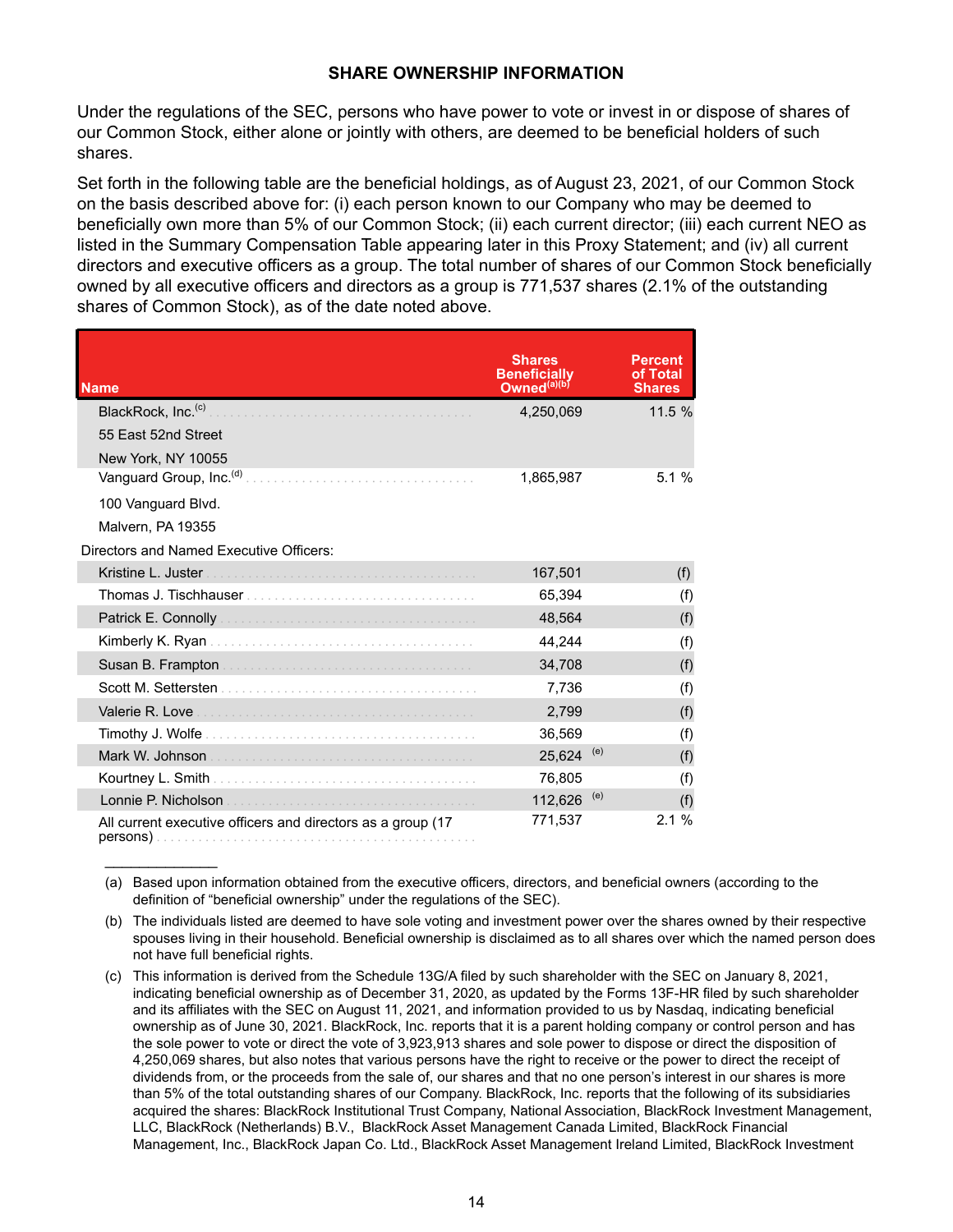Management (UK) Limited, BlackRock Asset Management Schweiz AG, BlackRock Advisors, LLC, BlackRock (Luxembourg) S.A., BlackRock Fund Advisors, BlackRock Fund Managers Limited, BlackRock Life Limited, Aperio Group, LLC and BlackRock Advisors (UK) Limited.

- (d) This information is derived from the Schedule 13G/A filed by such shareholder with the SEC on February 10, 2021, indicating beneficial ownership as of December 31, 2020, as updated by the Form 13F-HR filed by such shareholder with the SEC on August 13, 2021, indicating beneficial ownership as of June 30, 2021. The shareholder reports that it is an investment advisor registered under the Investment Advisors Act of 1940 and has the sole power to vote or direct the vote of -0- shares, shared power to vote or direct the vote of 35,373 shares, the sole power to dispose or direct the disposition of 1,804,489 shares, and shared power to dispose or direct the disposition of 61,498 shares. Vanguard Group, Inc. reports that the following of its subsidiaries acquired certain of the shares: Vanguard Fiduciary Trust Company, Vanguard Investments Australia, Ltd and Vanguard Global Advisors LLC.
- (e) Includes 16,850 shares held by a foundation over which Mr. Nicholson and Mr. Johnson have shared voting and investment power. Beneficial ownership for Mr. Nicholson and Mr. Johnson are disclaimed as to such shares and as to all other shares over which they do not have full beneficial rights.
- (f) Totals are under one percent of the 36,847,306 shares of Common Stock outstanding as of August 23, 2021.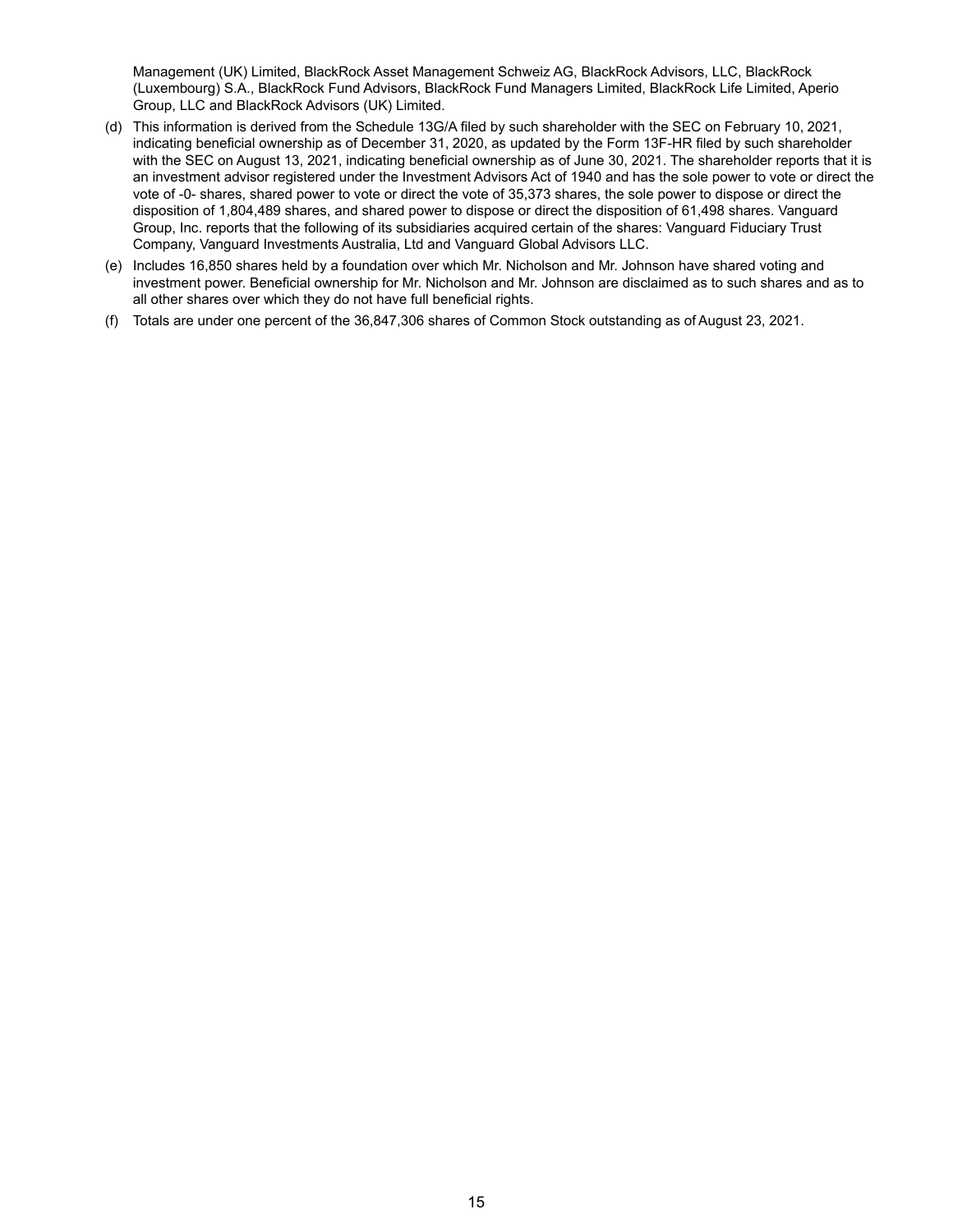#### **SHAREHOLDER AND INVESTOR ENGAGEMENT**

<span id="page-21-0"></span>Our relationship with shareholders and investors is an important part of our Company's success. The Board and management believe they best execute their duties when they proactively listen to, seek to understand and consider the opinions of our shareholders and investors. We engage with our shareholders, investors and the broader corporate governance community throughout the year using a process that is management-led with oversight by the Board. Our engagement process is designed to inform and educate our constituents, provide perspective on Company policies and practices, and seek shareholder and investor input. We actively solicit feedback during our engagement activities and incorporate that feedback as appropriate. We are pleased to have shareholders and investors that are engaged and interested in our performance and progress.

We engage a wide range of constituents, including:

| Institutional investors    | Industry thought leaders |
|----------------------------|--------------------------|
| <b>Retail investors</b>    | Proxy advisory firms     |
| <b>ESG</b> specialty firms |                          |

We use multiple methods and avenues to engage our constituents. During fiscal year 2021, we held quarterly earnings calls, engaged in investor conferences, held in-person and virtual meetings, and participated in a host of corporate governance organizations, industry trade associations and local community groups.

Our interactions cover a wide range of ESG and business topics, including:

| Board composition and<br>structure | Company performance and<br>execution |
|------------------------------------|--------------------------------------|
| <b>Business strategy</b>           | Sustainability                       |
| <b>Diversity</b>                   | Corporate governance                 |

Our Board receives regular updates on these discussions and our progress on our strategic goals. The Board evaluates our strategic plans and activities based on the feedback from these discussions to make sure our shareholders' interests are taken into consideration.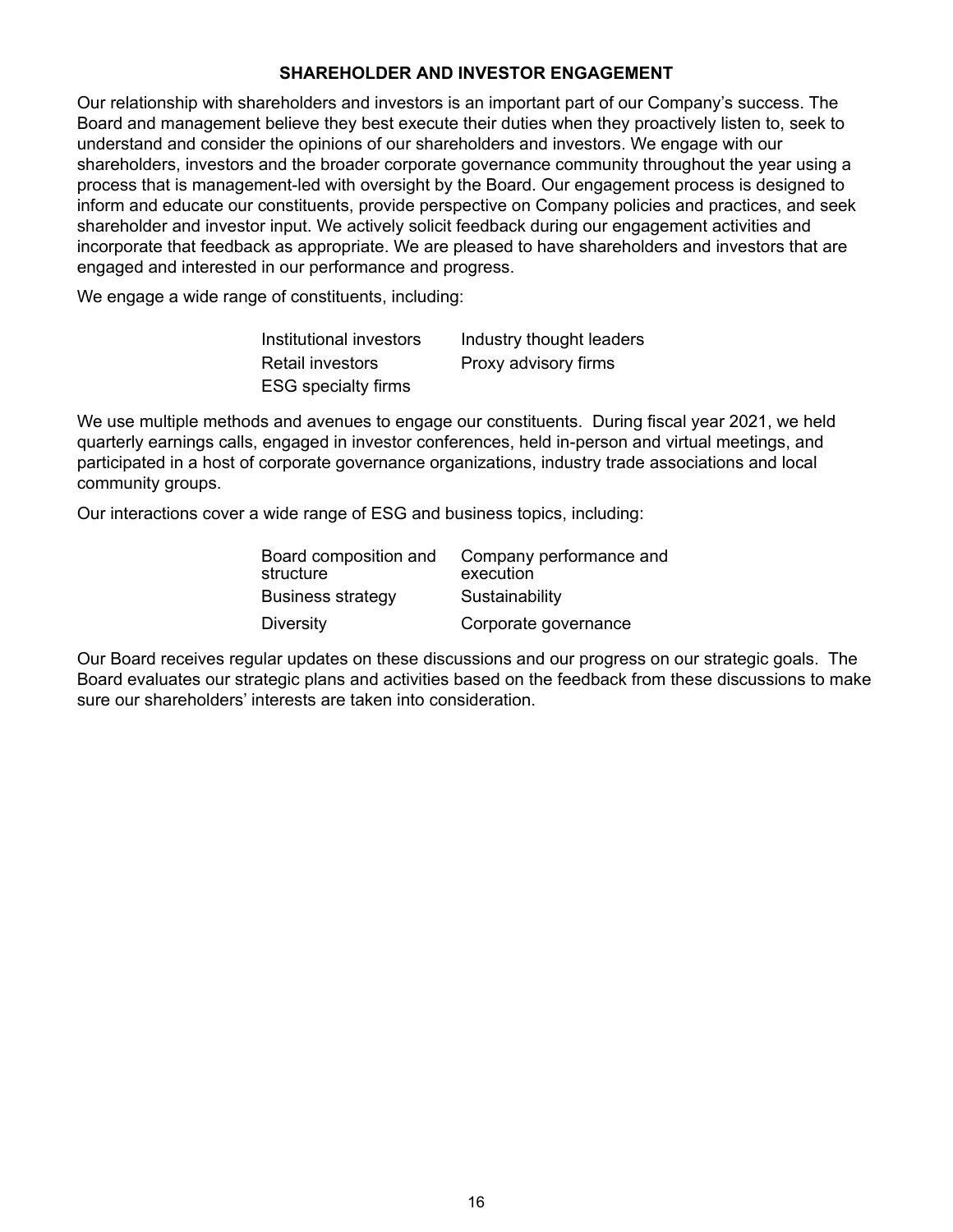#### <span id="page-22-0"></span>**PROPOSAL NO. 2 - APPROVAL OF THE COMPANY'S AMENDED AND RESTATED ARTICLES OF INCORPORATION TO PROVIDE SHAREHOLDERS THE RIGHT TO UNILATERALLY AMEND THE COMPANY'S RESTATED BY-LAWS**

We are asking our shareholders to approve the restatement and amendment of our Articles of Incorporation, which will provide shareholders the ability to unilaterally amend our By-laws.

#### **Background**

Under Indiana law, a corporation's board of directors has the sole power to amend or repeal the by-laws, unless otherwise stated in its articles of incorporation. Our Amended and Restated Articles of Incorporation (the "Restated Articles") currently follow the default position under Indiana law, providing our Board with the exclusive right to make, alter, amend, or repeal our By-laws. As part of its ongoing review of our governance practices, the Board considered feedback on the default position received from our shareholders and investors through our engagement activities. After careful consideration, the Board determined that amending our Restated Articles to allow shareholders to unilaterally amend our By-laws (as described below) will strengthen our corporate governance practices and is in the best interests of the Company and its shareholders.

#### **Shareholders' Right to Amend Kimball International's By-laws**

Our Board is committed to good corporate governance and has carefully considered the advantages and disadvantages of amending our Restated Articles to allow shareholders to unilaterally amend our Bylaws. If approved, the Restated Articles would be amended to state the By-Laws of the corporation may be made, altered, amended or repealed by either: (1) the Board of Directors by the affirmative vote of a majority of the whole Board of Directors; or (2) the affirmative vote, at a meeting of the shareholders of the Company for which the meeting notice designates that making, altering, amending or repealing provisions of the By-Laws is to be considered, of at least a majority of the votes entitled to be cast by the holders of the outstanding shares of all classes of stock of the corporation entitled to vote generally in the election of directors, considered for purposes of the applicable proviso of the Restated Articles as a single voting group. A form of the Restated Articles, marked to reflect the changes contemplated by this Proposal No. 2, is attached to this Proxy Statement as Appendix D. This summary of the proposed Restated Articles, including all material amendments and significant changes described below, is qualified in its entirety by reference to the text of the Restated Articles set forth in its entirety in Appendix D, which our shareholders are strongly encouraged to read.

#### **Recommendation of the Board of Directors and Required Vote**

Our Board has unanimously authorized and approved, and recommends that our shareholders approve, our Restated Articles in the form attached to this proxy statement as Appendix D. If the Restated Articles are approved at the Annual Meeting, we will file the Restated Articles with the Indiana Secretary of State shortly following the Annual Meeting. The Restated Articles will become effective upon acceptance of the filing by the Indiana Secretary of State. Upon the approval of the Restated Articles and the effectiveness of the filing of the Restated Articles with the Indiana Secretary of State, the corresponding amendments to our By-laws, which have been previously authorized and approved by our Board, will become effective automatically.

If the Restated Articles are not approved, the proposed amendments to our Restated Articles will not be made and all existing provisions will remain in effect.

#### **The Board of Directors recommends that you vote "FOR" the approval of the amended and restated Articles of Incorporation disclosed in this Proxy Statement.**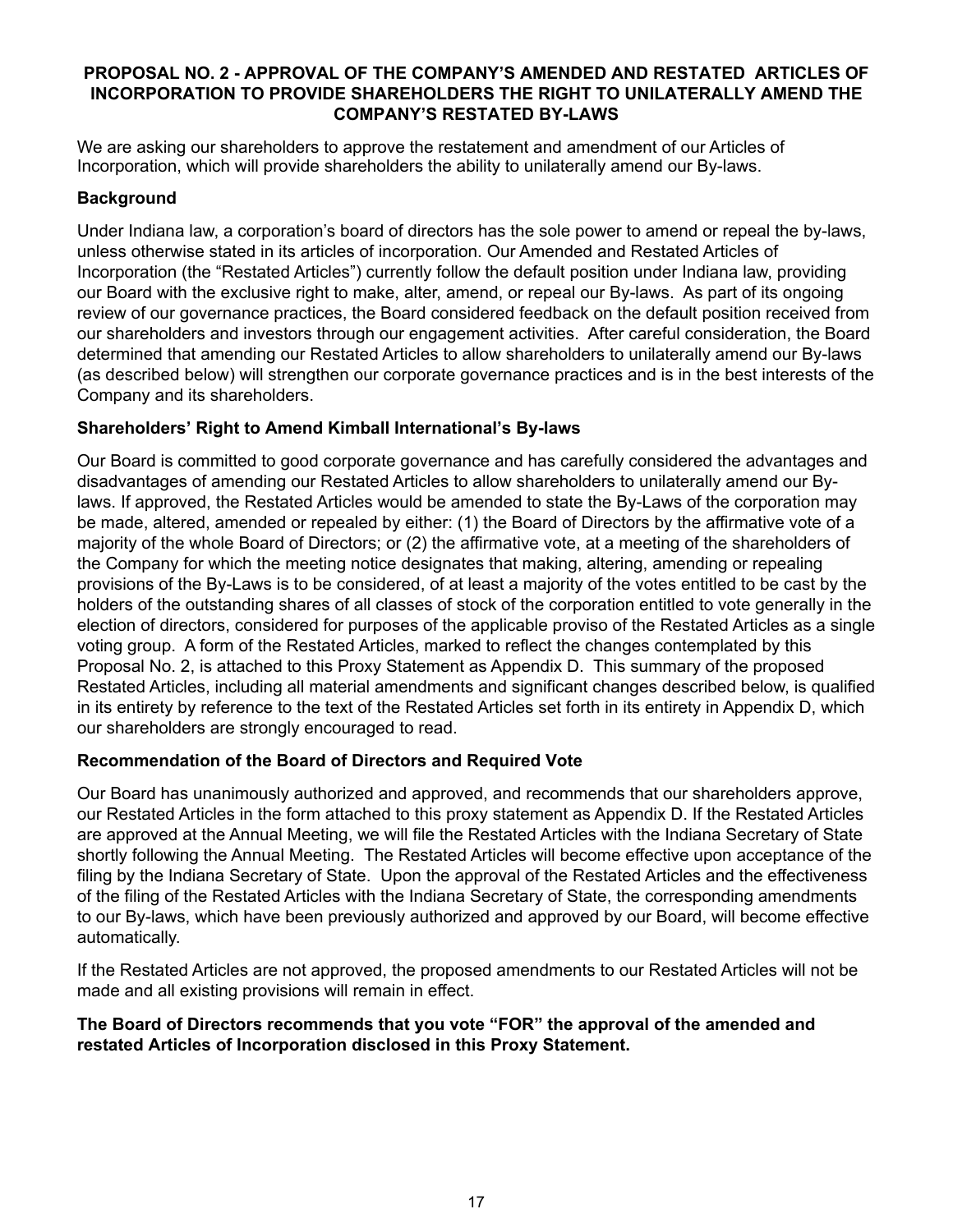#### **CORPORATE GOVERNANCE**

<span id="page-23-0"></span>Our Corporate Governance Principles, the charters of each of the Board committees, and our Business Ethics Policy, all of which were reviewed and updated as necessary by the Board in fiscal year 2021, are available on our website at www.kimballinternational.com/corporate-governance. Our Company and our Board are focused on engaging in good governance practices that support the success of the business of the Company.

#### *Governance Highlights*

In fiscal 2021, the Board took several actions to enhance the Company's corporate governance practices and standards. Most prominently, the Board opted out of Indiana's requirement that the Company have a classified board structure. The Board took this action shortly after Indiana state legislation was amended to permit this change. The Board also took steps to grant shareholders the power to unilaterally amend the Company's By-laws, subject to the shareholders' approval of Proposal No. 2. Please see "Proposal No. 2 — Approval of the Company's Amended and Restated Articles of Incorporation to Provide Shareholders the Right to Unilaterally Amend the Company's Restated By-laws**"** for more information.

The following are some practices or policies we have or engage in as good governance practices:

| <b>CORPORATE GOVERNANCE HIGHLIGHTS</b>                                                                                                                                           |                                                                                                                                               |  |  |
|----------------------------------------------------------------------------------------------------------------------------------------------------------------------------------|-----------------------------------------------------------------------------------------------------------------------------------------------|--|--|
| •Maintain separate CEO and Chair roles, with an                                                                                                                                  | . Improving board diversity - more than half of our directors                                                                                 |  |  |
| independent director appointed as Chair                                                                                                                                          | are female                                                                                                                                    |  |  |
| •Have robust stock ownership requirements for both<br>directors and executives                                                                                                   | •Director resignation policy - director must submit his or<br>her resignation if majority support is not received in<br>uncontested elections |  |  |
| •Regular Board, committee and individual director                                                                                                                                | *Board and committee hiring of outside advisors                                                                                               |  |  |
| evaluations                                                                                                                                                                      | independent of management                                                                                                                     |  |  |
| •Limits on director "overboarding"                                                                                                                                               | • Equal voting rights of all classes of stock                                                                                                 |  |  |
| •Robust director orientation program                                                                                                                                             | •Regular executive sessions held by independent directors                                                                                     |  |  |
| •"Double trigger" change in control provisions in                                                                                                                                | •All Audit Committee members meet the "audit committee                                                                                        |  |  |
| executive equity award agreements                                                                                                                                                | financial expert" requirements                                                                                                                |  |  |
| •Director independence - six of seven directors are                                                                                                                              | .Say on Pay vote is now held annually (previously was                                                                                         |  |  |
| independent                                                                                                                                                                      | held every three years)                                                                                                                       |  |  |
| •Long-term focus throughout Company history on<br>environment, sustainability, governance and<br>citizenship initiatives as part of our strategy with direct<br>oversight by CGC | •Periodic review and adjustment of By-laws, Corporate<br>Governance Principles, committee charters, and Business<br><b>Ethics Policy</b>      |  |  |
| •Clawback provisions contained in performance-                                                                                                                                   | •Stock repurchase plan to avoid dilution due to equity                                                                                        |  |  |
| based incentive compensation programs                                                                                                                                            | compensation                                                                                                                                  |  |  |
| •10b5-1 stock trading program for executives when                                                                                                                                | •Board participation in CEO and senior executive                                                                                              |  |  |
| stock trading window is closed                                                                                                                                                   | succession planning                                                                                                                           |  |  |
| • Company-wide ESG program that includes<br>establishing specific initiatives and metrics with<br>regular disclosures on progress                                                | • Governance documents no longer require Company to<br>have a classified board structure                                                      |  |  |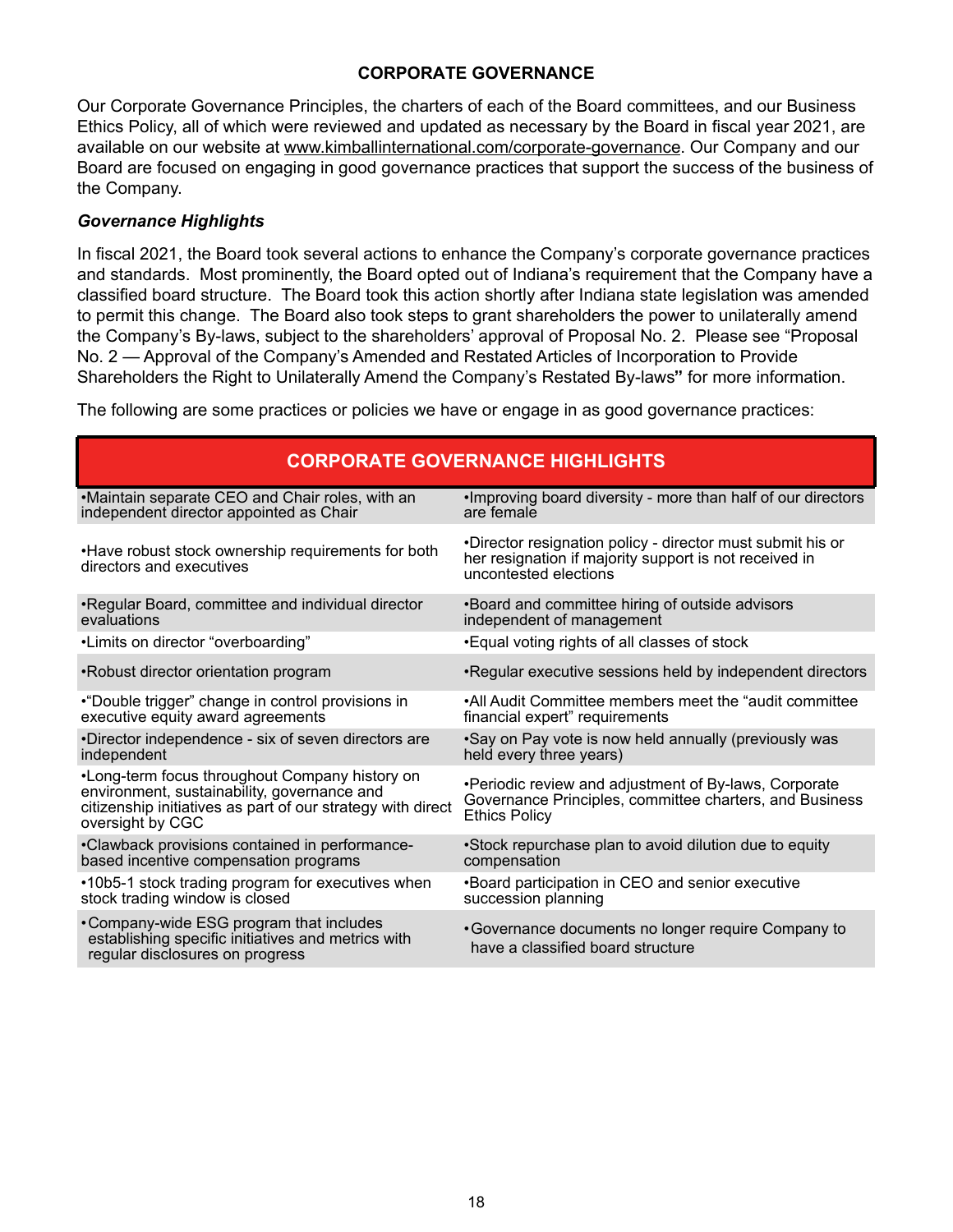#### WE DO NOT HAVE OR ENGAGE IN THE FOLLOWING PRACTICES:

<span id="page-24-0"></span>

| •Reprice options                                                                                                                                                        | •Maintain a poison pill                                                                              |
|-------------------------------------------------------------------------------------------------------------------------------------------------------------------------|------------------------------------------------------------------------------------------------------|
| •Provide excessive executive perquisites such as<br>country club memberships, company cars or estate<br>planning services                                               | •Permit officers or directors to hedge or pledge their<br>Company stock (see below for more details) |
| •Provide tax gross-ups upon a termination of<br>employment or change in control, pensions, post-<br>employment healthcare or retirement benefits for our<br><b>NEOs</b> | • Have an exclusive venue or forum provision in our<br>By-laws                                       |

As stated in our Corporate Governance Principles, when a director's professional position changes, the Compensation and Governance Committee will evaluate and determine the continued appropriateness of the director's membership on the Board. Please also review the section "Proposal No. 2 — Approval of the Company's Amended and Restated Articles of Incorporation to Provide Shareholders the Right to Unilaterally Amend the Company's Restated By-laws**"** for more information about the Board's direct response to stakeholder feedback and specific efforts to strengthen shareholders' voices through the particular proposal.

#### *Hedging and Pledging Policy*

Our Corporate Governance Principles contain the Company's policy on hedging and pledging of shares. Our policy applies to our directors and all of our executive officers. Under the policy, such individuals are not permitted to engage in the following transactions:

- Trading in Company stock on a short-term basis, as all stock must be held for at least six months;
- Engaging in short sales;
- Margin-trading, buying or selling puts or calls;
- Pledging Company stock as collateral in transactions or otherwise to secure debts; or
- Engaging in hedging or monetization transactions, such as collaring or forward sale contracts.

#### *Environmental, Social and Governance ("ESG")*

Throughout our Company's history we have demonstrated an unwavering commitment to the environment, our employees, the communities we serve, and our shareholders. These commitments have been bedrock principles of our purpose and guiding principles. In fiscal 2021, the Company took the next step in demonstrating its commitment to these principles by publishing its first enterprise-wide Environmental, Social, and Governance Summary Report. The report is a comprehensive collection and disclosure of relevant ESG metrics across all of the Company's business units and functions. The Company uses a wide range of standards and metrics in it ESG program, including the Sustainability Accounting Standards Board ("SASB") standards for the Building Products and Furnishing sector and United Nations Sustainable Development Goals ("UN SDGs"), among others. We will incorporate these standards and metrics into the Company's ongoing efforts to set meaningful targets in key ESG areas, measure our progress, and share our results on a consistent basis. We encourage you to review the report and more information about our program on our website.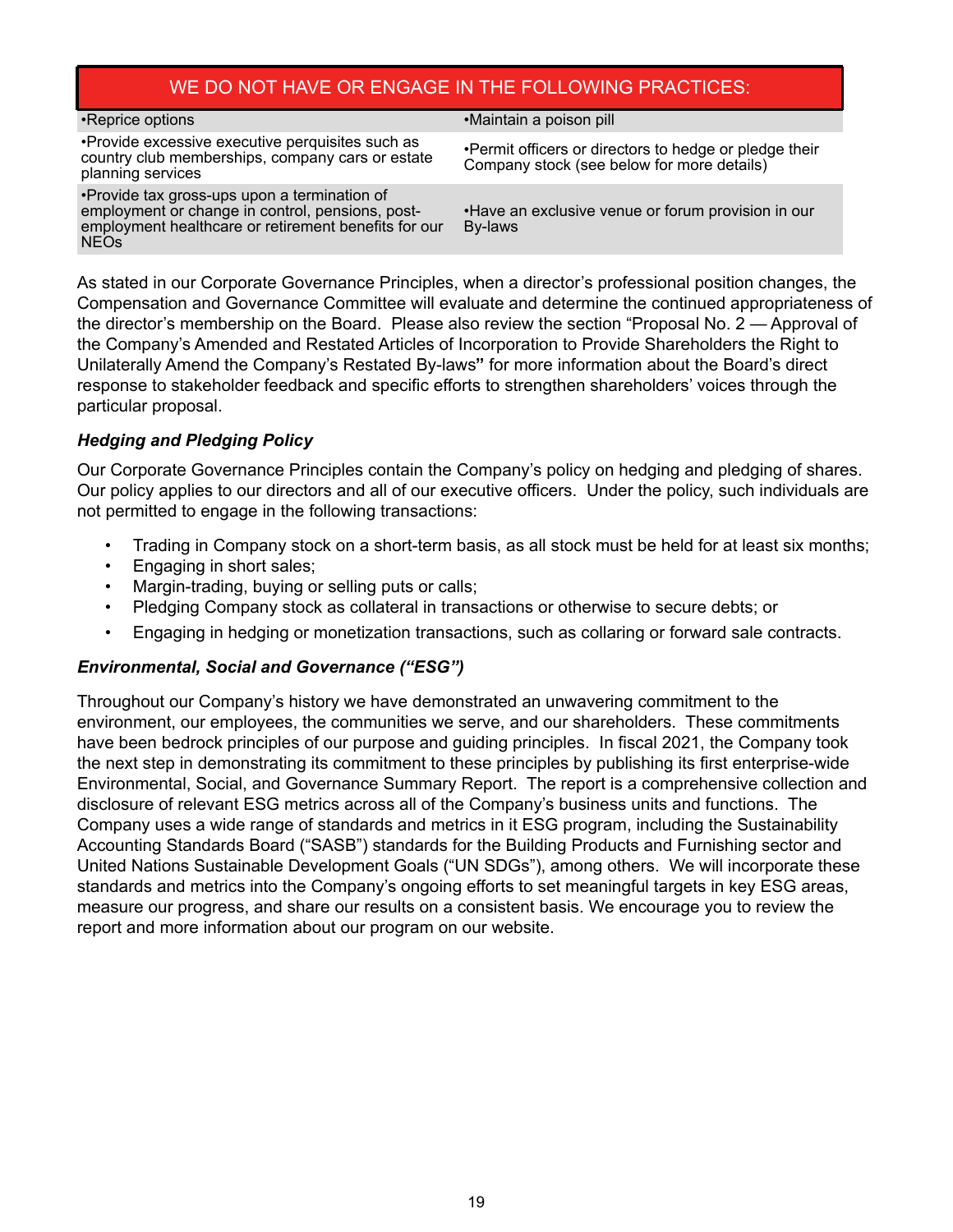#### *Environment*

Protecting our natural resources and utilizing environmentally responsible business practices have long been key components of our Company's purpose. We are committed to conducting business operations in ways that minimize our environmental footprint and use of natural resources while positively impacting the communities we serve. In 2002, we opened a ground-breaking recycling center that allowed us to increase recycling capacity and reduce waste accumulation in our facilities. Our current sustainability practices include initiatives to reduce water usage, solid waste generation, VOC emissions, hazardous waste materials, and greenhouse gas emissions. To ensure we properly manage environmental risks, we maintain management systems such as ISO 14001, with 80% of our operations currently certified, excluding Poppin. As part of our commitment to set rigorous targets aimed at protecting our natural resources, we have set the following 2021 intensity goals:

- Water Reduction: maintain water consumption at or below the 2020 level.
- Waste Reduction: reduce solid waste to landfills by 10% from the 2019 base year.

#### *Social*

Our culture of caring serves as the foundation of our long-held guiding principles and purpose: Dare to be Makers of Possibility. Employee engagement is a key component of that culture, and we believe in investing in our employees' growth and development. Over the last two years, we have implemented the following leadership development programs:

- Elevate: our flagship senior leadership program that provides development through coaching, assessments, and experiential action learning projects. The program is a year-long intensive program with direct mentoring from the CEO.
- Foundations: a frontline leadership development program for emerging or new supervisors and managers.
- Leadership Roundtables: monthly learning sessions facilitated by Human Resources that provide leaders with a platform to share best practices and leadership learnings with employees in an open forum.
- Virtual Micro-Learning Sessions: on-demand sessions featuring content from leading subject matter experts that are available to all employees.

We actively monitor employee voluntary and involuntary turnover against established targets on a monthly basis. We also periodically conduct employee engagement surveys to assess the Company's work environment. Our recent outreach has focused on organizational vitality, ensuring robust communications channels, and working our way through the challenges of COVID-19. Some of the actions we took in response to employee feedback include:

- Instituted regular interactive Executive Chat sessions where executive team members update the organization on strategic initiatives in a real-time, open forum that includes question and answer periods
- Created a new communications platform to facilitate sharing of key messages with our manufacturing employees.
- Developed and implemented a new hybrid work policy.

The Company has a comprehensive safety program built on an management system that scores and tracks more than 40 safety elements. Our goal is to have an injury-free working environment. Our 20 year continuous improvement journey has resulted in a roughly 90% reduction in injuries and a 2020 Total Recordable Incident Rate that is 74% below the national average for the NAICS rate for our industry.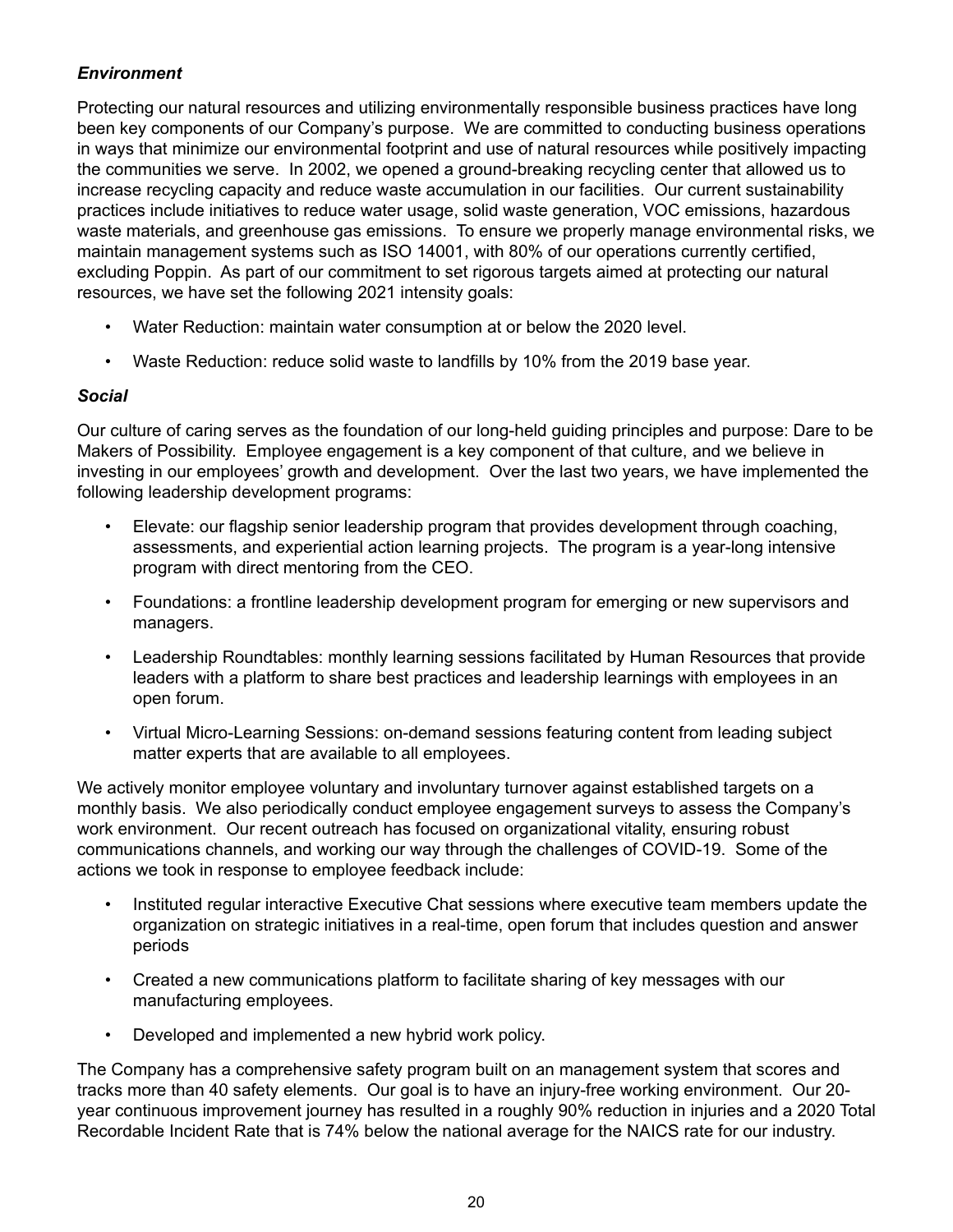#### *Diversity, Equity, Inclusion, and Belonging*

The Company actively promotes an environment where each employee is valued, respected, and treated with dignity. We believe that diverse voices are essential in creating an organization where every person feels a sense of belonging, and we are committed to creating equity and a sense of inclusion for all. This is our mission and commitment. We have recently embarked on a journey for a revitalized and more formalized Diversity, Equity, Inclusion and Belonging ("DEIB") Commitment. We developed a governing structure and began the formation of our DEIB Council, chaired by the CEO and sponsored by the CHRO, that will work to establish targets and publish the Company's progress.

The Company has a strong record of gender diversity at its Board, management, and overall workforce levels.

- Board of Directors: 57% Female / 43% Male
- Executives and Senior Management: 47% Female / 53% Male
- All Other Employees: 42% Female / 58% Male

#### *Community Engagement*

Giving back in a meaningful way is an integral part of our culture. The Kimball International Habig Foundation is a charitable trust fund that focuses its funding and resources on five primary categories: education; health and human services; civic and community programs; arts and culture; religious institutions and volunteerism. Since its inception, the Habig Foundation has donated over \$13 million to various local charities and projects in communities where our employees live and work, including over \$3.5 million for our annual college scholarship program to children of Company employees. We have awarded more than 400 college scholarships since 1963. In fiscal year 2020, the Habig Foundation donated more than \$80,000 to various organizations.

In-kind donations of our products and raw materials are a cornerstone of our spirit of giving. New, gently used, and showroom displays are routinely donated to non-profit, civic, and public school systems. We also donate furniture to fundraising auctions as owning a Kimball International product is of great pride to the communities in which we operate. At the onset of the COVID-19 pandemic, we used our charitable giving, manufacturing capabilities, and promoted employee volunteerism to provide PPE and healthcare furniture to our community's Healthcare Heroes.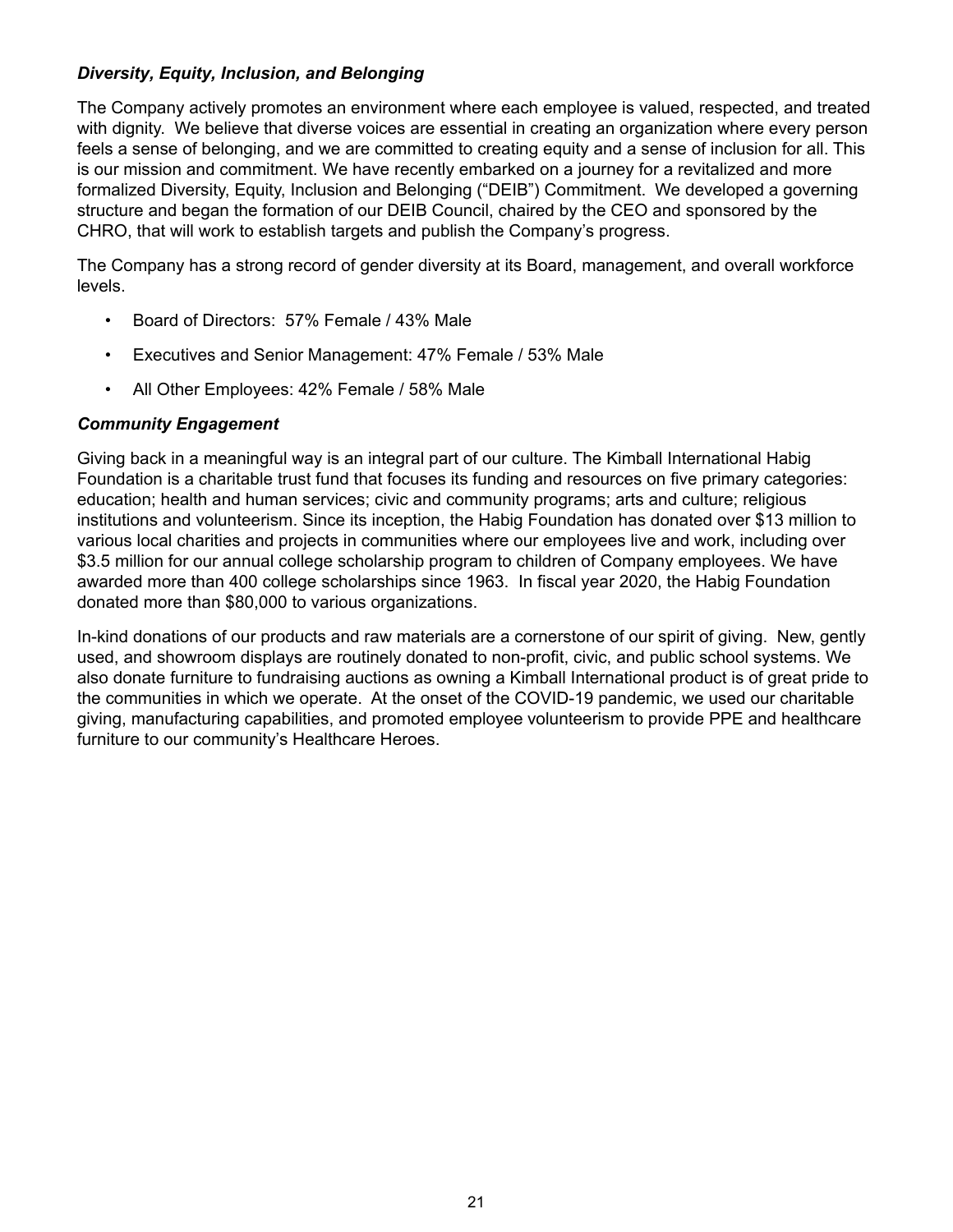#### **REVIEW AND APPROVAL OF TRANSACTIONS WITH RELATED PERSONS**

<span id="page-27-0"></span>We maintain a policy regarding the review, approval and/or ratification of "related person" transactions ("Related Person Transaction Policy"). A related person transaction is one in which the Company is a participant, the amount involved exceeds \$120,000, and any "related person" — including a director, an executive officer, a greater-than-5% shareholder, or a member of their immediate family — has had, or will have, a direct or indirect material interest in the transaction. The Related Person Transaction Policy provides guidelines for the Compensation and Governance Committee's determination whether to approve, ratify, modify or reject a specific transaction which may lead to a conflict of interest between the Company and any executive officer, director or greater-than-5% shareholder. Only related person transactions that are fair and reasonable to the Company and in the best interests of our shareholders are approved or ratified.

The Compensation and Governance Committee, in the course of its review and approval or ratification of a related person transaction, considers, among other things:

- the commercial reasonableness of the transaction;
- the materiality of the related person's direct or indirect interest in the transaction;
- whether the transaction may involve a conflict of interest, either apparent or actual;
- the impact of the transaction on the related person's qualification as "independent" as required by Nasdaq; and
- whether the transaction would violate our Business Ethics Policy, Insider Trading Policy, or other Company policies regarding the conduct of our directors and officers.

Any member of the Compensation and Governance Committee who is a "related person" with respect to the transaction under review may not participate in the evaluation or decision making regarding the acceptability of the transaction. If a quorum of the Compensation and Governance Committee is not available to review the transaction, the Board will conduct the review.

On an annual basis, each director and executive officer completes a questionnaire that requires disclosure of any transactions with the Company in which the director or executive officer or any member of his or her immediate family has an interest. In addition, any transactions with related persons or other circumstances that present potential conflicts of interest are to be disclosed. When reported, the transactions or other conflicts are reviewed by the Compensation and Governance Committee, and a determination is made by the Compensation and Governance Committee to approve, ratify, modify or reject the transaction, depending on what is in the best interests of our shareholders.

During fiscal year 2021, there were no transactions in which the Company was or is a participant, the amount exceeded \$120,000 and a related person had or will have a direct or indirect material interest, and no such transactions are currently proposed.

#### **DELINQUENT SECTION 16(a) REPORTS**

Section 16(a) of the Exchange Act requires that our directors, executive officers and greater-than-tenpercent shareholders file an initial statement of beneficial ownership and certain statements of changes in beneficial ownership of our Common Stock with the SEC and furnish copies of those forms to the Company. Based solely on our review of the copies of such forms filed electronically with the SEC and written representations from our directors and executive officers, we believe all filing requirements applicable to our executive officers, directors and greater than 10% shareholders were timely satisfied during the fiscal year ended June 30, 2021.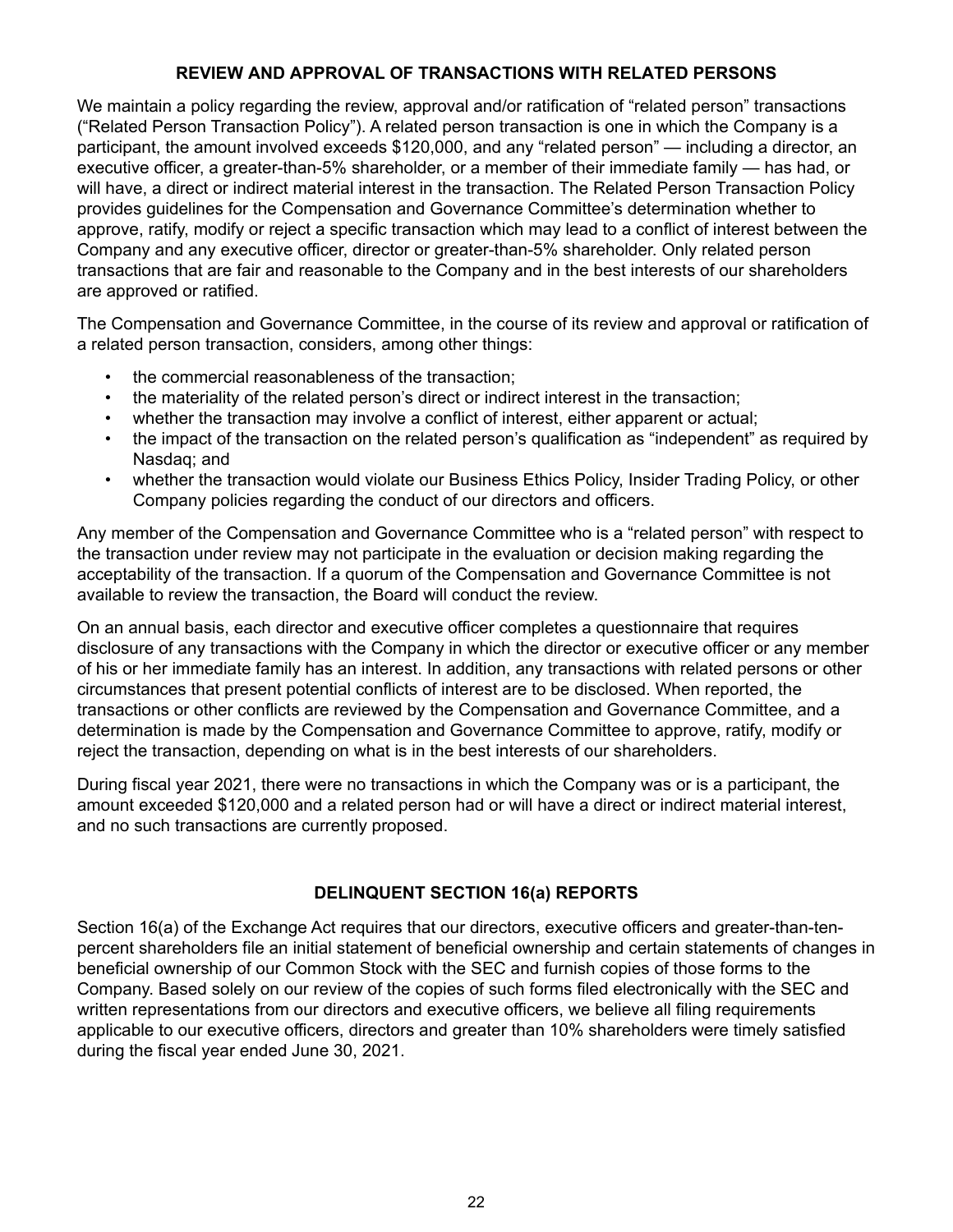#### **PROPOSAL NO. 3 - ADVISORY VOTE ON THE COMPENSATION**

#### **PAID TO OUR NAMED EXECUTIVE OFFICERS**

<span id="page-28-0"></span>Section 14A of the Exchange Act gives our shareholders the opportunity to vote to approve, on an advisory (non-binding) basis, the compensation paid to our NEOs as disclosed in this Proxy Statement. This proposal, commonly known as a "say-on-pay" proposal, is currently presented annually to our shareholders. The Board encourages shareholders to review the Compensation Discussion and Analysis section, beginning on page 24, and the related compensation tables and narratives for a thorough discussion of our compensation program for NEOs.

As stated in our Guiding Principles, "We want employees to share in their Company's success, both financially and through personal growth and fulfillment." Our performance-based, incentive-focused compensation philosophy is designed to link the financial interests of our executives with the interests of our shareholders. The Company pursues its objectives by having a significant portion of our NEOs' compensation focused on both short-term and long-term performance-based incentive programs. Incentive compensation programs include cash incentives under our 2019 Annual Cash Incentive Plan, as amended (the "Annual Cash Incentive Plan"), and equity awards granted under our 2017 Incentive Stock Plan, approved by our shareholders at our 2017 Annual Meeting of Shareholders. In fiscal year 2021,our equity-based incentive compensation program is the Relative Total Shareholder Return award. Payouts under our cash and equity-based incentive awards are determined based on appropriate performance-based metrics, including Adjusted EBITDA and total shareholder return. These incentive compensation programs are coupled with salary, retention-focused Restricted Stock Unit awards, an annual contribution to a defined contribution participant-directed retirement plan, and other benefits, including health and life insurance.

At the 2020 Annual Meeting, approximately 98% of our shareholders voted to approve our NEO compensation program. The Compensation and Governance Committee believes this reaffirms our shareholders' support of our approach to executive compensation, and no significant changes were made to this approach in fiscal year 2021.

We are asking our shareholders to indicate their support for our executive compensation program as described in this Proxy Statement. This vote is not intended to address any specific item of compensation, but rather, the overall compensation program for our NEOs and the philosophy, policies and practices described in this Proxy Statement. Accordingly, we recommend that our shareholders vote "FOR" the following resolution at the Annual Meeting:

"RESOLVED, that the Company's shareholders approve, on an advisory basis, the compensation of the named executive officers, as disclosed in the Company's Proxy Statement for the 2021 Annual Meeting of Shareholders pursuant to the compensation disclosure rules of the Securities and Exchange Commission, including the Compensation Discussion and Analysis, the compensation tables and the other related disclosure."

As an advisory vote, the results of this proposal will not be binding on us, the Board of Directors, or the Compensation and Governance Committee. However, your opinion is important to us, and the Compensation and Governance Committee, which is responsible for designing and administering our executive compensation program, will consider the outcome of this vote when making future compensation decisions for our NEOs.

If you are a beneficial owner of shares (i.e., you hold them through a bank, broker or other holder of record), you must instruct the holder of record how to vote your shares in order for your vote to be counted on Proposal No. 3.

**The Board of Directors recommends that you vote "FOR" the approval of the compensation paid to our NEOs as disclosed in this Proxy Statement.**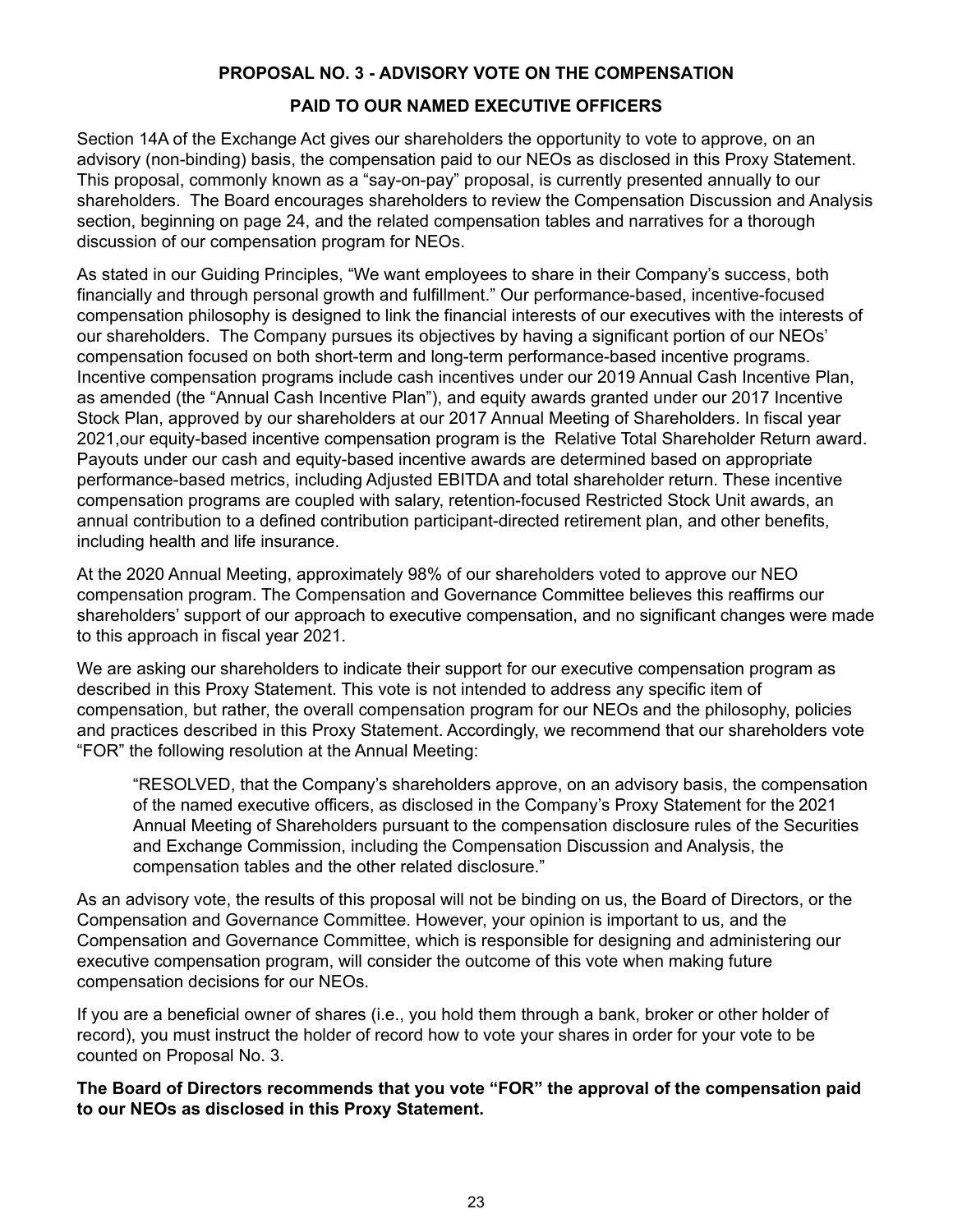#### **COMPENSATION DISCUSSION AND ANALYSIS**

#### <span id="page-29-0"></span>**Executive Summary**

Our Board and its Compensation and Governance Committee (the "Committee") regularly assess our compensation plans, looking for opportunities to make overall improvements and adjust to changing compensation needs. The Committee, which is responsible for overseeing the compensation program for all executive officers, plays a key role in designing and administering our executive compensation program. All principal elements of compensation paid to our executive officers are subject to approval by the Committee, including to address unique situations.

In October 2020, the Board appointed Timothy J. Wolfe as our new Chief Financial Officer ("CFO"), effective October 19, 2020, to replace Michelle R. Schroeder, who stepped down from her role for personal reasons effective October 19, 2020.

This Compensation Discussion and Analysis provides detailed information regarding our executive compensation program and decisions and is intended to supplement the information provided in the "Executive Officer and Director Compensation" section below for the following executives: Kristine L. Juster, CEO; Timothy J. Wolfe, Executive Vice President, CFO; Kourtney L. Smith, Executive Vice President, Kimball International and President, Workplace; Mark W. Johnson, Executive Vice President, Chief Legal and Governance Officer & Corporate Secretary; Lonnie P. Nicholson, Executive Vice President, Chief Human Resources Officer, Michelle R. Schroeder, former Executive Vice President, Chief Financial Officer (who passed away on September 1, 2021). These officers and former officer are referred to herein as our "named executive officers," or "NEOs." While this Compensation Discussion and Analysis focuses on the NEOs, these compensation policies and practices apply to all of our executive officers.

#### **Advisory Vote on Executive Compensation**

We have an annual non-binding, advisory vote by shareholders on our executive compensation, or "Say on Pay" vote. At our Annual Meeting of Shareholders in October 2020, a Say on Pay vote was held, and approximately 98% of the votes cast were voted in favor of the compensation paid to our NEOs in fiscal year 2020. The Committee believes this reaffirms our shareholders' support of our approach to executive compensation.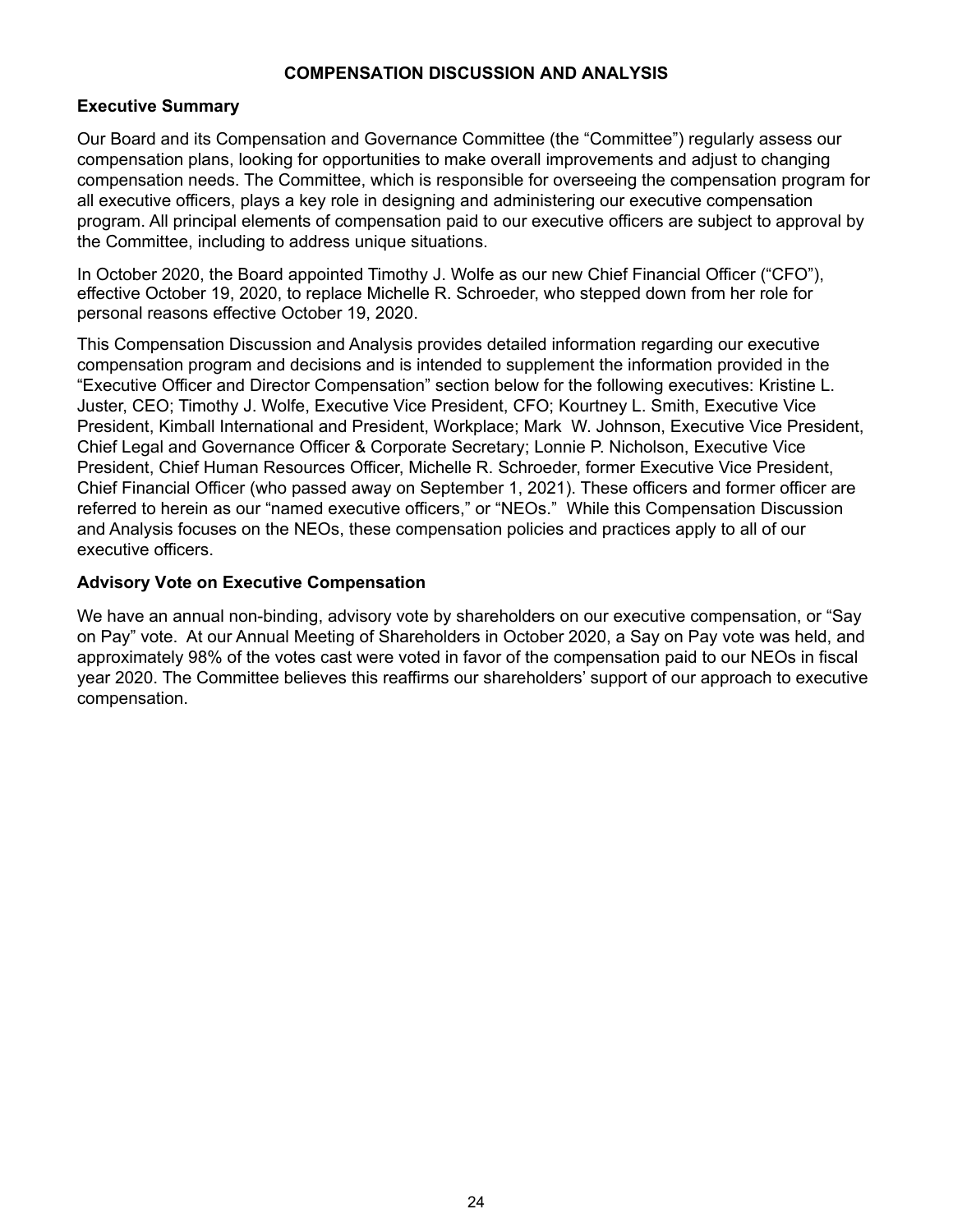#### <span id="page-30-0"></span>**Compensation Philosophy**

We provide a compensation and benefits package for executive officers that includes salary, cash and equity-based incentive compensation, a profit-sharing Company contribution to our retirement plan, flexible healthcare benefits (based on employee choice), paid time off that increases with years of service, and professional development opportunities. To be aligned with shareholder expectations and market best practices, all executive officers have a significant portion of their compensation tied to business goals through performance-based incentives.

The objectives of our compensation program are as follows:

- *Rewarding Performance.* All components of our executive compensation program are designed to reward executive performance. Salary is designed to reward annual achievements, demonstrated leadership abilities, and management experience and effectiveness. Incentive pay focuses on motivating the executive to achieve exceptional short-term and long-term financial results.
- *Aligning with Shareholders' Interest*. One of our key compensation objectives is to align the interests of the executives with our shareholders by requiring our executives to own a certain amount of our Common Stock and linking compensation directly to Company financial performance. Improved Company performance leads to improved share price and increased shareholder value. Our cash-based incentive compensation plan is focused on profitability performance. Our equity-based compensation is comprised of a diversified set of awards, which for fiscal year 2021 included Relative Total Shareholder Return ("RTSR") awards and Restricted Stock Unit ("RSU") awards, each designed to promote long term success and increased shareholder value.
- *Retaining Key Talent*. Long term equity-based compensation components and competitive total compensation and benefits packages serve as key retention tools.

With the above objectives in mind, the Committee has established guidelines for each of the compensation elements to ensure the appropriate mix of salary, short-term cash incentive, and long-term equity incentives as percentages of total compensation. The total target compensation for each executive officer is assessed by the Committee at the beginning of each fiscal year based on the expectations and responsibilities of the role, market value of the role (as described in more detail under "Executive Compensation Process" below) and the performance of the individual in that role. Unless circumstances require otherwise, the Committee reviews market value information biennially with the assistance of an external compensation advisory service, which specializes in executive compensation programs. For fiscal year 2021, the Committee utilized services from CAP and Meridian Compensation Partners ("Meridian"). These advisory services report directly to the Committee and do not provide any services to the Company other than the executive compensation consulting services provided to the Committee. The Committee assessed the independence of CAP and Meridian pursuant to SEC rules and Nasdaq listing standards and concluded that no conflicts of interest exist.

Depending on financial results, a NEO may earn more or less than target compensation. In order for executive officers to realize their target compensation, the Company's financial results must perform to goals approved by the Committee and shareholder expectations. An executive's actual total compensation is directly linked to both their individual performance and the Company's financial results.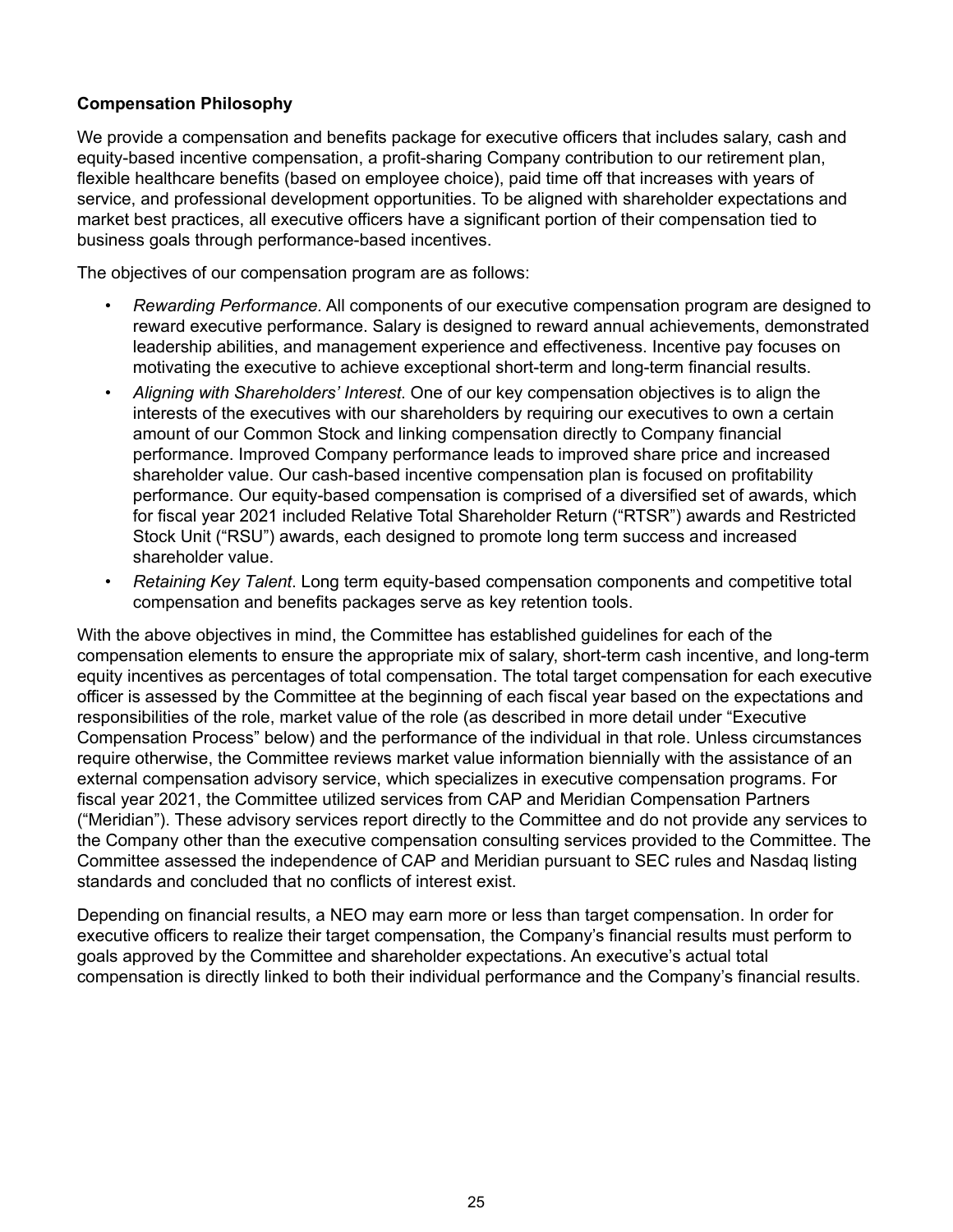#### <span id="page-31-0"></span>**Executive Compensation Process**

The objectives of the executive compensation process are to:

- Set the total target compensation for each executive officer at or near the market-value midpoint for each position;
- Determine the appropriate mix of compensation between cash and stock;
- Determine the appropriate mix of compensation among salary, short-term incentives, and longterm incentives;
- Determine stock ownership requirements based on market data; and
- Use a data-driven approach by partnering with an independent executive compensation advisor for market data as detailed on page 28 below.

The Committee seeks to target each NEO's total compensation to the level the Committee considers market competitive, aligned to the specific executive's responsibilities, and reflective of individual performance. In determining the appropriate mix of compensation components, the Committee has established guidelines for long-term equity awards (RTSR and RSUs), short-term cash incentive compensation, salary, and the Company's discretionary contribution to our retirement plan. In allocating the amount of compensation among our different types of long-term equity awards, for fiscal year 2021 the Committee determined to grant RTSR and RSU awards to all of our executive officers further emphasizing long term performance relative to our peers.

In fiscal year 2021, the dollar amount of the targeted equity-based compensation, as a percent of salary, approved by the Committee for our CEO and the average for our other NEOs, excluding Ms. Schroeder, was as follows:



## Excluding Ms. Schroeder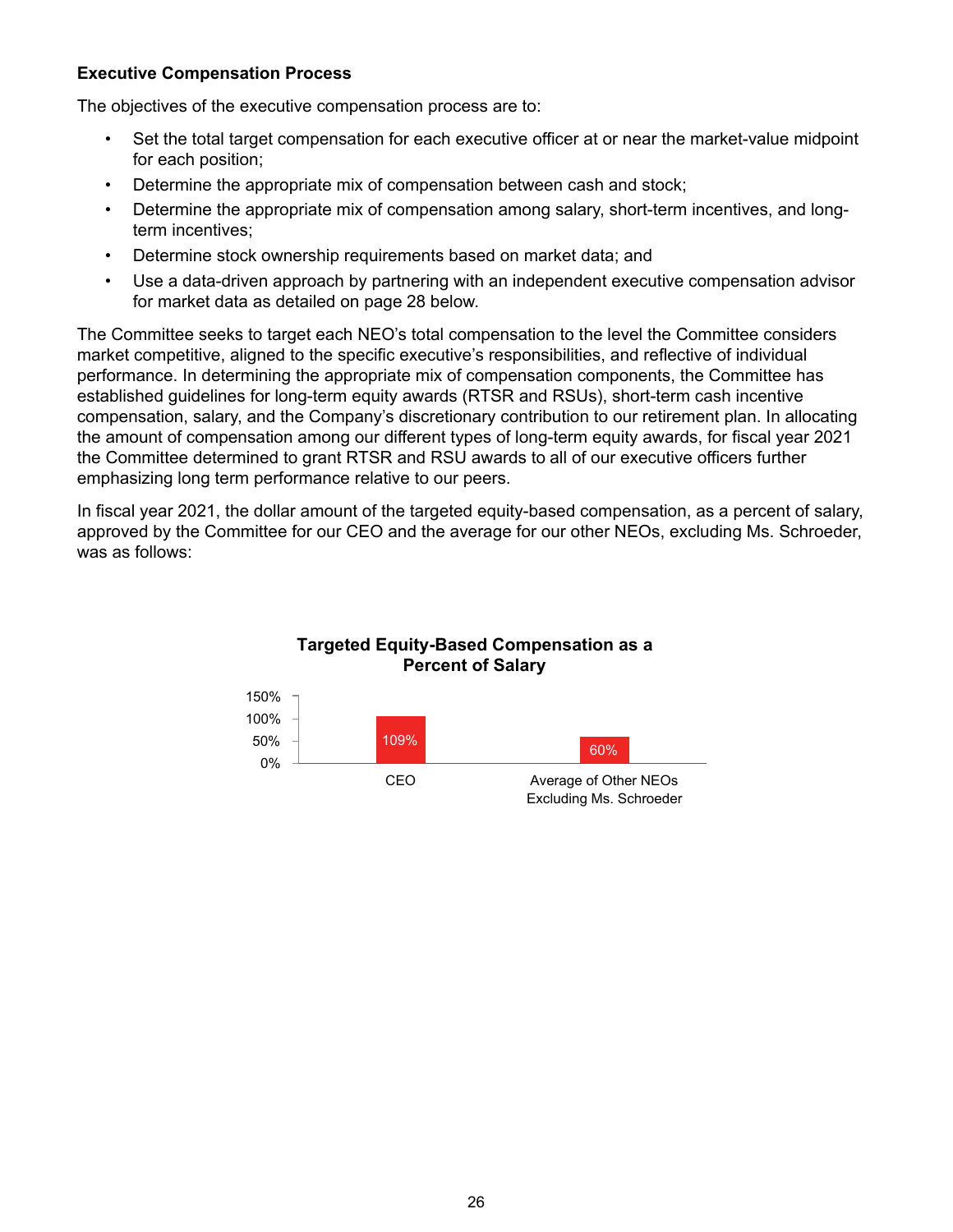The following chart illustrates the targeted allocation of fiscal year 2021 compensation, as determined by the Committee, for our CEO compared to the average allocation for our other NEOs, excluding Ms. Schroeder. As demonstrated by this chart, a larger proportion of our CEO's targeted compensation for fiscal 2021 was allocated to performance-based equity awards compared to our other NEOs.



#### **Targeted Compensation Components**

- (1) Represents the dollar value of the targeted allocation of total compensation to service-based RSUs established by the Committee for fiscal year 2021.
- (2) Represents the dollar value of the targeted allocation of total compensation to RTSR awards established by the Committee for fiscal year 2021.
- (3) The Annual Cash Incentive Plan component assumes a payout at the target level of performance, or a payout of 80% of annualized salary for our CEO and a payout for our other NEOs (excluding Ms. Schroeder) ranging between 50% to 55% of salary. The Company contribution to our retirement plan is assumed to be 4% of eligible annualized compensation.

As part of this process, the Committee sets the target compensation of the CEO and approves the target compensation of the other executive officers in consultation with the CEO, who manages the expectations and performance of those executives throughout the year. The Committee gives significant consideration to the recommendation of the CEO, but the final compensation decisions for all executive officers are within the Committee's authority. The only other role that executive officers play in this process is a discussion with the CEO, or in the case of the CEO, with the Committee, regarding their own individual fulfillment of strategic objectives and overall job performance.

Factors considered by the Committee in setting executive compensation include, but are not limited to:

- Market value for the role based on market data and peer group information described below
- Responsibilities the scope and breadth of the duties and expectations of the roles
- Leadership demonstrated ability to lead the organization
- Performance with an emphasis on consistent, sustained productivity and delivery of results
- Potential demonstrated capacity to grow into even broader leadership responsibilities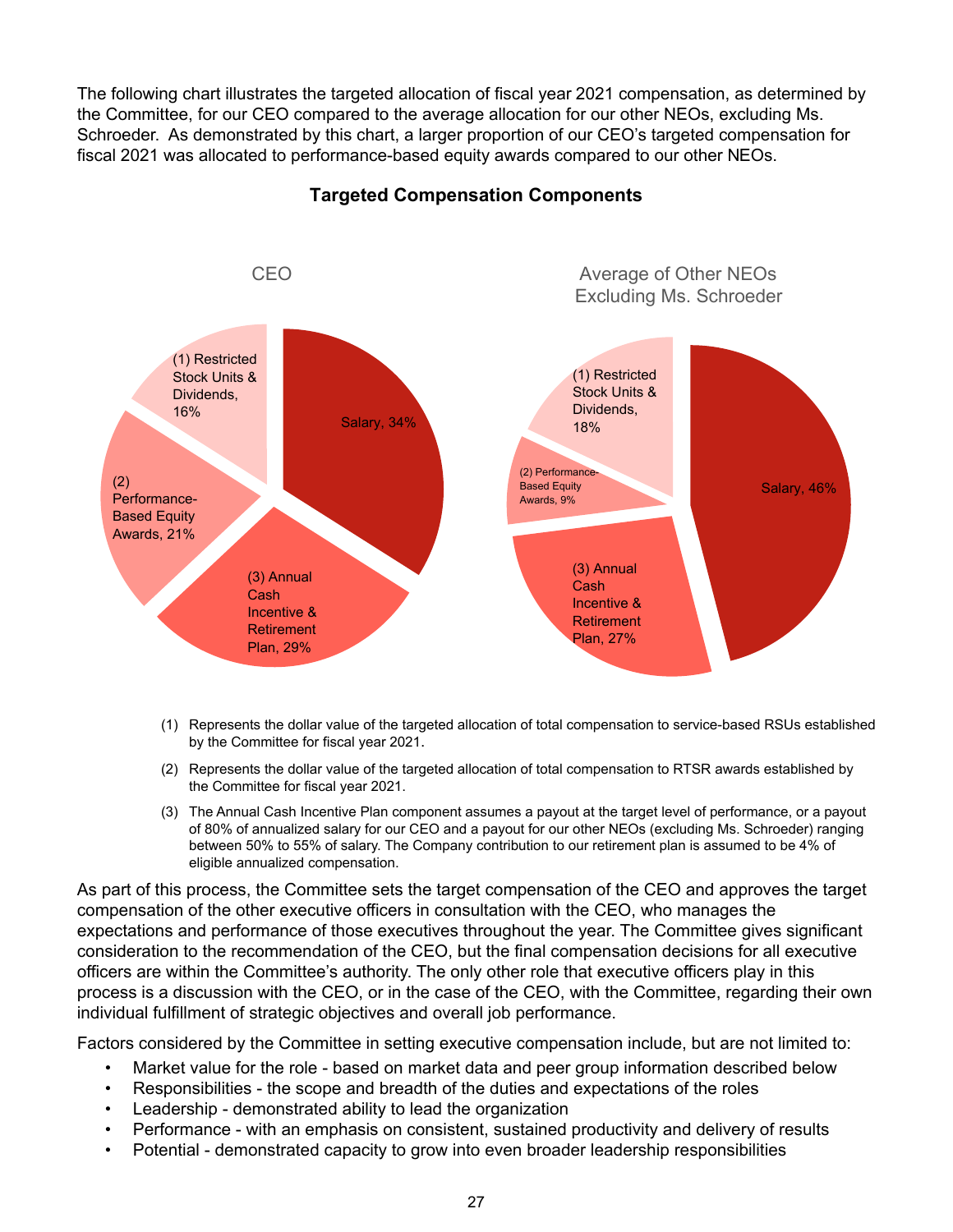- Execution of strategy and individual strategic objectives demonstrated ability to successfully lead the fulfillment of strategic plans and their own strategic objectives
- Personal development demonstrated willingness to continuously learn and grow professional and leadership skills
- Promotion of Company culture and values demonstrated commitment to activating our Purpose, modeling our Guiding Principles and ethical behavior
- Company results demonstrated leadership and teamwork to enable achievement of Company goals and performance targets

For fiscal year 2021, the Committee used market data from the following sources for executive compensation planning, analysis and decision-making. CAP, the Committee's independent compensation consultant at the time, provided the data and analysis which were the primary basis for determination of fiscal year 2021 target compensation:

- Aggregated survey data from multiple sources reflective of the Company's approximate revenue size of \$800 million.
- A peer group consisting of the following companies with which the Company competes directly or who are in related industries such as building products:
	- American Woodmark
	- Apogee Enterprises
	- Bassett Furniture Industries<br>◦ Builders FirstSource
	- Builders FirstSource
	- Ethan Allen Interiors
	- Flexsteel Industries
	- Herman Miller
	- HNI Corp.
	- Interface
	- Knoll
	- La-Z-Boy
	- Patrick Industries
	- Quanex Building Products
	- Simpson Manufacturing
	- Steelcase
	- The Dixie Group
	- Trex Company

To provide in- depth advisory services as a result of the unprecedented impact of the COVID-19 pandemic, the Committee engaged with Meridian in January 2021 for additional insight and counsel.

For fiscal year 2022 executive compensation planning, the Committee partnered with Meridian to review the competitiveness of our executive compensation program including pay levels for our NEOs and other executive officers. Similar to our fiscal year 2021 target compensation, fiscal year 2022 executive officer pay levels and program design were primarily based on a compensation peer group and published survey data. Meridian also provided information on the latest market trends related to executive compensation and mix of compensation components.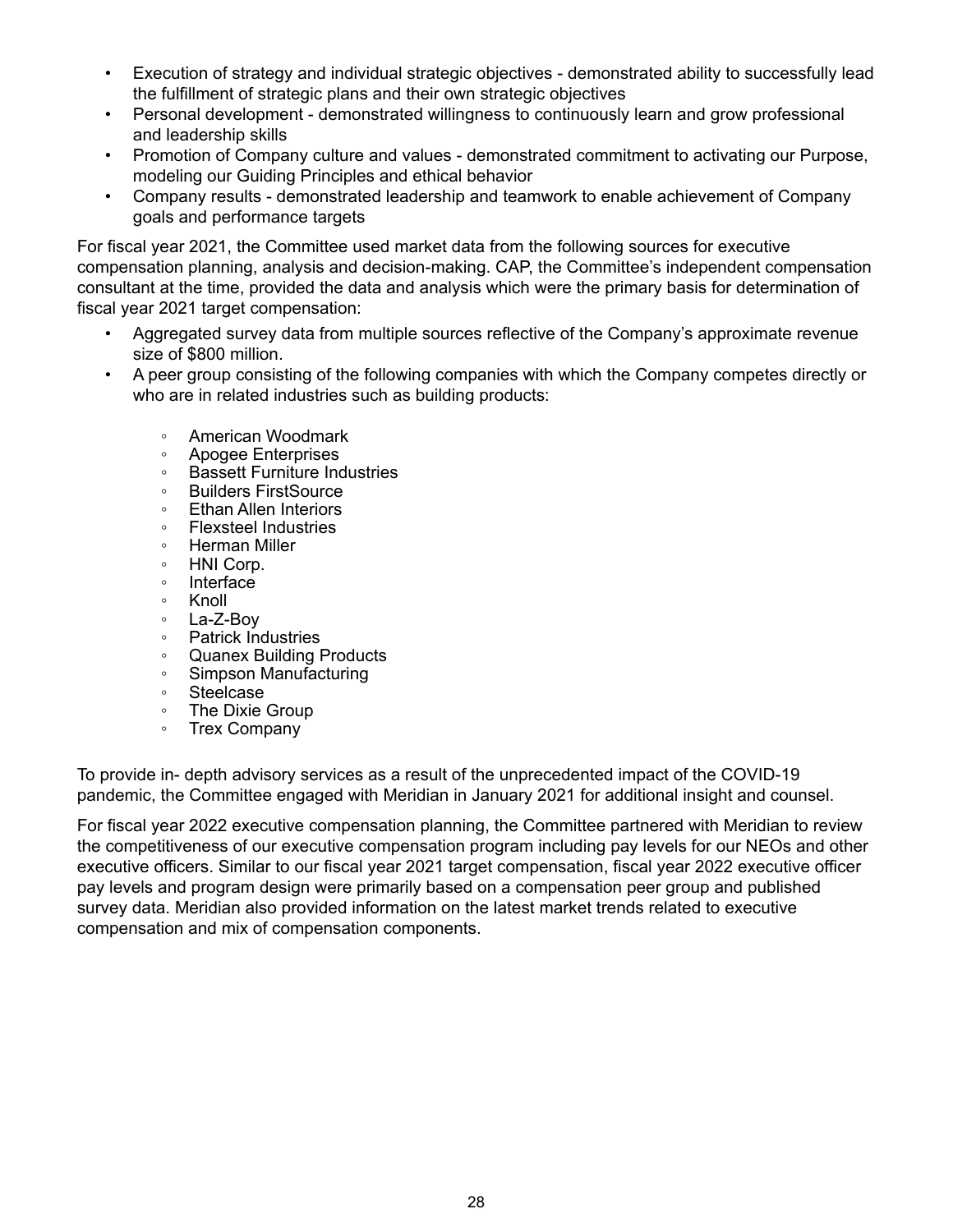#### <span id="page-34-0"></span>**Components of Compensation**

As summarized above, our executive compensation program is comprised of the following primary components: (i) annual cash compensation, which includes salary, performance-based cash incentive compensation and the Company's discretionary contribution to the retirement plan, and (ii) equity incentive compensation, including performance-based and service-based long-term equity awards, each of which is described below.

| <b>Compensation Component</b>                                                    | <b>Purpose</b>                                                                                                             | <b>Link to</b><br><b>Compensation</b><br><b>Philosophy</b>  |
|----------------------------------------------------------------------------------|----------------------------------------------------------------------------------------------------------------------------|-------------------------------------------------------------|
| Annual salary                                                                    | To provide an appropriate level of fixed<br>compensation that will support executive<br>recruitment and retention based on | Rewards individual<br>performance.                          |
|                                                                                  | business responsibilities, personal<br>performance during the prior year, and<br>leadership qualities.                     | Retains executive<br>talent.                                |
| Performance-based cash incentive<br>compensation (Annual Cash<br>Incentive Plan) | Variable component used to incent,<br>motivate, and link compensation with our<br>financial success.                       | Rewards Company<br>performance.                             |
|                                                                                  |                                                                                                                            | Aligns interests with<br>shareholders'<br>interests.        |
|                                                                                  |                                                                                                                            | Retains executive<br>talent.                                |
| Discretionary Company contribution<br>to retirement plans                        | Variable component used to complement<br>our benefits package in order to support<br>executive recruitment and retention   | Provides competitive<br>compensation &<br>benefits package. |
|                                                                                  |                                                                                                                            | Retains executive<br>talent.                                |
| Performance-based equity incentive<br>compensation (RTSRs)                       | Variable component used to incent,<br>motivate, and link compensation with the<br>interests of our shareholders.           | Rewards Company<br>performance.                             |
|                                                                                  |                                                                                                                            | Rewards long-term<br>share price<br>appreciation.           |
|                                                                                  |                                                                                                                            | Retains executive<br>talent.                                |
| Service-based equity incentive<br>compensation (RSUs)                            | To promote retention and alignment with<br>shareholders' interests.                                                        | Retains executive<br>talent.                                |
|                                                                                  |                                                                                                                            | Rewards long-term<br>share price<br>appreciation.           |
|                                                                                  |                                                                                                                            | Rewards tenure.                                             |
| Additional discretionary cash and/or<br>stock compensation                       | To recognize individual achievement in<br>special situations.                                                              | Rewards<br>performance.                                     |
|                                                                                  |                                                                                                                            | Retains executive<br>talent.                                |

In connection with Mr. Wolfe's appointment as our CFO, he received certain additional cash and equity awards, including a one-time sign-on cash award intended to induce him to accept the CFO position, RTSR and RSU awards that are intended to transition him into the normal three-year performance cycle for our RTSR awards and three-year vesting schedule for our RSUs, respectively, as described in more detail below. We provide sign-on bonuses when the Committee determines it is necessary and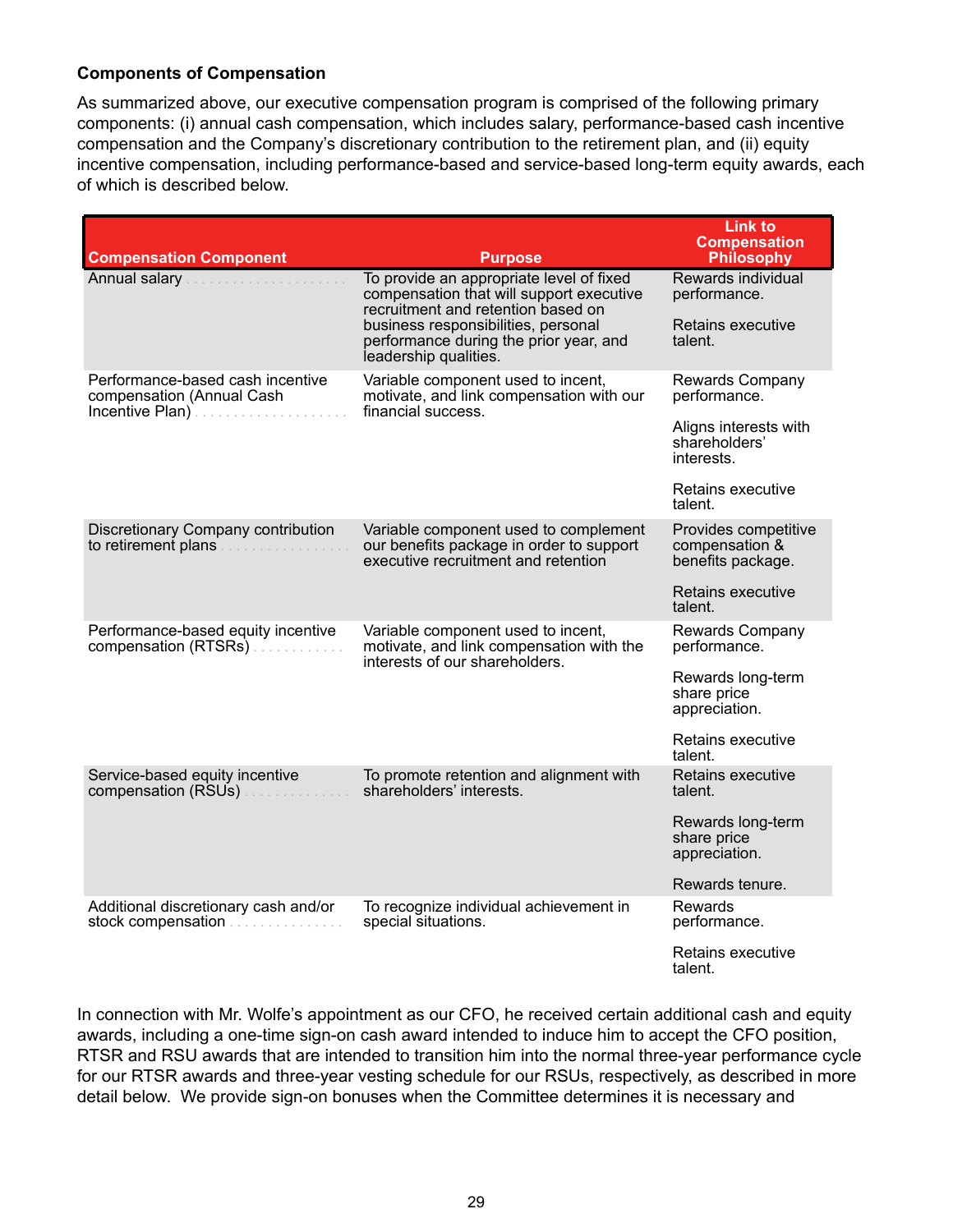appropriate to advance the Company's interests, including attracting top executive talent from other companies.

#### *Compensation Decisions*

The annual compensation of our NEOs is based upon the process described in the "Executive Compensation Process" section of this Compensation Discussion and Analysis and consists of components as delineated in the compensation component table above.

For fiscal year 2021, the Committee ensured that the executive compensation program was appropriately aligned with shareholders' interests and focused on improving key financial metrics that support our strategic business plans. The Committee took the following actions with respect to fiscal year 2021 and fiscal year 2022 NEO compensation.

| <b>Action Taken</b>                                                                                                                                                                                | <b>Date Action</b><br><b>Taken For Fiscal</b><br><b>Year 2021</b> | <b>Date Action</b><br><b>Taken For Fiscal</b><br><b>Year 2022</b> |
|----------------------------------------------------------------------------------------------------------------------------------------------------------------------------------------------------|-------------------------------------------------------------------|-------------------------------------------------------------------|
| Executive compensation - reviewed and approved target<br>compensation of NEOs                                                                                                                      | <b>July 2020</b>                                                  | <b>July 2021</b>                                                  |
| Annual Cash Incentive Plan - approved the performance<br>metrics, goals and the non-operating adjustments to the                                                                                   | August 2020                                                       | <b>July 2021</b>                                                  |
| RTSR Awards — approved the award agreements and<br>performance targets                                                                                                                             | <b>July 2020</b>                                                  | <b>July 2021</b>                                                  |
| Equity awards - awarded RSU and RTSR award opportunities                                                                                                                                           | <b>July 2020</b>                                                  | <b>July 2021</b>                                                  |
| Discretionary authority - approved the CEO's discretionary<br>authority to grant equity awards to non-executive officers                                                                           | <b>July 2020</b>                                                  | <b>July 2021</b>                                                  |
| Retirement plan - reviewed the methodology to determine the<br>Company contribution and the non-operating adjustments to                                                                           | <b>July 2020</b>                                                  | N/A                                                               |
| Annual Cash Incentive Plan - approved a new executive<br>annual cash incentive plan to replace the 2019 Annual Cash<br>Incentive Plan for NEOs and other executive officers.                       | N/A                                                               | <b>July 2021</b>                                                  |
| Executive officer compensation - approved Mr. Wolfe's<br>compensation package as the Company's new CFO                                                                                             | August 2020                                                       | N/A                                                               |
| RTSR Awards - certified the RTSR performance for the RTSR<br>awards that vested at the end of the fiscal year, resulting in the<br>issuance of shares                                              | <b>July 2021</b>                                                  | Projected<br><b>July 2022</b>                                     |
| Annual Cash Incentive Plan - certified performance for the<br>Annual Cash Incentive Plan for the fiscal year and the cash                                                                          | August 2021                                                       | Projected<br><b>July 2022</b>                                     |
| Determined that no APS awards would be granted for fiscal<br>year 2021, and decided to increase Annual Cash Incentive Plan<br>targets in fiscal year 2021 due to the elimination of APS<br>awards. | <b>July 2020</b>                                                  | N/A                                                               |
| Discretionary Company contribution to the retirement plan -<br>based on Company performance, the Committee decided on a                                                                            | August 2021                                                       | Projected<br><b>July 2022</b>                                     |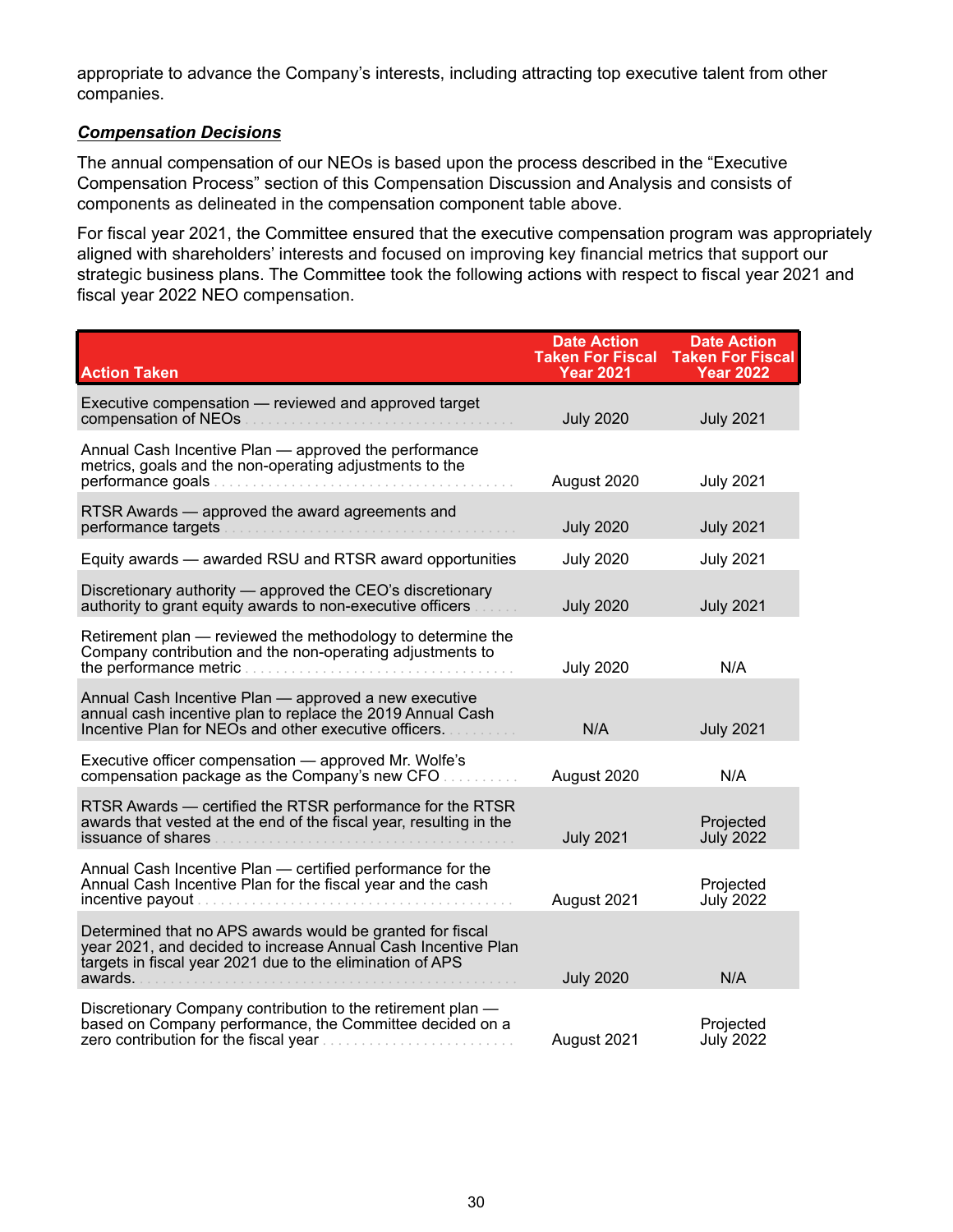# *CFO Transition and Related Compensation Decisions*

As previously disclosed, on October 5, 2020 the Company announced the appointment of Timothy J. Wolfe as the CFO of the Company effective October 19, 2020, to replace Ms. Schroeder who stepped down from the position for personal reasons. Ms. Schroeder remains with the Company in the role of Sr. Director, Corporate Business Practices and Investor Relations.

In determining the compensation to be paid to Mr. Wolfe upon his appointment as our CFO, the Committee recognized the importance of attracting a proven executive with strategic and operational experience leading a growing global company. The Committee reviewed the CAP executive compensation report and approved the following target annualized compensation for fiscal year 2021 for Mr. Wolfe:

|                                           | Target Annualized FY 2021<br>Compensation(1) |
|-------------------------------------------|----------------------------------------------|
| Salary <sup>(1)</sup>                     | \$372,000                                    |
| Annual Cash Incentive Plan <sup>(2)</sup> | \$204,600                                    |
| Equity Awards <sup>(3)</sup>              |                                              |
| <b>RSU</b>                                | \$135,800                                    |
| <b>RTSR</b>                               | \$74,400                                     |

 $\mathcal{L}_\text{max}$  , where  $\mathcal{L}_\text{max}$ (1) Reflects Mr. Wolfe's initial annualized salary, which was determined by the Committee to be market-competitive based on the data in the CAP executive compensation report.

- (2) Mr. Wolfe was eligible to participate in the Annual Cash Incentive Plan for fiscal 2021, with a target annual incentive of 55% of salary and a maximum payout of 100% of salary, which was determined by the Committee to be market-competitive based on the data in the CAP executive compensation report. For fiscal year 2021, Mr. Wolfe was guaranteed a minimum payout under the Annual Cash Incentive Plan of 27.5% of his salary.
- (3) The equity awards reflected in the above table equated to approximately 57% of Mr. Wolfe's initial annualized salary. Mr. Wolfe was granted the following equity awards on October 19, 2020:
	- An RTSR award for a targeted 5,891 shares that will be earned based on our RTSR for a performance cycle ending on June 30, 2023. This target value equated to approximately 20% of his initial annualized salary.
	- An RSU award for 12,256 shares that will vest in full on June 30, 2023, which equated to approximately 37% of his initial annualized salary.

In addition to the target annualized compensation set forth in the table above, the Committee also approved the following one-time sign-on cash bonus and one-time transitional equity awards for Mr. Wolfe in connection with the commencement of his employment as CFO:

- Mr. Wolfe received a one-time cash sign-on bonus of \$73,500.
- Our RTSR awards generally have a three-year performance cycle, and our RSUs generally cliff vest after three years. In order to allow Mr. Wolfe to acquire vested equity sooner, the Committee determined that a portion of Mr. Wolfe's initial equity compensation should vest prior to the end of such three-year period. As a result, the Committee granted Mr. Wolfe the following one-time transitional equity awards:
	- An RTSR award for a targeted 5,225 shares, which will be earned based on our RTSR for a performance cycle ending on June 30, 2021 and an RTSR award for a targeted 6,169 shares, which will be earned based on our RTSR for a performance cycle ending on June 30, 2022.
	- An RSU award for 9,192 shares, which vested in full on June 30, 2021, and an RSU award for 12,256 shares, which will vest in full on June 30, 2022.

Mr. Wolfe is also eligible to participate in all benefit and retirement plans generally provided to our other executive officers, including our retirement plan, our Supplemental Employee Retirement Plan ("SERP") and our executive preventative healthcare program.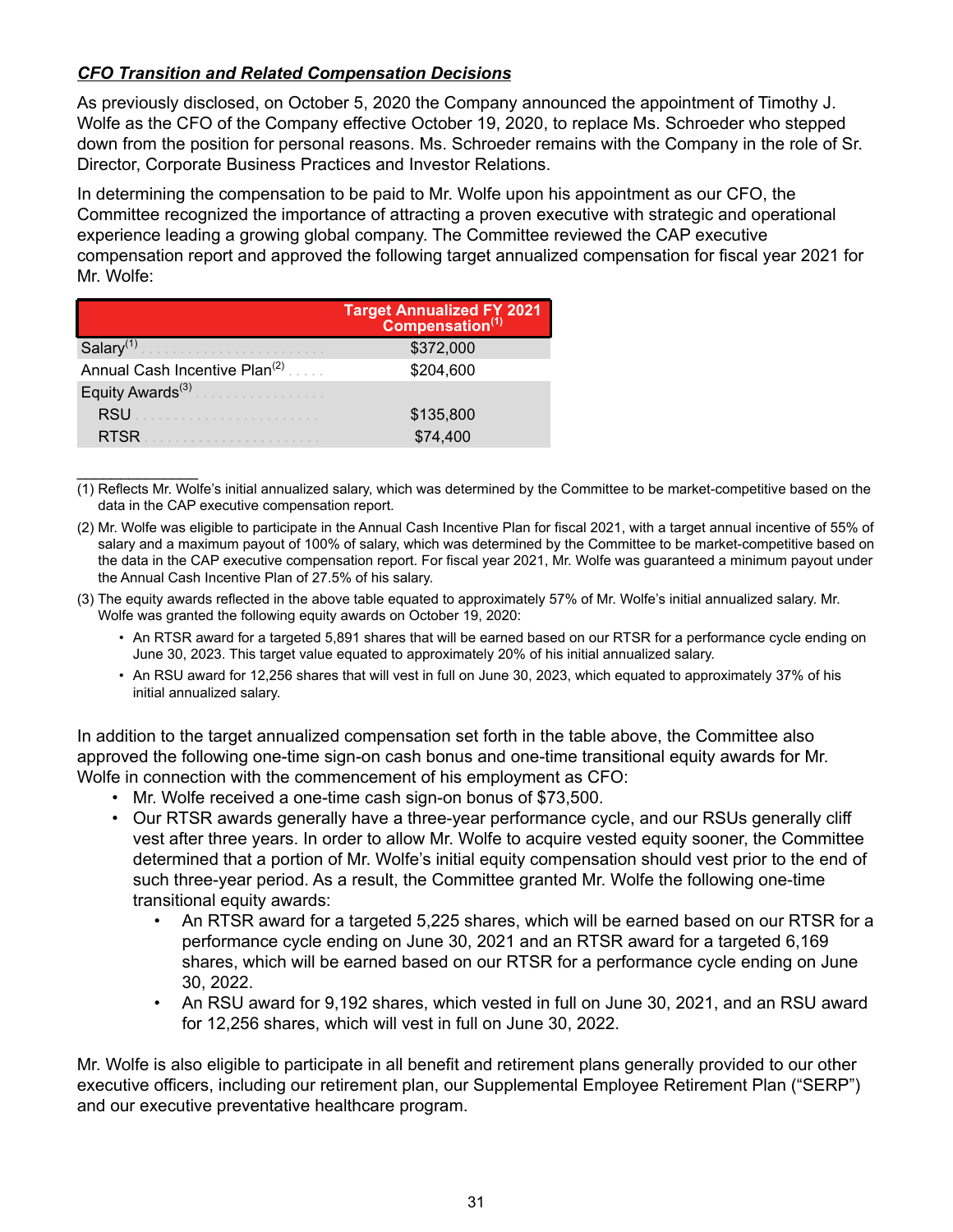# *Annual Cash Compensation*

1. *Salary*. Salaries for the executive officers are based upon the following factors: market value of their respective position, scope of responsibilities, performance, the period over which they have performed those responsibilities, and other subjective factors, as noted in the "Executive Compensation Process" section of this Compensation Discussion and Analysis. Annually, salaries of executive officers, other than the CEO, are recommended by the CEO and then reviewed and approved by the Committee as part of the target compensation management process. The Committee sets the CEO's salary under the leadership of the Committee chair.

Subsequent to the end of fiscal year 2020, the Committee reviewed the updated market data for each of the NEOs, which indicated that the salary of each such NEO was within the range of market values for their respective positions. In recognition of Ms. Smith's transition to the role of President, Workplace, her annual salary was increased 3.1% to \$330,000, which is the aligned to market data for the role as provided by CAP. In addition, the Committee set Mr. Wolfe's annual salary at \$372,000, effective upon the commencement of his employment on October 19, 2020, which the Committee determined was marketcompetitive based on the data from CAP and secondarily from Korn Ferry, the executive recruiting firm the Committee utilized.

*Fiscal year 2022 actions*. Subsequent to the end of fiscal year 2021, the Committee determined the salary of each NEO except Mr. Johnson was within the range of market value for his or her respective position. Mr. Johnson's salary was increased 10% to \$357,500, effective October 4, 2021, which is the aligned to market data for his role as provided by Meridian.

# 2. *Cash Incentive Compensation*.

*Fiscal Year 2021 Actions*. For fiscal year 2021, executive officers (including our NEOs), managers and other senior-level professionals, excluding sales professionals who are on a sales incentive plan, were eligible to participate in our Annual Cash Incentive Plan. This plan provided participants with an opportunity to receive additional cash compensation if designated profitability levels for the fiscal year were achieved. To align with the Kimball International Connect strategy the plan was based on Companywide performance.

The goal of the Annual Cash Incentive Plan is to link each employee's compensation with the financial success of the Company, resulting in a clear incentive to achieve the targeted profitability levels and associated performance goals. The potential cash incentive payout is a range of percentages of the participant's salary, with the payout percentage increasing with higher levels of profitability. Higher payout ranges were set for executive officers who, by virtue of their leadership responsibilities and expectations, have a greater effect on Company profitability.

# **a. Fiscal Year 2021 Annual Cash Incentive Payout Opportunity**

The Committee set the target cash incentive for our NEOs at a payout level that reflects the desired cash compensation at risk for their roles. For fiscal year 2021, the following cash incentive payout percentages were set for each of our NEOs:

|                                | % of Salary              |               |                |
|--------------------------------|--------------------------|---------------|----------------|
| <b>Named Executive Officer</b> | <b>Minimum Threshold</b> | <b>Target</b> | <b>Maximum</b> |
| Kristine L. Juster             | $-\%$                    | 80%           | 120%           |
| Timothy J. Wolfe               | 27.5%                    | 55%           | 100%           |
| Kourtney L. Smith              | $-\%$                    | 55%           | 100%           |
| Mark W. Johnson                | $-\%$                    | 55%           | 100%           |
| Lonnie P. Nicholson            | $-\%$                    | 50%           | 100%           |
| Michelle R. Schroeder          | $-\%$                    | 50%           | 100%           |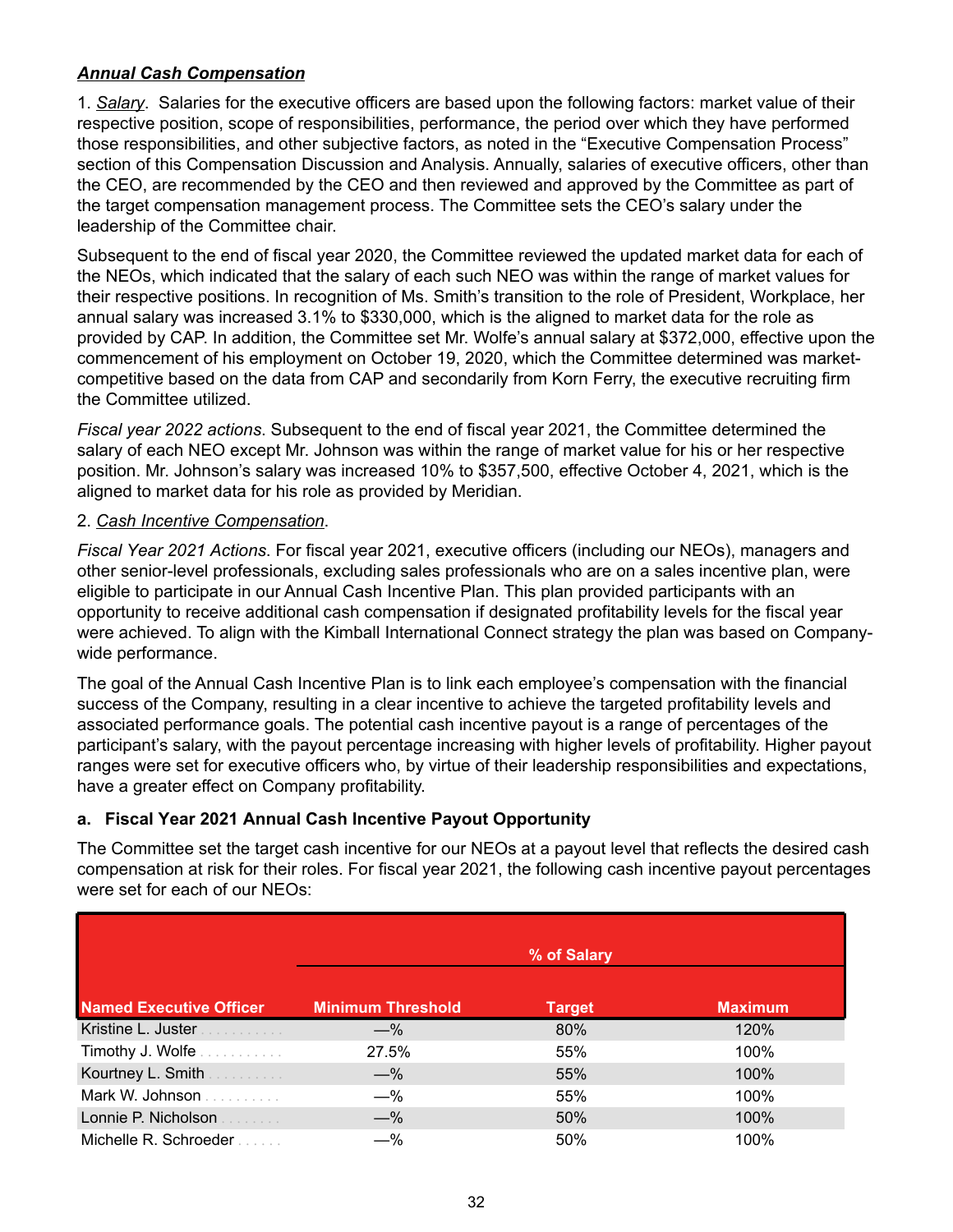For fiscal year 2021, Mr. Wolfe was guaranteed a minimum payout under the Annual Cash Incentive Plan of 27.5% of his salary. Ms. Schroeder's target cash incentive was 50% of salary from July 1, 2020 through October 18, 2020 while she was CFO.

At the end of each fiscal year, but before cash incentives under this plan may be paid, the Committee certifies the actual performance that was achieved and approves the payment of the cash incentive. The Committee does not have the discretion to increase, but can decrease, the amount of any cash incentive for NEOs under the Annual Cash Incentive Plan.

# **b. Eligibility for and Timing of Payouts under the Annual Cash Incentive Plan**

Cash incentives earned under the Annual Cash Incentive Plan for fiscal year 2021 were accrued and paid in a single installment in August 2021. Except for provisions relating to retirement, death, permanent disability, and certain other circumstances described in a participant's employment agreement, participants (including our NEOs) must be actively employed on the payment date to be eligible to receive any earned cash incentive.

If a participant's termination of employment is caused by retirement, death, permanent disability or certain other circumstances described in a participant's employment agreement, the participant (or beneficiary, in the event of the participant's death) will generally be entitled to receive any unpaid cash incentive payment for the previous fiscal year and a pro-rata share for the current fiscal year, all to be paid in full within 2½ months after the end of our fiscal year.

# **c. Fiscal Year 2021 Performance Metrics**

 $\mathcal{L}_\text{max}$  . The set of the set of the set of the set of the set of the set of the set of the set of the set of the set of the set of the set of the set of the set of the set of the set of the set of the set of the set

For fiscal year 2021, Adjusted EBITDA was selected as the performance metric as it is directly linked to sustaining value creation and shareholder interests. Due to the increased focus on capital management in light of the COVID-19 pandemic, a working capital qualifier was added to ensure the Company remained focused on income delivery while managing liquidity. Adjusted EBITDA is calculated as net income before interest expense, income taxes, depreciation expense, and amortization expense, and excludes restructuring expense, the financial results of an acquired business in the year of acquisition, acquisition expenses and the financial impacts of natural disasters. Working capital is defined as the total of accounts receivable and inventory less accounts payable and customer deposits.

The Adjusted EBITDA tiers and working capital qualifier for fiscal year 2021 were set by the Committee after considering key factors, most notably the Company's strategic plan and resulting planned financial delivery based on assumptions regarding our ramp of revenue as the markets we serve began to recover from the global pandemic. The Company-wide Tiers were set at a level that would motivate the executive officers to execute to the Company's strategic plan delivering an EBITDA performance that would be challenging given the impact of the pandemic. The rigor of our performance metrics is demonstrated by our five-year average payout of 41% of target for each NEO.

Our Adjusted EBITDA tiers for the Company-wide plan for fiscal year 2021, as approved by the Committee, are shown below.

| <b>Company-wide</b><br><b>Tiers</b> |   | <b>Adjusted EBITDA</b><br>(in thousands) | <b>Equivalent Adjusted</b><br><b>EBITDA</b> % |
|-------------------------------------|---|------------------------------------------|-----------------------------------------------|
| Maximum <sup>(1)</sup>              |   | 79,500                                   | 12.5%                                         |
| Target $(1)$                        | S | 57,600                                   | 9.0%                                          |
| Minimum                             |   | 48,000                                   | 7.5%                                          |

<sup>(1)</sup> The fiscal year 2021 working capital qualifier required that in order to pay out greater than the Target level, the 12 month average of working capital as a percent of sales was required to be less than 8.5%. Working capital is defined as accounts receivable and inventory less accounts payable and customer deposits.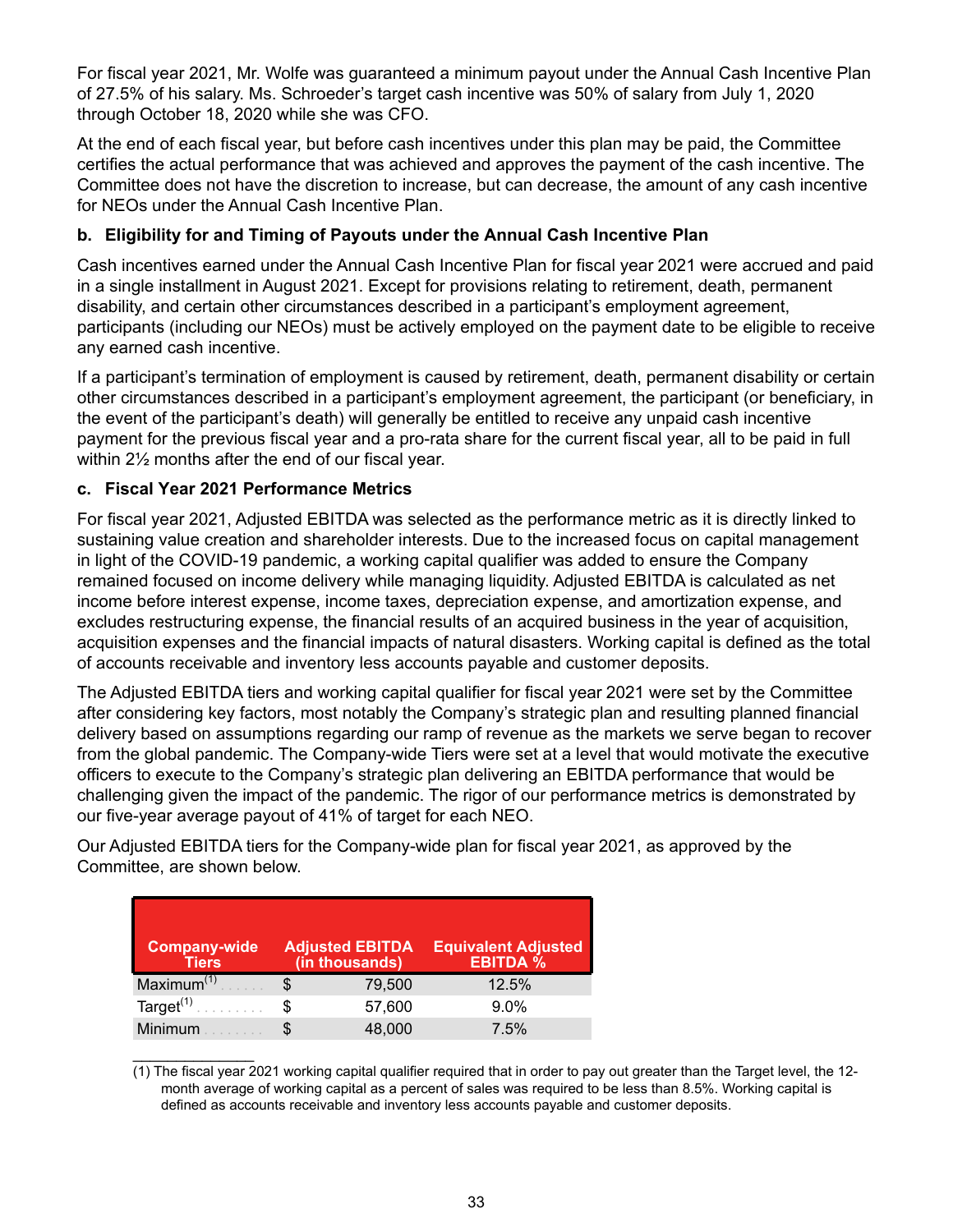The equivalent Adjusted EBITDA percentage at each performance tier level was determined by dividing (a) the Adjusted EBITDA for each tier by (b) fiscal year 2021 forecasted sales. A reconciliation of net income calculated in accordance with U.S. generally accepted accounting principles ("GAAP") to Adjusted EBITDA used to determine the payout under the Annual Cash Incentive Plan for fiscal year 2021 is shown in Appendix B — Reconciliation of GAAP to Non-GAAP Measures.

# **d. Actual Performance and Payouts**

Based upon our fiscal year 2021 Adjusted EBITDA results of \$29.1 million, our NEOs received no payouts under the Annual Cash Incentive Plan, except for Mr. Wolfe. Mr. Wolfe received his minimum guaranteed payout which was equal to 27.5% of his salary (or 50% of his Annual Cash Incentive Target).

*Fiscal year 2022 actions*. To better align to market data, the target cash incentive payout for Mr. Wolfe, Ms. Smith, and Mr. Johnson was increased from 55% to 65% of salary and for Mr. Nicholson from 50% to 60% of salary.

The performance measure for fiscal year 2022 will be Adjusted EBITDA as is defined in Form 10-K non-GAAP reconciliations, and additionally excluding the financial results of an acquired business in the year of acquisition, and financial impacts from natural disasters. The working capital Qualifier that was added for fiscal year 2021 for increased capital management during the onset of the pandemic was removed for fiscal year 2022 to provide greater focus and emphasis on operating performance.

# *Equity-Based Compensation*

Our 2017 Stock Incentive Plan (the "2017 Stock Plan") approved by shareholders in October 2017 permits us to grant a variety of equity-based incentive awards consisting of stock options, stock appreciation rights, restricted stock, stock units, and other stock-based awards to eligible participants. During fiscal year 2021, the Committee granted to our NEOs performance-based equity awards and retention-focused time-vested RSUs under the 2017 Stock Plan. The Committee believes that performance-based equity awards represent one of the more effective forms of equity-based incentive compensation available under a stock incentive plan, because such awards are directly linked to our stock price performance relative to our TSR Peer Group (see below regarding composition of TSR Peer Group). Equity-based incentives also promote retention as a result of their three year performance or vesting cycles, depending on the type of equity-based incentive granted. Our policy is to grant equity awards in July of each fiscal year, or as triggered by a promotion or new hire into an executive role.

### 1. *Fiscal Year 2021 Performance-Based Awards*

In fiscal year 2021, the Committee awarded RTSRs to our NEOs and other executive officers. The maximum number of shares awarded to each of our NEOs is determined by the Committee based upon the factors noted in the "Executive Compensation Process" section. The RTSR awards, which generally have a three-year performance cycle, act as an incentive to drive higher profits and long-term stock price appreciation. The NEOs have no voting or dividend rights with respect to the performance-based awards until earned and settled in shares of Common Stock.

### **a. Timing of RTSR Awards**

During Fiscal 2021, the following RTSR awards were granted to our NEOs:

• On July 31, 2020, the Committee granted RTSR awards to Ms. Juster, Ms. Smith, Mr. Johnson, Mr. Nicholson, and Ms. Schroeder for a performance cycle beginning on July 1, 2020 and ending on June 30, 2023.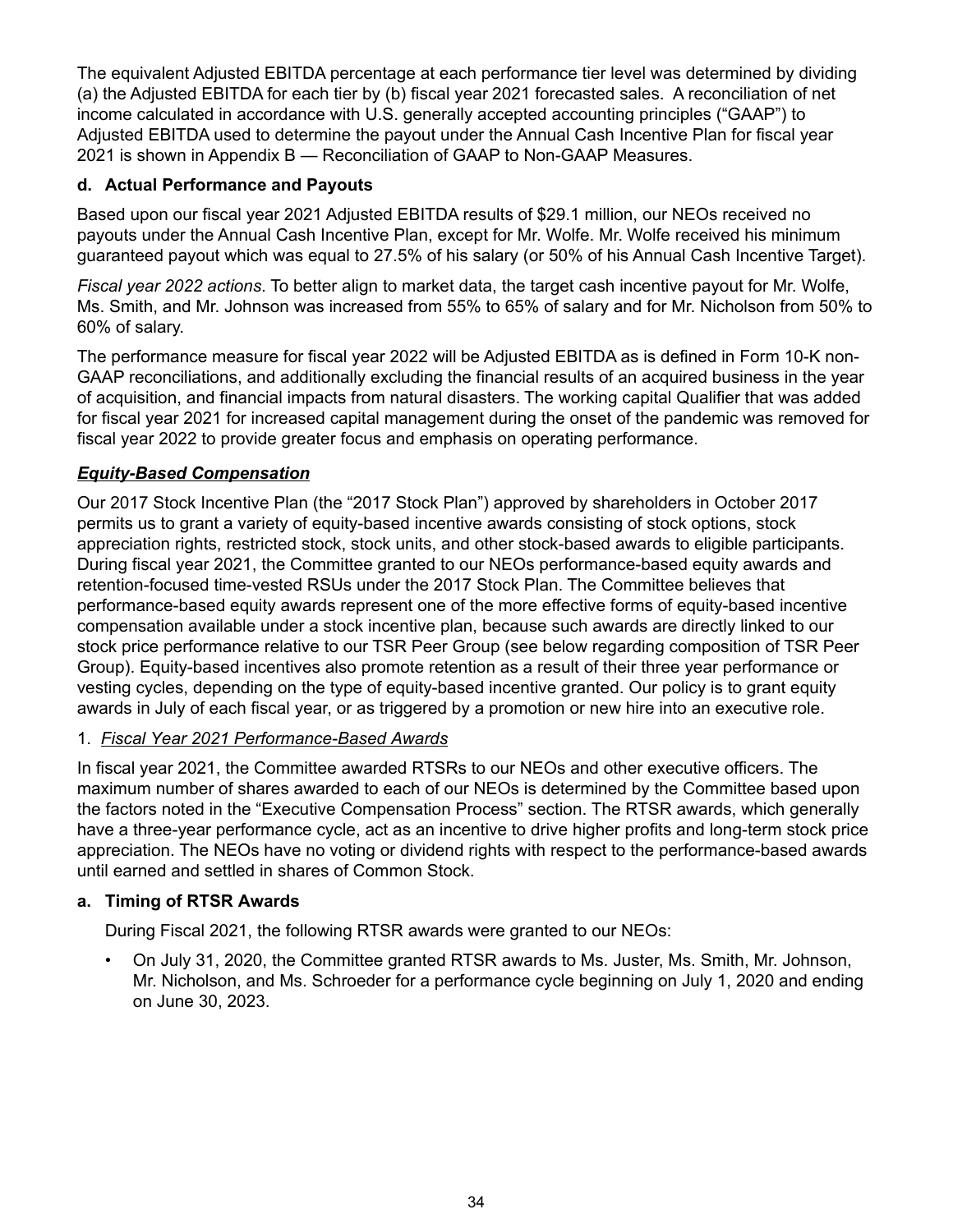- On October 19, 2020, the Committee also granted the following three RTSR awards to Mr. Wolfe upon his appointment as CFO:
	- one for the performance cycle beginning on October 19, 2020 and ending on June 30, 2021,
	- one for the performance cycle beginning on October 19, 2020 and ending on June 30, 2022, and
	- one for the performance cycle beginning on October 19, 2020 and ending on June 30, 2023.

For each of the above RTSR awards, the number of performance units granted functions as a target. Depending on achieved performance, the number of performance units that may be earned may range from 0% to 200% of target. Each performance unit represents the right to receive one share of our Common Stock. For any specific performance cycle, the performance units earned will be determined based entirely on our RTSR, as of the last day of the performance cycle.

# **b. Definition of TSR and TSR Peer Group**

For purposes of each RTSR award, Total Shareholder Return ("TSR") is expressed as a compound annual growth rate as calculated in the following example, with the ##-month period representing the number of months in the performance cycle of the award:

$$
TSR = \left( \frac{\text{Ending stock price} + \text{dividends paid}}{\text{Beginning stock price}} \right) \stackrel{12}{\#} - 1
$$

Our TSR is compared to a peer group of companies approved by the Committee. To determine payout under the award, each peer group company's TSR will be determined at the end of the performance cycle. Our RTSR will be compared to the chart below to determine the percentage of target shares earned. Any RTSR between the 80th and 50th and the 50th and 30th percentiles will be interpolated. If our RTSR is less than the 30th percentile, the resulting payout would be 0%. If our TSR is less than zero, the payout will not exceed 100% of the target payout.

| <b>Relative TSR</b>       | <b>Performance Unit</b><br><b>Payout as a Percent of</b><br><b>Target</b> |
|---------------------------|---------------------------------------------------------------------------|
| 80th Percentile and above | <b>200%</b>                                                               |
| 50th Percentile           | 100%                                                                      |
| 30th Percentile           | 50%                                                                       |
| Less than 30th Percentile |                                                                           |

The TSR Peer Group comprises the following companies with which the Company competes directly or who are in related industries such as building products:

| <b>Company Name</b>              | <b>Sub-Industry</b>                   | <b>Company Name</b>                                            | <b>Sub-Industry</b>                   |
|----------------------------------|---------------------------------------|----------------------------------------------------------------|---------------------------------------|
| <b>ACCO Brands Corporation</b>   | <b>Office Services &amp; Supplies</b> | Insteel Industries, Inc.                                       | <b>Building Products</b>              |
| American Woodmark<br>Corporation | <b>Building Products</b>              | Interface, Inc.                                                | Office Services & Supplies            |
| Apogee Enterprises, Inc.         | <b>Building Products</b>              | Knoll, Inc.                                                    | <b>Office Services &amp; Supplies</b> |
| Armstrong Flooring, Inc.         | <b>Building Products</b>              | Masonite International Corporation                             | <b>Building Products</b>              |
| Builders FirstSource, Inc.       | <b>Building Products</b>              | NL Industries, Inc. (now<br>Cornerstone Building Brands, Inc.) | <b>Office Services &amp; Supplies</b> |
| Comfort Systems USA, Inc.        | Construction & Eng.                   | Patrick Industries, Inc.                                       | <b>Building Products</b>              |
| CSW Industrials, Inc.            | Construction & Eng.                   | Steelcase Inc.                                                 | <b>Office Services &amp; Supplies</b> |
| Gibraltar Industries, Inc.       | <b>Building Products</b>              | Tecnoglass Inc.                                                | <b>Building Products</b>              |
| <b>Griffon Corporation</b>       | <b>Building Products</b>              | <b>Tutor Perini Corporation</b>                                | Construction & Eng.                   |
| Herman Miller, Inc.              | <b>Office Services &amp; Supplies</b> | Universal Forest Products, Inc.                                | <b>Building Products</b>              |
| <b>HNI</b> Corporation           | <b>Office Services &amp; Supplies</b> | <b>WillScot Corporation</b>                                    | <b>Building Products</b>              |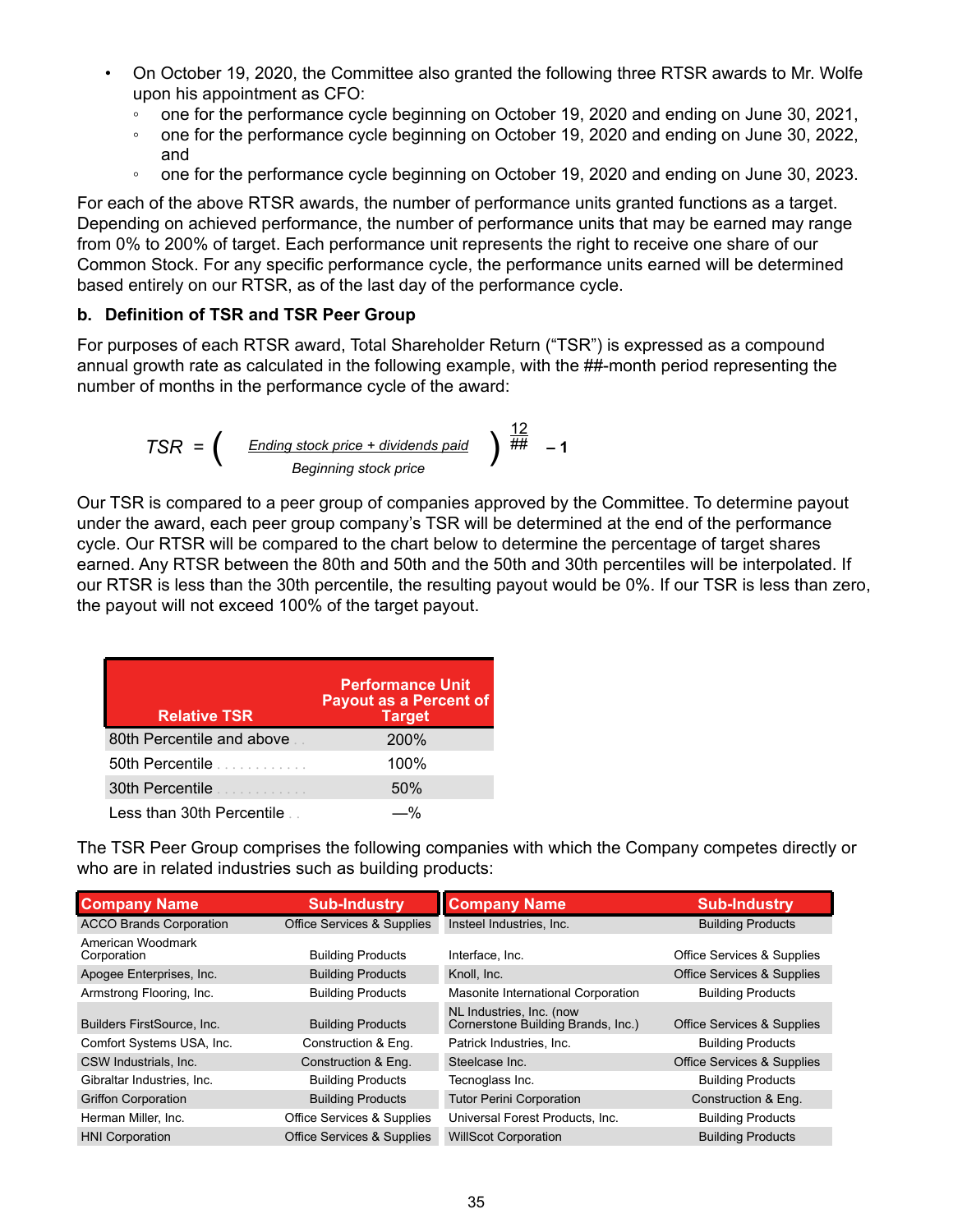# **c. Target Number of RTSRs Granted**

The target number of RTSR shares awarded during fiscal year 2021 to each of our NEOs under the 2017 Stock Plan was as follows:

| <b>Named Executive Officer</b>      | <b>FY 2021</b><br><b>RTSR Award</b><br>(Targeted # of Shares) |
|-------------------------------------|---------------------------------------------------------------|
| Kristine L. Juster<br>.             | 43,700                                                        |
| Timothy J. Wolfe                    | 17,285                                                        |
| Kourtney L. Smith <b>Superinten</b> | 5,815                                                         |
| Mark W. Johnson                     | 5,727                                                         |
| Lonnie P. Nicholson<br>and a string | 4,405                                                         |
| Michelle R. Schroeder $(1)$         | 5.762                                                         |

(1) On October 19, 2020 Ms. Schroeder signed an agreement to waive and forfeit 3,989 of the RTSR shares granted July 31, 2020 pursuant to her transition from the CFO position.

### 2. *Settlement of RTSR Awards with Performance Cycle ending June 30, 2021*

#### **a. Ms. Juster's RTSR Awards**

 $\mathcal{L}_\text{max}$  , where  $\mathcal{L}_\text{max}$ 

Ms. Juster received a grant of RTSR awards, with a performance cycle ending on June 30, 2021. At the conclusion of the performance cycle, our TSR of -4.7% ranked at the 13th percentile of the TSR Peer Group's TSR during the same period which resulted in 0% RTSR payout in accordance with the below payout table.

| <b>Total Shareholder Return</b>                       | <b>Peer Group TSR</b><br>Performance | <b>Payout</b> |
|-------------------------------------------------------|--------------------------------------|---------------|
| 80th percentile <b>Allen Both Percentile</b>          | 26.88%                               | 200%          |
| 50th percentile <b><i>Community</i></b>               | 8.85%                                | 100%          |
| 30th percentile <b>Superior Additional Properties</b> | 4.00%                                | 50%           |
| Less than 30th percentile                             | —%                                   | —%            |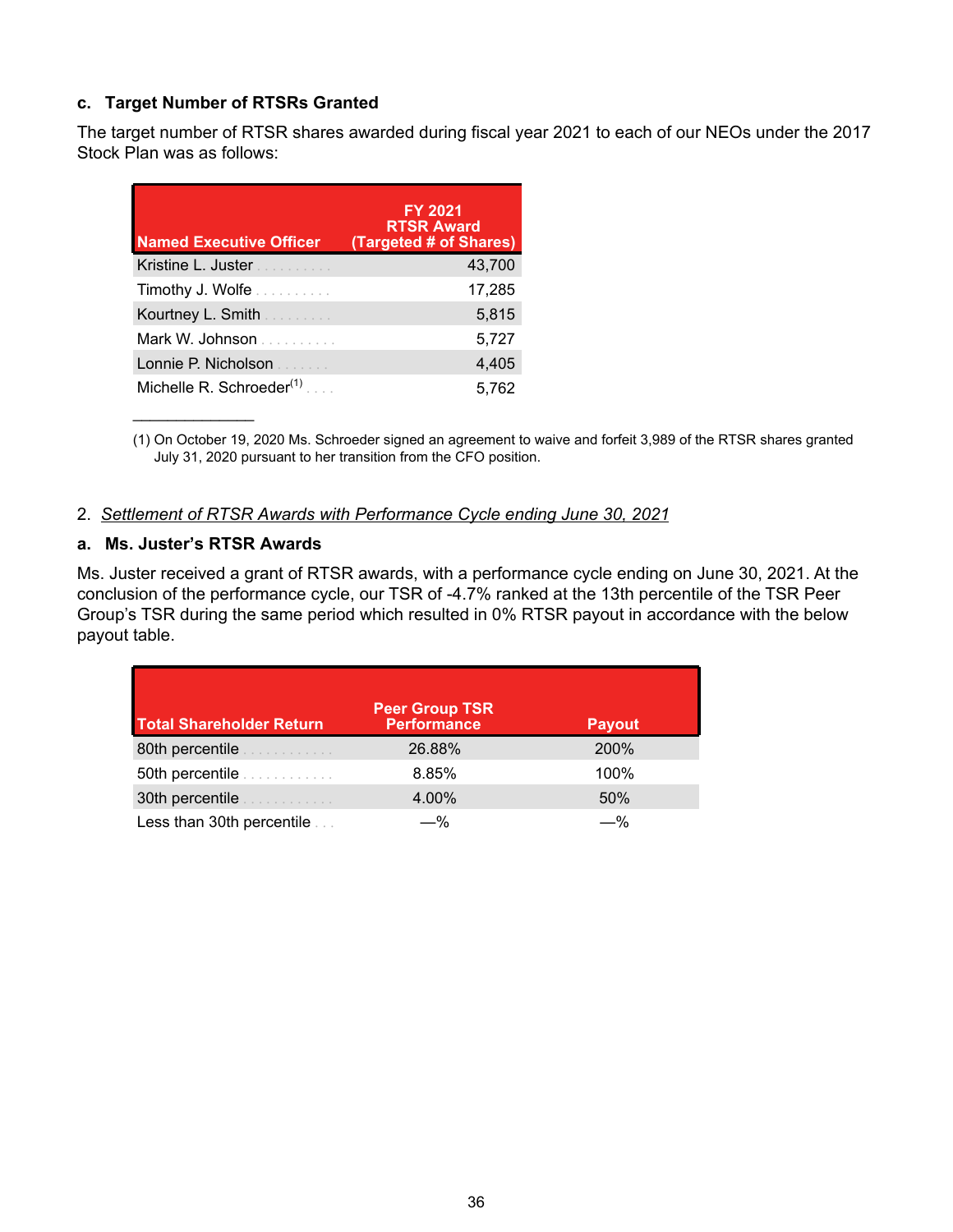# **b. Mr. Wolfe's RTSR Awards**

Mr. Wolfe received a grant of RTSR awards, with a performance cycle ending on June 30, 2021. At the conclusion of the performance cycle, our TSR of 25.3% ranked at the 18th percentile of the TSR Peer Group's TSR during the same period which resulted in a 0% RTSR payout in accordance with the below payout table.

| <b>Total Shareholder Return</b>                                                                                                                                                                                                      | Peer Group TSR<br><b>Performance</b> | <b>Payout</b> |
|--------------------------------------------------------------------------------------------------------------------------------------------------------------------------------------------------------------------------------------|--------------------------------------|---------------|
| 80th percentile <b>Allen Both Percentile</b>                                                                                                                                                                                         | 76.22%                               | 200%          |
| 50th percentile <b>containing the set of the set of the set of the set of the set of the set of the set of the set of the set of the set of the set of the set of the set of the set of the set of the set of the set of the set</b> | 48.30%                               | 100%          |
| 30th percentile <b>Allen Burden</b>                                                                                                                                                                                                  | 34.72%                               | 50%           |
| Less than 30th percentile                                                                                                                                                                                                            | —%                                   | —%            |

### **c. Mr. Johnson's RTSR Awards**

Mr. Johnson received a grant of RTSR awards, with a performance cycle ending on June 30, 2021. At the conclusion of the performance cycle, our TSR of -23.8% ranked at the 1st percentile of the TSR Peer Group's TSR during the same period, which resulted in a 0% RTSR payout in accordance with the below payout table.

| <b>Total Shareholder Return</b>              | <b>Peer Group TSR</b><br>Performance | <b>Payout</b> |
|----------------------------------------------|--------------------------------------|---------------|
| 80th percentile <b>Allen Both Percentile</b> | 37.46%                               | 200%          |
| 50th percentile <i>manufacturer</i>          | 31.10%                               | 100%          |
| 30th percentile <b>Allen Burden</b>          | 12.18%                               | 50%           |
| Less than 30th percentile                    | -%                                   |               |

# **d. Mr. Nicholson's and Ms. Schroeder's RTSR Awards**

Mr. Nicholson and Ms. Schroeder received a grant of RTSR awards, with a performance cycle ending on June 30, 2021. At the conclusion of the performance cycle, our TSR of -3.7% ranked at the 30.4th percentile of the TSR Peer Group's TSR during the same period, which resulted in a 51% RTSR payout in accordance with the below payout table.

| <b>Total Shareholder Return</b>                  | <b>Peer Group TSR</b><br><b>Performance</b> | <b>Payout</b> |
|--------------------------------------------------|---------------------------------------------|---------------|
| 80th percentile <b>Allen Both Percentile</b>     | 25.98%                                      | 200%          |
| 50th percentile <b>Superior South Properties</b> | 9.00%                                       | 100%          |
|                                                  | (3.70)%                                     | 50%           |
| Less than 30th percentile                        | -%                                          | —%            |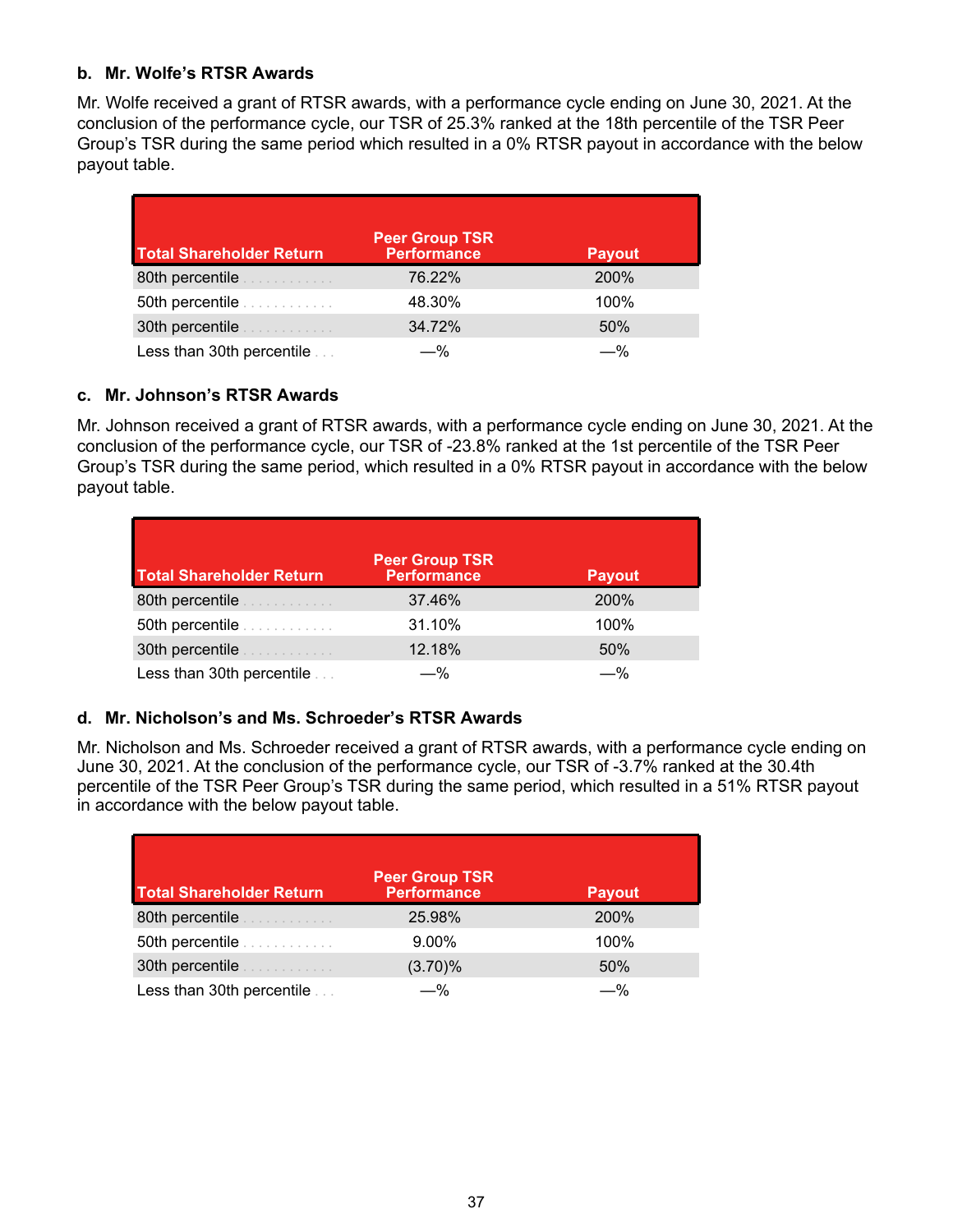# **e. Actual Number of Shares Awarded for Performance Cycle ending June 30, 2021**

The table below shows by NEO, the target number of shares awarded and the actual number of earned shares:

| <b>Named Executive Officer</b>    | <b>RTSR Award</b><br>(Targeted # of Shares) | <b>RTSR Award</b><br>(Number of Shares<br>Issued) <sup>(1)</sup> |
|-----------------------------------|---------------------------------------------|------------------------------------------------------------------|
| Kristine L. Juster                | 30,377                                      |                                                                  |
| Timothy J. Wolfe                  | 5,225                                       |                                                                  |
| Kourtney L. Smith <b>Courtney</b> |                                             |                                                                  |
| Mark W. Johnson                   | 3,595                                       |                                                                  |
| Lonnie P. Nicholson               | 1,480                                       | 754                                                              |
| Michelle R. Schroeder             | 3.091                                       | 1.576                                                            |

(1) Shares have not been reduced by the number of shares withheld to satisfy tax withholding obligations.

*Fiscal year 2022 performance-based awards*. Subsequent to the end of fiscal year 2021, the Committee granted the following targeted number of RTSR awards to each of our NEOs under the 2017 Stock Plan as part of their fiscal year 2022 targeted compensation plan:

| <b>Named Executive Officer</b>         | <b>FY 2022</b><br><b>RTSR Award</b><br>(Targeted # of Shares) |
|----------------------------------------|---------------------------------------------------------------|
| Kristine L. Juster                     | 30,888                                                        |
| Timothy J. Wolfe                       | 5,027                                                         |
| Kourtney L. Smith                      | 4,459                                                         |
| Mark W. Johnson                        | 4,831                                                         |
| Lonnie P. Nicholson<br>and the control | 3,510                                                         |

The fiscal year 2022 RTSR awards have a three-year performance cycle ending on June 30, 2024. The Compensation Committee carefully considered Meridian's analysis of potential RTSR Peer Group companies for the award. The Committee selected peer companies based on the following characteristics:

- Operates in direct or related industry to our Company
- Market capitalization less than \$20 billion
- Historical share price movement had a relatively strong correlation with our share price movement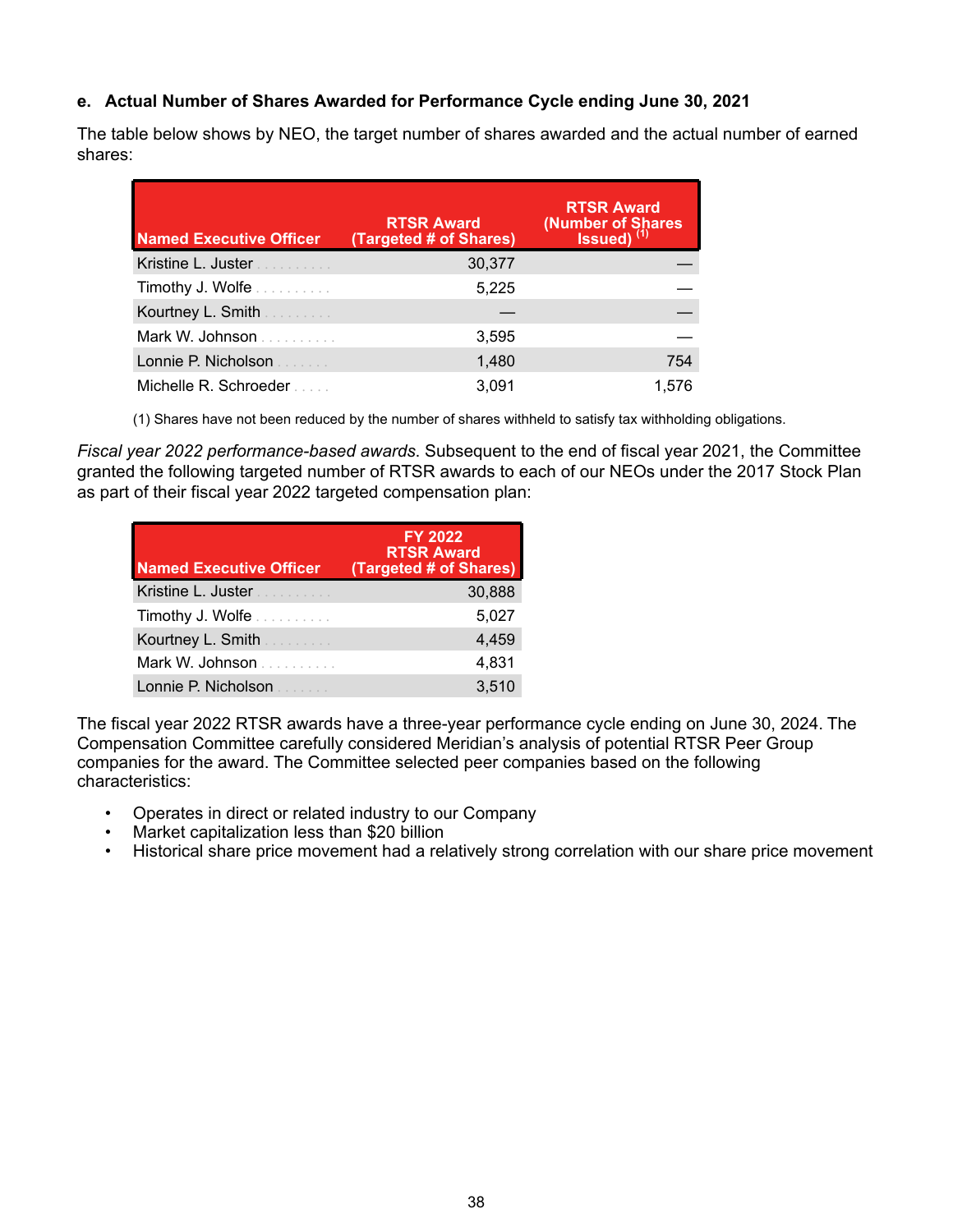The TSR Peer Group comprises the following companies:

| <b>Company Name</b>                  | <b>Sub-Industry</b>                   | <b>Company Name</b>                            | <b>Sub-Industry</b>                   |
|--------------------------------------|---------------------------------------|------------------------------------------------|---------------------------------------|
| <b>ACCO Brands Corporation</b>       | <b>Office Services &amp; Supplies</b> | Insteel Industries, Inc.                       | <b>Building Products</b>              |
| Advanced Drainage Systems, Inc.      | <b>Construction Materials</b>         | Interface, Inc.                                | Office Services & Supplies            |
| Allegion plc                         | <b>Electrical Equipment</b>           | Knoll, Inc.                                    | <b>Office Services &amp; Supplies</b> |
| American Woodmark Corporation        | <b>Building Products</b>              | La-Z-Boy Incorporated                          | Retail - Discretionary                |
| Apogee Enterprises, Inc.             | <b>Building Products</b>              | Leggett & Platt, Incorporated                  | Home & Office Products                |
| Armstrong World Industries, Inc.     | <b>Building Products</b>              | Masonite International<br>Corporation          | <b>Building Products</b>              |
| CSW Industrials, Inc.                | Construction & Eng.                   | Mohawk Industries, Inc.                        | Home Construction                     |
| Fortune Brands Home & Security, Inc. | Home Construction                     | Owens Corning                                  | <b>Construction Materials</b>         |
| Gibraltar Industries, Inc.           | <b>Building Products</b>              | <b>Quanex Building Products</b><br>Corporation | Household Products                    |
| Herman Miller, Inc.                  | Office Services & Supplies            | Simpson Manufacturing Co., Inc.                | <b>Construction Materials</b>         |
| <b>HNI</b> Corporation               | <b>Office Services &amp; Supplies</b> | Steelcase Inc.                                 | <b>Office Services &amp; Supplies</b> |
|                                      |                                       | UFP Industries, Inc.                           | <b>Building Products</b>              |

#### 3. *Restricted Stock Units*

In fiscal year 2021, the Committee awarded RSUs to our NEOs and other executive officers. The RSU awards help to increase NEO share ownership, serve as a retention vehicle and incent our NEOs to drive long-term stock appreciation, thereby aligning the interests of our NEOs with those of our shareholders. RSUs are service-based and generally cliff vest after three years. In fiscal year 2021, our NEOs other than Mr. Wolfe were granted RSUs that cliff vest after three years. In addition, dividends accrue on the RSUs and are added to the total value of the RSUs at the time of vesting.

# **a. Fiscal Year 2021 RSU Grants**

As part of its compensation planning, the Committee determines the percentage of total targeted compensation of each executive that should be allocated to RSUs. As shown in the Targeted Compensation Components chart in the "Executive Compensation Process" section above, for fiscal year 2021 this percentage was 16% for Ms. Juster (including accrued dividends) and an average of 18% for our other NEOs (including accrued dividends, excluding the one-time tranches of RSUs granted to Mr. Wolfe and excluding Ms. Schroeder).

| <b>Named Executive Officer</b>           | <b>FY 2021</b><br><b>RSU Grant</b><br><b>(Shares Awarded)</b> | <b>Vest Date</b> |
|------------------------------------------|---------------------------------------------------------------|------------------|
| Kristine L. Juster                       | 29,982                                                        | 6/30/23          |
| Timothy J. Wolfe                         | 9,192                                                         | 6/30/21          |
|                                          | 12,256                                                        | 6/30/22          |
|                                          | 12,256                                                        | 6/30/23          |
| Kourtney L. Smith <b>Election Report</b> | 12,066                                                        | 6/30/23          |
| Mark W. Johnson                          | 11,883                                                        | 6/30/23          |
| Lonnie P. Nicholson                      | 9,279                                                         | 6/30/23          |
| Michelle R. Schroeder $(1)$              | 10,622                                                        | 6/30/23          |

The number of RSUs awarded in fiscal year 2021 was as follows:

 $\mathcal{L}_\text{max}$  , where  $\mathcal{L}_\text{max}$ (1) On October 19, 2020 Ms. Schroeder signed an agreement to waive and forfeit 6,516 of the RSUs shares granted July 31, 2020 pursuant to her transition from the CFO position.

Mr. Wolfe was granted the RSUs reflected in the above table on October 19, 2020, the first day of his employment. Mr. Wolfe received transition awards to bridge him to the full market value for the role commensurate with his experience and the responsibilities of the position.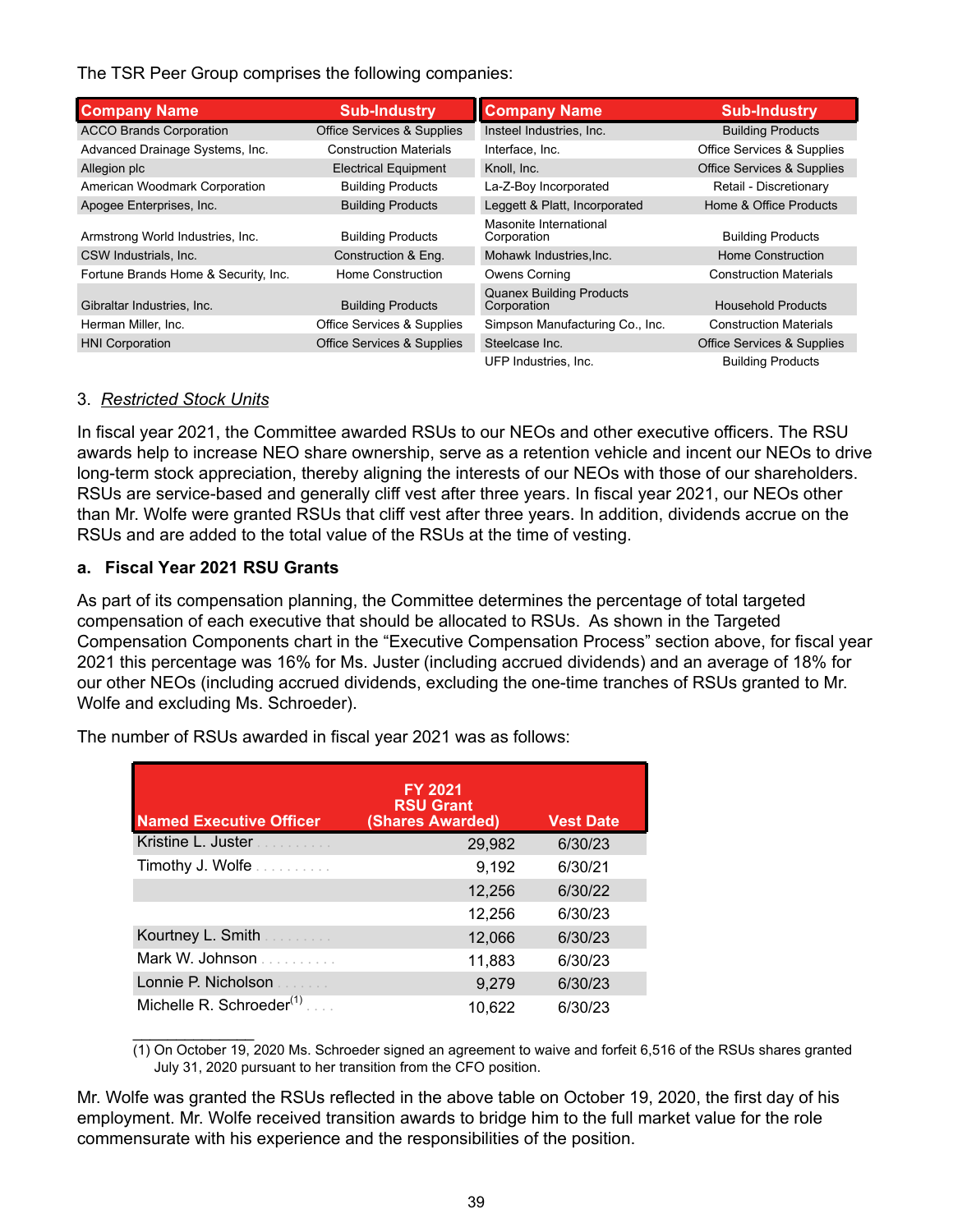# **b. RSUs that Vested on June 30, 2021**

 $\mathcal{L}_\text{max}$  . The set of the set of the set of the set of the set of the set of the set of the set of the set of the set of the set of the set of the set of the set of the set of the set of the set of the set of the set

Our NEOs were previously granted RSUs that vested on June 30, 2021. The number of RSUs and accumulated dividends that vested on that date is shown in the below table:

| <b>Named Executive Officer</b>    | <b>RSU Award</b><br>(Number of Shares Issued) $^{(1)}$ | <b>Accumulated</b><br><b>Dividends on RSU</b><br><b>Award</b><br>(Number of Shares Issued) $^{(1)}$ |
|-----------------------------------|--------------------------------------------------------|-----------------------------------------------------------------------------------------------------|
| Kristine L. Juster <sup>(2)</sup> | 106,318                                                | 7,761                                                                                               |
| Timothy J. Wolfe                  | 9,192                                                  | 188                                                                                                 |
| Kourtney L. Smith <b>Courtney</b> | 8,805                                                  | 696                                                                                                 |
| Mark W. Johnson                   | 6,922                                                  | 284                                                                                                 |
| Lonnie P. Nicholson               | 8,251                                                  | 652                                                                                                 |
| Michelle R. Schroeder             | 6.283                                                  | 496                                                                                                 |

(1) Shares have not been reduced by the number of shares withheld to satisfy tax withholding obligations.

(2) Upon her appointment as CEO in fiscal year 2019, Ms. Juster received a one-time, sign-on RSU award for 91,130 shares that vested in full on June 30, 2021 along with 6,652 shares for related accrued dividends.

*Fiscal year 2022 RSU awards*. Subsequent to the end of fiscal year 2021, the Committee granted the following number of RSUs to each of our current NEOs under the 2017 Stock Plan as part of their fiscal year 2022 targeted compensation plan:

| <b>Named Executive Officer</b> | <b>FY 2022</b><br><b>RSU Award</b><br><b>(Vesting on June</b><br>30, 2024) |
|--------------------------------|----------------------------------------------------------------------------|
| Kristine L. Juster             | 36,866                                                                     |
| <b>Timothy J. Wolfe</b>        | 14,000                                                                     |
| Kourtney L. Smith<br>.         | 12,419                                                                     |
| Mark W. Johnson                | 13,454                                                                     |
| Lonnie P. Nicholson            | 9.775                                                                      |

### *4. Stock Compensation Award Authority*

For newly hired or promoted non-executive officers and in special situations in which a non-executive officer's individual achievement may not be adequately recognized under incentive plans, the Committee has granted authority to our CEO to distribute additional stock compensation up to an aggregate maximum amount. Any equity awards to executive officers must be approved by the Committee.

For fiscal years 2021 and 2022, the maximum number of shares approved by the Committee was 101,300 and 167,600 shares of Common Stock, respectively. The stock compensation may be in the form of equity award opportunities and/or outright grants of shares of Common Stock, all to be awarded under the 2017 Stock Plan. Discretionary compensation is awarded based upon individual effort and is paid in amounts and at such times as the CEO determines, in her sole discretion. No employee has a guaranteed right to discretionary compensation.

With respect to the NEOs, for fiscal year 2021 no discretionary stock compensation was awarded.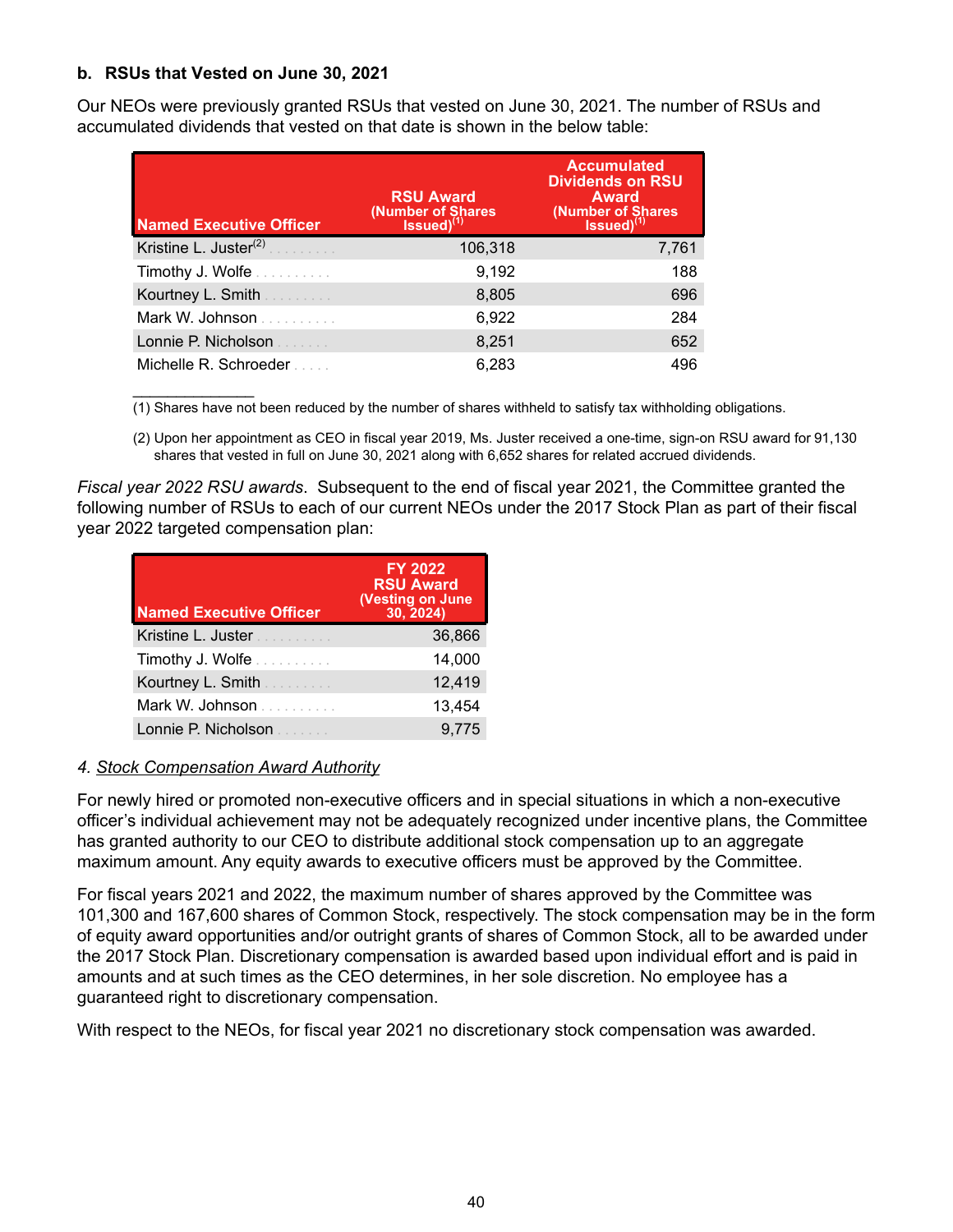# *Stock Ownership Guidelines*

Our current stock ownership guidelines set the expectation that our independent directors and executive officers are to maintain beneficial ownership of our Common Stock at or above a value expressed as a multiple of their director fees or their salary, as the case may be, for as long as they remain a director or executive officer. "Beneficial Ownership" includes, in addition to shares held directly by directors or executives, those shares held by a spouse, minor children or grandchildren, trusts and retirement plans. Unearned incentive equity awards are not counted towards ownership until earned.

We believe these guidelines promote overall corporate responsibility, encourage decisions focused on a long-term view, and align our directors' and executive officers' perspectives with the interests of our shareholders. Any shares subject to the ownership requirements are prohibited from pledging or hedging activities. See our discussion of the Company's hedging and pledging policy in "Corporate Governance— Hedging and Pledging Policy" on page 19.

Executive officers are expected to meet stock ownership requirements within five years and directors are expected to meet stock ownership requirements within seven years from the date of their appointment or election, or in the event of an increase in ownership requirements, within two years for each added multiple. Each director receives a minimum of 50% of their Board fees in Common Stock until such time as the director has met the stock ownership requirements, at which time the director will be permitted to adjust the amount of his or her future cash component paid in our Common Stock. Annually, the Committee will review progress toward the achievement of the stock ownership requirements and use its judgment on consequential actions if requirements are not met in a timely manner. Directors and executive officers are not permitted to dispose of shares of our Common Stock prior to meeting the stock ownership requirements, except upon review by, and approval of, either our Chief Financial Officer or our Chief Legal and Governance Officer. Officers and directors are deemed to be in compliance once target values are achieved, as long as the total number of shares used to achieve compliance are maintained.

The share ownership multiples are as follows:

| <b>Position</b>                                            | Value as a Multiple<br>of Salary or<br><b>Director Fees</b> |
|------------------------------------------------------------|-------------------------------------------------------------|
| Independent Directors <b>Constitution</b>                  | X 4                                                         |
| Chair of the Board                                         | X 4                                                         |
| Chief Executive Officer <b>Chief Executive Officer</b>     | X <sub>5</sub>                                              |
| <b>Executive Vice Presidents Executive Vice Presidents</b> | $\times 2$                                                  |

As of August 23, 2021, all directors and NEOs who have held their positions for more than five years, or have time remaining to become compliant, were in compliance with the stock ownership requirements.

# *Other Compensation and Employee Benefits*

### *Retirement Plan*

In fiscal year 2021, our NEOs participated in a defined contribution, participant-directed retirement plan in which all domestic employees are eligible to participate (the "Retirement Plan"). The Retirement Plan is intended to attract candidates for employment and promote employee retention by providing a long-term savings opportunity. The Retirement Plan provides for voluntary employee contributions as well as a discretionary annual profit-sharing Company contribution as determined by the Committee. The Committee considers Company profitability, among other factors, when determining the contribution. Due to the unprecedented impact of the COVID-19 pandemic upon the Company's financial performance, the Company did not contribute to participant accounts in fiscal year 2021. The Company contributed 3.75% of eligible compensation based on fiscal year 2020 profitability which was contributed to participant accounts in installments of 3.0% in august 2020 and 0.75% in January 2021. The total Company contribution is allocated based upon the total eligible compensation of eligible participants. Eligible compensation excludes all equity-based compensation. Each eligible participant's Company contribution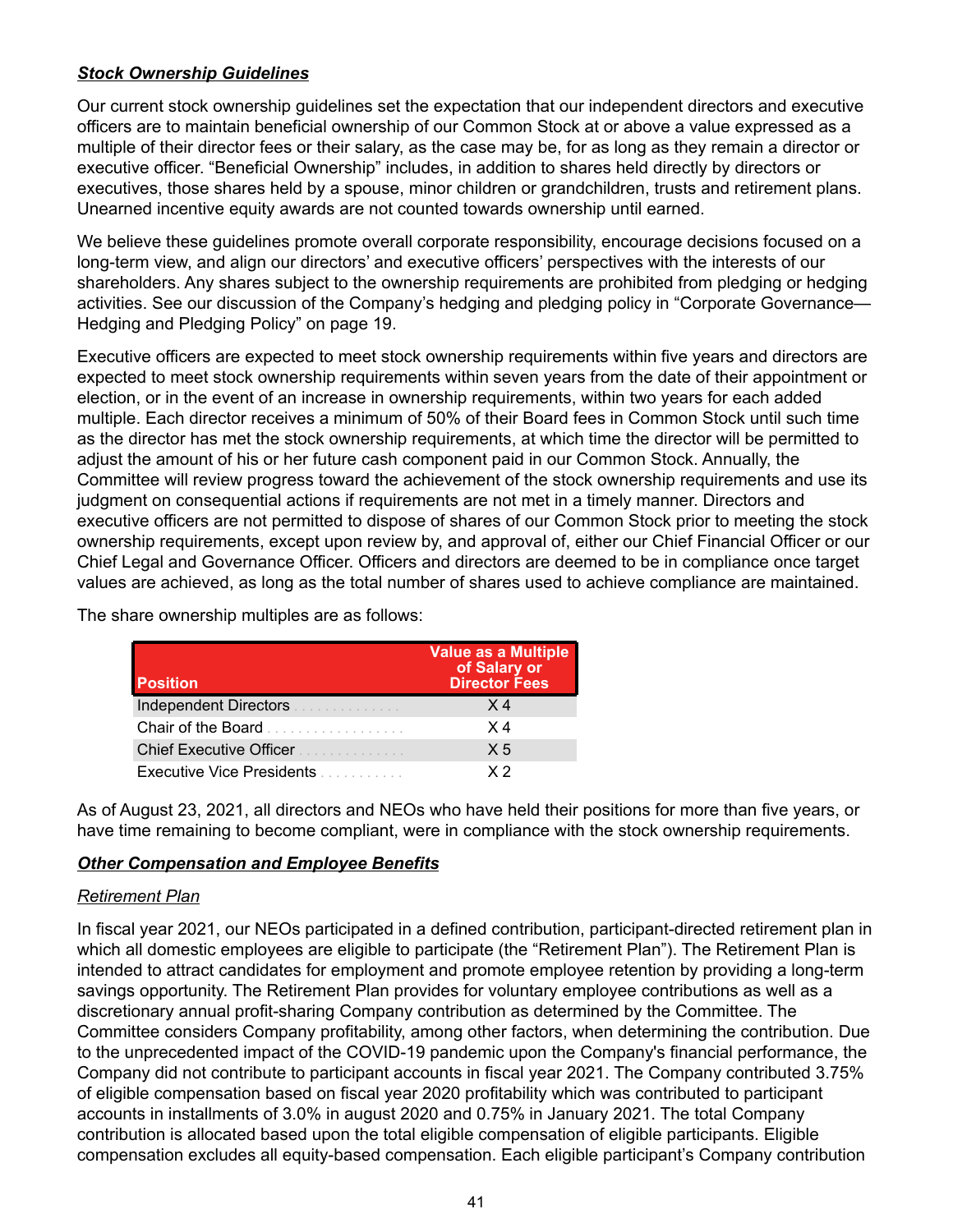percentage is identical, including our NEOs. Our participant contributions are fully vested immediately, and Company contributions are fully vested after five years of participation according to the following schedule. All NEOs except Ms. Juster, Mr. Wolfe, and Mr. Johnson are fully vested.

| <b>Years of Vesting</b><br><b>Service</b> | <b>Vested Percentage</b> |
|-------------------------------------------|--------------------------|
| Less than 1                               | 0%                       |
|                                           | 10%                      |
| 2                                         | 20%                      |
| 3                                         | 40%                      |
|                                           | 60%                      |
| 5                                         | 100%                     |

The Retirement Plan is fully funded, and participants may choose to invest their balances among any combination of investment options offered.

For those eligible employees who have annual compensation or contribution additions in excess of the IRS limits, their individual Company contribution under the Retirement Plan is reduced to reflect these limits. See the following "Nonqualified Deferred Compensation" section.

### *Nonqualified Deferred Compensation*

For our NEOs, as well as other executive officers and other key employees who are designated by the CEO, we maintain a funded, nonqualified, SERP through which we contribute to the account of each participant an amount equal to the reduction in their allocation under the Retirement Plan due to the application of the IRS's annual limitations on compensation and contribution additions. A participant's deferrals are fully vested. Company contributions are subject to the same vesting schedule as the Retirement Plan. The Company did not contribute to the SERP in fiscal year 2021. The Committee determined this was appropriate given the unprecedented impact of COVID-19 on the Company's financial performance and consistent with actions taken regarding the Company contribution to the Retirement Plan. Investment options are the same as those under the Retirement Plan, except for the exclusion of a fixed income fund and the addition of a money market fund. Payments of a participant's elective deferrals and Company contributions are made as elected by the participant in a lump sum or in installment payments over a period of 5 or 10 years commencing upon retirement or termination of employment, whichever occurs first. These amounts may be paid earlier in the event of death of the participant or an unforeseen emergency affecting the participant as determined by the committee appointed to administer the SERP. The SERP is intended to promote retention by providing a long-term savings opportunity on a tax-efficient basis. The assets of the SERP are held in a grantor trust in what is commonly referred to as a "rabbi trust" arrangement. This means that the assets of the SERP are subject to the claims of our general creditors in the event of our insolvency. For more information about amounts deferred by the NEOs, see the Nonqualified Deferred Compensation in Fiscal Year 2021 Table in this Proxy Statement.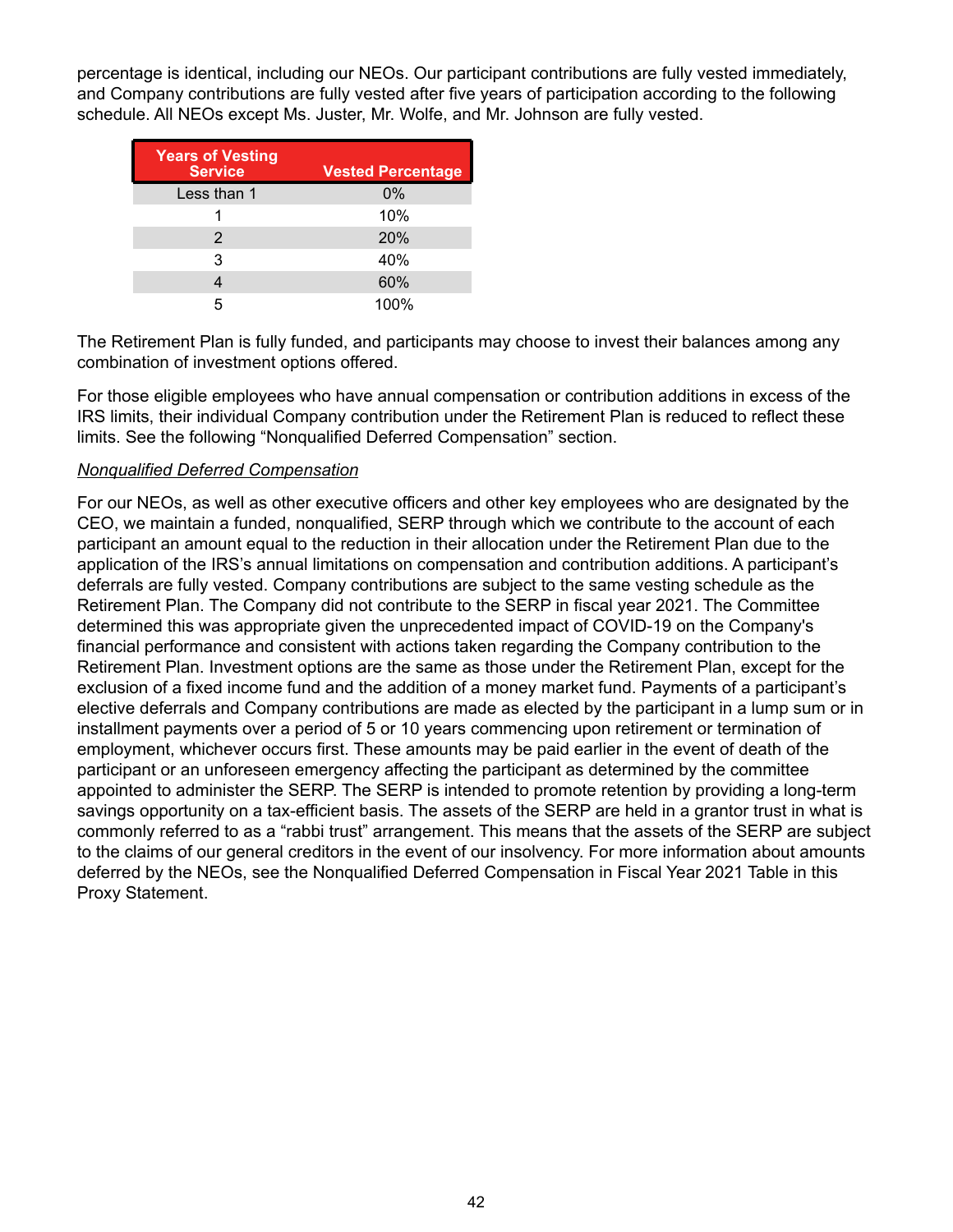# *Other Compensation*

The NEOs participate in an Executive Preventative Healthcare Program, which reimburses for executives' and covered spouses' travel to healthcare facilities for annual preventative exams. Otherwise, they have the same preventative healthcare coverage as provided to all Company employees through our consumer-driven healthcare plan options.

No loans of Company funds have ever been made to any executive officer for any purpose.

#### *Employment, Change in Control, and Severance Agreements*

We have written executive employment agreements, which include compensatory provisions, and also have change in control agreements with each of the NEOs. These agreements are intended to align with competitive practices within the industries in which we operate and are designed to enhance the retention of executives and protect our interests by way of restrictive covenants. The agreements determine the amount and timing of compensation payable to NEOs in the event of termination of employment under various circumstances. The agreements are described in the section entitled "Executive Officer and Director Compensation—Employment and Change in Control Agreements with NEOs and Potential Payments Upon Termination or Change in Control" in this Proxy Statement.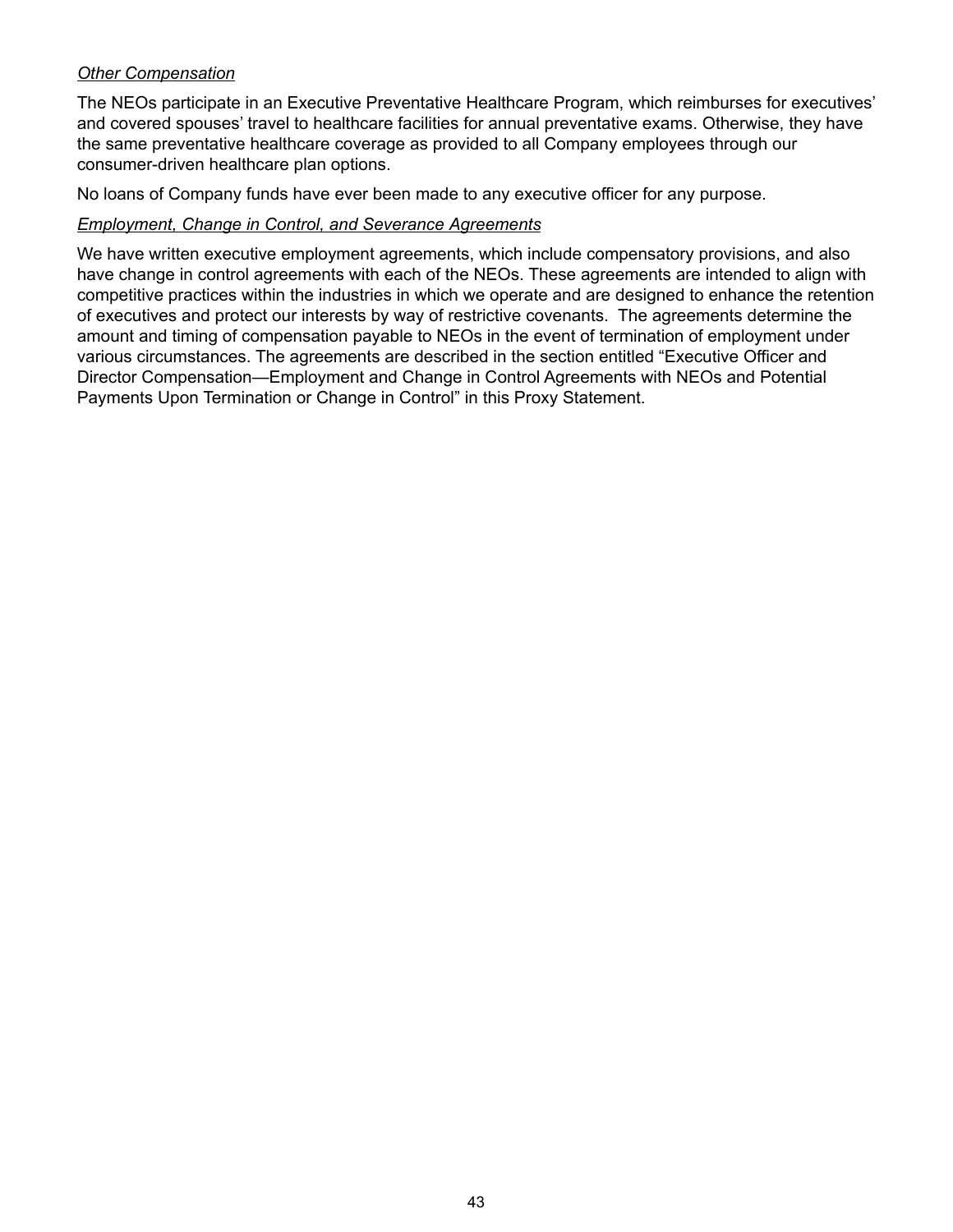# **Tax and Accounting Considerations**

# *Section 162(m)*

Section 162(m) of the Internal Revenue Code limits the deductibility of executive compensation in excess of \$1,000,000 paid to our NEOs covered under the law. As a result, compensation paid to our covered executives in excess of \$1 million is not deductible.

The Committee considers deductibility when making executive compensation decisions, but reserves the right to award compensation that is not fully tax deductible when viewed as appropriate to accomplish our compensation program objectives.

### *Section 280G*

Payments provided in connection with a change in control of a company may be subject to an excise tax under Section 4999 of the Internal Revenue Code. These payments also may not be eligible for a federal income tax deduction pursuant to Section 280G of the Internal Revenue Code. Our change in control agreements eliminate the risk of excise taxes and nondeductible federal income taxes by reducing any payments to an amount equal to one dollar less than the amount that would be considered a parachute payment under Section 280G of the Internal Revenue Code. Our change in control agreements do not provide for Section 4999 excise tax gross-up payments.

### *Section 409A*

Section 409A of the Internal Revenue Code affects the payments of certain types of deferred compensation to key employees and includes requirements relating to when payments under such arrangements can be made, acceleration of benefits, and timing of elections under such arrangements. Failure to satisfy these requirements will generally lead to an acceleration of the inclusion of deferred compensation in an employee's income, as well as certain additional taxes, penalties and interest. We intend for our nonqualified deferred compensation arrangement to meet the effective requirements of Section 409A. If any payments to an executive officer are subject to excise tax (or any interest or penalties incurred due to excise tax) imposed by Section 409A of the Internal Revenue Code due to our early payment of deferred compensation following a change in control, the executive officer will be entitled to reimbursement for the amount of the excise tax (plus interest and penalties).

### **Recovery (Claw Back) of Compensation for Executive Misconduct**

Provisions for recovery of already-vested stock compensation due to executive misconduct are included in the 2017 Stock Plan as well as our RTSR and RSU award agreements, which must be signed by executive officers and other employees receiving such awards. Any equity awards that have not yet vested at the time of an executive officer's separation for cause would not vest and the executive officer would therefore not receive any shares. Additionally, with respect to the RTSR and RSU awards, share awards distributed in the 12 months prior to an executive officer's separation for cause or breach of the executive officer's executive employment agreement must be repaid upon our written demand.

In addition, if we determine that an executive officer has engaged in fraudulent or intentional misconduct, resulting in a restatement of our financial results, we intend to take all reasonable and effective actions to recover any portion of performance-based or incentive compensation paid or awarded to the executive that is greater than the amount that would have been paid or awarded if calculated based on the restated financial results.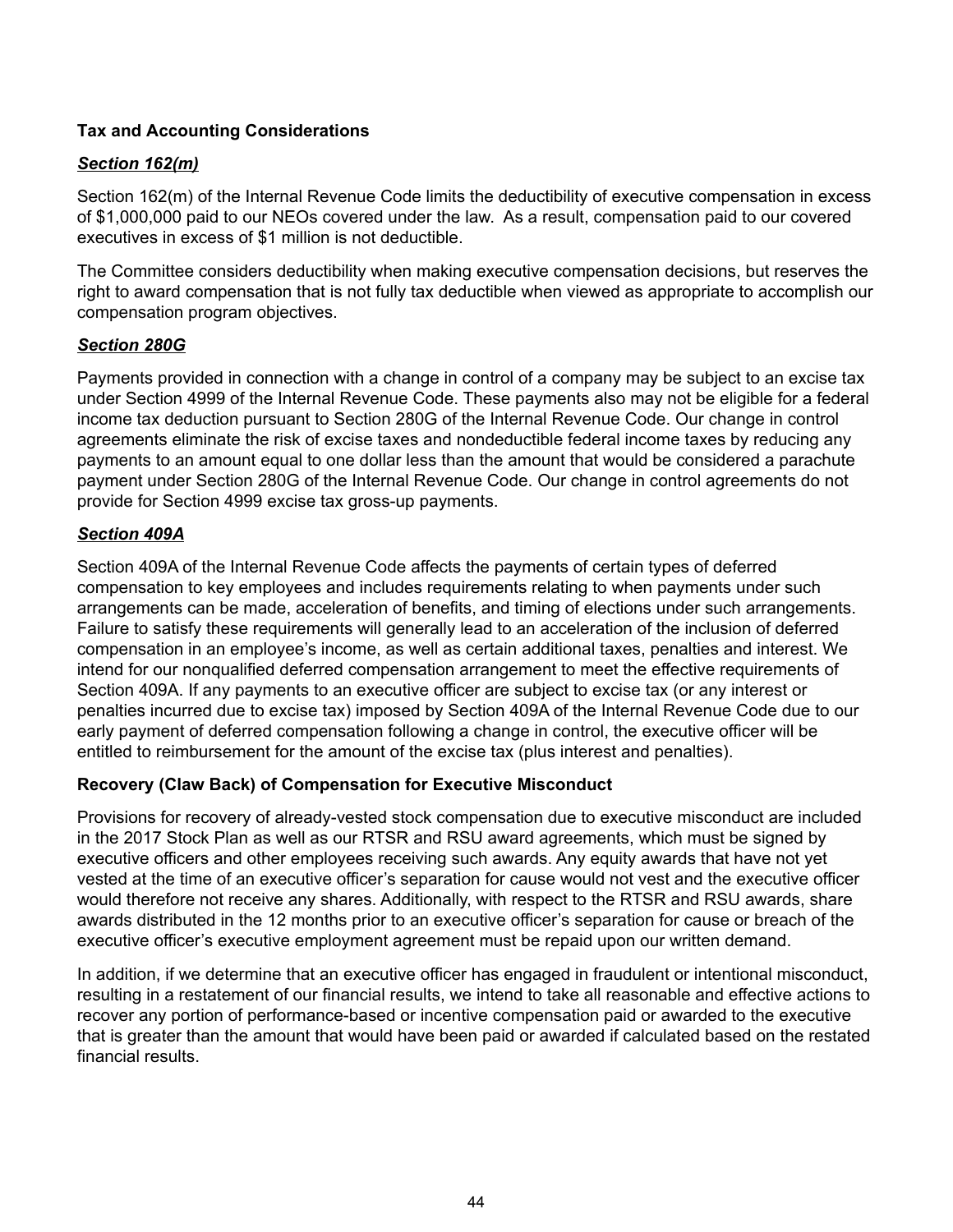# **COMPENSATION COMMITTEE REPORT**

The Compensation and Governance Committee has reviewed and discussed the Compensation Discussion and Analysis with management. Based on its review and discussions with management, the Committee recommended to our Board that the Compensation Discussion and Analysis be included in the Company's Annual Report on Form 10-K for fiscal year 2021 and this Proxy Statement.

# 2020 COMPENSATION AND GOVERNANCE COMMITTEE

Susan B. Frampton (Chair) Thomas J. Tischhauser Geoffrey L. Stringer

# **COMPENSATION RELATED RISK ASSESSMENT**

The Board believes that risks arising from our employee compensation program philosophies, policies and practices are not reasonably likely to have a material adverse effect on the Company. Further, the Committee believes that the mix and design of the elements of executive compensation do not encourage management to assume excessive risks, but rather focus the executives on long-term strategic goals and shorter-term objectives and align their interests with those of our shareholders.

The Committee extensively reviewed the elements of executive compensation to determine whether any portion of such compensation encouraged excessive risk-taking and concluded:

- the cash incentive performance targets are appropriately set to motivate achievement of realistic Company financial goals;
- performance-based equity awards are appropriately linked to long-term stock performance relative to a group of peer companies;
- cash incentives and performance-based equity awards are earned at multiple levels of performance depending on actual results relative to realistic financial targets, rather than an "all-or-nothing" approach;
- RSU awards generally vest over a three-year period to encourage executive officers to maintain a long-term perspective; and
- stock ownership guidelines discourage excessive risk-taking, not only by setting reasonable levels of ownership, but also by restricting the ability of officers and directors to hedge or pledge shares in which they have beneficial ownership.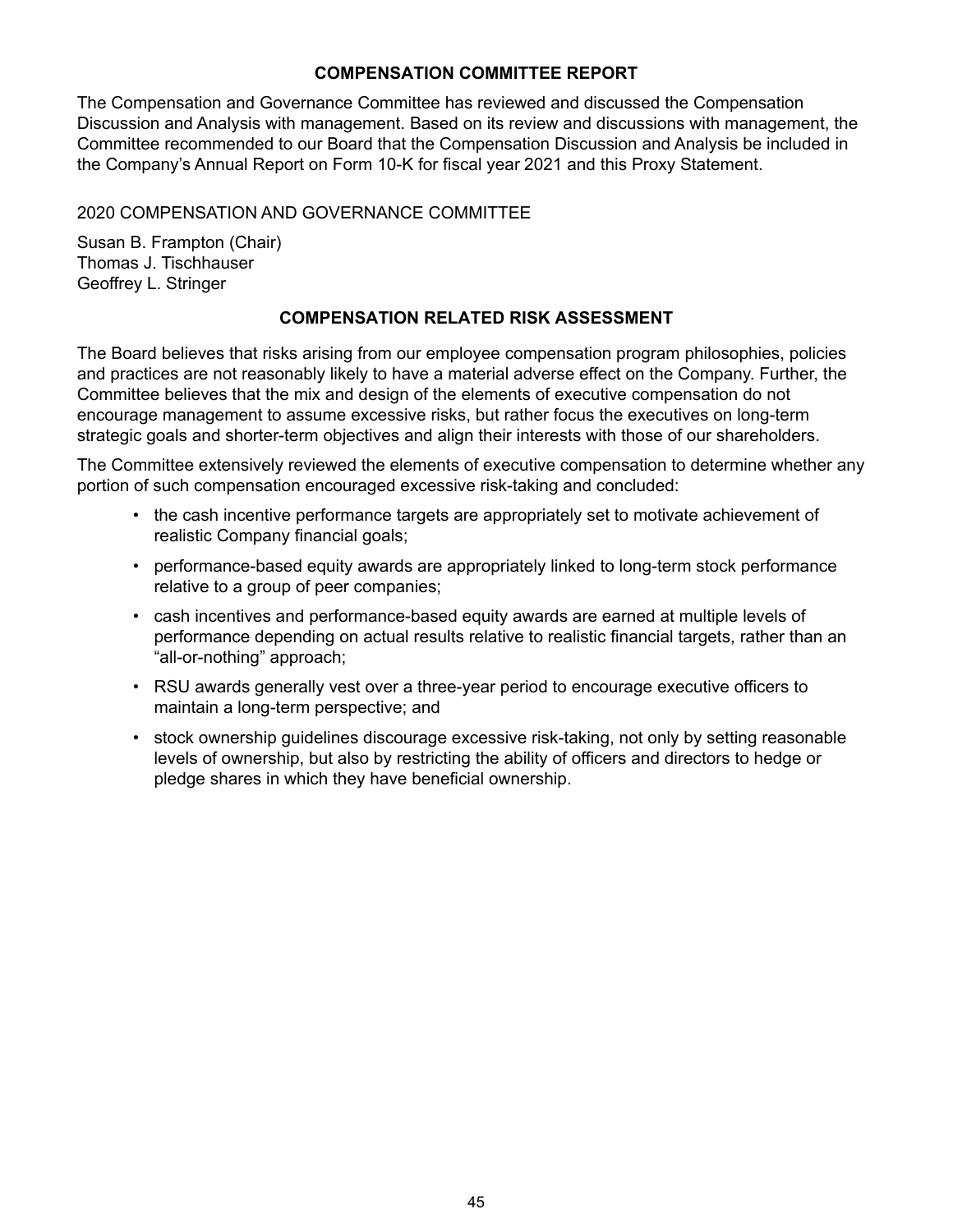# **EXECUTIVE OFFICER AND DIRECTOR COMPENSATION SUMMARY COMPENSATION TABLE**

The Summary Compensation Table appearing below sets forth information regarding the compensation paid and/or awarded to NEOs for or during the fiscal years ended June 30, 2021, 2020, and 2019, excluding those fiscal years where individuals were not classified as NEOs. For a more thorough discussion of our executive compensation practices, refer to the "Compensation Discussion and Analysis" section of this Proxy Statement.

| <b>Name and Principal</b><br><b>Position</b>                                                          | Year | Salary (\$)   | <b>Bonus</b><br>$(5)^{(1)}$ | <b>Stock</b><br><b>Awards</b><br>$(5)^{(2)}$ |    | <b>Non-Equity</b><br><b>Incentive Plan</b><br><b>Compensation</b><br>$(5)^{(3)}$ |                | <b>All Other</b><br><b>Compensation</b><br>$(5)^{(4)}$ | <b>Total</b><br>$($ \$) <sup>(5)</sup> |
|-------------------------------------------------------------------------------------------------------|------|---------------|-----------------------------|----------------------------------------------|----|----------------------------------------------------------------------------------|----------------|--------------------------------------------------------|----------------------------------------|
| (a)                                                                                                   | (b)  | (c)           | (d)                         | (e)                                          |    | (g)                                                                              |                | (i)                                                    | (j)                                    |
| Kristine L. Juster                                                                                    | 2021 | 800,000<br>\$ | \$                          | \$<br>823,998                                | \$ |                                                                                  | \$             | 54,394                                                 | \$1,678,392                            |
| <b>Chief Executive Officer</b>                                                                        | 2020 | \$800,000     | \$214,000                   | \$<br>829,145                                | \$ | 544,000                                                                          | \$             | 106.692                                                | \$2,493,837                            |
|                                                                                                       | 2019 | \$513,888     | \$426,000                   | \$3,883,966                                  | \$ | 481,477                                                                          | \$             | 113,763                                                | \$5,419,094                            |
| Timothy J. Wolfe<br><b>Chief Financial Officer</b>                                                    | 2021 | \$243,231     | \$140,388                   | \$<br>578,045                                | \$ |                                                                                  | \$             | 9,576                                                  | \$<br>971,240                          |
| Kourtney L. Smith                                                                                     | 2021 | \$328,462     | \$                          | \$<br>198,002                                | \$ |                                                                                  | \$             | 11.068                                                 | \$<br>537,532                          |
| President, Workplace                                                                                  | 2020 | \$318,846     | \$                          | \$<br>175,669                                | S  | 135,509                                                                          | \$             | 30,827                                                 | \$<br>660,851                          |
|                                                                                                       | 2019 | \$289,616     | \$                          | \$<br>257,430                                | \$ | 243,278                                                                          | \$             | 30,251                                                 | \$<br>820,575                          |
| Mark W. Johnson<br><b>Executive Vice President,</b><br>Chief Legal, Governance<br>Officer & Corporate | 2021 | \$325,000     | \$                          | \$<br>195,001                                | \$ |                                                                                  | \$             | 9,322                                                  | \$<br>529,323                          |
| Secretary                                                                                             | 2020 | 120,000<br>\$ | \$<br>75,000                | \$<br>495,464                                | \$ | 51,000                                                                           | \$             | 9,541                                                  | \$<br>751,005                          |
| Lonnie P. Nicholson                                                                                   | 2021 | \$<br>303,016 | \$                          | \$<br>151,509                                | \$ |                                                                                  | \$             | 11,401                                                 | \$<br>465,926                          |
| Executive Vice President.<br><b>Chief Human Resources</b>                                             | 2020 | \$303,016     | \$                          | \$<br>176,119                                | \$ | 115,903                                                                          | \$             | 30,431                                                 | \$<br>625,469                          |
| Officer                                                                                               | 2019 | \$ 302,900    | \$                          | \$<br>438,382                                | \$ | 184,769                                                                          | $\mathfrak{S}$ | 32,909                                                 | \$<br>958,960                          |
| Michelle R. Schroeder<br><b>Former Executive Vice</b>                                                 | 2021 | \$243,953     | \$                          | \$<br>181,773                                | \$ |                                                                                  | \$             | 6,109                                                  | \$<br>431,835                          |
| President, Chief Financial<br>Officer                                                                 | 2020 | 326,976<br>\$ | \$                          | \$<br>184,900                                | \$ | 125,068                                                                          | \$             | 28,505                                                 | \$<br>665,449                          |
|                                                                                                       | 2019 | \$326,976     | \$                          | \$<br>317,578                                | \$ | 199,456                                                                          | \$             | 31,824                                                 | \$<br>875,834                          |

<sup>(1)</sup> Ms. Juster received a cash payment of \$106,000 in December 2018, \$320,000 in June 2019, \$107,000 in August 2019 and \$107,000 in December 2019 for the purpose of transitioning her into full participation in the Annual Cash Incentive Plan. Ms. Juster was required to be employed by the Company on each payment date in order to receive the applicable payment. Mr. Wolfe received a cash sign-on bonus of \$73,500 in November 2020. Mr. Wolfe was also guaranteed upon his hire a minimum Annual Cash Incentive Plan payment for fiscal year 2021 of 27.5% of salary, or \$66,888, which was paid in August 2021. Mr. Johnson received a cash payment of \$75,000 in February 2020 for the purpose of transitioning him into full participation in the Annual Cash Incentive Plan.

(2) Stock awards consist of RSU, RTSR, and APS awards, as follows:

 $\mathcal{L}_\text{max}$  , where  $\mathcal{L}_\text{max}$  , we have the set of the set of the set of the set of the set of the set of the set of the set of the set of the set of the set of the set of the set of the set of the set of the set of

- The compensation reported in the "Stock Awards" column above represents equity-based compensation for each of our NEOs at the grant date fair value and based on the probable level of performance for the applicable performance-based awards, which does not reflect compensation actually received or earned by the NEOs in the respective years.
- The assumptions used to calculate the grant date fair values are set forth in Note 13 to the Consolidated Financial Statements included in our Annual Report on Form 10-K for the fiscal year ended June 30, 2021.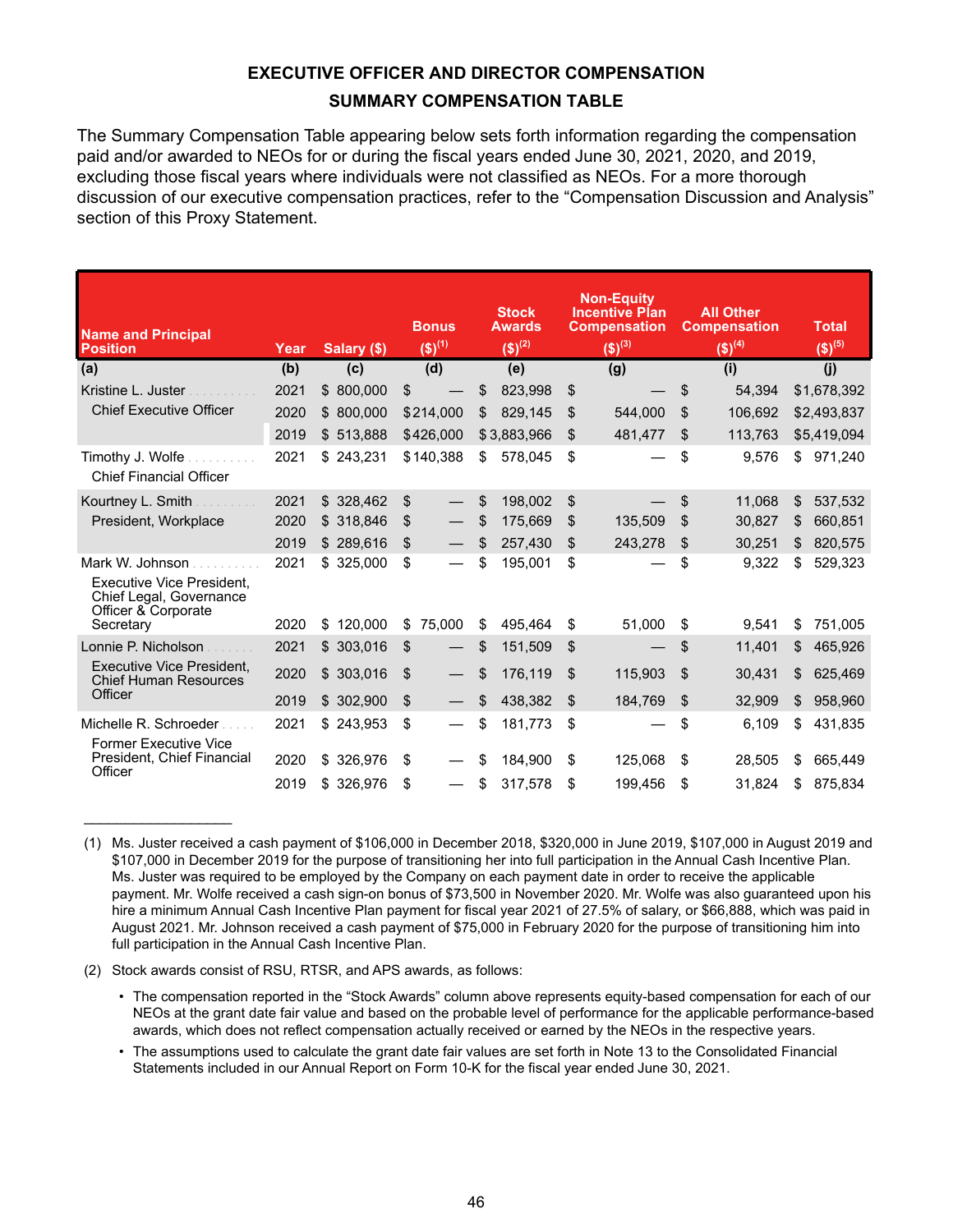• The following tables set forth the relevant terms of the RSU, RTSR, APS and LTPS awards granted during each fiscal year, and the grant date fair value or incremental fair value, as applicable, included in the "Stock Awards" column for such awards in each such fiscal year:

| <b>Restricted Stock Units:</b> |                       |                      |                          |                                              |                                                                       |  |  |  |
|--------------------------------|-----------------------|----------------------|--------------------------|----------------------------------------------|-----------------------------------------------------------------------|--|--|--|
|                                |                       |                      |                          |                                              |                                                                       |  |  |  |
| <b>Name</b>                    | <b>Fiscal</b><br>Year | <b>Grant Date</b>    | Vest Date <sup>(1)</sup> | <b>Grant Date Fair</b><br>Value <sup>(</sup> | <b>Fair Value</b><br><b>Included in Stock</b><br><b>Awards Column</b> |  |  |  |
| Kristine L. Juster             | 2021                  | 7/31/2020            | 6/30/2023                | \$10.94                                      | \$328,003                                                             |  |  |  |
|                                | 2020                  | 7/9/2019             | 6/30/2022                | \$17.16                                      | \$250,279                                                             |  |  |  |
|                                | 2019                  | 11/1/2018            | 6/30/2019                | \$16.49                                      | \$166,467                                                             |  |  |  |
|                                |                       | 11/1/2018            | 6/30/2020                | \$16.49                                      | \$250,450                                                             |  |  |  |
|                                |                       | 11/1/2018            | 6/30/2021                | \$16.49                                      | \$250,450                                                             |  |  |  |
|                                |                       | 11/1/2018            | 6/30/2021                | \$16.49                                      | $$1,502,734$ <sup>(3)</sup>                                           |  |  |  |
| Timothy J. Wolfe               | 2021                  | 10/19/2020           | 6/30/2021                | \$11.08                                      | \$101,847                                                             |  |  |  |
|                                |                       | 10/19/2020           | 6/30/2022                | \$11.08                                      | \$135,797                                                             |  |  |  |
|                                |                       | 10/19/2020           | 6/30/2023                | \$11.08                                      | \$135,797                                                             |  |  |  |
| Kourtney L. Smith              | 2021                  | 7/31/2020            | 6/30/2023                | \$10.94                                      | \$132,002                                                             |  |  |  |
|                                | 2020                  | 7/9/2019             | 6/30/2022                | \$17.16                                      | \$159,897                                                             |  |  |  |
|                                | 2019                  | 7/2/2018             | 6/30/2019                | \$16.39                                      | \$23,995                                                              |  |  |  |
|                                |                       | 7/2/2018             | 6/30/2020                | \$16.39                                      | \$57,316                                                              |  |  |  |
|                                |                       | 7/2/2018             | 6/30/2021                | \$16.39                                      | \$144,314                                                             |  |  |  |
| Mark W. Johnson                | 2021                  | 7/31/2020            | 6/30/2023                | \$10.94                                      | \$130,000                                                             |  |  |  |
|                                | 2020                  | 1/31/2020            | 6/30/2020                | \$18.78                                      | \$97,506                                                              |  |  |  |
|                                |                       | 1/31/2020            | 6/30/2021                | \$18.78                                      | \$129,995                                                             |  |  |  |
|                                |                       | 1/31/2020            | 6/30/2022                | \$18.78                                      | \$129,995                                                             |  |  |  |
| Lonnie P. Nicholson            | 2021                  | 7/31/2020            | 6/30/2023                | \$10.94                                      | \$101,512                                                             |  |  |  |
|                                | 2020                  | 7/9/2019             | 6/30/2022                | \$17.16                                      | \$129,850                                                             |  |  |  |
|                                | 2019                  | 7/2/2018             | 6/30/2019                | \$16.39                                      | \$33,993                                                              |  |  |  |
|                                |                       | 7/2/2018             | 6/30/2020                | \$16.39                                      | \$135,250                                                             |  |  |  |
|                                |                       | 7/2/2018             | 6/30/2021                | \$16.39                                      | \$135,234                                                             |  |  |  |
| Michelle R. Schroeder          | 2021                  | 7/31/2020            | 6/30/2023                | \$10.94                                      | $$102,967$ <sup>(4)</sup>                                             |  |  |  |
|                                |                       | 10/19/2020           | 6/30/2023                | \$11.08                                      | \$13,407                                                              |  |  |  |
|                                | 2020                  | 7/9/2019             | 6/30/2022                | \$17.16                                      | \$103,389                                                             |  |  |  |
|                                | 2019                  | 7/2/2018             | 6/30/2019                | \$16.39                                      | \$31,387                                                              |  |  |  |
|                                |                       | 7/2/2018<br>7/2/2018 | 6/30/2020<br>6/30/2021   | \$16.39<br>\$16.39                           | \$77,476<br>\$102,978                                                 |  |  |  |
| $(4)$ DOII                     |                       | در در دانشان دان     |                          |                                              |                                                                       |  |  |  |

(1) RSU awards do not have performance conditions.

(2) The grant date fair value per share is based on the closing price of our Common Stock as reported by Nasdaq on the grant date.

(3) This grant consists of a one-time, sign-on equity award that cliff vests after three years, which was granted for inducement, retention and continuity purposes for the new CEO.

(4) On October 19, 2020 Ms. Schroeder signed an agreement to waive and forfeit 6,516 of the RSUs shares granted July 31, 2020 pursuant to her transition from the CFO position. Forfeited shares are included in the Fair Value.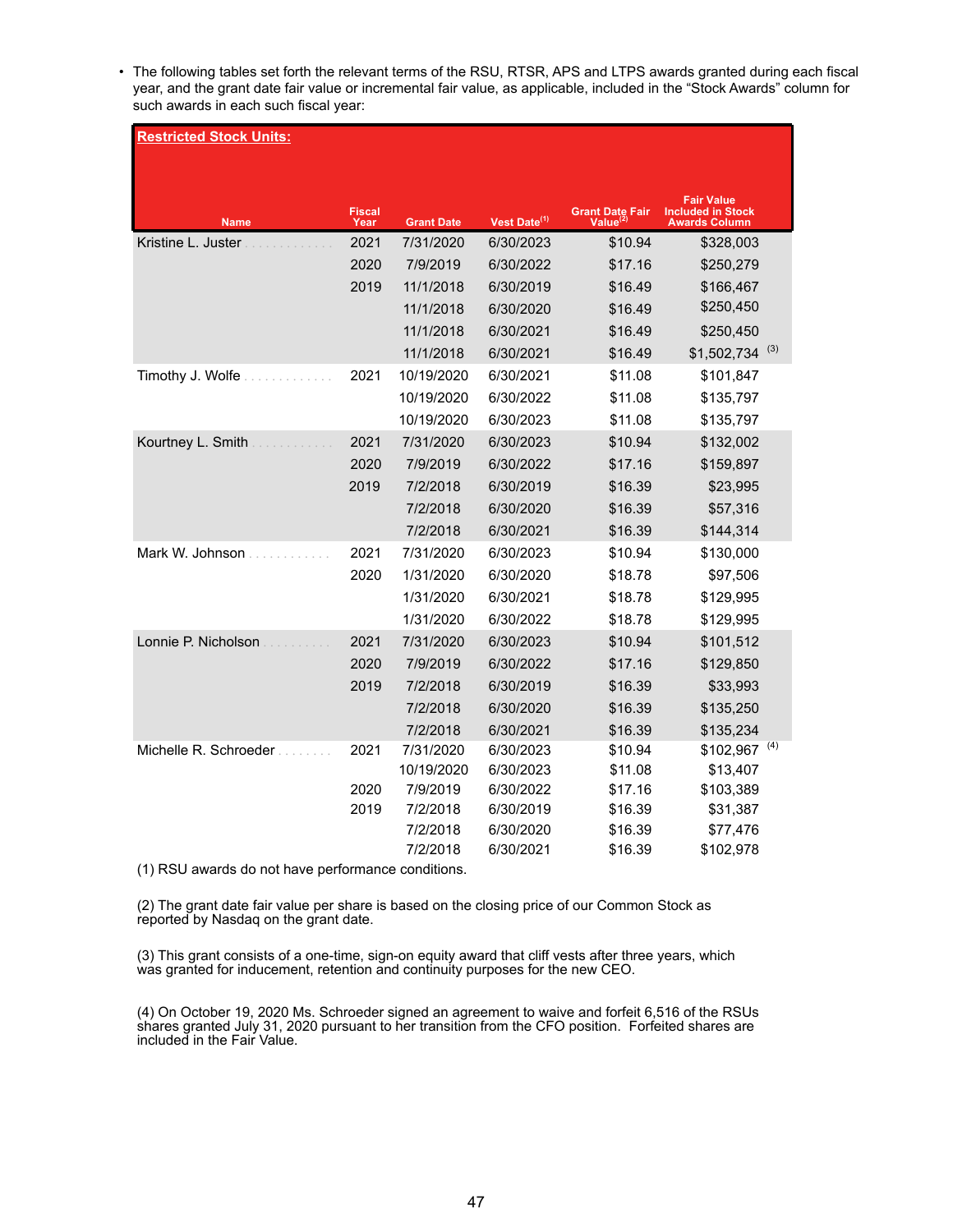| <b>Name</b>           | <b>Fiscal</b><br>Year | <b>Grant Date</b> | <b>Vest Date</b> | <b>Grant Date</b><br><b>Fair Value</b><br>per Share <sup>(1)</sup> | <b>Fair Value</b><br><b>Included in Stock</b><br>Awards Column <sup>(2)</sup> | <b>Grant Date Fair</b><br><b>Value at</b><br><b>Maximum Level</b><br>of Performance <sup>(3)</sup> |
|-----------------------|-----------------------|-------------------|------------------|--------------------------------------------------------------------|-------------------------------------------------------------------------------|----------------------------------------------------------------------------------------------------|
| Kristine L. Juster    | 2021                  | 7/31/2020         | 6/30/2023        | \$11.35                                                            | \$495,995                                                                     | \$991,990                                                                                          |
|                       | 2020                  | 7/9/2019          | 6/30/2022        | \$21.25                                                            | \$499,991                                                                     | \$999,982                                                                                          |
|                       | 2019                  | 11/1/2018         | 6/30/2020        | \$21.46                                                            | \$651,890                                                                     | \$1,303,781                                                                                        |
|                       |                       | 11/1/2018         | 6/30/2021        | \$21.49                                                            | \$652,802                                                                     | \$1,305,603                                                                                        |
| Timothy J. Wolfe      | 2021                  | 10/19/2020        | 6/30/2021        | \$10.68                                                            | \$55,803                                                                      | \$111,606                                                                                          |
|                       |                       | 10/19/2020        | 6/30/2022        | \$12.06                                                            | \$74,398                                                                      | \$148,796                                                                                          |
|                       |                       | 10/19/2020        | 6/30/2023        | \$12.63                                                            | \$74,403                                                                      | \$148,806                                                                                          |
| Kourtney L. Smith     | 2021                  | 7/31/2020         | 6/30/2023        | \$11.35                                                            | \$66,000                                                                      | \$132,000                                                                                          |
| Mark W. Johnson       | 2021                  | 7/31/2020         | 6/30/2023        | \$11.35                                                            | \$65,001                                                                      | \$130,002                                                                                          |
|                       | 2020                  | 1/31/2020         | 6/30/2021        | \$18.08                                                            | \$64,997                                                                      | \$129,994                                                                                          |
|                       |                       | 1/31/2020         | 6/30/2022        | \$19.76                                                            | \$64,991                                                                      | \$129,982                                                                                          |
| Lonnie P. Nicholson   | 2021                  | 7/31/2020         | 6/30/2023        | \$11.35                                                            | \$49,997                                                                      | \$99,994                                                                                           |
|                       | 2020                  | 7/9/2019          | 6/30/2022        | \$21.25                                                            | \$31,323                                                                      | \$62,646                                                                                           |
|                       | 2019                  | 7/2/2018          | 6/30/2021        | \$21.16                                                            | \$31,317                                                                      | \$62,634                                                                                           |
| Michelle R. Schroeder | 2021                  | 7/31/2020         | 6/30/2023        | \$11.35                                                            | \$65,399                                                                      | $$130,798$ <sup>(4)</sup>                                                                          |
|                       | 2020                  | 7/9/2019          | 6/30/2022        | \$21.25                                                            | \$65,386                                                                      | \$130,772                                                                                          |
|                       | 2019                  | 7/2/2018          | 6/30/2021        | \$21.16                                                            | \$65,406                                                                      | \$130,811                                                                                          |

(1) The grant date fair value per share was calculated using a Monte Carlo simulation as of the grant date. The Monte Carlo valuation technique involves estimating the movement of stock prices and the effects of volatility, interest rates, and dividends.

(2) The amounts included in the "Stock Awards" column represent the grant date fair value based upon the target level of performance being achieved (which would result in the payout of 100% of the target number of RTSRs granted), which is the level of performance that was deemed probable on each such date. The actual payout for the fiscal year 2019 RTSR awards, which vested on June 30, 2021, was at a 0% level for Ms. Juster, Mr. Wolfe, and Mr. Johnson and at a 51% level for Mr. Nicholson and Ms. Schroeder.

(3) Under these awards, a participant will earn from 0% to 200% of the target award depending upon how the compound annual growth rate of our Common Stock ranks within the peer group at the end of the performance cycle. The amounts included in this column represent the grant date fair value of the maximum number of RTSR shares that can be earned.

(4) On October 19, 2020, Ms. Schroeder signed an agreement to waive and forfeit 3,989 of the RTSR shares granted July 31, 2020 pursuant to her transition from the CFO position. Forfeited shares are included in the Fair Value.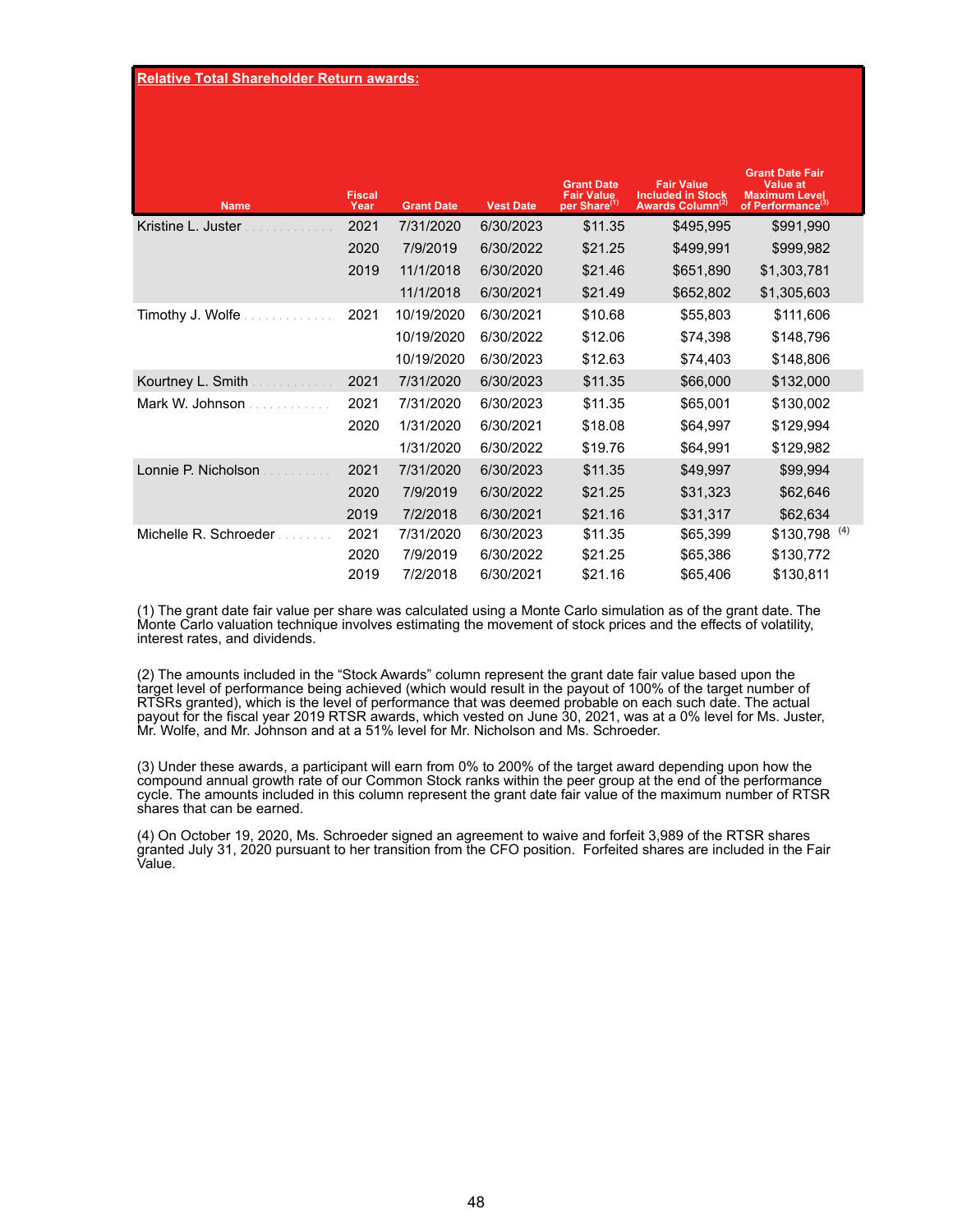| <b>Performance Share awards:</b> |                       |                   |                                 |                                                                    |                                                                               |                                                                                                       |
|----------------------------------|-----------------------|-------------------|---------------------------------|--------------------------------------------------------------------|-------------------------------------------------------------------------------|-------------------------------------------------------------------------------------------------------|
| <b>Name</b>                      | <b>Fiscal</b><br>Year | <b>Grant Date</b> | Vest Date $(1)$                 | <b>Grant Date</b><br><b>Fair Value</b><br>Per Share <sup>(2)</sup> | <b>Fair Value</b><br><b>Included in Stock</b><br>Awards Column <sup>(3)</sup> | <b>Grant Date Fair</b><br><b>Value at</b><br><b>Maximum Level</b><br>of<br>Performance <sup>(4)</sup> |
| Kristine L. Juster               | 2020                  | 7/9/2019          | 6/30/2020 APS                   | \$16.85                                                            | \$78,875                                                                      | \$157,750                                                                                             |
|                                  | 2019                  | 11/1/2018         | 6/30/2019 APS                   | \$16.18                                                            | \$380,084                                                                     | \$760,169                                                                                             |
| Kourtney L. Smith                | 2020                  | 7/9/2019          | 6/30/2020 APS<br>6/30/2019 APS; | \$16.85                                                            | \$15,772                                                                      | \$31,544                                                                                              |
|                                  | 2019                  | 7/2/2018          | August 2019 LTPS                | \$16.12                                                            | \$31,805                                                                      | \$46,071                                                                                              |
| Mark W. Johnson                  | 2020                  | 1/31/2020         | 6/30/2020 APS                   | \$18.43                                                            | \$7,980                                                                       | \$15,960                                                                                              |
| Lonnie P. Nicholson              | 2020                  | 7/9/2019          | 6/30/2020 APS<br>6/30/2019 APS; | \$16.85                                                            | \$14,946                                                                      | \$29,892                                                                                              |
|                                  | 2019                  | 7/2/2018          | August 2019 LTPS                | \$16.12                                                            | \$102,588                                                                     | \$117,483                                                                                             |
| Michelle R. Schroeder            | 2020                  | 7/9/2019          | 6/30/2020 APS<br>6/30/2019 APS: | \$16.85                                                            | \$16,125                                                                      | \$32,250                                                                                              |
|                                  | 2019                  | 7/2/2018          | August 2019 LTPS                | \$16.12                                                            | \$40,332                                                                      | \$56,420                                                                                              |

(1) APS awards vest after one year, and LTPS awards vest over time, with one-fifth (1/5) of the LTPS award vesting annually over a five-year period. The phase out of our LTPS awards is complete after fiscal year 2019, with the final tranche of LTPS awards vesting in July 2019.

(2) The grant date fair value per share is calculated using the closing price of our Common Stock as reported by Nasdaq on the grant date, reduced by the present value of dividends not payable on outstanding performance shares.

(3) The amounts included in the "Stock Awards" column represent the grant date fair value based upon the target level of performance being achieved (which would result in the payout of 100% of the target number of shares granted), which was the level of performance that was deemed probable on such date.

(4) Represents the grant date fair value of the maximum number of APS shares that can be earned at 200% of target, and the maximum number of LTPS shares that can be earned at 100% of target.

- (3) Amounts consist of cash incentive compensation earned for services rendered in the applicable fiscal year, pursuant to the applicable plans. The amounts are paid in the following fiscal year. For a description of the Annual Cash Incentive Plan and the payout percentages awarded to the NEOs under the Annual Cash Incentive Plan for fiscal year 2021, see "Compensation Discussion and Analysis — Components of Compensation — Annual Cash Compensation — Cash Incentive Compensation."
- (4) In fiscal year 2021, NEOs received a *de minimus* Christmas gift, and group term life insurance. No SERP or Retirement Plan Company contributions were earned for fiscal year 2021.

Also included in this column for fiscal year 2021 were dividends credited on unvested RSUs at a value of \$54,319 for Ms. Juster; \$9,100 for Mr. Wolfe; \$10,868 for Ms. Smith; \$9,262 for Mr. Johnson; \$9,035 for Mr. Nicholson; and \$5,909 for Ms. Schroeder. Dividend amounts were determined based on the number of RSUs multiplied by the Common Stock dividend rate per share for dividend declarations prior to the RSU vesting date during the fiscal year. Dividends on RSUs are paid in share equivalents based on the closing price of our Common Stock as reported by Nasdaq on the RSU vesting date. In fiscal years 2020 and 2019 our NEOs received reimbursement for travel to participate in the Executive Preventative Healthcare Program, Company contributions earned for the Retirement Plan and SERP in addition to the same types of other compensation as they received in fiscal year 2021.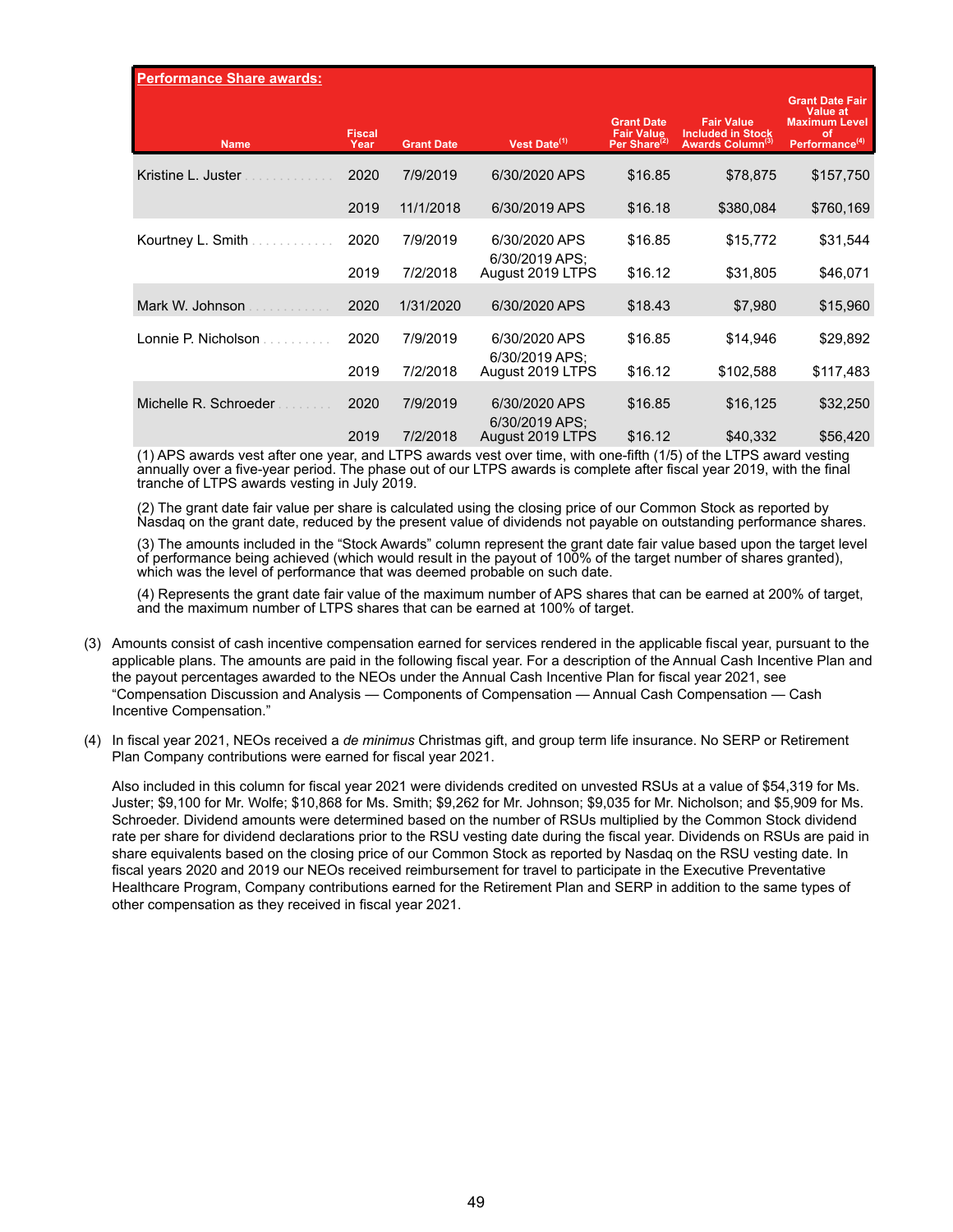(5) Ms. Juster's fiscal year 2019 compensation reflected in the Summary Compensation Table includes one-time transitional cash payments, the grant date fair value of one-time transitional equity awards, as well as a one-time, sign-on equity award that cliff vests after three years, which was granted for inducement, retention and continuity purposes. As a result, the compensation amount identified in the "Total" column is significantly higher than Ms. Juster's targeted annualized compensation for fiscal 2019 of \$2.3 million or the amount of cash and vested equity compensation she realized in fiscal year 2019. The amounts shown for Ms. Juster also include the following compensation she received for her service as an independent member of the Board prior to her appointment as our CEO:

|                                                                                                               | <b>Fiscal Year 2019</b> |
|---------------------------------------------------------------------------------------------------------------|-------------------------|
| Fees Earned or Paid in Cash or Stock Paid in Lieu of Cash (reported in<br>the "Salary" column) <sup>(a)</sup> | 12.350                  |
| Stock Awards - Class B common stock (reported in the "Stock Awards"<br>column) <sup>(b)</sup>                 | 29.089                  |
| Total Director Compensation                                                                                   | 41,439                  |

- (a) Represents the director fees paid in cash and fees for which Ms. Juster elected to receive Common Stock in lieu of cash.
- (b) Represents the stock component of Ms. Juster's director fees and the portion of her cash director fees required to be paid in Common Stock as a result of her not meeting our stock ownership guidelines.

After her appointment as CEO, she received no additional compensation for her service as a director.

 $\overline{a}$ 

Mr. Wolf's fiscal year 2021 compensation reflected in the Summary Compensation Table includes a one-time sign-on cash payment and the grant date fair value of one-time transitional equity awards. As a result, the compensation amount identified in the "Total" column is significantly higher than Mr. Wolfe's targeted annualized compensation for fiscal 2021 of \$823,000 or the amount of cash and vested equity compensation he realized in fiscal year 2021.

See the "Compensation Discussion and Analysis" section in this Proxy Statement for further information about the material terms of the NEOs' compensation plans.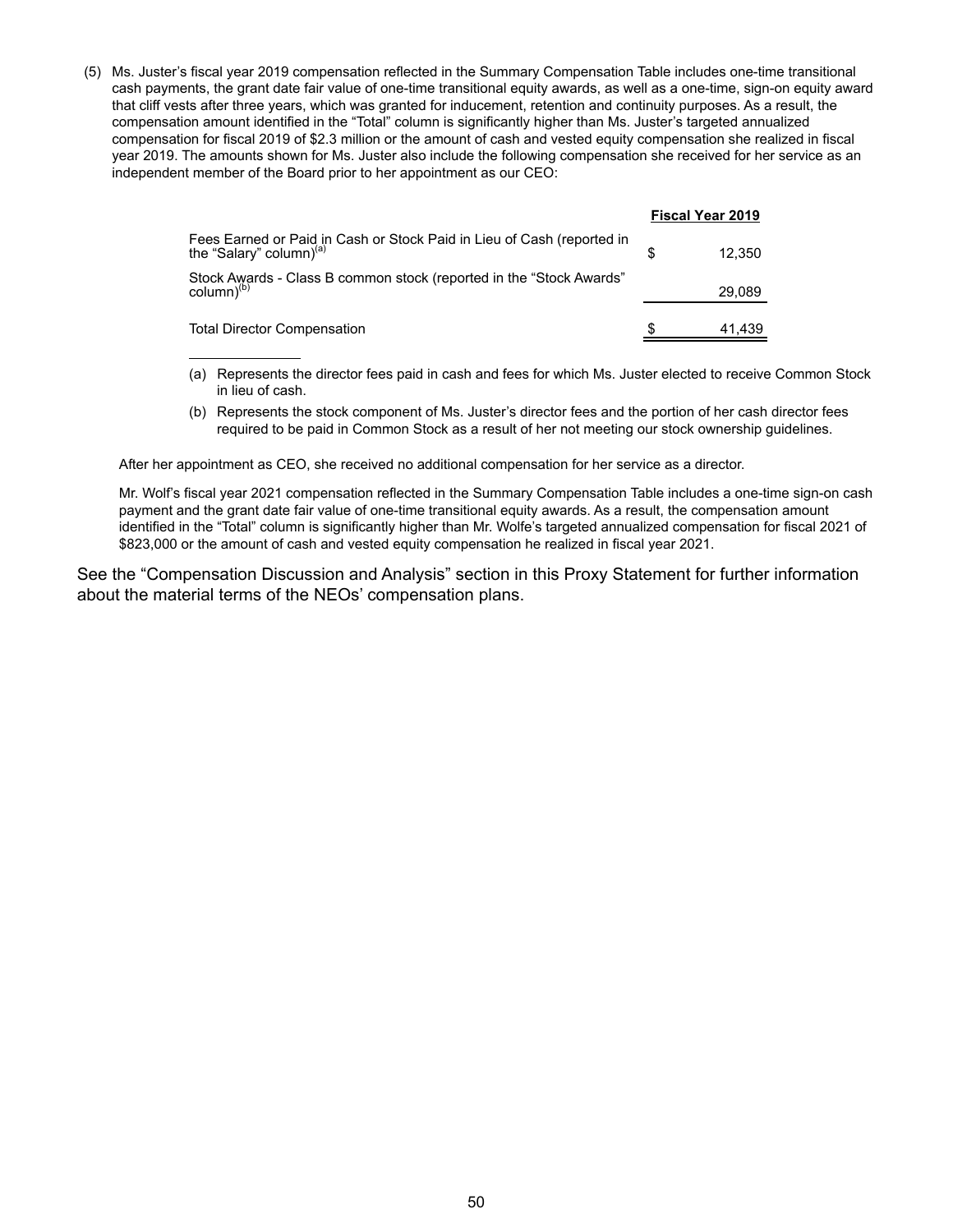|                                                   | <b>Estimated Possible Payouts Under</b><br>Non-Equity Incentive Plan Award <sup>(1)</sup> |  |               |                            |                  | <b>Estimated Future Payouts Under</b><br><b>Equity Incentive Plan Awards</b> | <b>All Other</b><br><b>Stock</b><br><b>Awards:</b><br>Number of<br><b>Shares of</b> | Grant<br><b>Date Fair</b><br><b>Value of</b><br><b>Stock and</b> |                                        |
|---------------------------------------------------|-------------------------------------------------------------------------------------------|--|---------------|----------------------------|------------------|------------------------------------------------------------------------------|-------------------------------------------------------------------------------------|------------------------------------------------------------------|----------------------------------------|
| <b>Grant</b>                                      | <b>Threshold</b>                                                                          |  | <b>Target</b> | <b>Maximum</b>             | <b>Threshold</b> | <b>Target</b>                                                                | <b>Maximum</b>                                                                      | <b>Stock or</b><br>Units $^{(2)}$                                | <b>Option</b><br>Awards <sup>(3)</sup> |
| <b>Name</b><br><b>Date</b>                        | $($ \$)                                                                                   |  | $($ \$)       | $($ \$)                    | (# )             | (# )                                                                         | (# )                                                                                | (# )                                                             | $($ \$)                                |
| (a)<br>(b)                                        | (c)                                                                                       |  | (d)           | (e)                        | (f)              | (g)                                                                          | (h)                                                                                 | (i)                                                              | (1)                                    |
| Kristine L. Juster                                |                                                                                           |  |               |                            |                  |                                                                              |                                                                                     |                                                                  |                                        |
| Annual Cash Incentive Plan                        | \$                                                                                        |  | \$640,000     | \$960,000                  |                  |                                                                              |                                                                                     |                                                                  |                                        |
| <b>RSU</b><br>07/31/20<br>.                       |                                                                                           |  |               |                            |                  |                                                                              |                                                                                     | 29,982                                                           | \$328,003                              |
| RTSR <sup>(4)</sup><br>07/31/20<br>.              |                                                                                           |  |               |                            |                  | 43,700                                                                       | 87,400                                                                              |                                                                  | \$495,995                              |
| Timothy J. Wolfe                                  |                                                                                           |  |               |                            |                  |                                                                              |                                                                                     |                                                                  |                                        |
| Annual Cash Incentive Plan                        | \$                                                                                        |  |               | 66,888 \$133,777 \$243,231 |                  |                                                                              |                                                                                     |                                                                  |                                        |
| 10/19/20                                          |                                                                                           |  |               |                            |                  |                                                                              |                                                                                     | 9,192                                                            | \$101,847                              |
| 10/19/20                                          |                                                                                           |  |               |                            |                  |                                                                              |                                                                                     | 12,256                                                           | \$135,797                              |
| 10/19/20                                          |                                                                                           |  |               |                            |                  |                                                                              |                                                                                     | 12,256                                                           | \$135,797                              |
| RTSR <sup>(4)</sup><br>10/19/20                   |                                                                                           |  |               |                            |                  | 5,225                                                                        | 10,450                                                                              |                                                                  | \$<br>55,803                           |
| 10/19/20                                          |                                                                                           |  |               |                            |                  | 6,169                                                                        | 12,338                                                                              |                                                                  | \$<br>74,398                           |
| 10/19/20                                          |                                                                                           |  |               |                            |                  | 5,891                                                                        | 11,782                                                                              |                                                                  | \$<br>74,403                           |
| Kourtney L. Smith                                 |                                                                                           |  |               |                            |                  |                                                                              |                                                                                     |                                                                  |                                        |
| Annual Cash Incentive Plan                        | \$                                                                                        |  |               | \$180,654 \$328,462        |                  |                                                                              |                                                                                     |                                                                  |                                        |
| <b>RSU</b><br>07/31/20<br>.                       |                                                                                           |  |               |                            |                  |                                                                              |                                                                                     | 12,066                                                           | \$<br>132,002                          |
| RTSR <sup>(4)</sup><br>07/31/20                   |                                                                                           |  |               |                            |                  | 5,815                                                                        | 11,630                                                                              |                                                                  | \$<br>66,000                           |
| Mark W. Johnson                                   |                                                                                           |  |               |                            |                  |                                                                              |                                                                                     |                                                                  |                                        |
| Annual Cash Incentive Plan                        | \$                                                                                        |  |               | \$178,750 \$325,000        |                  |                                                                              |                                                                                     |                                                                  |                                        |
| 07/31/20                                          |                                                                                           |  |               |                            |                  |                                                                              |                                                                                     | 11,883                                                           | \$130,000                              |
| 07/31/20                                          |                                                                                           |  |               |                            |                  | 5,727                                                                        | 11,454                                                                              |                                                                  | \$<br>65,001                           |
| Lonnie P. Nicholson<br>Annual Cash Incentive Plan |                                                                                           |  |               |                            |                  |                                                                              |                                                                                     |                                                                  |                                        |
| <b>RSU</b><br>07/31/20                            | \$                                                                                        |  |               | \$151,508 \$303,016        |                  |                                                                              |                                                                                     | 9,279                                                            | \$<br>101,512                          |
| .<br>RTSR <sup>(4)</sup><br>07/31/20              |                                                                                           |  |               |                            |                  | 4,405                                                                        | 8,810                                                                               |                                                                  | \$<br>49,997                           |
| Michelle R. Schroeder                             |                                                                                           |  |               |                            |                  |                                                                              |                                                                                     |                                                                  |                                        |
| Annual Cash Incentive Plan                        | \$                                                                                        |  |               | $$82,996$ $$165,993$       |                  |                                                                              |                                                                                     |                                                                  |                                        |
| 07/31/20                                          |                                                                                           |  |               |                            |                  |                                                                              |                                                                                     | 9,412                                                            | \$102,967                              |
| 10/19/20                                          |                                                                                           |  |               |                            |                  |                                                                              |                                                                                     | 1,210                                                            | \$<br>13,407                           |
| RTSR <sup>(4)</sup><br>07/31/20<br>.              |                                                                                           |  |               |                            |                  | 5,762                                                                        | 11,524                                                                              |                                                                  | \$<br>65,399                           |

- (1) Represents potential cash incentive payments under the Annual Cash Incentive Plan with respect to fiscal year 2021 performance. The target amount is a cash incentive payout reflecting the desired level of compensation at risk. See the column captioned "Non-Equity Incentive Plan Compensation" in the Summary Compensation Table for the actual payout amounts under the Annual Cash Incentive Plan for fiscal year 2021 performance. See "Compensation Discussion and Analysis — Components of Compensation — Annual Cash Compensation — Cash Incentive Compensation" for additional information regarding the terms of the Annual Cash Incentive Plan.
- (2) Amounts represent the number of RSUs granted to our NEOs. RSUs granted on July 31, 2020 vest on June 30, 2023. RSUs granted on October 19, 2020 vest on June 30, 2021, June 30, 2022 and June 30, 2023. See "Compensation Discussion and Analysis—Components of Compensation—Equity-based Compensation—Restricted Stock Units" for additional information regarding the vesting of these RSUs.

On October 19, 2020 Ms. Schroeder signed an agreement to waive and forfeit 6,516 of the RSUs shares granted July 31, 2020 pursuant to her transition from the CFO position.

(3) Amounts represent the grant date fair value of the RSUs and the target number of RTSR shares. The grant date fair value of the RSUs granted on July 31, 2020 and October 19, 2020 were calculated using \$10.94 and \$11.08, respectively, the closing price of our Common Stock as reported by Nasdaq on the grant date. The grant date fair value of the RTSR awards granted on July 31, 2020 was calculated using the Monte Carlo simulation, resulting in a value of \$11.35 per share on the grant date. The grant date fair value of the RTSR awards granted on October 19, 2020 was calculated using the Monte Carlo simulation, resulting in a value of \$10.68, \$12.06 and \$12.63, vesting on June 30, 2021, June 30, 2022 and June 30, 2023, respectively.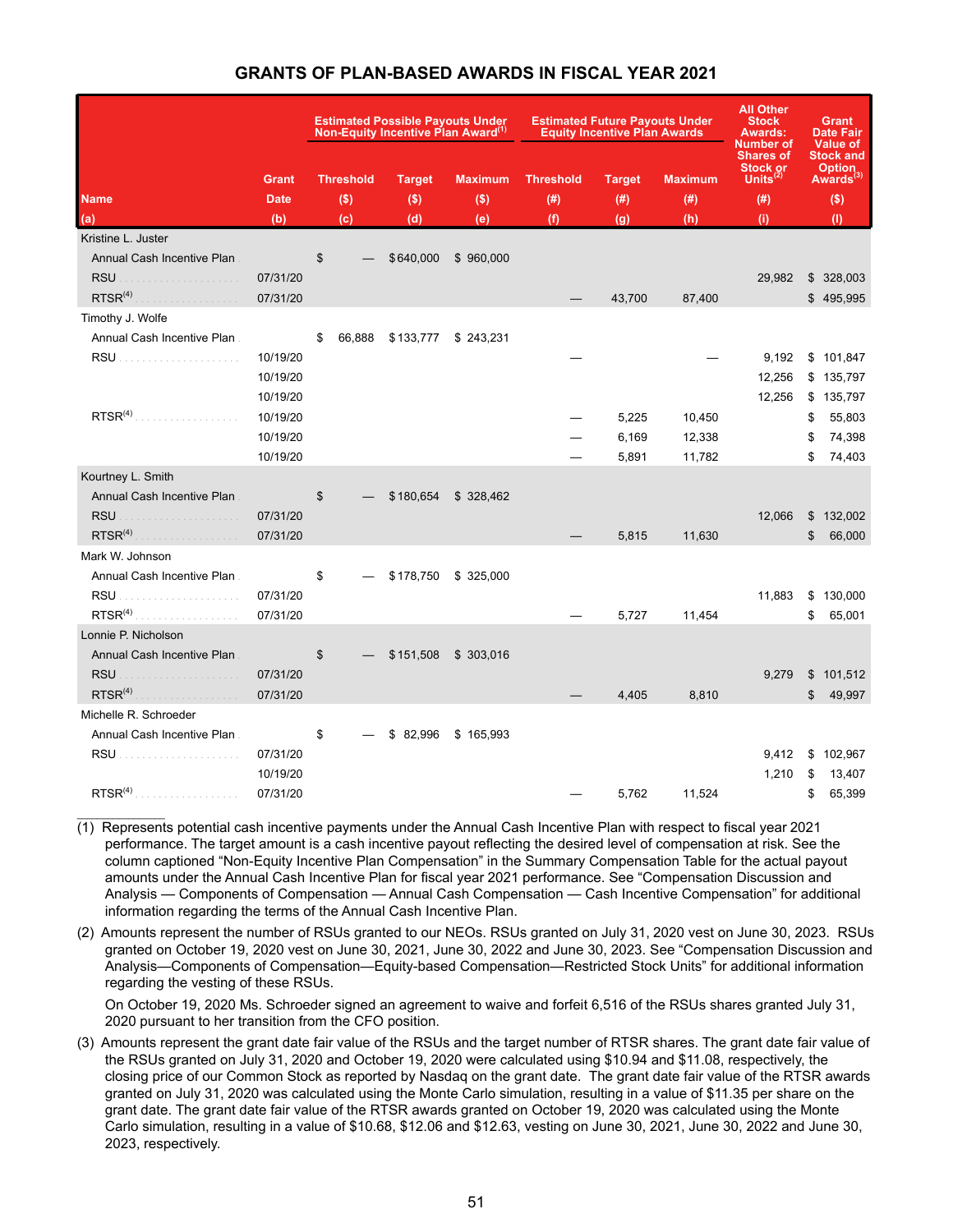On October 19, 2020 Ms. Schroeder signed an agreement to waive and forfeit 6,516 of the RSUs and 3,989 of the RTSR shares granted July 31, 2020 pursuant to her transition from the CFO position. Forfeited shares are included in the Fair Value.

(4) Represents RTSR awards issued pursuant to the 2017 Stock Plan that will vest in future years. On October 19, 2020 Ms. Schroeder signed an agreement to waive and forfeit 3,989 of the RTSR shares granted July 31, 2020 pursuant to her transition from the CFO position. Forfeited shares are included in the Fair Value.

For RTSR awards, at the target level of performance, 100% of the shares granted will be earned, but a participant can earn 0% for below threshold performance or from a minimum of 50% to a maximum of 200% of the target number of shares depending upon how the compound annual growth rate of our Common Stock ranks within the peer group at the end of the performance cycle. See "Compensation Discussion and Analysis — Components of Compensation — Equity-Based Compensation" for additional information regarding the terms of RTSR awards. Based on fiscal year 2021 performance, 0% of the target number of shares for Ms. Juster, Mr. Wolfe, and Mr. Johnson, and 51% of the target number of shares for Mr. Nicholson and Ms. Schroeder was earned pursuant to the RTSR awards granted in fiscal year 2019 for Ms. Juster, Mr. Nicholson and Ms. Schroeder, and fiscal year 2021 for Mr. Wolfe and Mr. Johnson, as follows: 30,377 for Ms. Juster; 5,225 for Mr. Wolfe; 3,595 for Mr. Johnson; 1,480 for Mr. Nicholson; and 3,091 for Ms. Schroeder.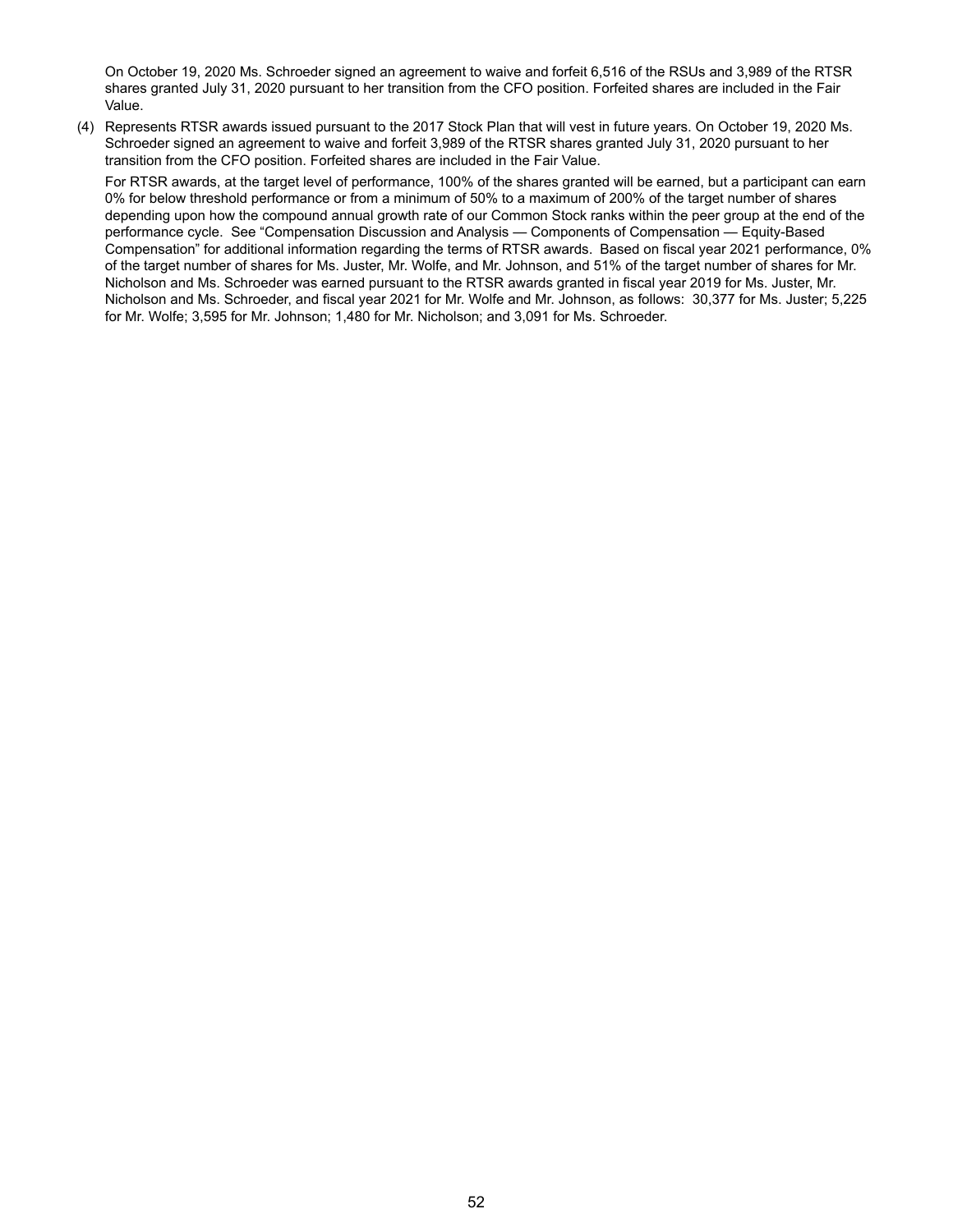# **OUTSTANDING EQUITY AWARDS AT FISCAL YEAR END 2021**

|                       |                                                                                        |                                                                                                            | <b>Stock Awards</b>                                                                                                                                 |      |                                                                                                                                                                               |
|-----------------------|----------------------------------------------------------------------------------------|------------------------------------------------------------------------------------------------------------|-----------------------------------------------------------------------------------------------------------------------------------------------------|------|-------------------------------------------------------------------------------------------------------------------------------------------------------------------------------|
| <b>Name</b>           | <b>Number of Shares</b><br>or Units of Stock<br><b>That Have Not</b><br>$Vested^{(1)}$ | <b>Market Value of</b><br><b>Shares or Units of</b><br><b>Stock That Have</b><br>Not Vested <sup>(2)</sup> | <b>Equity Incentive Plan</b><br><b>Awards: Number of</b><br><b>Unearned Shares, Units</b><br>or Other Rights That<br>Have Not Vested <sup>(3)</sup> |      | <b>Equity Incentive Plan</b><br><b>Awards: Market or</b><br><b>Payout Value of</b><br><b>Unearned Shares, Units</b><br>or Other Rights That<br>Have Not Vested <sup>(2)</sup> |
|                       | $(\#)$                                                                                 | (\$)<br>(# )                                                                                               |                                                                                                                                                     |      | $($ \$)                                                                                                                                                                       |
| (a)                   | (g)                                                                                    | (h)                                                                                                        |                                                                                                                                                     |      |                                                                                                                                                                               |
| Kristine L. Juster    | 46,185                                                                                 | \$<br>607,333                                                                                              | 67,229 \$                                                                                                                                           |      | 884,061                                                                                                                                                                       |
| Timothy J. Wolfe      | 25,014                                                                                 | \$<br>328,934                                                                                              | 12,060                                                                                                                                              | - \$ | 158,589                                                                                                                                                                       |
| Kourtney L. Smith     | 22,224                                                                                 | \$<br>292,246                                                                                              | $5,815$ \$                                                                                                                                          |      | 76,467                                                                                                                                                                        |
| Mark W. Johnson       | 19,414                                                                                 | \$<br>255,294                                                                                              | 9,016                                                                                                                                               | - \$ | 118,560                                                                                                                                                                       |
| Lonnie P. Nicholson   | 17,514                                                                                 | \$<br>230,309                                                                                              | 5,879 \$                                                                                                                                            |      | 77,309                                                                                                                                                                        |
| Michelle R. Schroeder | 10,563                                                                                 | \$<br>138,903                                                                                              | 4,850                                                                                                                                               | S    | 63,778                                                                                                                                                                        |

(1) Unvested RSUs and accumulated dividends credited on unvested RSUs consist of the following:

 $\overline{\phantom{a}}$  , and the set of the set of the set of the set of the set of the set of the set of the set of the set of the set of the set of the set of the set of the set of the set of the set of the set of the set of the s

|                                                                                                                                                                                                                               | <b>Stock Award and Grant Date</b> |                          |                         |                         |                        |  |  |  |  |  |
|-------------------------------------------------------------------------------------------------------------------------------------------------------------------------------------------------------------------------------|-----------------------------------|--------------------------|-------------------------|-------------------------|------------------------|--|--|--|--|--|
| <b>Name</b>                                                                                                                                                                                                                   | <b>RSU</b><br>10/19/2020          | <b>RSU</b><br>10/19/2020 | <b>RSU</b><br>7/31/2020 | <b>RSU</b><br>1/31/2020 | <b>RSU</b><br>7/9/2019 |  |  |  |  |  |
| Kristine L. Juster                                                                                                                                                                                                            |                                   |                          |                         |                         |                        |  |  |  |  |  |
| Shares $(\#)$                                                                                                                                                                                                                 |                                   |                          | 30,802                  |                         | 15,383                 |  |  |  |  |  |
| Vesting Date(s)                                                                                                                                                                                                               |                                   |                          | 6/30/2023               |                         | 6/30/2022              |  |  |  |  |  |
| Timothy J. Wolfe                                                                                                                                                                                                              |                                   |                          |                         |                         |                        |  |  |  |  |  |
| Shares $(\#)$ . The summary                                                                                                                                                                                                   | 12,507                            | 12,507                   |                         |                         |                        |  |  |  |  |  |
| Vesting Date(s)                                                                                                                                                                                                               | 6/30/2023                         | 6/30/2022                |                         |                         |                        |  |  |  |  |  |
| Kourtney L. Smith                                                                                                                                                                                                             |                                   |                          |                         |                         |                        |  |  |  |  |  |
| Shares (#)                                                                                                                                                                                                                    |                                   |                          | 12,396                  |                         | 9,828                  |  |  |  |  |  |
| Vesting Date(s)                                                                                                                                                                                                               |                                   |                          | 6/30/2023               |                         | 6/30/2022              |  |  |  |  |  |
| Mark W. Johnson                                                                                                                                                                                                               |                                   |                          |                         |                         |                        |  |  |  |  |  |
| Shares $(\#)$ . The set of the set of the set of the set of the set of the set of the set of the set of the set of the set of the set of the set of the set of the set of the set of the set of the set of the set of the set |                                   |                          | 12,208                  | 7,206                   |                        |  |  |  |  |  |
| Vesting Date(s).                                                                                                                                                                                                              |                                   |                          | 6/30/2023               | 6/30/2022               |                        |  |  |  |  |  |
| Lonnie P. Nicholson                                                                                                                                                                                                           |                                   |                          |                         |                         |                        |  |  |  |  |  |
| Shares (#)                                                                                                                                                                                                                    |                                   |                          | 9,533                   |                         | 7,981                  |  |  |  |  |  |
| Vesting Date(s)                                                                                                                                                                                                               |                                   |                          | 6/30/2023               |                         | 6/30/2022              |  |  |  |  |  |
| Michelle R. Schroeder                                                                                                                                                                                                         |                                   |                          |                         |                         |                        |  |  |  |  |  |
| Shares $(\#)$ . The summary                                                                                                                                                                                                   | 1,234                             |                          | 2,975                   |                         | 6,354                  |  |  |  |  |  |
| Vesting Date(s).                                                                                                                                                                                                              | 6/30/2023                         |                          | 6/30/2023               |                         | 6/30/2022              |  |  |  |  |  |

(2) Calculated using the \$13.15 closing price of our Common Stock as reported by Nasdaq on June 30, 2021.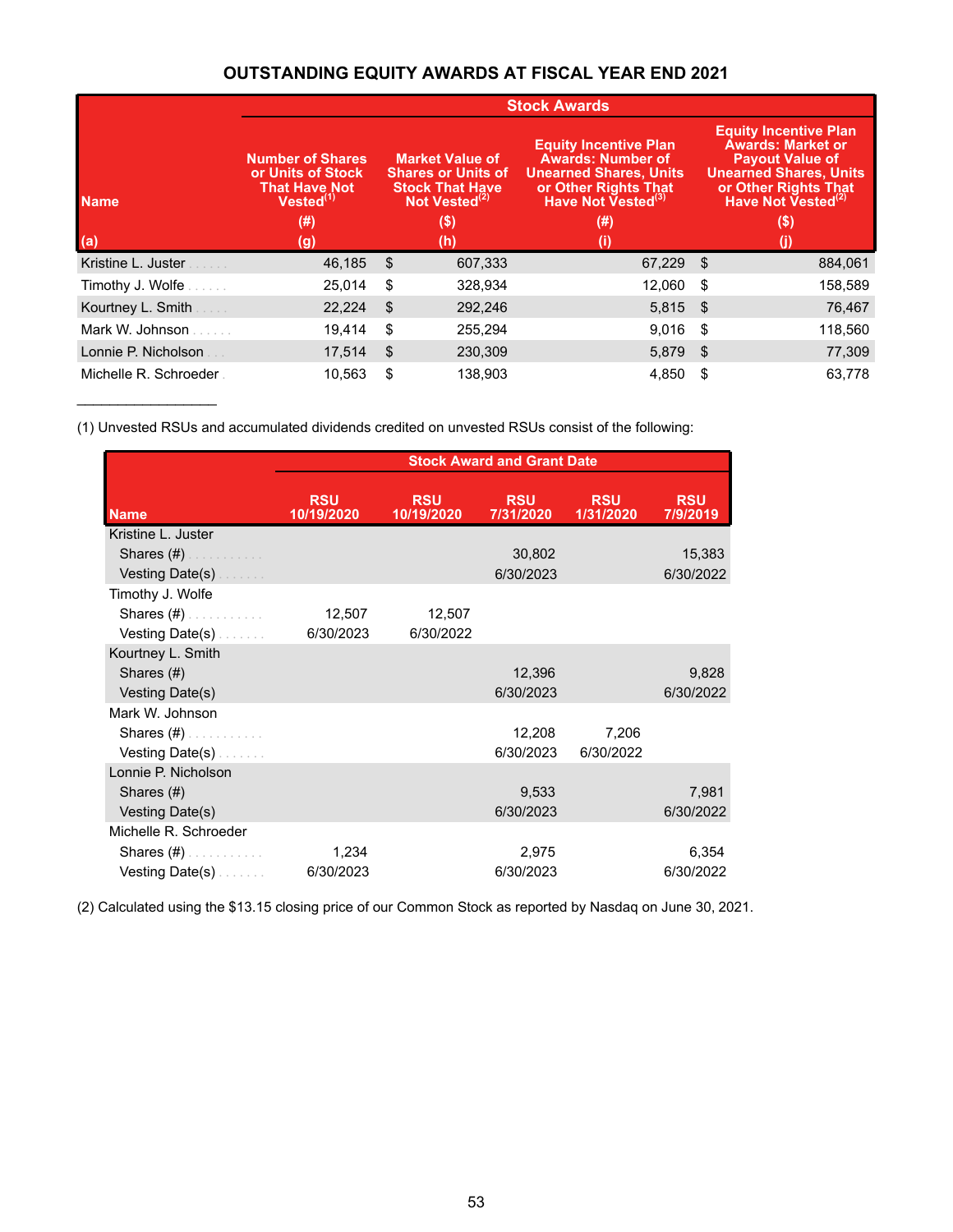(3) Unearned and unvested equity incentive plan awards consist of the following:

|                             |                           |                           | <b>Stock Award and Initial Grant Date</b> |                          |                         |
|-----------------------------|---------------------------|---------------------------|-------------------------------------------|--------------------------|-------------------------|
| <b>Name</b>                 | <b>RTSR</b><br>10/19/2020 | <b>RTSR</b><br>10/19/2020 | <b>RTSR</b><br>7/31/2020                  | <b>RTSR</b><br>1/31/2020 | <b>RTSR</b><br>7/9/2019 |
| Kristine L. Juster          |                           |                           |                                           |                          |                         |
| Shares $(\#)$               |                           |                           | 43,700                                    |                          | 23,529                  |
| Vesting Date(s)             |                           |                           | 6/30/2023                                 |                          | 6/30/2022               |
| Timothy J. Wolfe            |                           |                           |                                           |                          |                         |
| Shares (#)                  | 5,891                     | 6,169                     |                                           |                          |                         |
| Vesting Date(s) $6/30/2023$ |                           | 6/30/2022                 |                                           |                          |                         |
| Kourtney L. Smith           |                           |                           |                                           |                          |                         |
| Shares $(\#)$               |                           |                           | 5,815                                     |                          |                         |
| Vesting Date(s)             |                           |                           | 6/30/2023                                 |                          |                         |
| Mark W. Johnson             |                           |                           |                                           |                          |                         |
| Shares $(\#)$               |                           |                           | 5,727                                     | 3,289                    |                         |
| Vesting Date(s).            |                           |                           | 6/30/2023                                 | 6/30/2022                |                         |
| Lonnie P. Nicholson         |                           |                           |                                           |                          |                         |
| Shares (#)                  |                           |                           | 4,405                                     |                          | 1,474                   |
| Vesting Date(s)             |                           |                           | 6/30/2023                                 |                          | 6/30/2022               |
| Michelle R. Schroeder       |                           |                           |                                           |                          |                         |
| Shares $(\#)$               |                           |                           | 1,773                                     |                          | 3,077                   |
| Vesting Date(s)             |                           |                           | 6/30/2023                                 |                          | 6/30/2022               |

Awards disclosed in the tables above represent the number of shares that would be issued assuming target performance for RTSR awards. At the target performance level, 100% of the shares eligible to be received would be issued. For RTSR awards, a participant can earn 0% for below threshold performance or from a minimum of 50% to 200% of the target level depending upon how the compound annual growth rate of our Common Stock ranks within the peer group at the end of the performance cycle.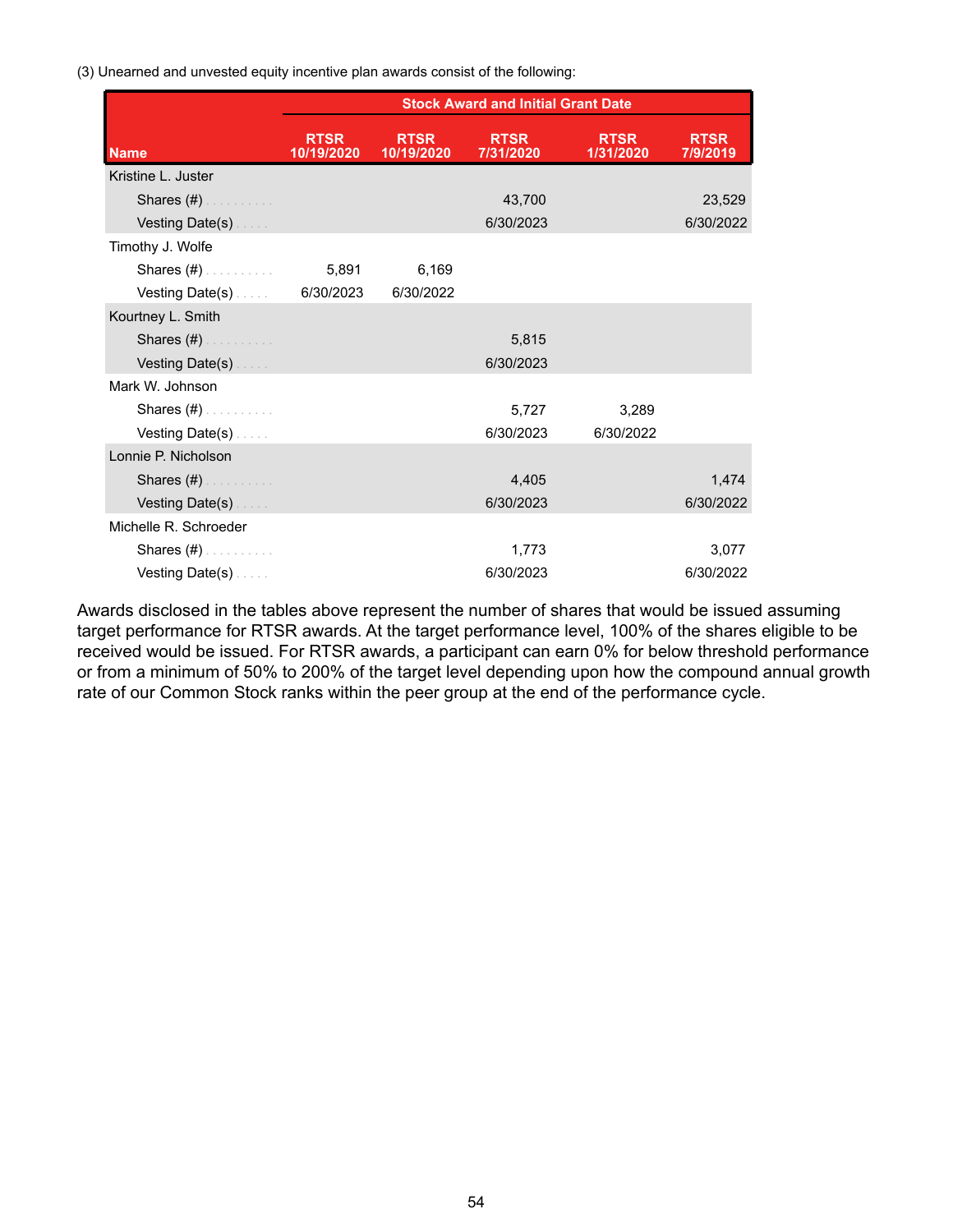# **OPTION EXERCISES AND STOCK VESTED IN FISCAL YEAR 2021**

|                       | <b>Stock Awards</b>                                                             |    |                                                      |  |  |
|-----------------------|---------------------------------------------------------------------------------|----|------------------------------------------------------|--|--|
| <b>Name</b><br>(a)    | <b>Number of</b><br><b>Shares Acquired</b><br>on Vesting<br>(#) $^{(1)}$<br>(d) |    | <b>Value</b><br><b>Realized on</b><br>Vesting<br>(e) |  |  |
| Kristine L. Juster    | 114,079                                                                         | \$ | 1,500,139                                            |  |  |
| Timothy J. Wolfe      | 9,380                                                                           | \$ | 123,347                                              |  |  |
| Kourtney L. Smith     | 9,501                                                                           | \$ | 124,938                                              |  |  |
| Mark W. Johnson       | 7,206                                                                           | S  | 94,759                                               |  |  |
| Lonnie P. Nicholson   | 9,657                                                                           | \$ | 126,990                                              |  |  |
| Michelle R. Schroeder | 8,355                                                                           | S  | 109,868                                              |  |  |

(1) Shares acquired upon vesting during fiscal year 2021 include:

 $\mathcal{L}_\text{max}$  . The set of the set of the set of the set of the set of the set of the set of the set of the set of the set of the set of the set of the set of the set of the set of the set of the set of the set of the set

 $\mathcal{L}_\text{max}$  , where  $\mathcal{L}_\text{max}$ 

- RSU awards granted on July 2, 2018, November 1, 2018, January 31, 2020 and October 19, 2020, which vested on June 30, 2021 and
- RTSR awards granted on July 2, 2018, November 1, 2018, January 31, 2020 and October 19, 2020, which vested on June 30, 2021.

Shares have not been reduced by the following shares withheld to satisfy tax withholding obligations: Ms. Juster — 38,470 shares; Mr. Wolfe - 2,811 shares; Ms. Smith - 2,713 shares; Mr. Johnson - 2,140 shares; Mr. Nicholson - 2,737 shares; and Ms. Schroeder — 2,658 shares.

(2) The value realized is calculated by multiplying the closing price of our Common Stock as reported by Nasdaq on the vesting date by the number of shares that vested. The RSU and RTSR awards that vested on June 30, 2021 were valued at the \$13.15 closing price of our Common Stock on June 30, 2021.

| <b>Name</b><br>(a)        | <b>Executive</b><br><b>Contributions in</b><br><b>Last FY</b><br>$($ \$) <sup>(1)</sup><br>(b) |           |      | <b>Registrant</b><br><b>Contributions in</b><br><b>Last FY</b><br>$($ \$) <sup>(2)</sup><br>(c) |        | <b>Aggregate</b><br><b>Earnings</b><br>in Last FY<br>$($ \$) <sup>(3)</sup><br>(d) |           | Aggregate<br><b>Withdrawals/</b><br><b>Distributions</b><br>$($ \$)<br>(e) |        | <b>Aggregate</b><br><b>Balance</b><br>at Last FYE<br>$($ \$) <sup>(4)</sup> |         |
|---------------------------|------------------------------------------------------------------------------------------------|-----------|------|-------------------------------------------------------------------------------------------------|--------|------------------------------------------------------------------------------------|-----------|----------------------------------------------------------------------------|--------|-----------------------------------------------------------------------------|---------|
| Kristine L. Juster        | S                                                                                              | 45,583    | - \$ |                                                                                                 | $-$ \$ |                                                                                    | 15,116 \$ |                                                                            | — \$   |                                                                             | 94,676  |
| Kourtney L. Smith<br>. \$ |                                                                                                | 29.154    | - \$ |                                                                                                 | $-$ \$ |                                                                                    | 64,690    | - \$                                                                       | — \$   |                                                                             | 234,643 |
| Lonnie P. Nicholson       | \$                                                                                             | 49,712 \$ |      |                                                                                                 | $-$ \$ |                                                                                    | 226,497   | - \$                                                                       | $-$ \$ |                                                                             | 759,199 |
| Michelle R. Schroeder     | \$                                                                                             | 27,710    | S    |                                                                                                 |        | - \$                                                                               | 174.768   | - \$                                                                       |        | \$                                                                          | 778,508 |

#### **NONQUALIFIED DEFERRED COMPENSATION IN FISCAL YEAR 2021**

(1) These amounts are included in the fiscal year 2021 amounts in the "Salary" column of the Summary Compensation Table.

(2) Represents Company contributions paid in September 2020 and January 2021, which are included in the fiscal year 2020 amounts in the "All Other Compensation" column of the Summary Compensation Table.

(3) Earnings do not represent above-market or preferential rates, and are not included in the Summary Compensation Table for fiscal year 2021 or prior years.

(4) The Aggregate Balance is the balance in the NEO's SERP account as of June 30, 2021. The balance includes executive contributions in fiscal year 2021 and prior fiscal years, which are included in the "Salary" column of the Summary Compensation Table. The balance also includes Company contributions in fiscal year 2021 and prior fiscal years, which are included in the "All Other Compensation" column of the Summary Compensation Table.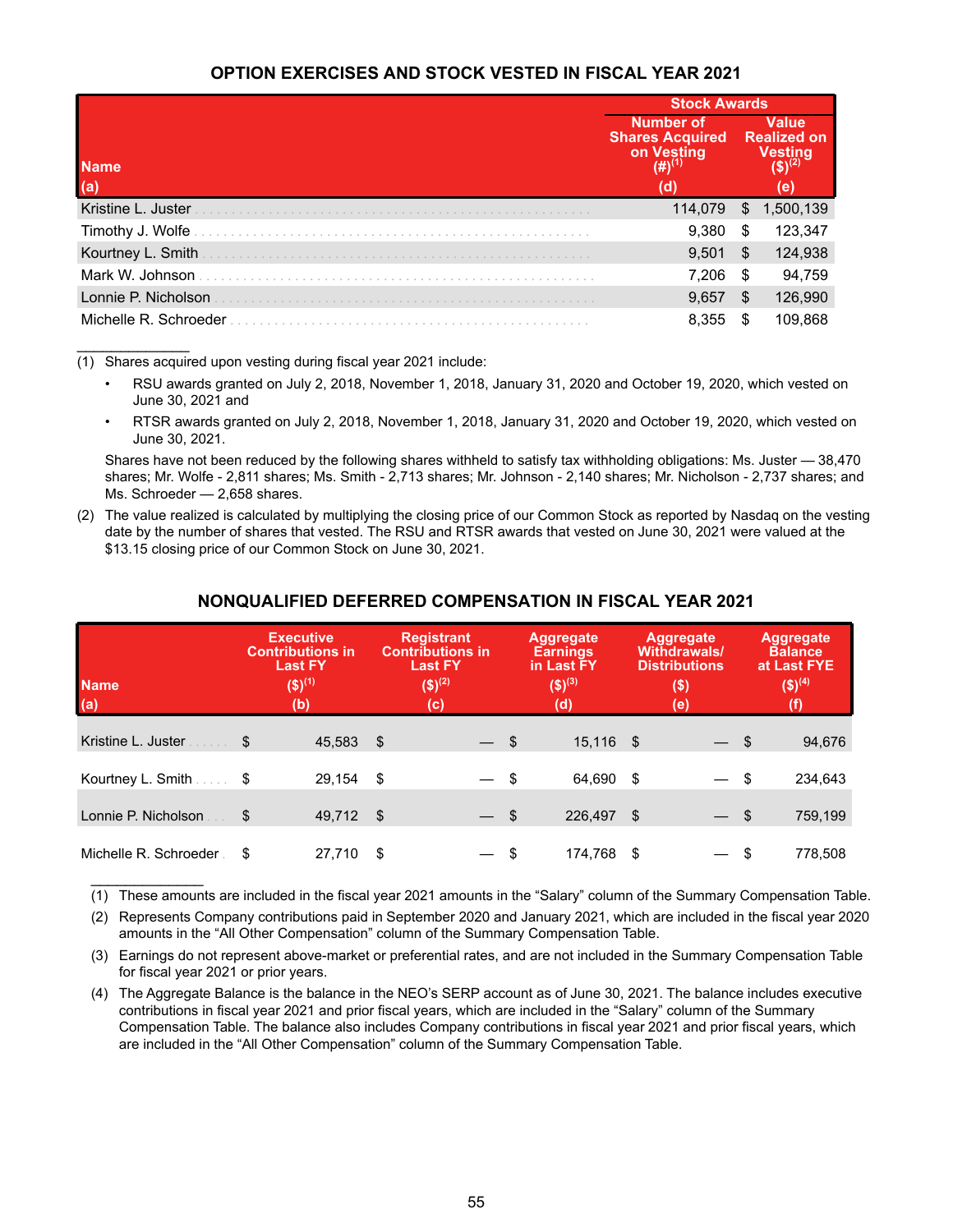Activity disclosed in the table above relates solely to our SERP, which is our only nonqualified deferred compensation arrangement. See "Compensation Discussion and Analysis — Components of Compensation — Other Compensation and Employee Benefits — Nonqualified Deferred Compensation" for further information about the material terms of the SERP.

# **EMPLOYMENT AND CHANGE IN CONTROL AGREEMENTS WITH NEOS AND POTENTIAL PAYMENTS UPON TERMINATION OR CHANGE IN CONTROL**

#### *Executive Employment Agreements*

We have Executive Employment Agreements and Change in Control Agreements with each of our NEOs, except Ms. Schroeder. Each of the Executive Employment Agreements with our NEOs is in substantially the same form except as noted herein regarding Ms. Juster's, Mr. Wolfe's, and Mr. Johnson's Executive Employment Agreements.

Upon Ms. Schroeder, former CFO, taking a different role within the Company in October 2020, she ceased participating in an Executive Employment Agreement and Change in Control Agreement. Ms. Schroeder instead has an employment agreement that imposes non-competition and non-solicitation obligations during the term of her employment and for a period of 12 months following termination of employment for any reason. If Ms. Schroeder is separated from employment due to elimination of her position, she would be eligible for severance in the amount of two weeks' pay for each year of tenure up to 26 weeks of pay. She would also receive a payment of an amount equal to the cost of continuation of healthcare premiums for a period equal to that used to compute severance. Further, vesting and payout of any stock awarded pursuant to the 2017 Stock Incentive Plan would also occur, along with distribution of any deferred cash incentive amounts from the prior fiscal year and a pro-rated cash incentive from the current fiscal year. She would also receive reimbursement for up to \$8,000 in costs for outplacement services.

Pursuant to the Executive Employment Agreements, if the executive's employment is terminated by us without Cause (as defined below) or by the executive for Good Reason (as defined below), we will provide compensation and benefits to the executive as follows:

- (i) base salary through the date of termination of employment;
- (ii) any deferred and unpaid cash incentive amounts due for the immediately preceding fiscal year;
- (iii) (a) unless the executive's termination occurs during the one-year period before a Change in Control (as defined below) of the Company or during the two-year period following a Change in Control, severance pay equal to the sum of the executive's annual base salary at the highest rate in effect during the three years (one year for Mr. Wolfe and Mr. Johnson) immediately preceding the last day of employment and the higher of either the executive's target cash incentive for the period in which the last day of employment occurs or the executive's average annual cash incentive award for the three annual cash incentive periods immediately preceding the last day of employment (except for Mr. Wolfe and Mr. Johnson), plus a reimbursement payment of \$50,000 (subject to cost-of-living adjustment) in lieu of continued welfare and fringe benefits (for Mr. Wolfe and Mr. Johnson an amount equal to the COBRA premiums for number of months served, but not less than 6 months and not more than 12 months), or (b) if the executive's termination occurs during the one-year period before a Change in Control or the two-year period following a Change in Control, severance pay is determined by the terms of the Change in Control Agreement;
- (iv) reimbursement for outplacement service costs up to \$25,000;
- (v) payments under the Annual Cash Incentive Plan and all performance-based equity awards previously awarded under the applicable stock plans but not yet vested will vest as if the executive remained employed by the Company and will be paid out in accordance with the terms of the applicable award agreement based on the actual performance results of the Company (for Mr. Wolfe and Mr. Johnson the Annual Cash Incentive and performance-based stock awards are prorated for the number of months of the performance period completed), while all service-based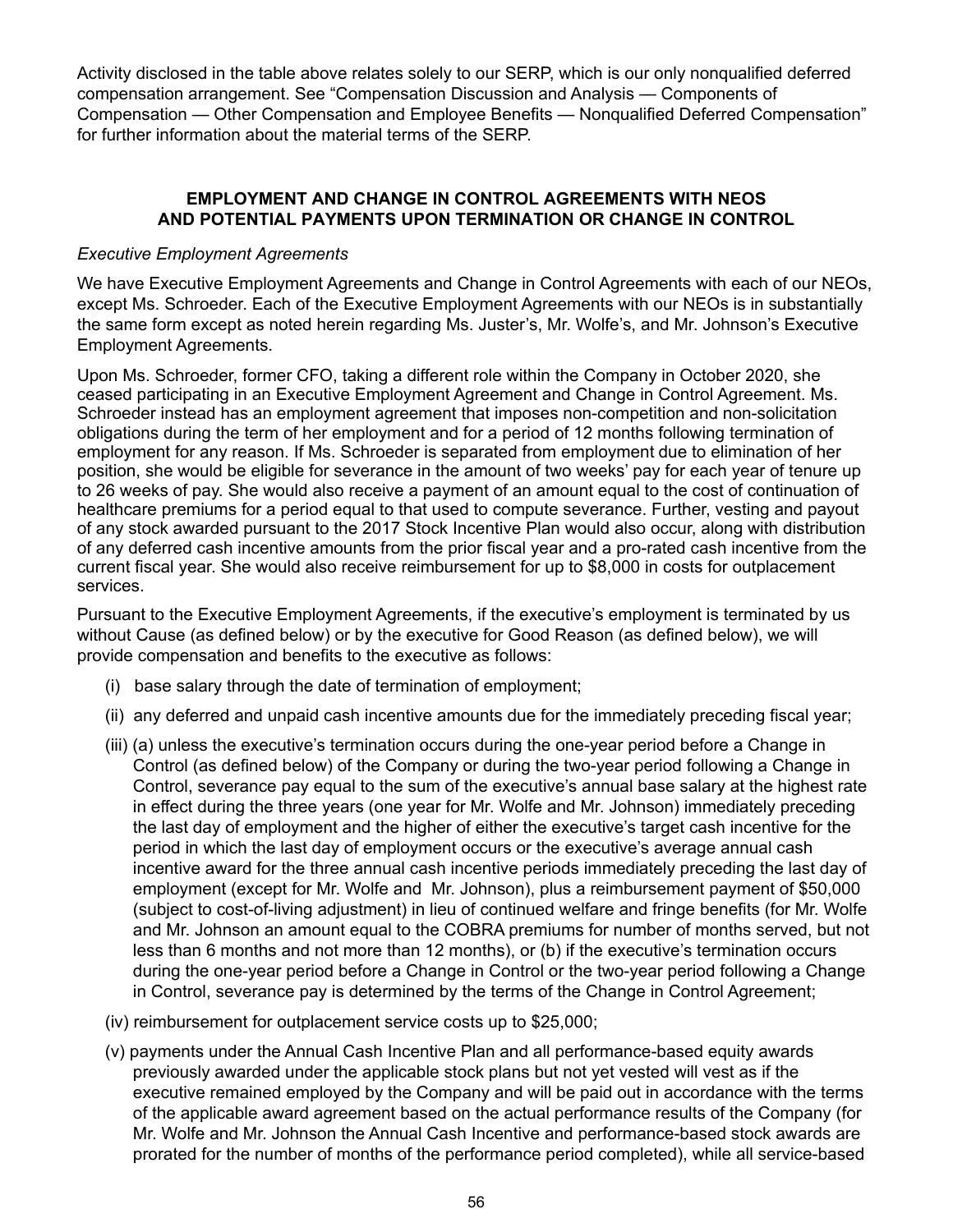stock awards will become fully vested as of the date of separation (for Mr. Wolfe and Mr. Johnson service-based stock awards are prorated for the number of months of the service period completed); and

- (vi) payment of all SERP benefit amounts, which will become fully vested.
- "Cause" means a determination, by at least three-quarters of the members of the Board, that one or more of the following has occurred:
	- the executive's willful and continued failure to perform substantially the duties of the position or to follow lawful instructions of a senior executive or the Board that continues for five days after the executive receives written notice identifying such failure;
	- the executive's conviction of a felony or of another crime that reflects adversely on the Company;
	- the executive's engaging in fraudulent or dishonest conduct, gross misconduct that is injurious to the Company, or any misconduct that involves moral turpitude;
	- the executive's material breach of obligations under the Executive Employment Agreement or a fiduciary duty to the Company or our shareholders; or
	- the executive's engaging in activity that constitutes gross negligence as an employee of the Company.

"Good reason" means one or more of the following has occurred:

- a material adverse change in the nature or scope of the executive's responsibilities;
- a reduction in the executive's base salary rate or annual cash incentive category;
- a reduction of 5% or more in value of the aggregate benefits provided to the executive and his or her dependents under our employee benefit plans;
- a significant diminution in the executive's position, authority, duties or responsibilities;
- a relocation of the executive's principal site of employment to a location more than fifty (50) miles from the principal site of employment;
- failure by the Company to obtain an assumption agreement regarding the executive's Executive Employment Agreement from any successor of the Company; or
- in the case of Ms. Juster, Mr. Wolfe, and Mr. Johnson, a material breach by the Company of its obligations under their Executive Employment Agreement or Change in Control Agreement.

The executive employee is required to give written notice within 90 days of the occurrence of an event constituting "Good Reason" and we will then have 30 days to remedy the occurrence. If we fail to do so, the executive must resign no later than 12 months after the initial occurrence of the event in order to receive a severance payout under the Executive Employment Agreement.

In the event of termination of employment for a reason other than Cause or Good Reason, the executive will receive his or her base salary through the date of termination and will be entitled to any benefits under the regular terms of the welfare, retirement, Annual Cash Incentive Plan, SERP, and equity and incentive plans, except that Ms. Juster (or her estate) also will be entitled to pro-rated vesting of all outstanding cash incentives and equity awards in the event of her death or disability. This provision is contained in the equity award agreements for our other NEOs but is not contained in their Executive Employment Agreements. Ms. Juster's Executive Employment Agreement also includes a definition of the "Rule of 65," which applies to any termination of her service with the Company other than for Cause, enabling her to qualify for payouts under the Annual Cash Incentive Plan and equity award agreements as if she had retired upon reaching the age of 55 and having a combination of age plus years of service as an executive officer of the Company equal to or greater than 65. Our 2017 Stock Plan and our Annual Cash Incentive Plan apply this concept as the "Rule of 75" for our other NEOs. If any of our payments to the executive are subject to excise tax (or any interest or penalties incurred due to excise tax) imposed by Section 409A of the Internal Revenue Code due to our early payment of deferred compensation following separation without Cause or resignation for Good Reason, the executive will be entitled to reimbursement for the amount of the excise tax (plus interest and penalties). In addition, the Executive Employment Agreements impose non-competition and non-solicitation obligations on the executives during the term of their employment and for a period of 12 months (or a shorter period, for an executive employed for fewer than 12 months) following termination of employment for any reason.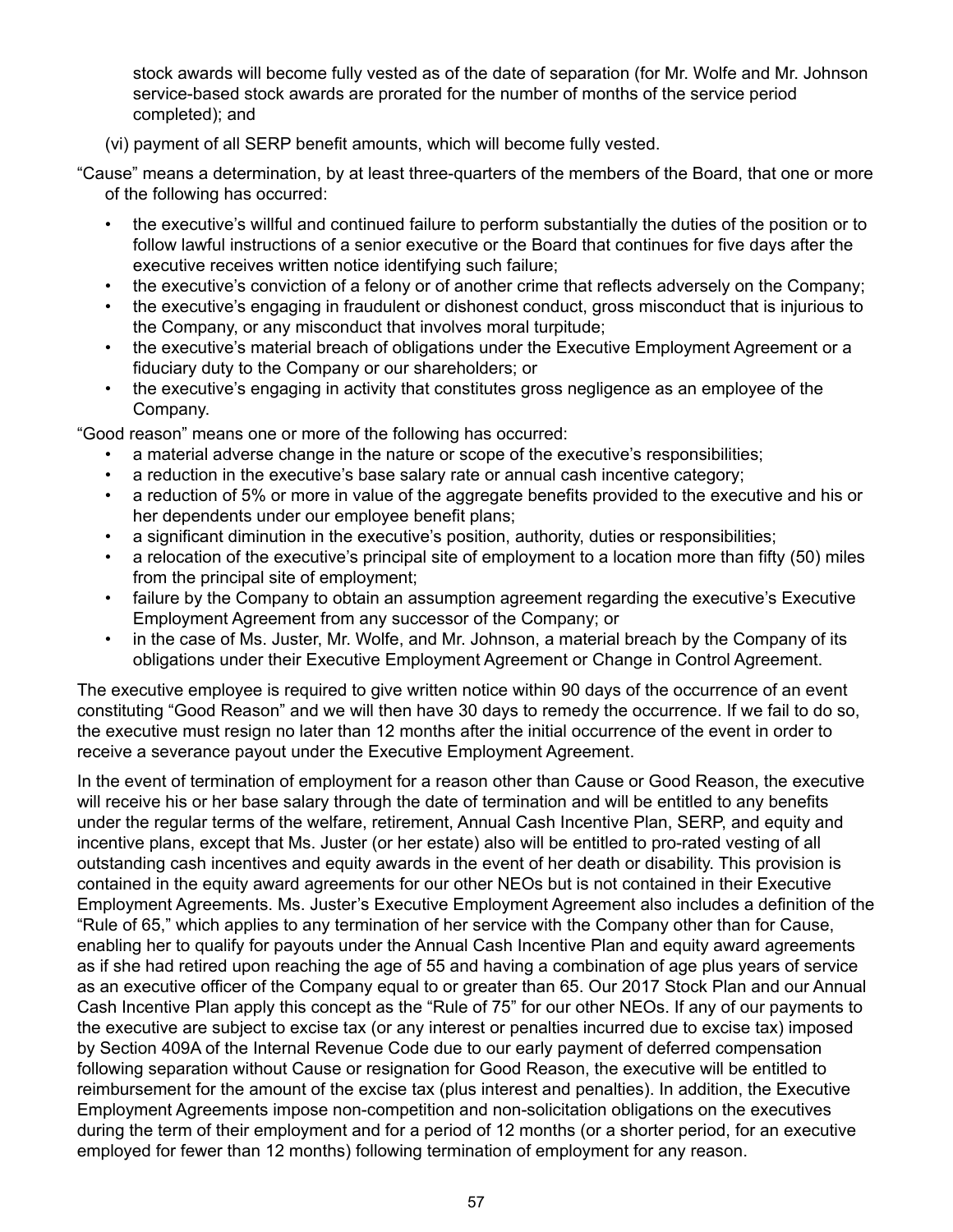# *Change in Control Agreements*

Each continuing NEO is a party to a Change in Control Agreement with the Company, the purpose of which is to provide some protection to executive officers so their focus would be on carrying out an effective Change in Control transaction for the benefit of the shareholders rather than on their own well being. It is also a retention tool, such that the executive officer will be less motivated to resign from the Company during a Change in Control time period when their leadership is most needed by the Company. In each Change in Control Agreement, "Change in Control" means the consummation of any of the following:

- the acquisition, by any one person or more than one person acting as a group, of ownership interests representing more than 50% of the total fair market value or of the total voting power of all ownership interests (the "Majority Ownership") of the Company, any affiliate of the Company that employs the executive, any entity that has a Majority Ownership of either the Company or such affiliate, or any entity in an uninterrupted chain of Majority Ownership culminating in the ownership of the Company or such affiliate (each, a "Relevant Company") through merger, consolidation, or stock transfer;
- the acquisition during any 12-month period, by any one person or more than one person acting as a group, of ownership interests in a Relevant Company possessing 35% or more of the total voting power of all ownership interests in the Relevant Company;
- the acquisition of ownership during any 24-month period, by any one person or more than one person acting as a group, of 40% or more of the total gross fair market value of the assets of a Relevant Company; or
- the replacement of a majority of members of the Board during any 12-month period, by members whose appointment or election is not endorsed by a majority of the members of the Board prior to the date of the appointment or election;

provided, however, that any occurrence that does not constitute a change in the ownership or effective control, or in the ownership of a substantial portion of the assets, of a Relevant Entity within the meaning of Section 409A(a)(2)(A)(v) of the Internal Revenue Code and its interpretive regulations does not constitute a "Change in Control."

If the executive officer's employment is terminated by us without Cause or by the executive officer for Good Reason during the one-year period before, or the two-year period following a Change in Control of the Company, we will accelerate payment to the executive officer of an amount in cash, shares or a combination thereof equal to the value at the effective date of the Change in Control or the termination of employment, as applicable, of all options, stock appreciation rights, restricted stock, RSUs, performance shares, performance units, and Annual Cash Incentive Plan payments, all of which will become fully vested, with all performance-based awards vesting at 100% of target (except that RTSR awards will vest and Annual Cash Incentive Plan awards will be paid on a pro-rata basis) (1) on the later of the date of termination or the effective date of the Change in Control (the "Termination Date"), the Change in Control (a "Change in Control event"); and (2) on the effective date of the Change in Control without a termination of employment if any successor entity has not assumed our obligations with respect to such awards or has not substituted benefit rights that are at least as favorable to the executive officer as such awards. The executive officer will also become fully vested in the SERP and will receive all benefit amounts under that plan.

In addition, upon a Change in Control event, as soon as practicable following the Termination Date, the executive officer will receive severance pay in a sum equal to two times the sum of the executive's annual base salary at the highest rate in effect during the three years immediately preceding the last day of employment and the higher of either the executive's target annual cash incentive for the period in which the last day of employment occurs or the executive's average annual cash incentive award for the three annual cash incentive periods immediately preceding the last day of employment. The executive officer will also receive a reimbursement amount equal to two times the product of \$50,000 and a fraction, the numerator of which is the Employment Cost Index and the denominator of which is the Employment Cost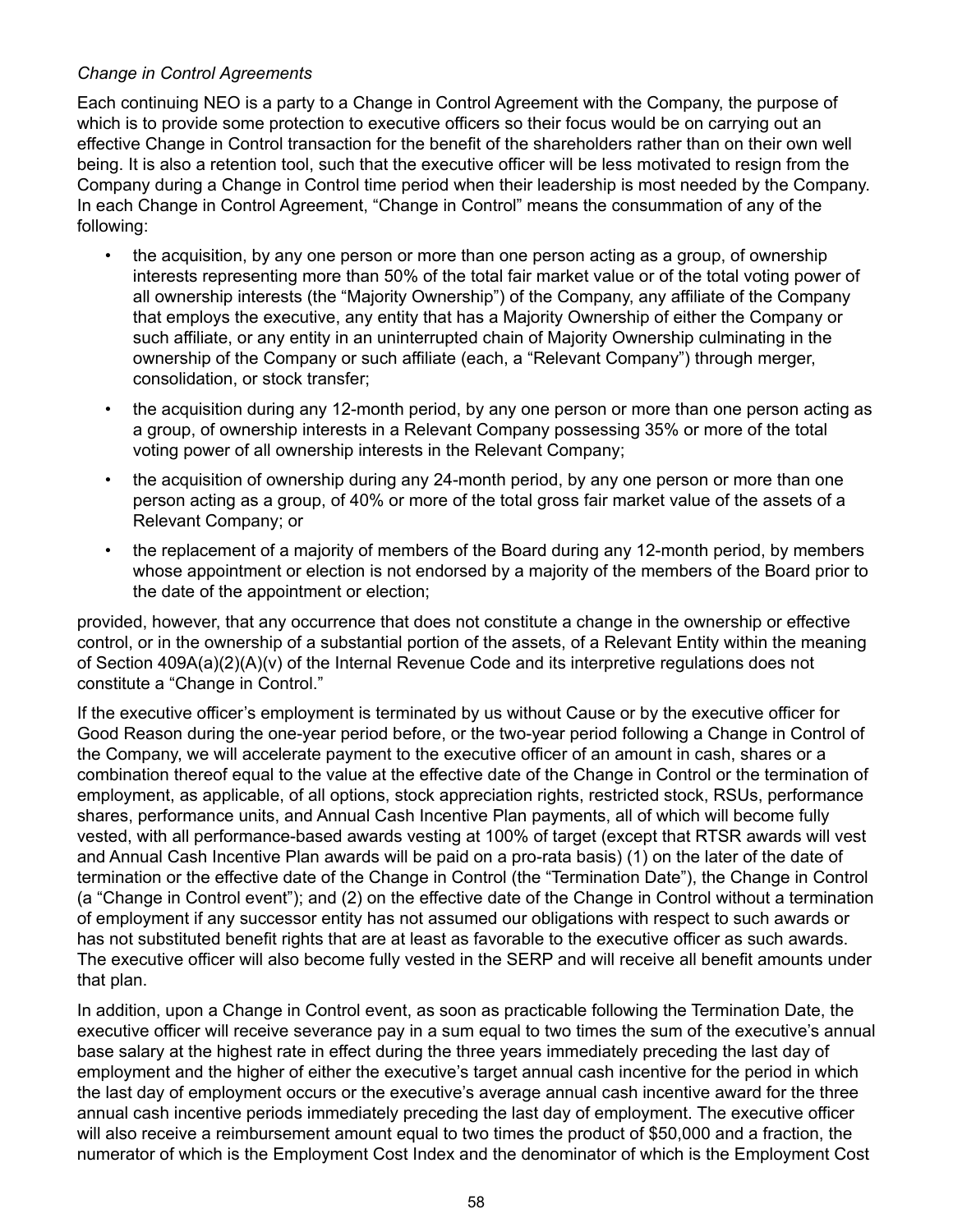Index for the first calendar quarter of 2015 for welfare and fringe benefit plan reimbursements. The executive will also be eligible for \$25,000 in outplacement assistance during the first 12 months after separation from employment. In the event the NEO's employment continues after the effective date of a Change in Control, as an incentive for the NEO to remain as an employee to assist with transition matters, the Company will offer the NEO a retention bonus equal to twenty percent (20%) of the NEO's annual base salary in effect immediately before the Change in Control, payable three months after the Change in Control, and another twenty percent (20%) of the NEO's annual base salary payable six months after the Change in Control.

If any of our payments to the executive officer are subject to excise tax (or any interest or penalties incurred due to excise tax) imposed by Section 409A of the Internal Revenue Code due to our early payment of deferred compensation following a Change in Control, the executive officer will be entitled to reimbursement for the amount of the excise tax (plus interest and penalties).

The table below reflects the amount of compensation payable to each of the continuing NEOs in the event of termination of such NEO's employment or, in certain circumstances described above, upon the consummation of a Change in Control. The amounts shown for the continuing NEOs assume that such termination or Change in Control was effective as of June 30, 2021, and thus includes amounts earned through such time and are estimates of the amounts that would be paid to the NEOs upon their termination or upon such Change in Control. The actual amounts to be paid can only be determined at the time of such NEO's separation from the Company or at the time of such Change in Control and could therefore be more or less than the amounts set forth below.

|                                                   |              | Change in<br>Control <sup>(5)</sup> |    | <b>Without</b><br><b>Cause or</b><br>with Good<br><b>Reason</b> | Retirement <sup>(6)</sup> |  | <b>Death and</b><br>Disability <sup>(7)</sup> |    | <b>Other</b><br>Termination <sup>(8)</sup> |
|---------------------------------------------------|--------------|-------------------------------------|----|-----------------------------------------------------------------|---------------------------|--|-----------------------------------------------|----|--------------------------------------------|
| Kristine L. Juster                                |              |                                     |    |                                                                 |                           |  |                                               |    |                                            |
|                                                   |              | \$3,022,208                         | \$ | 1,523,604                                                       | $N/A$ \$                  |  |                                               | \$ |                                            |
| Stock and Incentive Compensation <sup>(2)</sup>   | $\mathbb{S}$ | 994,206                             | \$ | 1,491,394                                                       | $N/A$ \$                  |  | 649,031                                       | S  |                                            |
| Retention Bonus <sup>(3)</sup>                    | $\mathbb{S}$ | 320,000                             | \$ |                                                                 | $N/A$ \$                  |  |                                               | \$ |                                            |
| SERP <sup>(4)</sup>                               | $\mathbb{S}$ | 94,676                              | \$ | 94,676                                                          | $N/A$ \$                  |  | 94,676                                        | \$ | 94,676                                     |
| <b>TOTAL</b>                                      |              | \$4,431,090                         | \$ | 3,109,674                                                       | $N/A$ \$                  |  | 743,707                                       | \$ | 94,676                                     |
| Timothy J. Wolfe                                  |              |                                     |    |                                                                 |                           |  |                                               |    |                                            |
| Lump $Sum(1)$                                     |              | \$1,295,408                         | \$ | 541,400                                                         | $N/A$ \$                  |  |                                               | \$ |                                            |
| Stock and Incentive Compensation <sup>(2)</sup> . | \$           | 445,503                             | \$ | 152,212                                                         | $N/A$ \$                  |  | 219,100                                       | \$ |                                            |
| Retention Bonus <sup>(3)</sup><br>.               | \$           | 148,800                             | \$ |                                                                 | $N/A$ \$                  |  |                                               | \$ |                                            |
| SERP <sup>(4)</sup>                               | $\mathbb{S}$ |                                     | \$ |                                                                 | $N/A$ \$                  |  |                                               | \$ |                                            |
|                                                   |              | \$1,889,711                         | \$ | 693,612                                                         | $N/A$ \$                  |  | 219,100                                       | \$ |                                            |
| Kourtney Smith                                    |              |                                     |    |                                                                 |                           |  |                                               |    |                                            |
| Lump Sum <sup>(1)</sup>                           | \$           | 1,165,208                           | \$ | 595,104                                                         | $N/A$ \$                  |  |                                               | S  |                                            |
| Stock and Incentive Compensation <sup>(2)</sup>   | \$           | 316,284                             | \$ | 368,713                                                         | $N/A$ \$                  |  | 161,429                                       | \$ |                                            |
| Retention Bonus <sup>(3)</sup>                    | \$           | 132,000                             | \$ |                                                                 | $N/A$ \$                  |  |                                               | \$ |                                            |
| SERP <sup>(4)</sup>                               | \$           | 234,643                             | \$ | 234,643                                                         | $N/A$ \$                  |  | 234,643                                       | \$ | 234,643                                    |
| <b>TOTAL</b>                                      | \$           | 1,848,135                           | \$ | 1,198,460                                                       | $N/A$ \$                  |  | 396,072                                       | \$ | 234,643                                    |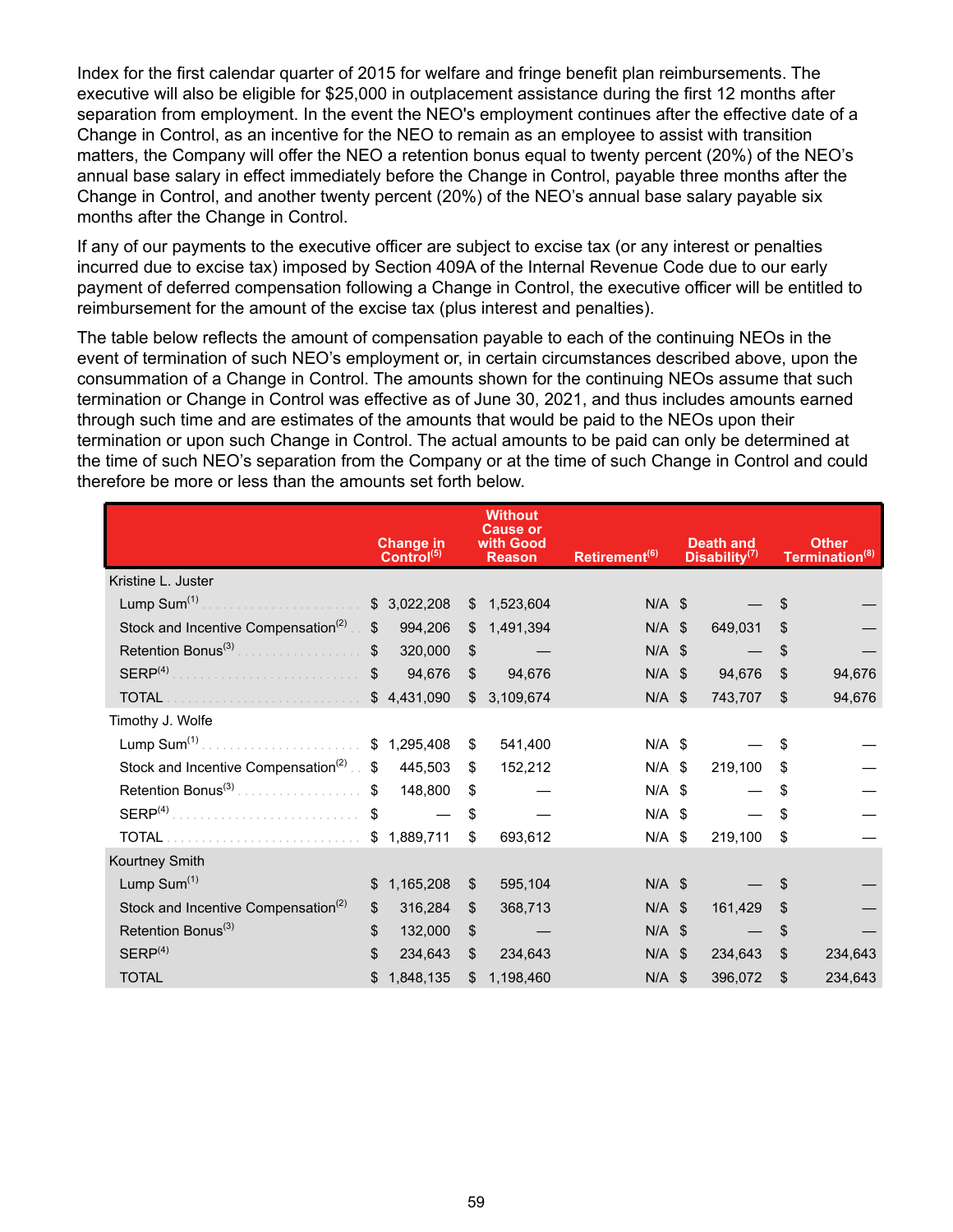|                                                 |              | <b>Change in</b><br>Control <sup>(5)</sup> |    | <b>Without</b><br><b>Cause or</b><br>with Good<br><b>Reason</b> |    | Retirement <sup>(6)</sup> |    | <b>Death and</b><br>Disability <sup>(7)</sup> | <b>Other</b><br>Termination <sup>(8)</sup> |         |  |
|-------------------------------------------------|--------------|--------------------------------------------|----|-----------------------------------------------------------------|----|---------------------------|----|-----------------------------------------------|--------------------------------------------|---------|--|
| Mark W. Johnson                                 |              |                                            |    |                                                                 |    |                           |    |                                               |                                            |         |  |
| Lump Sum <sup>(1)</sup>                         | \$           | 1,149,708                                  | \$ | 540,750                                                         |    | $N/A$ \$                  |    |                                               | \$                                         |         |  |
| Stock and Incentive Compensation <sup>(2)</sup> | \$           | 304,317                                    | \$ | 155,025                                                         |    | $N/A$ \$                  |    | 155,025                                       | \$                                         |         |  |
| Retention Bonus <sup>(3)</sup>                  | \$           | 130,000                                    | \$ |                                                                 |    | $N/A$ \$                  |    |                                               | \$                                         |         |  |
| SERP <sup>(4)</sup>                             | \$           |                                            | \$ |                                                                 |    | $N/A$ \$                  |    |                                               | \$                                         |         |  |
| <b>TOTAL</b>                                    | \$           | 1,584,025                                  | \$ | 695,775                                                         |    | $N/A$ \$                  |    | 155,025                                       | \$                                         |         |  |
| Lonnie P. Nicholson                             |              |                                            |    |                                                                 |    |                           |    |                                               |                                            |         |  |
| Lump Sum <sup>(1)</sup>                         | $\mathbb{S}$ | 1,051,256                                  | \$ | 538,128                                                         | \$ |                           |    |                                               | \$                                         |         |  |
| Stock and Incentive Compensation <sup>(2)</sup> | \$           | 261,435                                    | \$ | 307,618                                                         | \$ | 140,495                   | \$ | 140,495                                       | S                                          |         |  |
| Retention Bonus <sup>(3)</sup>                  | \$           | 121,206                                    | \$ |                                                                 | \$ |                           | \$ |                                               | \$                                         |         |  |
| SERP <sup>(4)</sup>                             | \$           | 759,199                                    | \$ | 759,199                                                         | \$ | 759,199                   | \$ | 759,199                                       | \$                                         | 759,199 |  |
| <b>TOTAL</b>                                    |              | \$2,193,096                                | \$ | 1,604,945                                                       | \$ | 899,694                   | \$ | 899,694                                       | \$                                         | 759,199 |  |

(1) Payment is calculated based on the executive's annual base salary as of June 30, 2021 plus cash incentive compensation. The amounts include severance, benefits allowance, and outplacement reimbursement. The Change in Control Agreements also provide that such amounts will be reduced by the amount necessary to avoid federal excise tax on excess parachute payments (Section 4999 of the Internal Revenue Code). We estimate there would be no federal excise tax on excess parachute payments, as the value of payments that are contingent upon a Change in Control would be less than the safe harbor amount, and therefore no reductions were made to these amounts. The computation of the excise tax is complex and is subject to various questions of interpretation. In addition, there is estimated to be no tax liability pursuant to Section 409A of the Internal Revenue Code and, accordingly, no amounts are included for reimbursement of this tax.

 $\frac{1}{2}$ 

(2) Represents the value of unvested RSU and RTSR awards, the vesting of which would accelerate in certain circumstances depending upon the specified event of termination or upon the consummation of a Change in Control, as well as a pro-rated share of each NEO's Annual Cash Incentive Plan payout for the fiscal year in which termination occurred, if applicable under the NEO's employment agreement. Awards are valued by multiplying \$13.15, the closing price of our Common Stock as reported by Nasdaq on June 30, 2021, by the number of unvested shares that would vest for the specified event of termination or Change in Control. The amount also includes the accrued but unpaid cash incentive compensation due under the Annual Cash Incentive Plan for fiscal year 2021.

These equity awards will vest (i) on the Termination Date upon a Change in Control event for all NEOs; or (ii) upon a Change in Control without a termination if the awards are not assumed; with all service-based awards vesting in full and all performance-based awards vesting at 100% of target (except that the Annual Cash Incentive Plan awards will be paid on a pro-rata basis and the RTSR awards will vest on a pro-rata basis). If our NEOs are terminated without Cause or for Good Reason, our service-based awards will vest in full and our performance-based awards will vest over time as if the executive had remained our employee based on our actual performance (Annual Cash Incentive payout not applicable for Mr. Johnson and Mr. Wolfe, and performance-based stock awards prorated for the period of the performance period completed). Because the future vesting amounts for performance-based awards would not have been determinable on June 30, 2021, the amounts set forth in this row under "Without Cause or with Good Reason" for our NEOs assume target performance during the applicable performance cycles. Cash payable under the Annual Cash Incentive Plan will be paid in full within two-and-a-half months after the end of our fiscal year. For payouts and vesting upon death or disability, see Note 7 below.

- (3) Retention bonus is applicable in the event the NEO's employment continues after the effective date of a Change in Control.
- (4) Represents the fully vested SERP balance as of June 30, 2021 reflected in the Nonqualified Deferred Compensation in Fiscal Year 2021 Table included in this Proxy Statement. This amount will be paid in a lump sum after a separation due to a Change in Control, termination without Cause or with Good Reason, or death. In the case of disability and voluntary termination, the amount will be paid pursuant to the election of the NEO. Mr. Nicholson is currently eligible to retire, as defined by the SERP as attaining age 65 or attaining age 55 with 5 years of service, and therefore SERP balances are shown in the retirement column for Mr. Nicholson.
- (5) The Change in Control payment calculated in this column assumes that the NEO stays for a transition period of six months after the Change in Control to assist with the transition, but thereafter is not employed by the successor company, resulting in the maximum amount of Change in Control payment. If the NEO were to be retained by the successor, the Change in Control payment would be reduced to exclude the severance portion (consisting of the NEO's annual base salary, targeted cash incentive compensation, benefits allowance, and outplacement reimbursement), and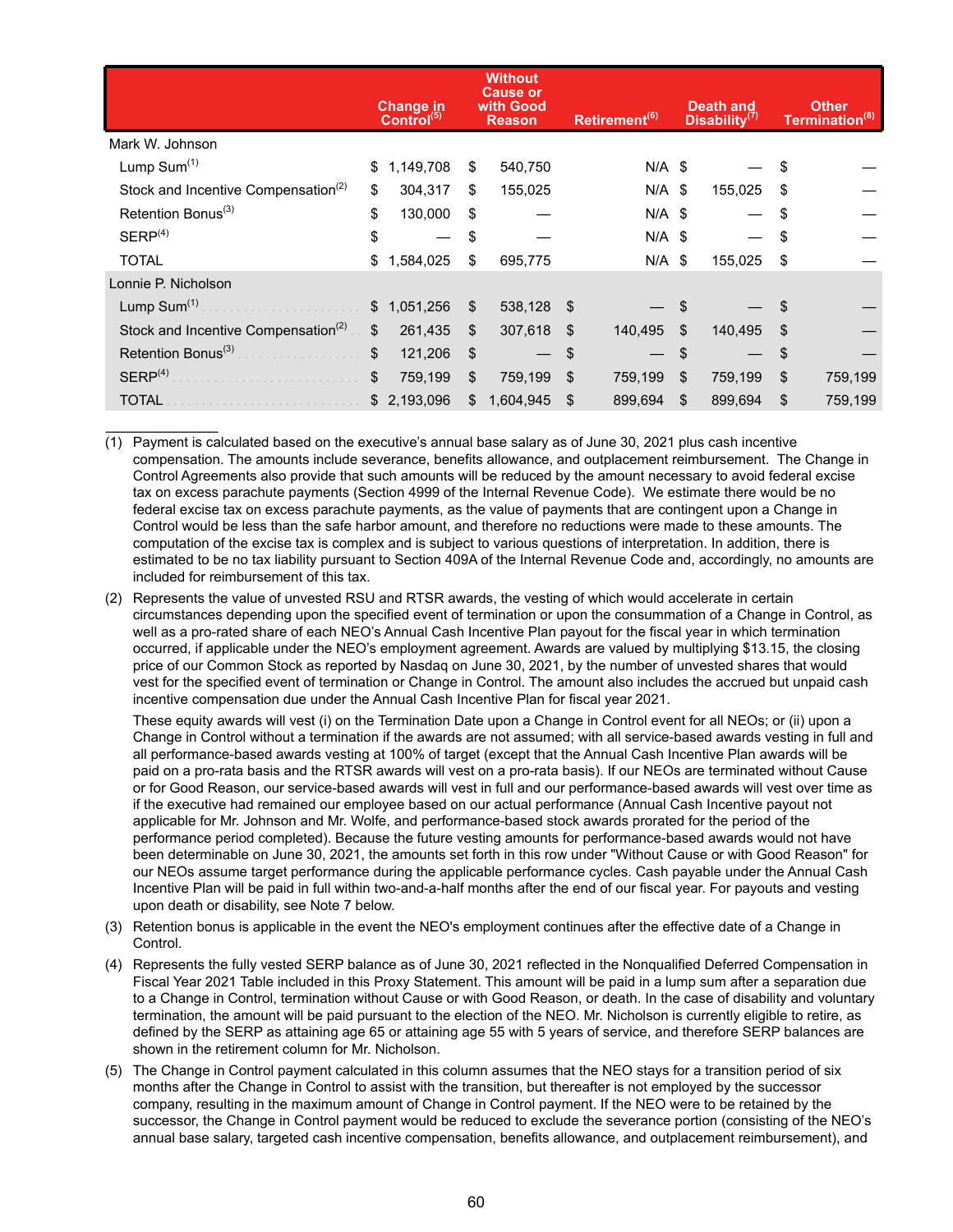would only include stock and annual cash incentive compensation to the extent that the successor company did not continue these benefits.

(6) The 2017 Stock Plan and the Annual Cash Incentive Plan define retirement as a termination of continuous service, other than for Cause, occurring at or after the participant has attained the minimum retirement age under the governmental retirement system for the applicable country (age 62 in the United States), or at or after the participant has reached the age of 55 and has a combination of age plus years of continuous service equal to or greater than 75 ("Rule of 75"). However, rather than apply the Rule of 75, Ms. Juster's Executive Employment Agreement states that she will be eligible to retire upon reaching the age of 55 and having a combination of age plus years of continuous service as an executive officer of the Company equal to or greater than 65.

Because the future vesting amounts for performance-based awards would not have been determinable on June 30, 2021, the amounts set forth in this column assume target performance during the applicable performance periods.

Mr. Nicholson is retirement eligible at June 30, 2021 under the 2017 Stock Plan and the Annual Cash Incentive Plan.

The amounts also include the accrued but unpaid cash incentive due to Mr. Nicholson under the Annual Cash Incentive Plan for fiscal year 2021.

- (7) In the event of death or disability, pursuant to the 2017 Stock Plan and the applicable award agreements, a pro-rated portion of RSU awards and a pro-rated portion of any RTSR awards that are earned or deemed to be earned will vest, in each case based on the portion of the applicable restricted period or performance period that the NEO worked prior to his or her death or disability, with the amounts earned or deemed to be earned under the RTSR awards calculated as follows:
	- For RTSR awards, the amounts deemed to be earned in the event of death will equal 100% of the target number of shares and the amounts earned in the event of disability will be calculated based upon actual performance during the applicable performance cycle.

Because the future vesting amounts for performance-based awards would not have been determinable on June 30, 2021, the amounts set forth in this column assume target performance during the applicable performance periods. The amounts also include the accrued but unpaid cash incentive due under the Annual Cash Incentive Plan for fiscal year 2021.

(8) Includes termination by the Company for Cause and voluntary resignation by the NEO.

The amounts shown in the table above do not include payments and benefits to the extent they are provided on a non-discriminatory basis to salaried employees generally upon termination of employment. These include accrued salary, health benefits, and distribution of account balances under the Retirement Plan.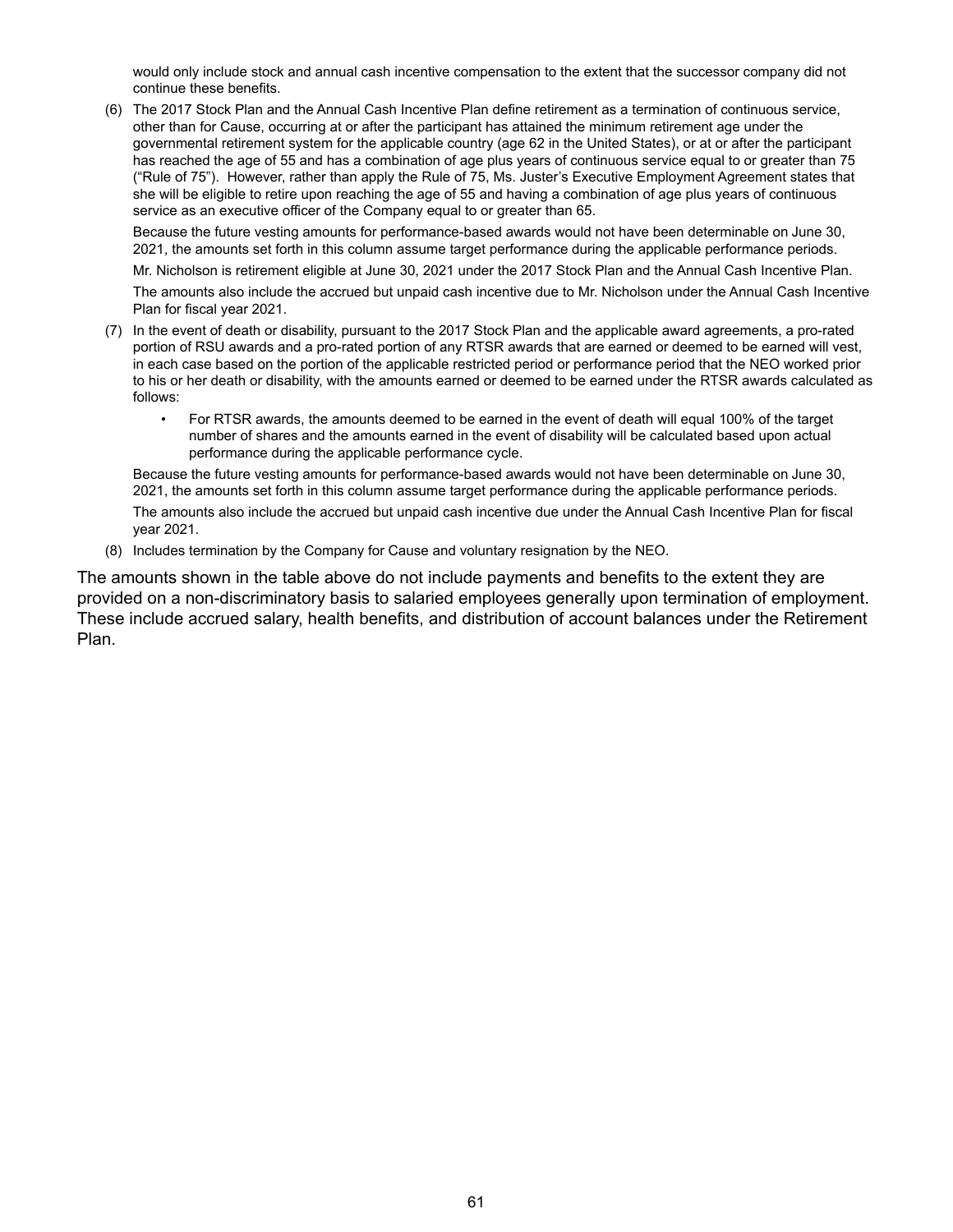# **DIRECTOR COMPENSATION**

# **Fiscal Year 2021 Compensation to Non-Employee Directors**

All non-employee directors receive compensation as set by our Board. The level of compensation is guided by the following goals: compensation should fairly pay directors for work required by a company of our size and scope; and the structure of the compensation should be transparent, market-competitive, and easy to understand.

Each non-employee Board member receives annual compensation of \$150,000. The Chair of the Board receives an additional \$75,000 for a total of \$225,000, while the Chair of the Audit Committee and Chair of the Compensation and Governance Committee each receive an additional \$15,000 in compensation per year, for a total of \$165,000, due to the additional requirements of their roles.

Retainers are paid in cash or shares of the Company's Common Stock at the election of the director, but in keeping with the stock ownership guidelines. Based on our stock ownership guidelines, directors are required to receive at least 50% of their Board compensation in shares of Common Stock until they attain the minimum level of stock ownership required for a director. Directors are deemed to be in compliance once target values are achieved, as long as the total number of shares used to achieve compliance are maintained. Our directors can also elect to receive greater than 50% of their retainer in shares of Common Stock. If a non-employee director has met his or her stock ownership guidelines, he or she may choose to reduce the value of unrestricted shares received to no less than \$50,000. Directors also are reimbursed for travel expenses incurred in connection with attending Board and committee meetings.

The number of unrestricted shares awarded is determined by averaging the closing price of our Common Stock on the 10 business days prior to the award. The fees are paid and stock awards are issued in quarterly installments.

The following table, "Non-Employee Director Compensation in Fiscal Year 2021" shows the compensation paid to each of our non-employee directors during fiscal year 2021. A full-time officer who is or becomes a member of the Board does not receive additional compensation for serving as a member of the Board and/or as a member of any of the committees of the Board.

During fiscal year 2021, our non-employee directors received compensation for serving on our Board and committees as follows:

|                                                       | Fees<br><b>Earned or</b><br>Paid in<br>Cash <sup>(1)</sup> | <b>Stock</b><br>Awards $^{(2)(3)}$ | <b>Total</b>  |
|-------------------------------------------------------|------------------------------------------------------------|------------------------------------|---------------|
| <b>Name</b><br>(a)                                    | \$)<br>(b)                                                 | \$)<br>(C)                         | \$)<br>(h)    |
|                                                       | \$<br>73,936                                               | \$<br>36,689                       | \$<br>110,625 |
|                                                       | \$<br>112,500                                              | \$<br>111,252                      | \$<br>223,752 |
| Geoffrey L. Stringer                                  | \$<br>33,333                                               | \$<br>16,253                       | \$<br>49,586  |
| Thomas J. Tischhauser <i>Communication</i>            | \$<br>100,000                                              | \$<br>49,468                       | \$<br>149,468 |
| Patrick E. Connolly <b>E. A. A. A. A. A. A. A. A.</b> | \$<br>115,000                                              | \$<br>49,468                       | \$<br>164,468 |
| Susan B. Frampton                                     | \$<br>82,500                                               | \$<br>81.594                       | \$<br>164,094 |
| Scott M. Settersten                                   | \$<br>75,000                                               | \$<br>74,177                       | \$<br>149,177 |
| Valerie R. Love<br>.                                  | \$<br>18.750                                               | \$<br>19.153                       | \$<br>37.903  |

# **Non-Employee Director Compensation in Fiscal Year 2021**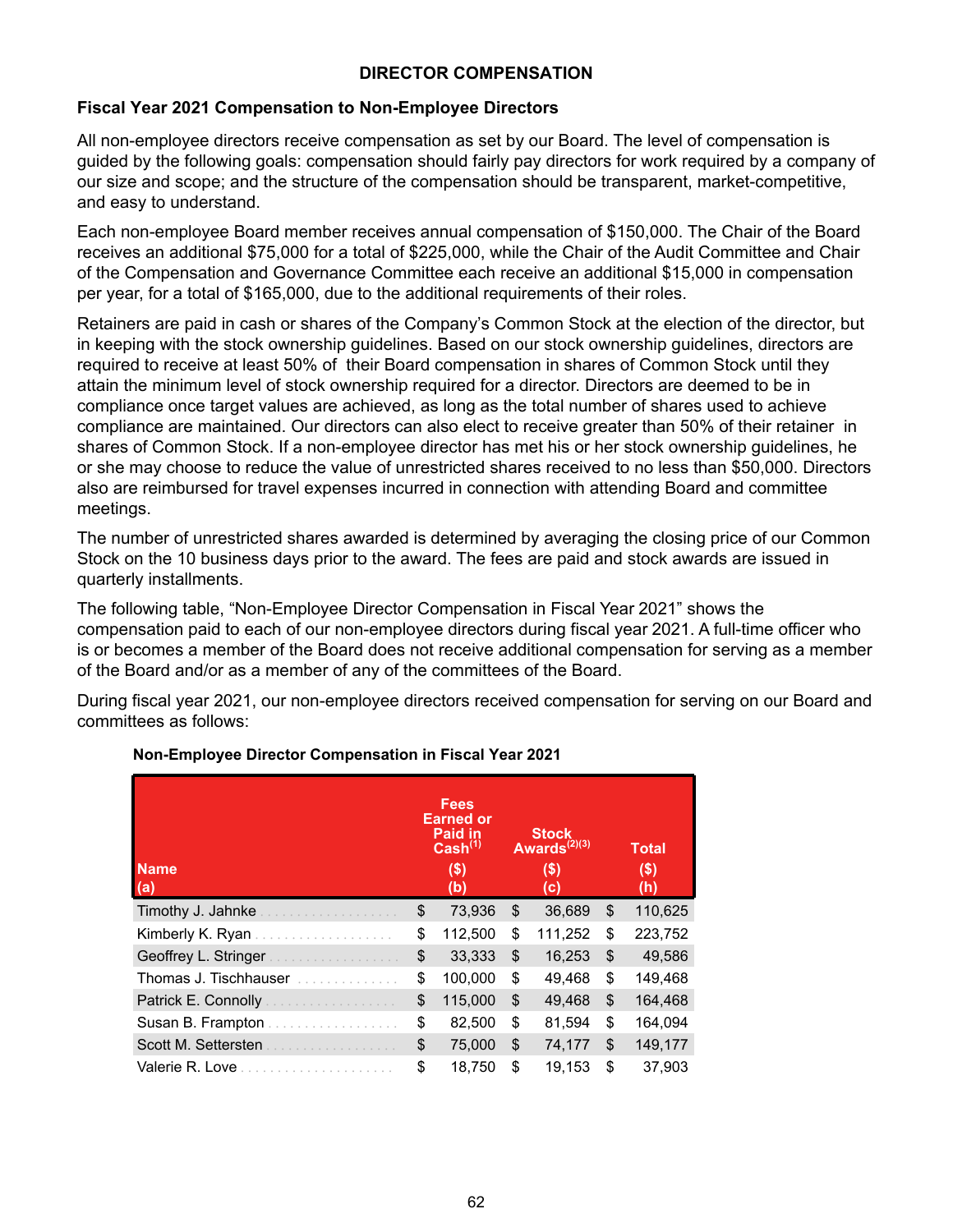(1) Represents fees paid in cash and fees for which the director elected to received Common Stock in lieu of cash, as shown in the following table.

| <b>Name</b>                            | <b>Fees Paid in</b><br>Cash | <b>Fees Paid in</b><br><b>Common Stock</b><br>in Lieu of Cash<br>at Election of<br>Director $(3)$ |
|----------------------------------------|-----------------------------|---------------------------------------------------------------------------------------------------|
| Timothy J. Jahnke                      | \$<br>30,000                | \$<br>43,936                                                                                      |
| Kimberly K. Ryan                       | \$<br>112,500               | \$<br>61,784                                                                                      |
| Geoffrey L. Stringer                   | \$<br>33,333                | \$                                                                                                |
| Thomas J. Tischhauser                  | \$<br>100,000               | \$                                                                                                |
| Patrick E. Connolly <b>E. Connolly</b> | \$<br>115,000               | \$                                                                                                |
| Susan B. Frampton                      | \$<br>82,500                | \$                                                                                                |
| Scott M. Settersten                    | \$<br>75,000                | \$                                                                                                |
| Valerie R. Love                        | \$<br>18.750                |                                                                                                   |

(2) Represents fees paid in Common Stock, consisting of the minimum level of directors' fees payable in Common Stock, and the portion of cash fees required to be paid in Common Stock as a result of directors not meeting the stock ownership guidelines, as shown in the following table.

| Name                  | <b>Minimum</b><br>Level of<br><b>Director Fees</b><br><b>Payable in</b><br><b>Common</b><br>Stock <sup>(3)</sup> | Fees paid in<br><b>Common Stock</b><br>due to not<br>meeting Stock<br><b>Ownership</b><br>Guidelines <sup>(3)</sup> |        |  |  |
|-----------------------|------------------------------------------------------------------------------------------------------------------|---------------------------------------------------------------------------------------------------------------------|--------|--|--|
| Timothy J. Jahnke     | \$<br>36,689                                                                                                     | S                                                                                                                   |        |  |  |
| Kimberly K. Ryan      | \$<br>49,468                                                                                                     | \$                                                                                                                  |        |  |  |
| Geoffrey L. Stringer  | \$<br>16,253                                                                                                     | \$                                                                                                                  |        |  |  |
| Thomas J. Tischhauser | \$<br>49,468                                                                                                     | \$                                                                                                                  |        |  |  |
| Patrick E. Connolly   | \$<br>49,468                                                                                                     | \$                                                                                                                  |        |  |  |
| Susan B. Frampton     | \$<br>49.468                                                                                                     | \$                                                                                                                  | 32,126 |  |  |
| Scott M. Settersten   | \$<br>49,468                                                                                                     | \$                                                                                                                  | 24,709 |  |  |
| Valerie R. Love       | \$<br>12.778                                                                                                     | \$                                                                                                                  | 6.375  |  |  |

(3) Represents the grant date fair value of the shares of unrestricted Common Stock awarded each quarter, which was calculated using the closing price of our Common Stock as reported by Nasdaq as of the payment date of each quarterly directors' fee, ranging from \$10.65 to \$13.95.

#### **Board Stock Ownership Guidelines**

As discussed under "Compensation Discussion and Analysis — Components of Compensation — Stock Ownership Guidelines," the Board follows guidelines whereby all members of our Board are expected to own, at a minimum, shares of our Common Stock equal in value to a certain level of times the annual fees earned as a director, excluding additional amounts paid for chair roles. This ownership expectation for directors is four times the annual fees earned as a director, excluding additional amounts paid for chair roles, within seven years of the later of a director's date of first election or appointment. Directors are deemed to be in compliance once target values are achieved, as long as the total number of shares used to achieve compliance are maintained.The Board regularly evaluates the stock ownership guidelines and may adjust the ownership requirement as it deems appropriate.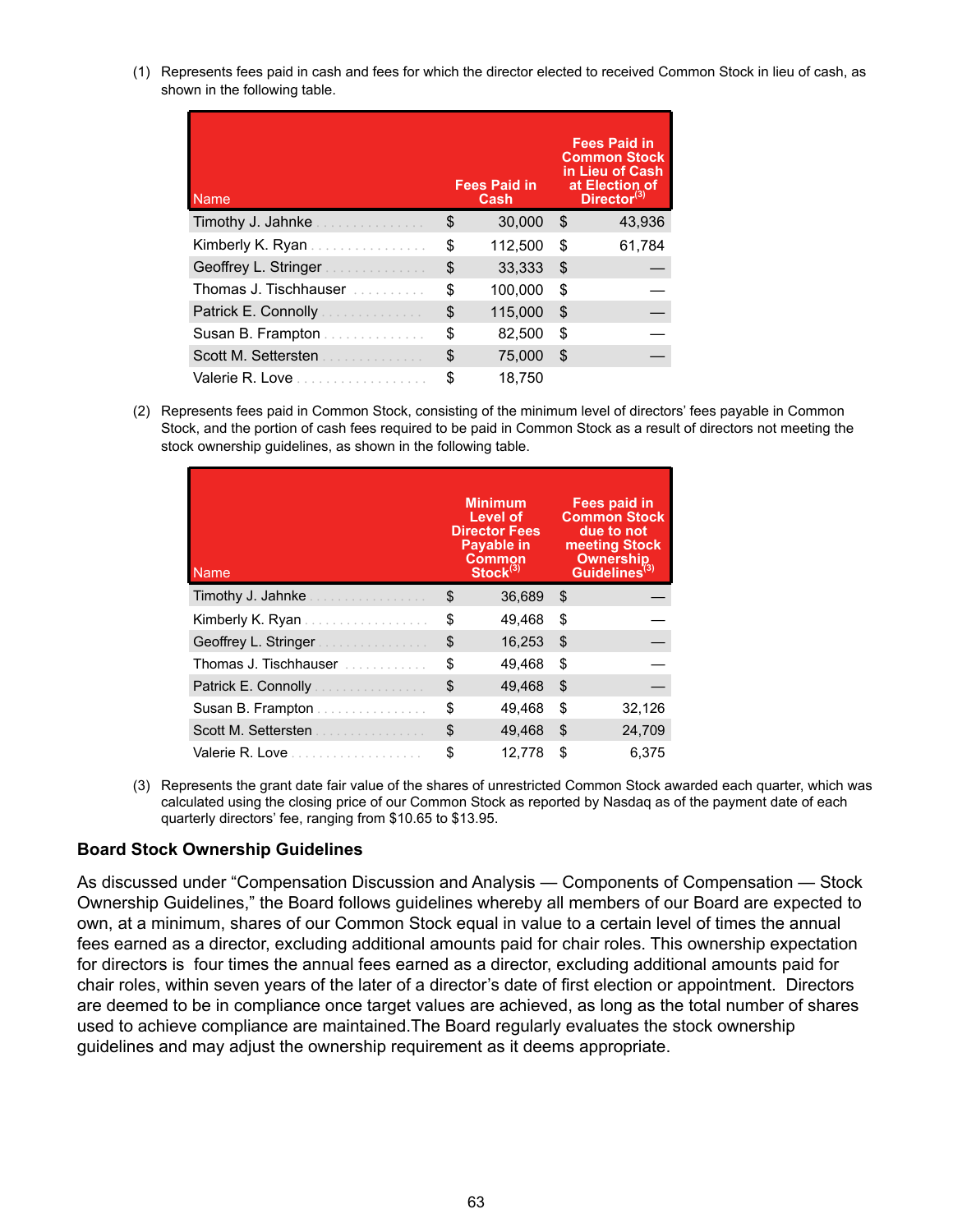#### **CEO PAY RATIO**

As required by Item 402(u) of Regulation S-K, we are providing information about the relationship between the fiscal year 2021 annual total compensation of the employee whose compensation was at the median of all employees of our Company other than our CEO (our median paid employee), and the annual total compensation of our CEO.

For fiscal year 2021, our last completed fiscal year, the annual total compensation of our CEO, Ms. Juster, as reported in the Summary Compensation Table was \$1,678,392, while the annual total compensation of our median paid employee was \$43,228. We utilized all elements of Ms. Juster's compensation as reported in the Summary Compensation Table for the period during the fiscal year (*i.e.*, bonus, stock awards and all other compensation).

Based on this information for fiscal year 2021, we reasonably estimate that the ratio of our CEO's annual total compensation to the annual total compensation of our median paid employee was 39 to 1. Our pay ratio estimate has been calculated in a manner consistent with Item 402(u) of Regulation S-K.

Our pay ratio was based on the fiscal year 2021 annual total compensation of our median paid employee, determined in the same manner and using the same methodology used to determine the "Total Compensation" shown for our CEOs in the Summary Compensation Table. The elements included in each CEO's total compensation are fully discussed above in the footnotes to the Summary Compensation Table.

*Determining the Median Employee*: As of April 1, 2021, our employee population consisted of approximately 2,406 full-time, part-time, temporary and seasonal employees. We elected to exclude all of our employees located in Mexico (59), China (34), and Vietnam (12) from our determination of the median employee pursuant to the *de minimis* exemption permitted under SEC rules. We also elected to exclude all of our employees acquired in connection with an acquisition (113) in the year of acquisition. The median employee was selected from an adjusted employee population of 2,187 employees (excluding our CEO).

We determined our median paid employee by reviewing the total compensation, as defined above, actually paid for the measurement period from April 1, 2020 through March 31, 2021 to our adjusted employee population, excluding our CEO, who were employed by the Company as of April 1, 2021. The compensation of those employees who were employed on April 1, 2021 but who were not employed for the entire measurement period, such as new hires or employees who were on a leave of absence, was annualized.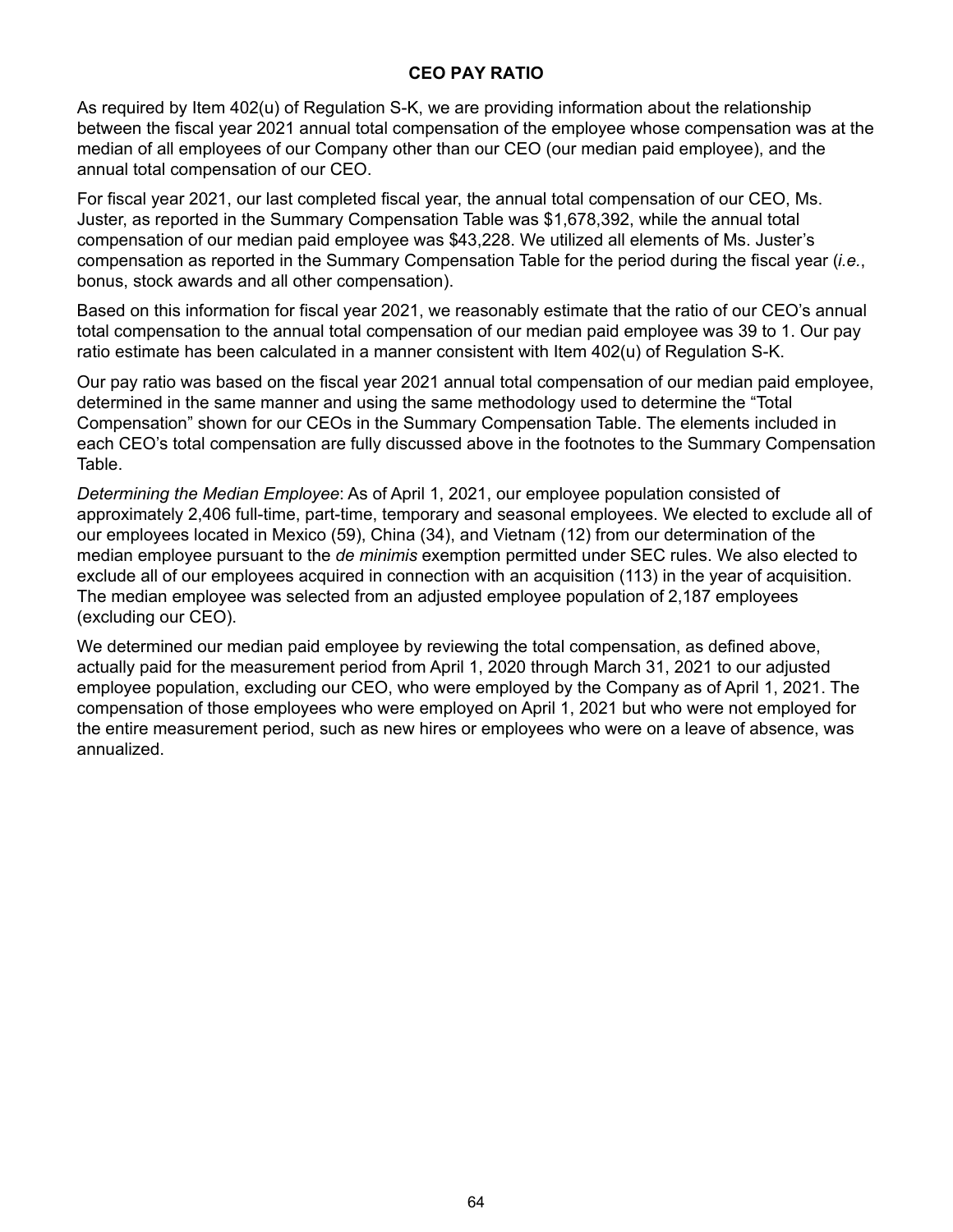#### **PROPOSAL NO. 4 - APPROVE AN INCREASE IN AVAILABLE SHARES UNDER THE KIMBALL INTERNATIONAL, INC. 2017 STOCK INCENTIVE PLAN**

The Company maintains the Kimball International, Inc. 2017 Stock Incentive Plan (the "Plan"), which was approved by the Company's shareholders on October 31, 2017. On August 30, 2021, based on the recommendation of the Compensation and Governance Committee, the Board approved an increase in the number of shares available under the Plan by 2,000,000 shares. This share increase requires shareholder approval, which the Company is seeking at this Annual Meeting.

#### **Share Increase**

If approved by the shareholders, the number of shares available for issuance pursuant to all awards under the Plan will increase by 2,000,000 shares.

### **Purpose**

As discussed above in the "Compensation Discussion and Analysis" section of this Proxy Statement, our Board believes that the long-term success of the Company depends in part on its ability to recruit and retain outstanding individuals as employees. The Company seeks to furnish maximum incentive to these employees to improve operations and increase profits by providing such individuals with the opportunity to acquire shares of our Common Stock or to receive monetary payments based on the value of our Common Stock. The Board also believes it is important to align the personal interests of officers and key employees to the common interests of shareholders through a stock incentive program.

The Plan provides for the broadest variety of awards that could be flexibly administered to carry out the purposes of the plan. This authority permits the Company to keep pace with changing developments in management compensation and makes the Company competitive with those companies that offer creative incentives to attract and keep key management employees. The flexibility of the Plan allows the Company to respond to changing circumstances such as changes in tax laws, accounting rules, securities regulations and other rules regarding benefit plans. The Plan grants the Committee discretion in establishing the terms and restrictions deemed appropriate for particular awards as circumstances warrant.

### *Factors Considered in Setting the Size of the Share Increase*

The Plan authorizes issuance of an additional 2,000,000 shares of our Class B Common Stock, which represents approximately 5.5% of our issued and outstanding Class B Common Stock on a fully diluted basis as of August 23, 2021. These shares are in addition to the shares approved when the Plan was adopted in 2017 (1,000,000 shares, plus any shares that remain available for future grants under our Amended and Restated 2003 Stock Option and Incentive Plan (the "Prior Plan") as of the October 31, 2017 effective date of the Plan). As of August 23, 2021, there were 142,702 shares of Class B Common Stock remaining available for future grants under the Plan, which collectively with the 2,000,000 new shares represents approximately 5.8% of our issued and outstanding Class B Common Stock on a fully diluted basis as of such date.

In order to determine the amount of the share increase, the Committee considered a number of factors, including:

- The importance of long-term stock incentive programs to motivate employees to focus on long-term value creation and alignment with interests of share owners.
- Our equity award burn rate of approximately 1.4%, which measures the most recent three-year average of our usage of shares under the Plan, based on target annual grants, as a percentage of our outstanding shares of Class B Common Stock.
- Our expectation to continue making equity awards with total values generally consistent with our practice in fiscal year 2021. On that basis, we expect that, if the additional 2,000,000 shares are approved, then those shares, plus the shares that remain available for future grants under the Plan, will be sufficient to cover equity awards for the next 3 to 4 years.
- Comparison to peer company practices, recognizing that every company's needs and programs are different.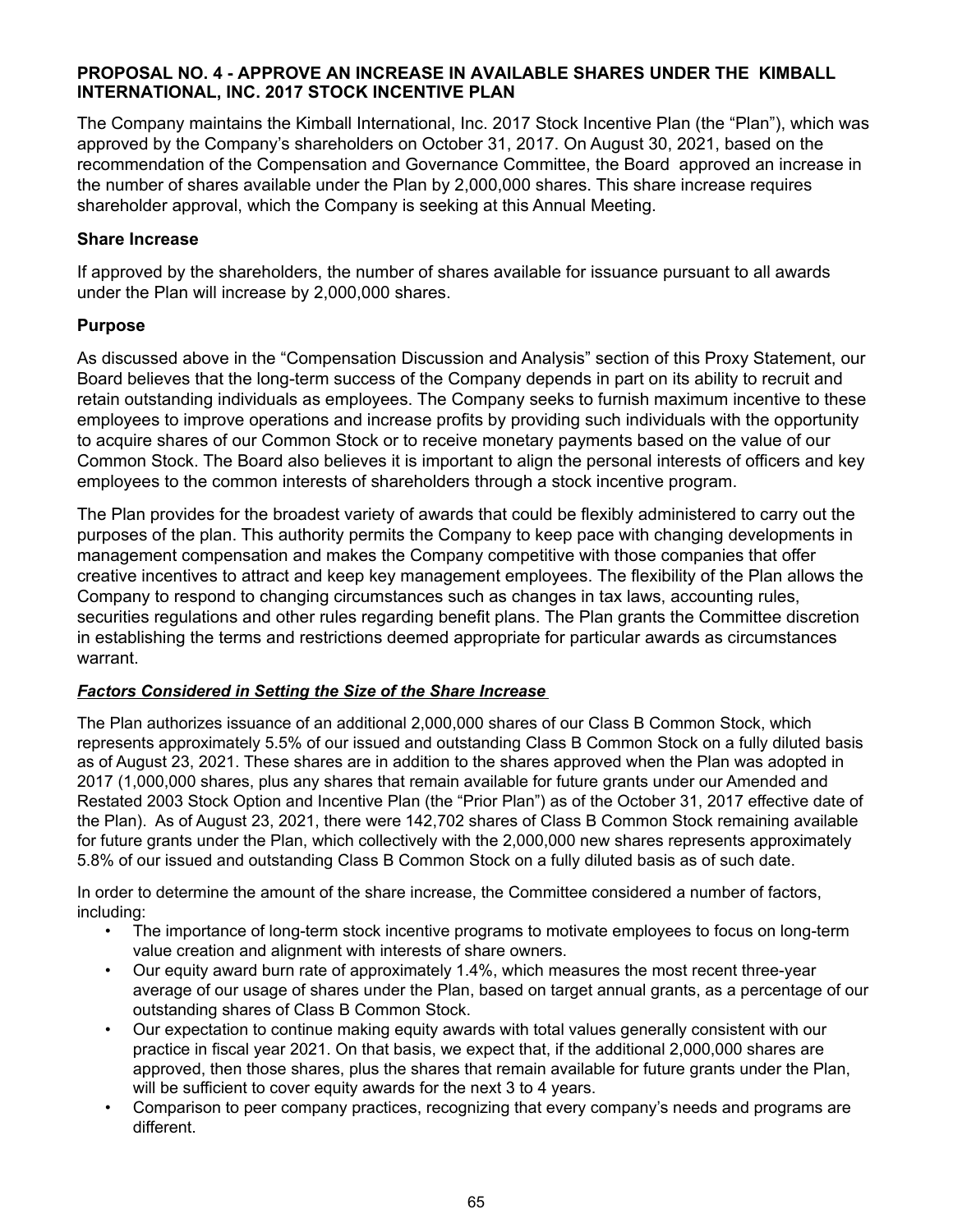• The dilution, or overhang, as of August 23, 2021 of approximately 9.1%, calculated assuming approval of the additional 2,000,000 shares under the Plan.

Expectations regarding future share usage under the Plan are based on a number of assumptions regarding factors such as future growth in the population of eligible participants, the rate of future compensation increases, the rate at which shares are returned to the Plan reserve through forfeitures, cancellations and the like, the level at which performance-based awards pay out, and our future stock price performance. While the Committee believes that the assumptions utilized are reasonable, future share usage will differ from current expectations to the extent that actual events differ from the assumptions utilized. As discussed above and in the "Compensation Discussion and Analysis" section of this Proxy Statement, the Compensation Committee believes that the ability to provide equity-based compensation to our executives and other employees has been, and will continue to be, essential to our ability to continue to attract, retain and motivate talented employees. Further, equity-based compensation awards help align our employees' interests with those of our shareholders.

### *Shareholder Approval*

Shareholder approval of the increase in shares is being sought to satisfy the shareholder approval requirements of Nasdaq and permit the grant of incentive stock options subject to Section 422 of the Internal Revenue Code. If the increase in shares is not approved by our shareholders, the Plan will remain in effect and subject to the existing share reserve under the Plan, although the Board believes there will be insufficient shares available under the Plan to make annual awards and to provide grants to new hires in future years. In this event, the Company would be required to revise its compensation philosophy and formulate other cashbased programs to attract, retain and compensate key employees and non-employee directors.

### *Best Practices*

The Plan reflects the following stock incentive plan best practices, which we believe closely align with the best interests of our shareholders:

- A limited definition of "Change in Control" as no change in control would be triggered by shareholder approval of a business combination transaction, the announcement or commencement of a tender offer, any Board assessment that a change in control is imminent or any unconsummated transaction;
- Double-trigger events (i.e., change in control followed by a qualifying termination of employment) are required for accelerated vesting of outstanding awards due to a change in control unless awards are not continued, assumed or replaced in connection with the change in control;
- Vesting of outstanding performance-based awards is accelerated upon the occurrence of a doubletrigger event as if the performance goals were satisfied at the target level of performance, pro-rated to reflect the portion of the performance period that has elapsed as of the effective date of the transaction resulting in the change in control;
- No share recycling is permitted for (i) shares tendered or withheld as payment of the exercise price of a stock option; (ii) shares tendered or withheld to satisfy the tax withholding obligations in connection with any award, (iii) shares repurchased by us with proceeds received from the exercise of a stock option, and (iv) shares subject to stock appreciation rights ("SARs") that are not issued in connection with the stock settlement of the award upon its exercise;
- There is no payment of dividends or dividend equivalents on stock options or SARs prior to exercise, and dividends and dividend equivalents are only paid upon vesting for all other awards granted under the Plan;
- No discounted stock options or SARs can be granted, as the exercise price of stock options or SARs must be at least equal to the fair market value of the shares on the date of grant (except in the limited case of "substitute awards," as described below);
- There can be no repricing of stock options or SARs to decrease the exercise price and no replacement or cash buyout of underwater stock options or SARs without shareholder approval;
- There is no evergreen provision establishing automatic replenishment of shares authorized for issuance under the Plan;
- There can be no automatic grants to any participant;
- The Compensation and Governance Committee disfavors stock options and SARs, with no awards of either type planned;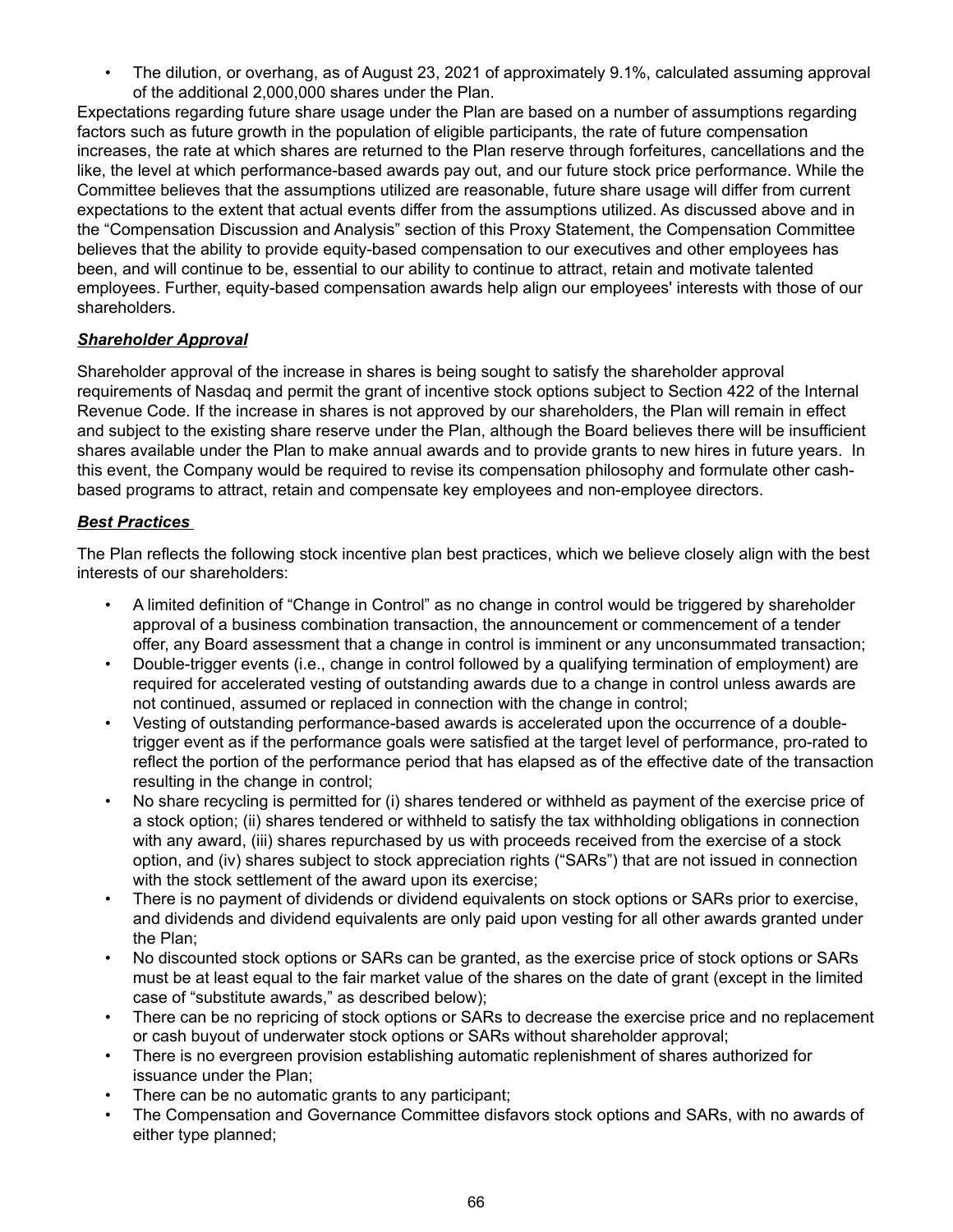- Awards are subject to reduction, cancellation, forfeiture or recovery in the event of the occurrence of certain triggering events ("claw-back");
- Shares awarded under the Plan have to be held by our officers and directors until stock ownership guidelines for the participant's position are met;
- There is an individual limit on annual stock and cash compensation for non-employee directors (\$500,000);
- There is an individual limit on stock options or SARs that can be granted to a participant in a fiscal year (no more than 50,000 shares); and
- There is an individual limit on performance-based full value awards that can be granted to a participant in a fiscal year (no more than 150,000 shares).

### *Features of the Plan*

The major features of the Plan are summarized below. The summary is qualified in its entirety by reference to the full text of the Plan, which is attached to this Proxy Statement as Appendix D.

*Purpose.* The purpose of the Plan is to (1) align the personal interests of participants with the interests of our shareholders; (2) attract and retain the best available personnel for positions of responsibility with us; (3) provide incentive to key personnel to improve our operations and increase profits; and (4) thereby promote our long-term business success.

*Eligibility.* All of our employees, non-employee directors, and certain consultants and advisors who provide services to us are eligible to receive stock incentive awards under the Plan so long as they maintain continuous service with the Company. As of August 23, 2021, there were approximately 2,200 employees, six non-employee directors, and an indeterminate number of consultants and advisors who would be eligible to receive awards under the Plan. Approximately 80 of our 2,200 employees are participants in the Plan and all of our non-employee directors have received grants of shares under the Plan, while no consultants or advisors have been awarded shares. Although not obligated to do so, we expect to continue making awards in a similar manner under the Plan.

*Types of Awards.* The Plan permits us to award stock options, stock appreciation rights, restricted stock, stock units, and other stock-based awards to eligible participants. Awards other than options and stock appreciation rights are sometimes referred to as "full value awards." These awards are discussed in more detail below.

*Administration*. A committee appointed by the Board, in this case, the Compensation and Governance Committee (the "Committee"), is authorized to determine awards, set the terms and conditions of those awards, and direct the administration of the Plan. The Committee must consist of two or more "non-employee" directors, each member of which must be a "non-employee director" pursuant to Rule 16b-3 under the Exchange Act and "independent" under the Nasdaq rules. The Plan also gives the Committee the authority to delegate all or any portion of its authority under the Plan to one or more of our directors or executive officers or to a committee of the Board comprised of one or more of our directors with respect to awards to participants who are not subject to Section 16 under the Exchange Act, and in connection with non-discretionary administrative duties, to such other persons as it deems advisable.

The Committee has the authority to determine the potential participants to whom awards will be granted; the timing and type of, and number of shares covered by, each award; the terms, conditions, performance criteria, procedures, restrictions and other provisions of the awards; and the manner in which awards are paid or settled. The Committee may also adopt sub-plans or special provisions applicable to awards; establish, amend or rescind rules and procedures to administer the Plan; interpret the Plan and any related award or agreement; reconcile any inconsistency, correct any defect or supply any omission in the Plan or any award agreement; cancel or suspend an award; accelerate the vesting of an award due to death, disability or a change in control or extend the exercisability of an award; and otherwise amend the terms of outstanding awards to the extent permitted under the Plan. The Committee's interpretation of the Plan and of any award or agreement and its actions and decisions concerning the Plan are final and binding on all parties. Unless an amendment to the terms and conditions of an award is necessary to comply with applicable law or stock exchange rules or any compensation recovery policy, the Committee may not amend the terms of an outstanding award without the participant's consent if the amendment would materially impair the rights of the participant.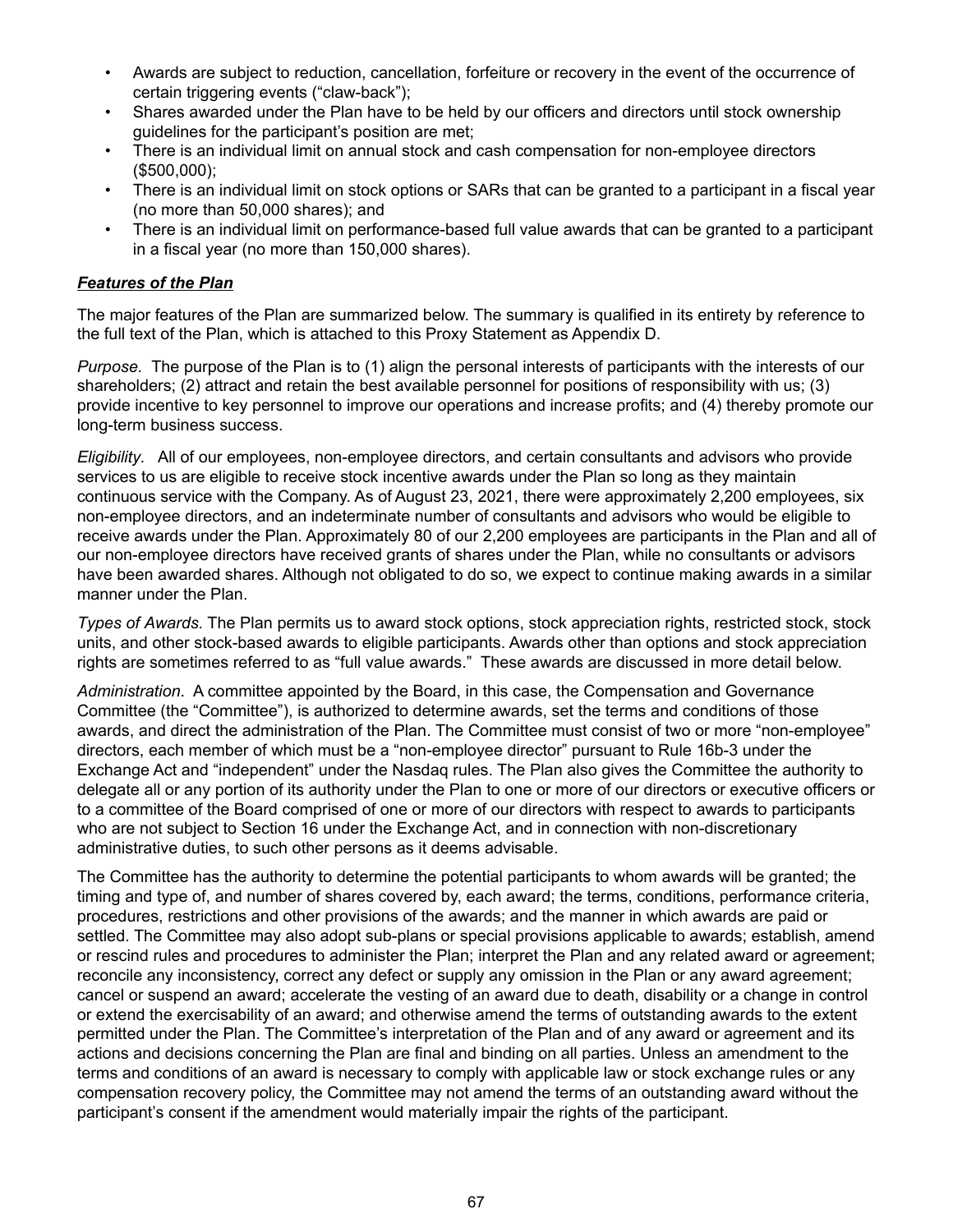*Available Shares and Limitations on Awards.* If the share increase is approved by shareholders, a maximum of 3,000,000 shares of our Class B Common Stock, plus the number of shares that were available for future grants under the Prior Plan as of the October 31, 2017 effective date of the Plan (1,093,993 shares) will be available for issuance under the Plan. The shares issued under the Plan may come from authorized and unissued shares or issued shares reacquired and held as treasury shares.

In determining the number of shares to be counted against the share reserve in connection with any award, the following rules apply: (i) awards for which the number of shares is variable on the grant date will be counted against the reserve using the maximum number of shares that could be received pursuant to such award until such time as it can be determined that only a lesser number of shares could be earned or received; (ii) awards granted in tandem such that the exercise of one award cancels at least an equal number of shares of the other will be counted against the reserve based on the largest number of shares that could be counted against the reserve under either of the awards; and (iii) awards that will be settled solely in cash will not be counted against the reserve, nor will they reduce the shares authorized for grant to a participant in a fiscal year.

The following limitations apply to awards granted under the Plan:

- The maximum number of shares subject to full value awards that are intended to qualify as performance-based compensation and that are granted to any participant during any fiscal year may not exceed 150,000 shares.
- The maximum amount payable with respect to full value awards that are intended to qualify as performance-based compensation that are denominated other than in shares and that are granted to any participant during any fiscal year may not exceed \$3,000,000.
- The aggregate grant date fair value of all equity awards granted during any fiscal year to any nonemployee director, when combined with retainers or fees payable in cash, may not exceed \$500,000.
- No more than 50,000 shares may be issued pursuant to the exercise of incentive stock options.
- The aggregate number of shares subject to stock options and SARs that may be granted to any one participant other than a non-employee director during a fiscal year may not exceed 50,000 shares.

All of the above share limitations are subject to adjustment for changes in our corporate structure or shares, as described below.

Any shares subject to an award under the Plan or the Prior Plan that expire, are canceled or forfeited, or settled for cash will, to the extent of such cancellation, forfeiture, expiration or cash settlement, automatically become available for future awards under the Plan. However, any shares tendered or withheld to pay the exercise price of a stock option award or to satisfy a tax withholding obligation in connection with any award, any shares repurchased by us using stock option exercise proceeds and any shares subject to a SAR that are not issued in connection with the stock settlement of the SAR on its exercise may not be used again for future awards under the Plan. Each share that again becomes available for awards will correspondingly increase the share reserve by the same number of shares by which the share reserve was decreased upon the grant of the applicable award.

Awards granted or shares issued under the Plan upon the assumption of, or in substitution or exchange for, outstanding stock awards previously granted by an entity acquired by us or any of our subsidiaries or with which we or any of our subsidiaries combine (referred to as "substitute awards") will not reduce the share reserve under the Plan, nor will they reduce the shares authorized for grant to a participant in a fiscal year. Additionally, if a company acquired by us or any of our subsidiaries, or with which we or any of our subsidiaries combine, has shares available under a pre-existing plan approved by its shareholders and not adopted in contemplation of such acquisition or combination, the unused shares under that pre-existing plan may be used for awards under the Plan and will not reduce the share reserve under the Plan, but only if the awards are made to individuals who were not employed by us or any of our subsidiaries, and were not non-employee directors of ours, immediately prior to such acquisition or combination.

*Dividends, distributions and dividend equivalents*. No dividends, distributions or dividend equivalents will be paid with respect to shares subject to stock options or SARs. Any dividends or distributions payable with respect to restricted shares will be subject to the same restrictions and risk of forfeiture as the restricted shares and will only be paid upon the vesting of the restricted shares. In its discretion, the Committee may provide in the award agreement for a stock unit or other stock-based award that the participant will be entitled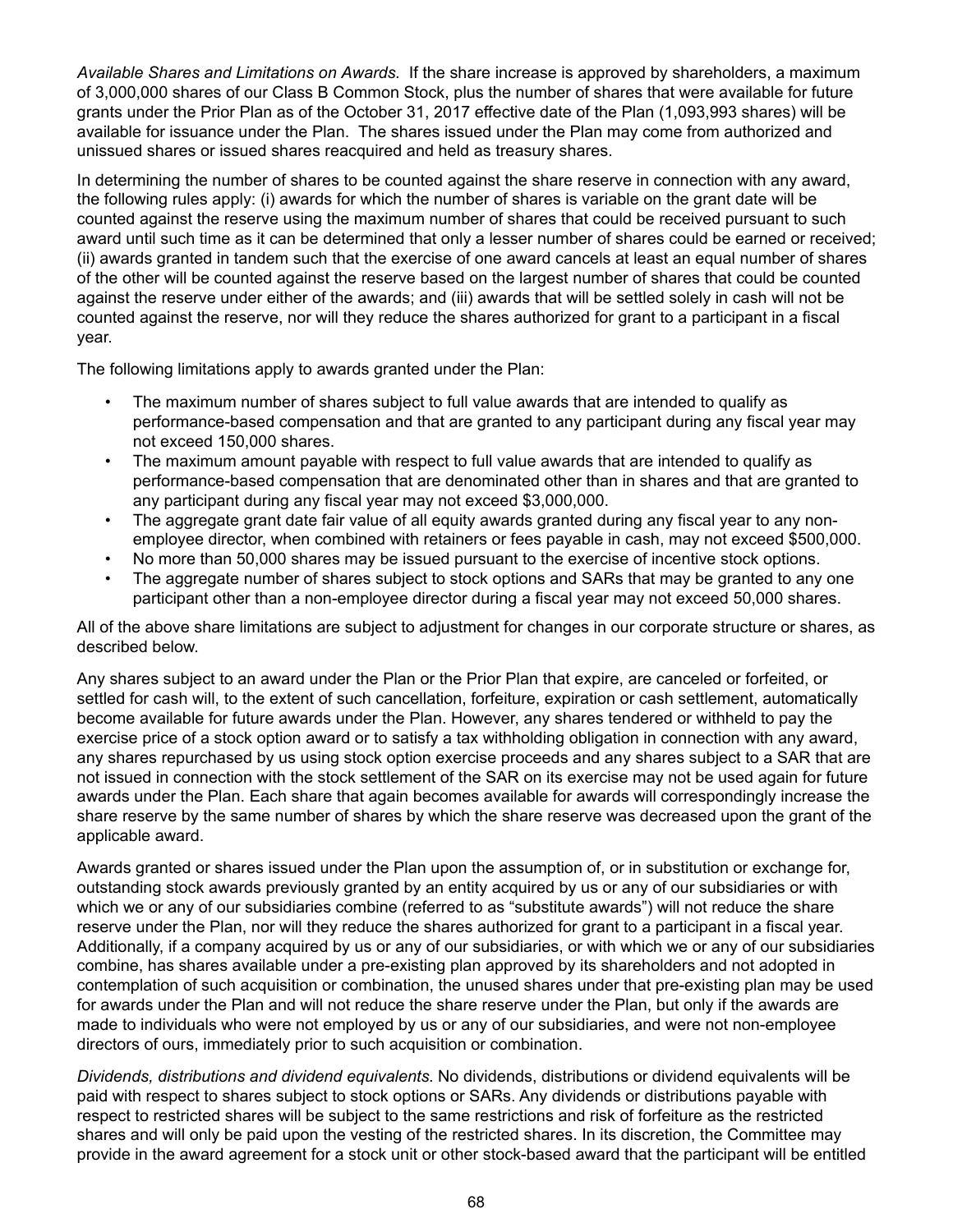to receive dividend equivalents, based on dividends actually declared and paid on our outstanding Class B Common Stock, on the units or other share equivalents subject to the award, which dividend equivalents will be subject to the same restrictions and risk of forfeiture as the units or other share equivalents subject to the award and will only be paid upon the vesting of the award.

*Transferability of Awards.* In general, no right or interest in any award under the Plan may be assigned or transferred by a participant, except by will or the laws of descent and distribution. However, the Committee may provide that an award (other than an incentive stock option) may be transferable by gift to a participant's family member or pursuant to a domestic relations order. Any permitted transferee of an award will remain subject to all the terms and conditions of the award applicable to the participant.

## *Description of Types of Awards.*

1. A *Stock Option Award* may be granted as an incentive stock option or a nonqualified stock option. The Committee determines the term of the option, which may be no longer than 10 years from the date of the grant (or 5 years in the case of incentive stock options granted to a 10% or more shareholder), the vesting conditions and the exercise price, which may not be less than the fair market value of a share on the grant date (or, in the case of incentive stock options granted to a 10% or more shareholder, 110% of the fair market value), unless the award is considered a substitute award. Fair market value means the closing sales price of a share of Class B Common Stock on Nasdaq on the grant date. As of August 23, 2021, the closing sales price of a share of our Class B Common Stock on Nasdaq was \$12.41. A participant is required to pay the full exercise price at the time the option is exercised, and may pay in cash, by payment under a broker-assisted sale and remittance program, by withholding shares otherwise issuable to the participant upon exercise of the option, by delivery to us of shares already owned by the participant, or by other methods permitted by the Committee. All options must be exercised on their terms as stated in the award agreement, and may not be exercised after expiration of the option. Only our employees may be awarded "incentive stock options" within the meaning of Section 422 of the Internal Revenue Code. Nonemployee participants may be awarded nonqualified stock options.

Except in connection with equity restructurings and other situations in which share adjustments are specifically authorized, the Plan prohibits the Committee from repricing any outstanding "underwater" option or SAR awards without the prior approval of our shareholders. For these purposes, a "repricing" includes amending the terms of a stock option or SAR to lower the exercise price, canceling a stock option or SAR and granting in exchange replacement options or SARs having a lower exercise price, or canceling an underwater stock option or SAR in exchange for cash, other property, or a full value award.

- 2. A *Stock Appreciation Right* provides the right to receive a payment from the Company equal to the excess of (i) fair market value as of the date of exercise of the number of shares as to which the SAR is being exercised over (ii) the aggregate exercise price of that number of shares. The Committee determines whether payment will be made in shares, cash or a combination of both. The exercise price per share of a SAR will be determined by the Committee, but may not be less than 100% of the fair market value of a share on the date of grant, unless the SAR is granted as a substitute award as described above. A SAR may not have a term greater than 10 years from its date of grant, and will be subject to such other terms and conditions, consistent with the terms of the Plan, as may be determined by the Committee.
- *3.* A *Restricted Stock Award* is an award of shares issued to a participant with restrictions that lapse based on conditions or factors, including the passage of time while a participant provides continuous service to us or the achievement of specified performance goals occurring over a period of time, as determined by the Committee. Except as set forth in the Plan or applicable award agreement, a participant holding a Restricted Stock Award has the rights of a shareholder, including the right to vote the shares of restricted stock, and provided that dividends are held and only paid to the extent the share restrictions lapse.
- *4.* A *Stock Unit Award* represents the right of a participant to receive a share of stock. The Committee will determine whether a Stock Unit Award will be payable in cash, shares, or a combination of both, when the award will vest, whether the vesting of the award will be conditioned on the achievement of specified performance goals, and other terms and conditions consistent with the other provisions of the Plan. The extent to which any performance-based conditions are achieved during the performance period determines the number of performance-based stock units earned and eligible to vest, which may be greater or less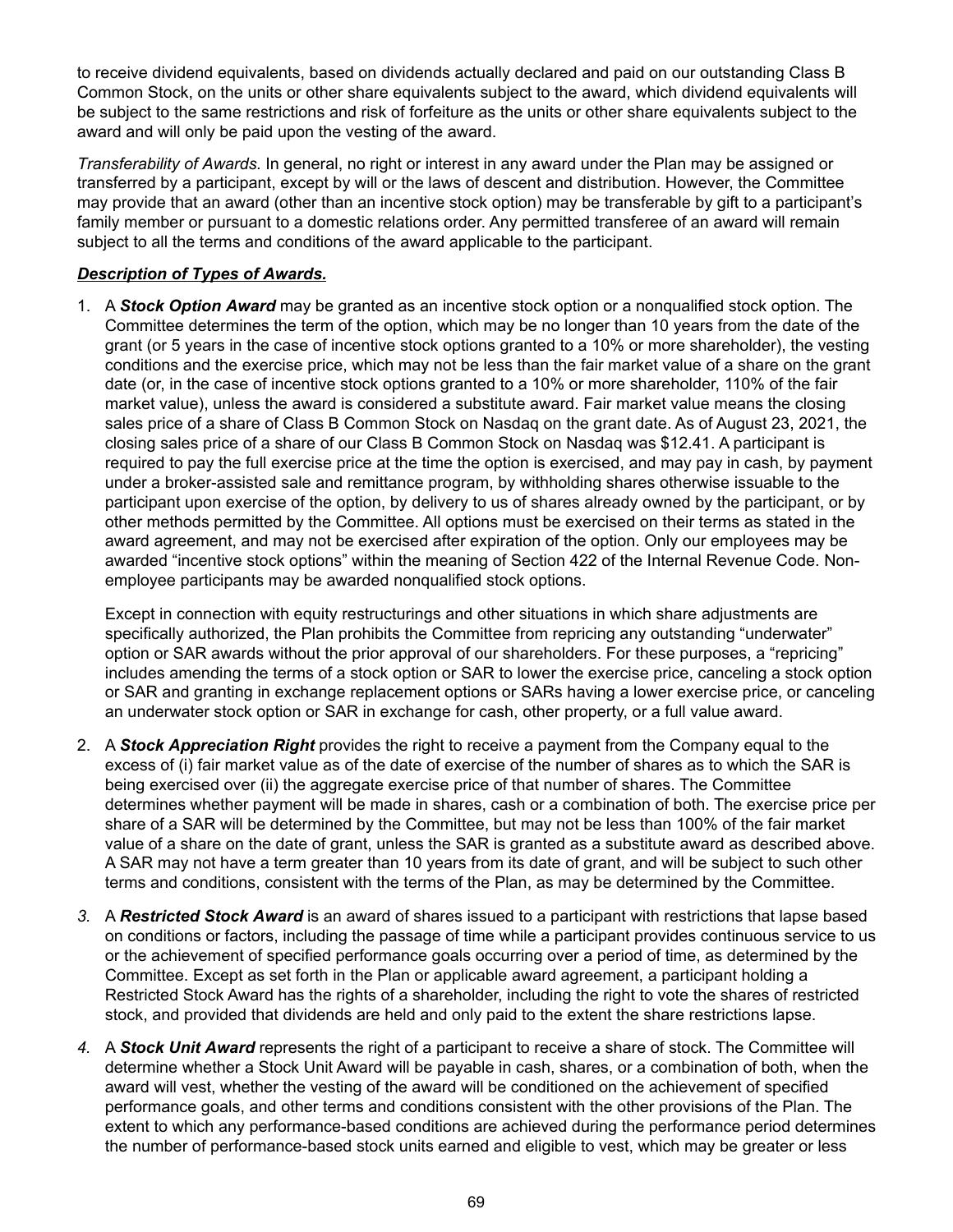than the target number of performance-based stock units stated in an award agreement. Until it vests, a Stock Unit Award is subject to restrictions on transferability and the possibility of forfeiture.

*5. Other Stock-Based Awards* may be determined by the Committee, with terms and conditions of such awards consistent with the terms and purposes of the Plan. These awards include grants of shares and other awards that are valued by reference to and/or payable in shares .

### *Effect of Termination of Service.*

Unless otherwise provided in an individual award agreement or another then-effective agreement with a participant, if a participant's continuous service with us and our affiliates is terminated, the Plan provides as follows:

### *Options and SAR Awards*.

- Upon termination of continuous service for any reason other than death, disability or retirement, all unexercised stock options and SARs will be immediately forfeited without consideration.
- Upon termination of continuous service for death or disability, all unvested and unexercisable portions of any outstanding stock options and SARs will be immediately forfeited without consideration; vested and exercisable portions of such stock options and SARs may be exercised by the participant or the participant's beneficiary within one year after the date of such termination, but in no event after the expiration date of the stock option or SAR.
- Upon termination of continuous service by reason of the participant's retirement, all unvested and unexcercisable portions of any outstanding stock options and SARs will immediately vest in full and become exercisable, and such stock options and SARs may be exercised by the participant for a period of two years after the termination date, but in no event after the expiration date of the stock option or SAR.

### *Full Value Awards*.

- Upon termination of continuous service for any reason other than death, disability or retirement, all unvested portions of any outstanding full value awards will be immediately forfeited without consideration.
- Upon termination of continuous service by reason of death, disability or retirement, all unvested portions of any outstanding full value awards subject to only time-based vesting conditions will immediately vest in full.
- Upon termination of continuous service by reason of death, disability or retirement, a pro rata portion of any outstanding full value awards subject to performance-based vesting conditions will vest at the end of the performance period based on actual performance at the end of the performance period and the number of full months that had elapsed since the beginning of the performance period at the time of such termination.

### *Performance-Based Compensation.*

In light of the legislation that eliminated the performance-based exception from Code Section 162(m) (this exception permitted a public company to deduct certain compensation in excess of \$1 million), the Plan has been amended to eliminate some of the restrictions that are no longer required in order to comply with the 162(m) exception, including making the list of performance measures non-exhaustive and giving the Committee the flexibility to adjust the performance periods and performance-based awards. The Plan retains the individual limits on the annual amounts that can be awarded under the Plan as described above.

*Incentive Criteria.* The Committee can provide that any award granted under the Plan shall be subject to the attainment of performance measures, which may be based on one or more business criteria, including but not limited to the following: (i) net earnings or net income; (ii) earnings before one or more of interest, taxes, depreciation, amortization and share-based compensation expense; (iii) earnings per share (basic or diluted); (iv) revenue or sales, on a net or gross basis, or sales mix or diversity; (v) gross profit; (vi) operating income; (vii) profitability as measured by return ratios (including, but not limited to, return on assets, return on equity,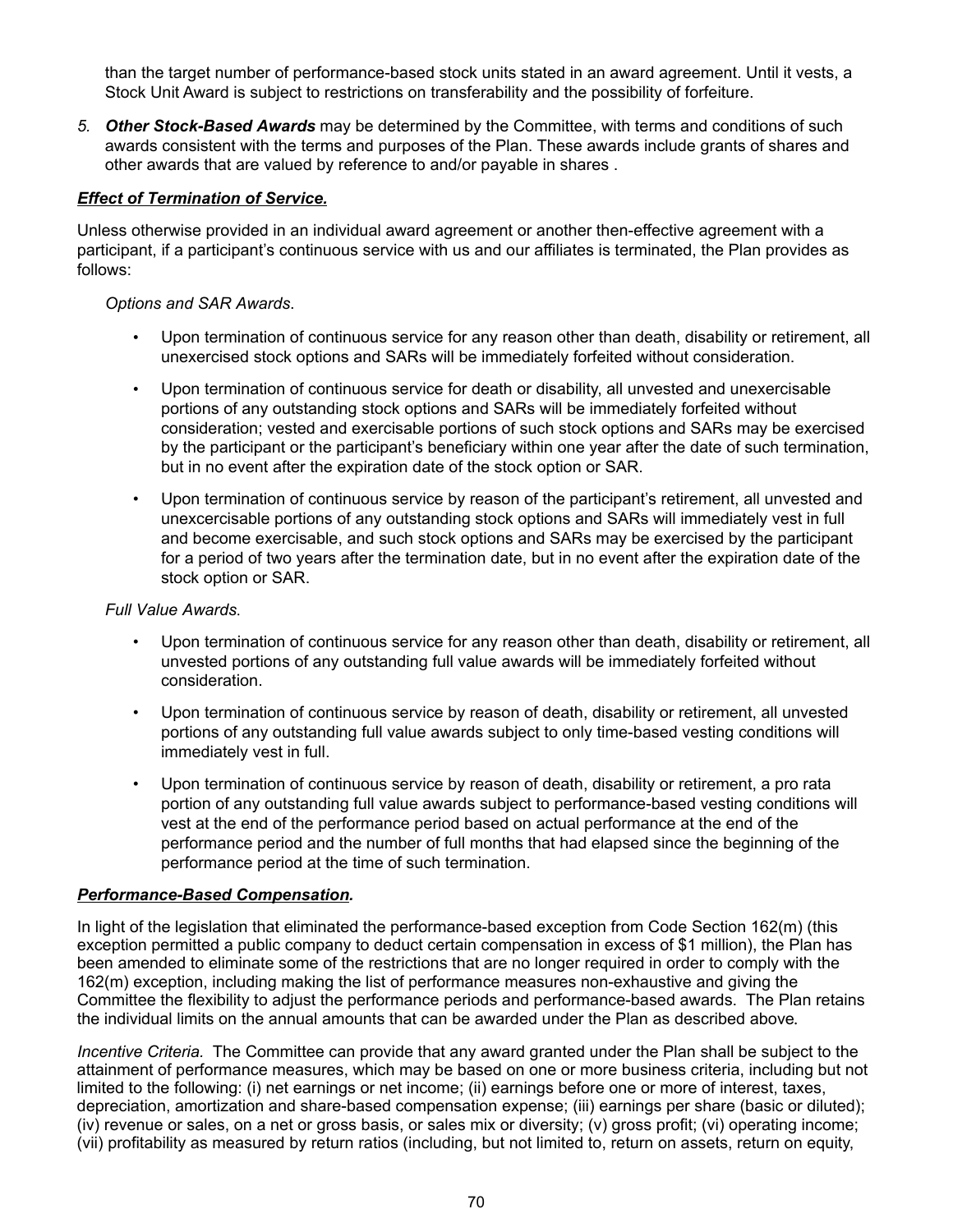return on capital, return on invested capital and return on revenue, each of which may exclude cash, cash equivalents, marketable securities, short-term or long-term debt) or by the degree to which any of the foregoing earnings measures exceed a percentage of revenue or gross profit; (viii) cash flow (including, but not limited to, operating cash flow, free cash flow and cash flow return on capital); (ix) market share; (x) margins (including, but not limited to, one or more of gross, operating, pre-tax earnings and net earnings margins); (xi) stock price; (xii) total shareholder return; (xiii) asset quality; (xiv) non-performing assets; (xv) operating assets; (xvi) balance of cash, cash equivalents and marketable securities; (xvii) cost and expense management; (xviii) economic value added or similar value added measurements; (xix) improvement in or attainment of working capital levels; (xx) productivity ratios; (xxi) employee retention or satisfaction measures; (xxii) safety record; (xxiii) customer satisfaction; (xxiv) debt, credit or other leverage measures or ratios; (xxv) implementation or completion of critical projects; (xxvi) economic profit; (xxvii) pre-tax income; (xxviii) distribution channels, including quantity, mix or diversity; (xxix) customer bookings or orders; and (xxx) delivery timing and damage claims.

Any performance goal based on one or more of the foregoing performance measures may be expressed in absolute amounts, as a percent of sales, on a per share basis (basic or diluted), relative to one or more other performance measures, as a growth rate or change from preceding periods, or as a comparison to the performance of specified companies, indices or other external measures, and may relate to one or any combination of Company, affiliate, subsidiary, division, business unit, operational unit or individual performance.

In specifying the performance goals applicable to any performance period, the Committee may provide that one or more objectively determinable adjustments will be made to the performance measures on which the performance goals are based, which may include adjustments that would cause such measures to be considered "non-GAAP financial measures" within the meaning of Rule 101 under Regulation G promulgated by the SEC, including but not limited to adjustments for events that are unusual in nature or infrequently occurring, such as a change in control, acquisitions, divestitures, restructuring activities or asset write-downs, or for changes in applicable tax laws or accounting principles. The Committee may also provide, in an award agreement or otherwise, that the achievement of specified performance goals in connection with a performance-based award may be waived upon the death or disability of the participant or under any other circumstance as determined by the Committee. In determining the actual amount to be paid with respect to an individual performance-based award for a performance period, the Committee may adjust the amount that would otherwise be payable as a result of satisfying the applicable performance goals.

### *Changes in Capitalization and Change in Control.*

*Changes in Capitalization.* The Committee is authorized to make equitable and appropriate adjustments to outstanding awards in the event of an equity restructuring as defined in FASB ASC Topic 718, which causes the per share value of our Class B Common Stock to change, including by way of example, a stock split, spinoff, stock dividend, rights offering or recapitalization through an extraordinary dividend, or in the event of any other change in corporate capitalization, such as a merger, consolidation or reorganization, to prevent dilution or enlargement of rights of participants.

*Change in Control.* Unless otherwise provided in an award agreement or another written agreement between us and a participant, the Plan provides:

*•* In the event of a sale or other disposition of all or substantially all of our assets or a merger, consolidation, or share exchange involving us (a "corporate transaction"), the surviving or successor entity may continue, assume or replace some or all of the outstanding awards under the Plan (with such adjustments as may be required or permitted by the Plan), and such awards or replacements therefor will remain outstanding and will be governed by their respective terms. If, during the six months following the corporate transaction, the participant experiences an involuntary termination of continuous service other than for cause, any outstanding stock options and SARs that are not yet exercisable will immediately become exercisable in full and will remain exercisable for one full year following the participant's termination and any full value awards not yet fully vested will immediately vest in full (with vesting in full for a performance-based award determined as if the performance goals were satisfied at the target level of performance, prorated to reflect the portion of the performance period elapsed as of the effective date of the participant's termination.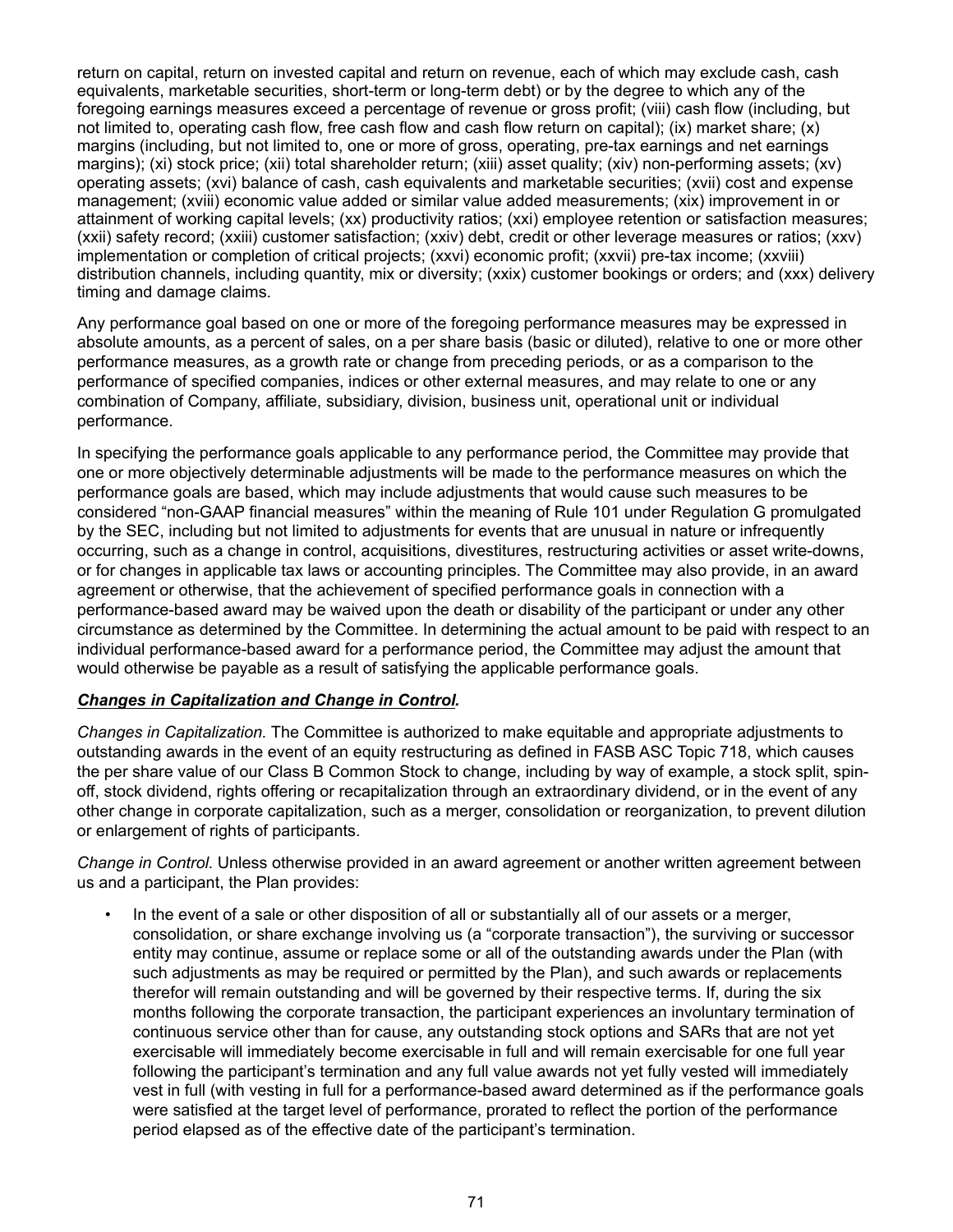- If awards granted to any participant are not continued, assumed or replaced in connection with a corporate transaction, then: (i) all outstanding stock options and SARs will become fully vested and exercisable for a period of time prior to the effective time of the corporate transaction as is deemed fair and equitable by the Committee and will terminate at the effective time of the corporate transaction; (ii) all outstanding full value awards will fully vest immediately prior to the effective time of the corporate transaction; and (iii) to the extent vesting of any award is subject to satisfaction of specified performance goals, the portion of the award that will be deemed "fully vested" will be determined as if the performance goals were satisfied at the target level of performance, prorated to reflect the portion of the performance period that has elapsed as of the effective time of the corporate transaction.
- If awards granted to any participant are not continued, assumed or replaced in connection with a corporate transaction, the Committee may provide that some or all of such outstanding awards will be canceled in exchange for payment to the participant of the amount of the consideration that would have been received in the corporate transaction for the number of shares subject to the award less the aggregate exercise price (if any) of the award. With respect to an award whose vesting is subject to the satisfaction of specified performance goals, the number of shares subject to such an award for purposes of the above will be the number of shares as to which the award would have been deemed "fully vested" as described above.
- *•* In the event of a change in control (as defined in the Plan) that does not involve a corporate transaction, the Committee, in its discretion, may take such action as it deems appropriate with respect to outstanding awards, which may include providing for the cancellation of any award in exchange for payment to the holder of the amount of the consideration that would have been received in the change in control for the number of shares subject to the award less the aggregate exercise price (if any) of the award, or making adjustments to any award to reflect the change in control, including the acceleration of vesting in full or in part.

### *Other Provisions.*

*Tax Withholding*. The Plan authorizes us to withhold all applicable taxes from any award or payment under the Plan and to require a participant or other person receiving shares under the Plan to pay a cash amount sufficient to cover any required withholding taxes before actual receipt of those shares.

*Effective Date and Term of the Plan.* The Plan became effective on October 31, 2017, the date it was approved by our shareholders. Unless terminated earlier, the Plan will terminate on the tenth anniversary of its effective date. Awards outstanding under the Plan at the time it is terminated will continue in accordance with their terms. The Board may suspend or terminate the Plan at any time.

*Amendment of the Plan.* The Board may amend the Plan at any time, but no amendments will be effective without shareholder approval if such approval is required under applicable laws or regulations or under the rules of Nasdaq. No amendment, termination or suspension of the Plan may materially impair a participant's rights under any outstanding award without the consent of the affected participant, unless such action is necessary to comply with applicable law or Nasdaq rules.

*Forfeiture and Compensation Recovery.* The Committee may require participants receiving an award under the Plan to agree to terms that subject the participant's rights, payments and benefits with respect to the award to reduction, cancellation, forfeiture, or recovery by us if certain specified events occur. Such events may include but are not limited to termination of continuous service for cause; violation of any of our material Company policies; breach of non-competition, confidentiality and non-solicitation terms in an agreement with the participant; a determination that incorrect financial or other criteria was used to determine payment of an award; or other behavior by a participant that is detrimental to our business or reputation. In addition to the forfeiture events described above, awards may also be subject to recoupment or clawback as may be set forth in the applicable award agreement or as may be required by applicable law or any applicable recoupment or "clawback" policy adopted by us, as may be amended from time to time.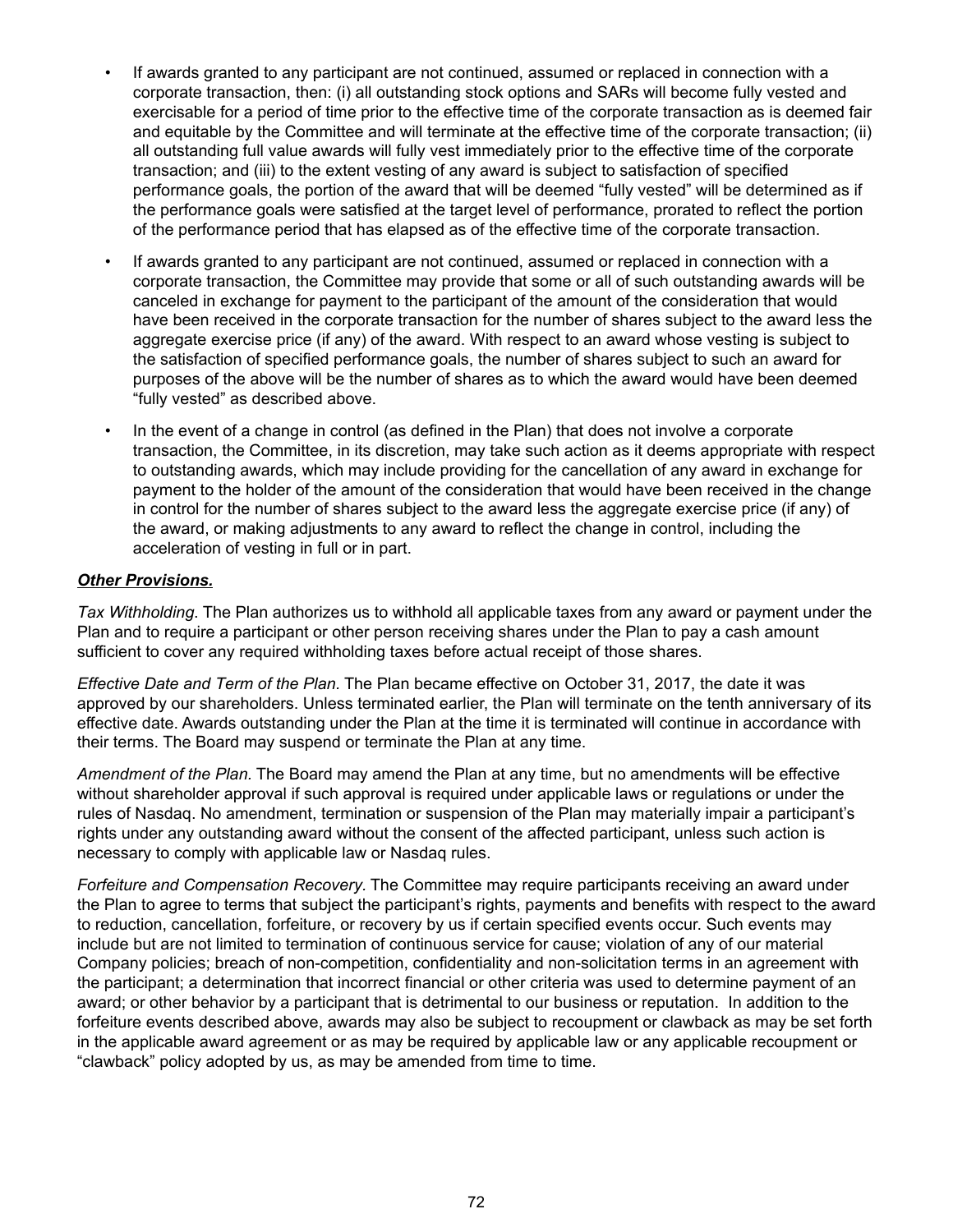### **U.S. Federal Income Tax Consequences**

The following is a summary of the principal United States federal income tax consequences to us and to participants subject to U.S. federal income taxation with respect to awards granted under the Plan, based on current statutes, regulations and interpretations.

*Nonqualified Stock Options.* If a participant is granted a nonqualified stock option under the Plan, the participant will not recognize taxable income upon the grant of the option. Generally, the participant will recognize ordinary income at the time of exercise in an amount equal to the excess of (i) the fair market value of the shares acquired at the time of exercise over (ii) the exercise price paid. The participant's basis in the shares for purposes of determining gain or loss on a subsequent sale or disposition of such shares generally will be the fair market value of our Class B Common Stock on the date the stock option was exercised. Any subsequent gain or loss will be taxable as a capital gain or loss. We will generally be entitled to a federal income tax deduction at the time and for the same amount as the participant recognizes as ordinary income.

*Incentive Stock Options*. If a participant is granted an incentive stock option under the Plan, the participant will not recognize taxable income upon the grant of the option. Additionally, the participant will not recognize taxable income at the time of exercise. However, the excess of the fair market value of the shares acquired at the time of exercise over the aggregate exercise price is an item of tax preference income potentially subject to the alternative minimum tax. If shares acquired upon the exercise of an incentive stock option are held until the later of the expiration of (i) the two-year period from the date of grant or (ii) the one-year period from the date of transfer of the shares to the participant, the gain or loss (in an amount equal to the difference between the fair market value on the date of sale and the exercise price) upon disposition of the shares will be treated as a long-term capital gain or loss, and we will not be entitled to any deduction. If such holding period described above is not met (except in some limited circumstances, such as death), and therefore there is a "disqualifying disposition" of the shares, gain in an amount up to the shares' fair market value on the date of exercise less the exercise price paid for the shares is compensation income received in the tax year in which the disqualifying disposition of the shares occur. Any additional gain is, generally, long-term capital gain.

*Stock Awards and Stock Unit Awards.* If a participant is granted a stock award, the participant generally will recognize ordinary income upon becoming entitled to transfer the shares at the end of any restriction period without forfeiture. A participant generally will recognize ordinary income when the participant receives shares or cash pursuant to the settlement of stock units, provided that if the shares are subject to any further restrictions on transfer, the participant will recognize ordinary income upon becoming entitled to transfer the shares at the end of the restriction period without forfeiture. The amount of income the participant recognizes will be equal to the fair market value of the shares on the day the restrictions lapse, or the amount of cash received. This amount will also be the participant's tax basis for the shares. The participant will be responsible for remitting to us the withholding tax obligation that arises at the time the ordinary income is recognized. In addition, the holding period begins on the day the restrictions lapse, or the date the shares are received if not subject to any restrictions, for purposes of determining whether the participant has long-term or short-term capital gain or loss on a subsequent sale of the shares. We generally will be entitled to a deduction with respect to the ordinary income recognized by the participant.

If a participant who receives a stock award subject to restrictions makes an election under Section 83(b) of the Internal Revenue Code within 30 days after the date of the grant, the participant will have ordinary income equal to the fair market value on the date of grant, and the participant will recognize no additional income until the participant subsequently sells the shares. The participant will be responsible for remitting to us the withholding tax obligation that arises at the time the ordinary income is recognized. When the participant sells the shares, the tax basis will be equal to the fair market value on the date of grant, and the holding period for capital gains purposes begins on the date of the grant. If the participant forfeits the shares subject to the Section 83(b) election, the participant will not be entitled to any deduction, refund, or loss for tax purposes (other than a capital loss with respect to the amount of ordinary income previously recognized by the participant), and we will have to include the amount that we previously deducted from our gross income in the taxable year of the forfeiture.

*Stock Appreciation Rights.* A participant will not recognize any income at the time of the grant of an SAR. Upon exercise of the SAR, the participant will recognize ordinary income equal to the amount received upon exercise. The participant will be responsible for remitting to us the withholding tax obligation that arises at the time the ordinary income is recognized. We generally will be entitled to a deduction with respect to the ordinary income recognized by the participant.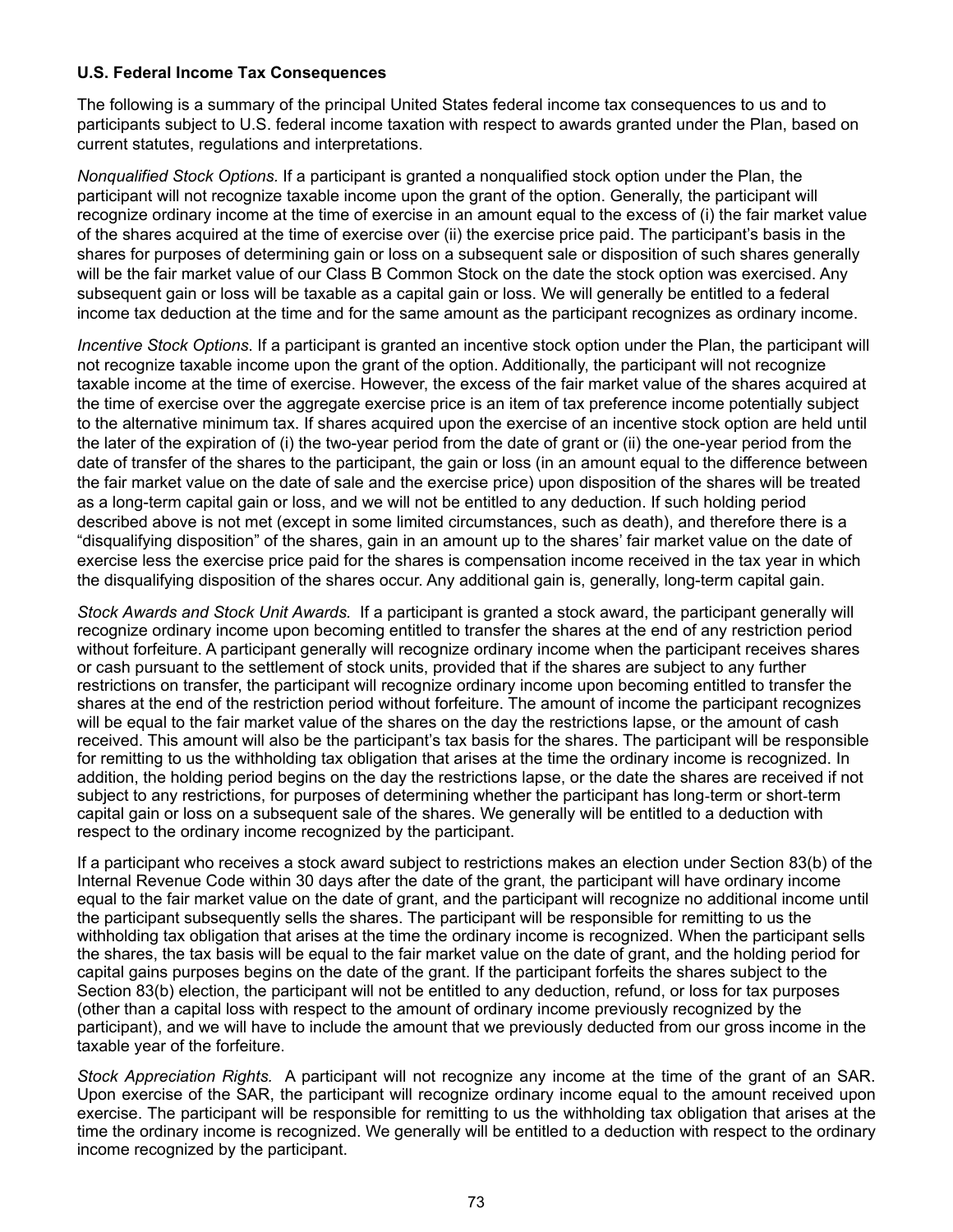Section 409A of the Internal Revenue Code. The foregoing discussion of tax consequences of awards under the 2017 Stock Plan assumes that the award discussed is either not considered a "deferred compensation arrangement" subject to Section 409A of the Internal Revenue Code, or has been structured to comply with its requirements. If an award is considered a deferred compensation arrangement subject to Section 409A but fails to comply, in operation or form, with the requirements of Section 409A, the affected participant would generally be required to include in income when the award vests the amount deemed "deferred," would be required to pay an additional 20% income tax on such amount, and would be required to pay interest on the tax that would have been paid but for the deferral.

### **Awards Granted Under the Plan**

Because all awards under the Plan are discretionary with the Committee, neither the number nor types of future Plan awards to be received by or allocated to particular participants or groups of participants is presently determinable. We have not granted any stock options or SARs under the Plan.

Information regarding awards made under the Plan during fiscal year 2021 to our named executive officers is provided under the caption "Grants of Plan-Based Awards in Fiscal Year 2021" in this Proxy Statement.

### **Vote Required for Approval**

 $\mathcal{L}_\text{max}$  , where  $\mathcal{L}_\text{max}$ 

Approval of the share increase under the Plan requires the affirmative vote of the holders of a majority of the shares present in person or represented by proxy and entitled to vote at the annual meeting.

If you are a beneficial owner of shares (i.e., you hold them through a bank, broker or other holder of record), you must instruct the holder of record how to vote your shares in order for your vote to be counted on Proposal No. 4.

### **The Board of Directors recommends a vote "FOR" approval of a 2,000,000 increase in the number of shares available under the Kimball International, Inc. 2017 Stock Incentive Plan.**

# **SECURITIES AUTHORIZED FOR ISSUANCE UNDER EQUITY COMPENSATION PLANS**

| The following table summarizes our equity compensation plans as of June 30, 2021: |  |  |  |  |  |  |
|-----------------------------------------------------------------------------------|--|--|--|--|--|--|
|-----------------------------------------------------------------------------------|--|--|--|--|--|--|

|                                                           | <b>Number of Securities</b><br>to be Issued Upon<br><b>Exercise of</b><br><b>Outstanding Options,</b><br><b>Warrants and Rights</b> | <b>Weighted Average</b><br><b>Exercise Price of</b><br><b>Outstanding</b><br><b>Options, Warrants</b><br>and Rights | <b>Number of Securities</b><br><b>Remaining Available for</b><br><b>Future Issuance Under</b><br><b>Equity Compensation Plan</b><br>(excluding securities<br>reflected in first column) |  |
|-----------------------------------------------------------|-------------------------------------------------------------------------------------------------------------------------------------|---------------------------------------------------------------------------------------------------------------------|-----------------------------------------------------------------------------------------------------------------------------------------------------------------------------------------|--|
| Equity compensation plans<br>approved by shareholders     | 886,288 (1)                                                                                                                         | \$<br>(2)                                                                                                           | 519.204                                                                                                                                                                                 |  |
| Equity compensation plans not<br>approved by shareholders |                                                                                                                                     |                                                                                                                     |                                                                                                                                                                                         |  |
| Total                                                     | 886.288                                                                                                                             |                                                                                                                     | 519.204                                                                                                                                                                                 |  |

- (1) Includes 643,336 RSU awards and 242,952 RTSR awards. For performance-based awards, the number of shares assumes the maximum number of shares which the participant is eligible to receive if maximum performance levels are achieved under each award. Based on fiscal year 2021 performance, approximately 5% of the total maximum number of RTSR awards originally granted was earned.
- (2) There is no exercise price for RSU or RTSR awards.
- (3) Represents the number of shares available for issuance under the 2017 Stock Plan after subtracting the maximum number of shares which participants are eligible to receive if maximum performance levels are achieved under each performance-based award. Unearned shares are available for re-issuance under the 2017 Stock Plan as stock options, stock appreciation rights, restricted stock, stock units, and other stock-based awards.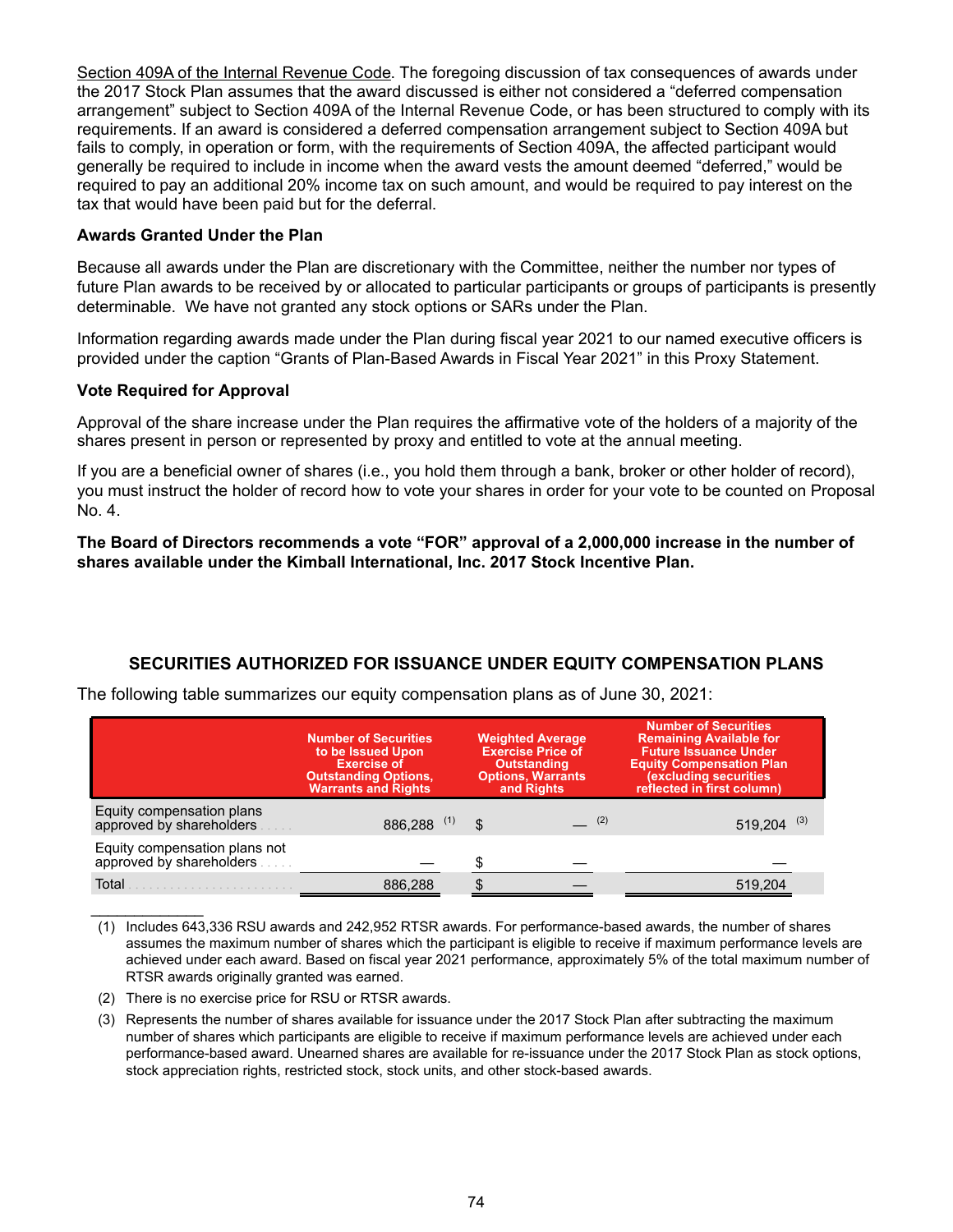### **PROPOSAL NO. 5 - RATIFICATION OF THE APPOINTMENT OF OUR INDEPENDENT REGISTERED PUBLIC ACCOUNTING FIRM**

Deloitte & Touche LLP audited our annual financial statements for the fiscal year ended June 30, 2021. Deloitte & Touche LLP has served as our independent registered public accounting firm since 2002.

Representatives of Deloitte & Touche LLP will be present at the Annual Meeting and will have the opportunity to make a statement and will be available to respond to appropriate questions.

### **Independent Registered Public Accounting Firm Fees**

 $\mathcal{L}_\text{max}$  and  $\mathcal{L}_\text{max}$ 

The following fees were billed from Deloitte & Touche LLP, the member firms of Deloitte Touche Tohmatsu Limited, and their respective affiliates (collectively the "Deloitte Entities"):

| <b>Type of Fee</b>                |     | <b>Fiscal Year</b><br><b>Ended</b><br><b>June 30, 2021</b> |   | <b>Fiscal Year</b><br><b>Ended</b><br><b>June 30, 2020</b> |
|-----------------------------------|-----|------------------------------------------------------------|---|------------------------------------------------------------|
| Audit Fees <sup>(1)</sup>         | S   | 926,600                                                    | S | 748,000                                                    |
| Audit-Related Fees <sup>(2)</sup> | \$  | 396,829                                                    | S | 32,000                                                     |
| Tax Fees $(3)$                    | \$. | 70,000                                                     |   | 4,297                                                      |
| All Other Fees <sup>(4)</sup>     |     |                                                            |   | 1,895                                                      |
| Total                             |     | 1,393,429                                                  |   | 786,192                                                    |

(1) For fiscal year 2021, "Audit Fees" represent the aggregate fees billed or to be billed by Deloitte & Touche LLP in connection with the audit of our annual financial statements, the review of our financial information included in our Annual Report on Form 10-K and Quarterly Reports on Form 10-Q, and the audit of our retirement plan. Fiscal year 2021 audit fees include fees billed for the Poppin acquisition's purchase price allocation and incremental audit procedures related to Poppin.

- (2) Audit-related fees for fiscal year 2021 consisted of fees billed for Poppin due diligence services and pro-forma financial statements.
- (3) For both fiscal years 2021 and 2020, "Tax Fees" represent services that include tax compliance and tax consulting. Fiscal year 2021 tax fees consists of fees billed for a Section 382 net operating loss analysis related to the Poppin acquisition.
- (4) For both fiscal years 2021 and 2020, "All Other Fees" included fees for an accounting information research tool.

### **Consideration of Services Provided by the Independent Registered Public Accounting Firm**

The Audit Committee approves all audit and non-audit services provided by the independent registered public accounting firm prior to the services being performed. The Audit Committee has established a preapproval process for services provided by the independent registered public accounting firm which complies with the requirements of the Sarbanes-Oxley Act of 2002. A description of the pre-approval process is attached to this Proxy Statement as Appendix A. The Audit Committee has considered whether all services provided are compatible with maintaining the independent registered public accounting firm's independence in accordance with this pre-approval process and has determined that such services are compatible.

### **Ratification of Appointment of Independent Registered Public Accounting Firm**

The Audit Committee has appointed Deloitte & Touche LLP to be our independent registered public accounting firm for the fiscal year ending June 30, 2022. They were appointed based upon:

- performance on past audits, including the expertise of the engagement team;
- experience, client service, and responsiveness;
- leadership, management structure, and ethical culture; and
- the amount of fees charged in relation to scope of work performed.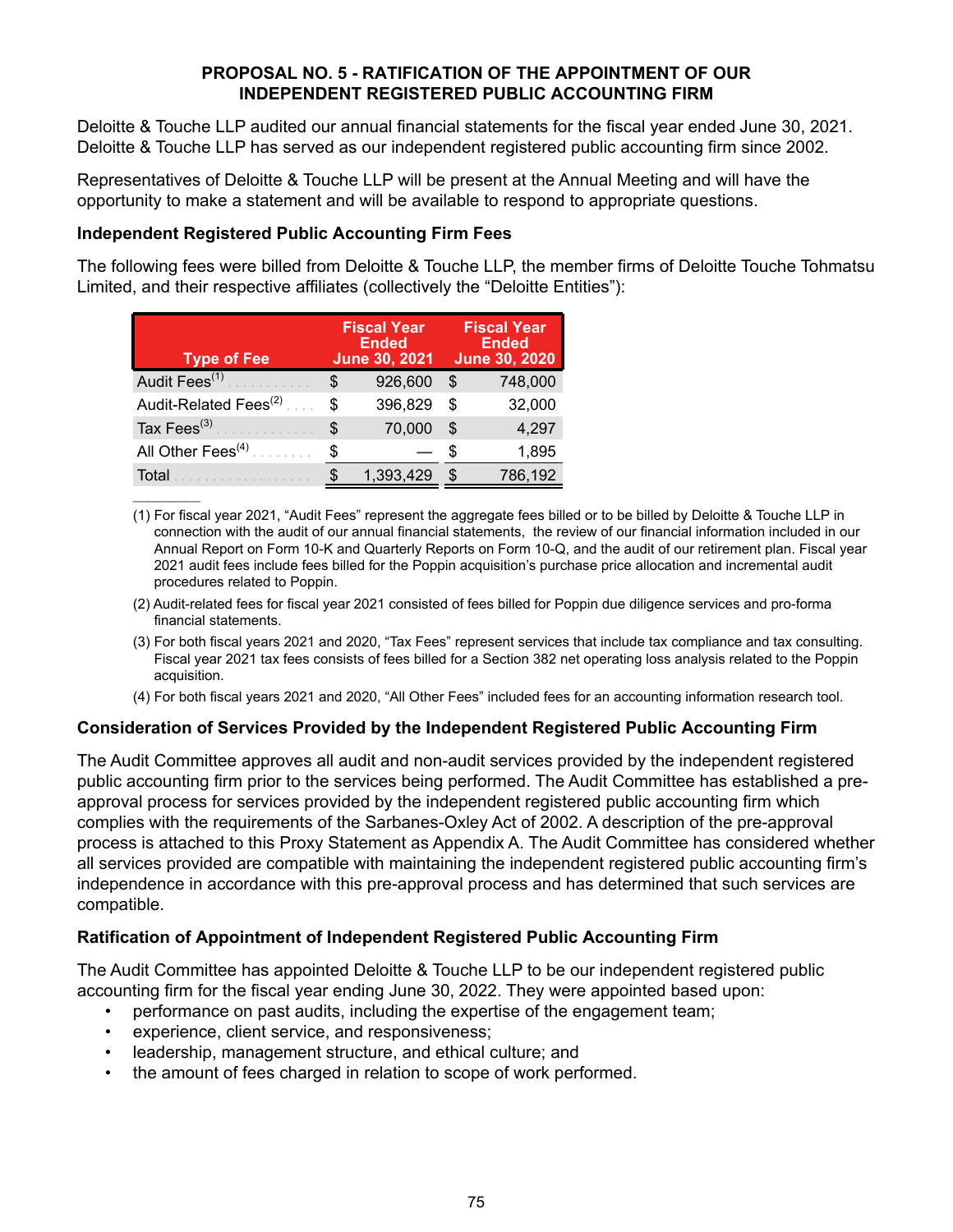Ratification is not required by law or our By-laws. We are submitting the appointment of Deloitte & Touche LLP to our shareholders for ratification as a matter of good corporate practice. If the appointment is not ratified, the Audit Committee will consider whether it is appropriate to appoint another independent registered public accounting firm. Even if the appointment is ratified, the Audit Committee, in its discretion, may appoint a different independent registered public accounting firm at any time during the year if it determines that such a change would be in the best interests of the Company and its shareholders.

**The Board of Directors recommends that our shareholders vote "FOR" ratification of the appointment of Deloitte & Touche LLP as our independent registered public accounting firm.**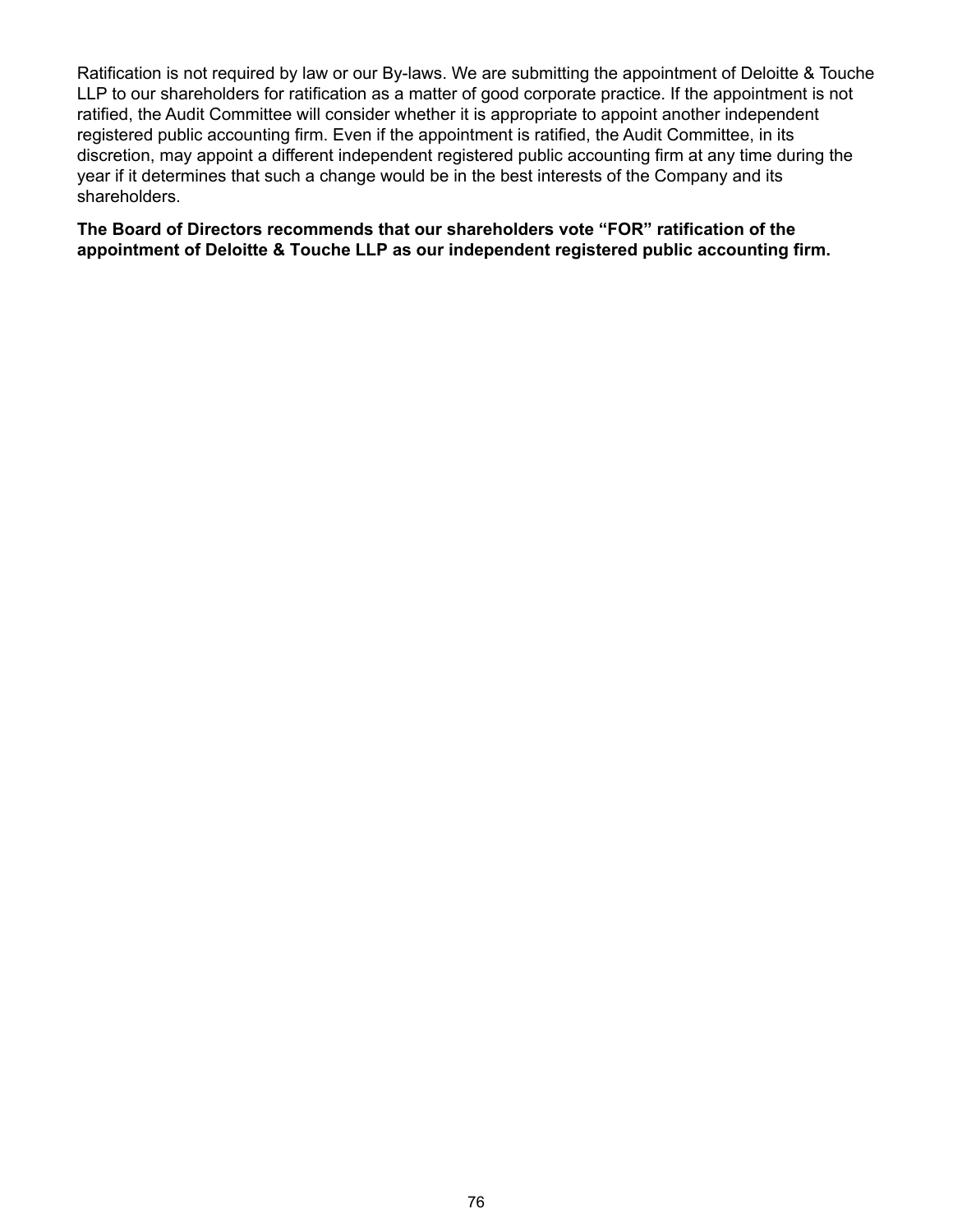## **REPORT OF THE AUDIT COMMITTEE**

The Audit Committee of the Board is responsible for providing independent, objective oversight of the Company's accounting functions, internal control over financial reporting, and financial reporting processes. During the fiscal year ended June 30, 2021,the Audit Committee was comprised of three directors: Patrick E. Connolly (Chair); Scott M. Settersten; and Timothy J. Jahnke who was a member of the Audit Committee until his resignation in April, 2021, at which time Kimberly K. Ryan moved from the Compensation and Governance Committee to the Audit Committee. All members of the Audit Committee meet the independence and experience requirements of The Nasdaq Stock Market LLC and the Securities and Exchange Commission. All members of the Audit Committee also meet the requirements to be considered an "audit committee financial expert."

Management is responsible for the Company's accounting functions, internal control over financial reporting, and financial reporting processes. The Company's independent registered public accounting firm, Deloitte & Touche LLP ("Deloitte"), is responsible for auditing and expressing an opinion in accordance with auditing standards of the Public Company Accounting Oversight Board (United States) ("PCAOB") on the Company's consolidated financial statements and the effectiveness of the Company's internal control over financial reporting.

In connection with these responsibilities, the Audit Committee met with management and Deloitte to review and discuss the June 30, 2021 financial statements, including a discussion of the acceptability and quality of the accounting principles, the reasonableness of critical accounting policies, the clarity of disclosures in the financial statements, and such other matters as are required to be discussed with the Audit Committee under standards established by the Securities and Exchange Commission and the PCAOB. The Audit Committee also has received the written disclosures and the letter from Deloitte in accordance with the applicable requirements of the PCAOB regarding Deloitte's communications with the Audit Committee concerning independence, and has discussed with Deloitte its independence from the Company and management. In addition, the Audit Committee considered whether Deloitte's independence would be jeopardized by providing non-audit services to the Company.

The Audit Committee reviewed the overall scope of the audits performed by the internal auditor and Deloitte. The Audit Committee met with the internal auditor and Deloitte, with and without management present, to discuss the results of the examinations of the Company's internal control over financial reporting and the overall quality of the Company's financial reporting. The Audit Committee also discussed with management and Deloitte, management's report on, and Deloitte's report on and audit of, the Company's internal control over financial reporting in accordance with Section 404 of the Sarbanes-Oxley Act of 2002. The Audit Committee also met at least twice annually in a separate executive session with only members present.

Based upon the review and discussions referred to above, and relying on the representations of the Company's management and the independent auditors' report, the Audit Committee recommended to the Board, and the Board has approved, that the audited consolidated financial statements be included in the Company's Annual Report on Form 10-K for the year ended June 30, 2021, filed with the Securities and Exchange Commission.

Respectfully submitted,

THE AUDIT COMMITTEE

Patrick E. Connolly (Chair) Kimberly K. Ryan Scott M. Settersten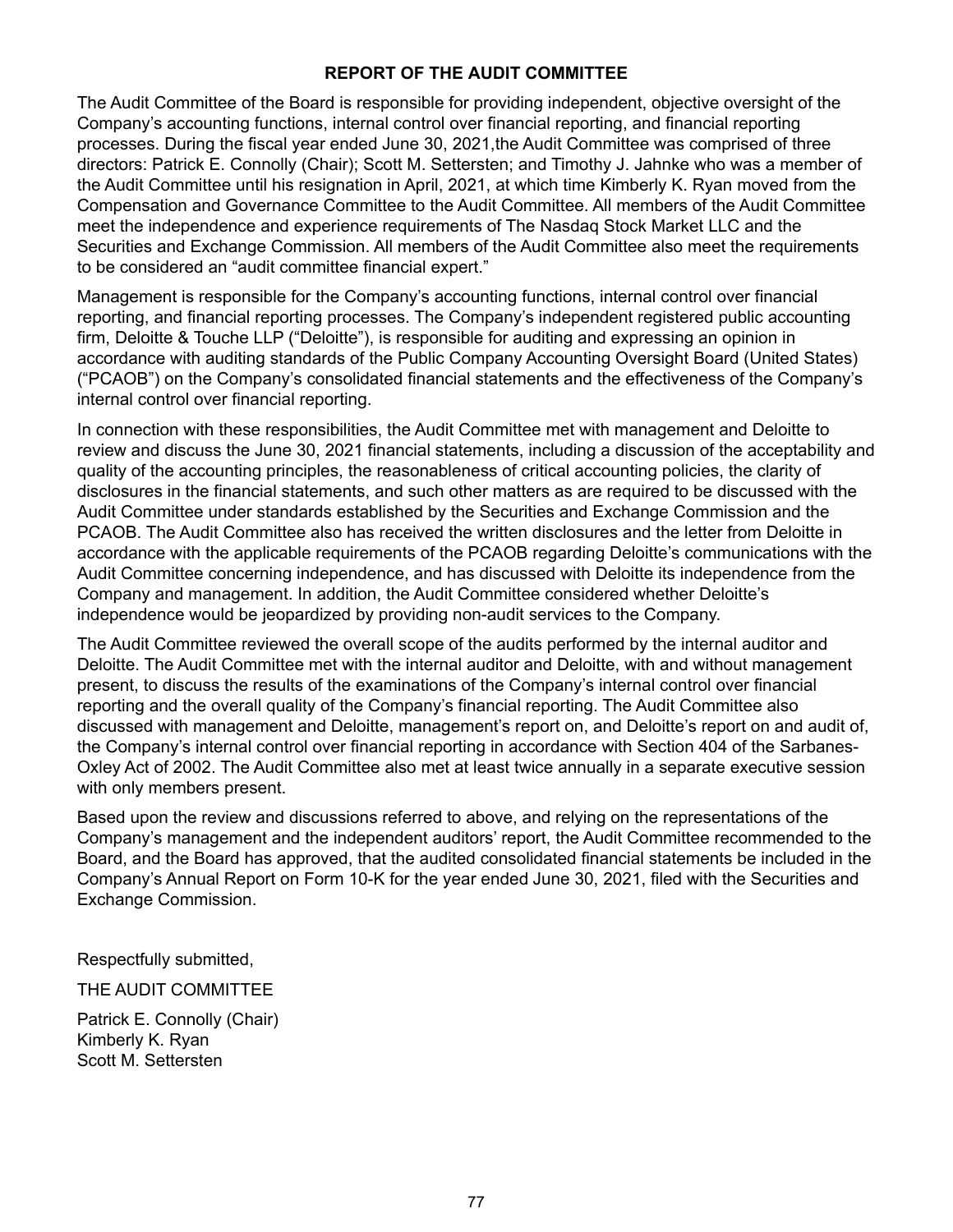# **GENERAL INFORMATION REGARDING THE PROXY AND YOUR VOTING RIGHTS**

### **What is a proxy and a proxy statement?**

A proxy is your legal designation of another person to vote the shares you own in our Company on your behalf and in accordance with your direction. The person you designate to vote on your behalf is called a proxy or proxy holder. If you designate another person as your proxy in a written document, that document also is called a proxy or proxy card. A proxy statement is the document that contains information we are required to disclose to you pursuant to the rules of the SEC when we ask you to sign a proxy designating one or more individuals to vote on your behalf or otherwise solicit shareholder votes.

### **What am I being asked to vote on?**

We are asking our shareholders to vote on the following items:

- To elect three nominees for Class I Directors: Kristine L. Juster, Valerie R. Love and Thomas J. Tischhauser;
- To approve the Company's proposed Amended and Restated Articles of Incorporation to provide shareholders the right to unilaterally amend the Company's Restated By-laws;
- Advisory (non-binding) vote to approve the compensation paid to our NEOs ("Say on Pay");
- To approve an increase in available shares under the Kimball International, Inc. 2017 Stock Incentive Plan; and
- To ratify the appointment of Deloitte & Touche LLP as our independent registered public accounting firm for fiscal year 2022.

Our Board recommends that you vote in favor of each of these matters.

Our Board knows of no other matters that may come up for action at the Annual Meeting. However, if any other matter properly comes before the Annual Meeting, the persons named in the proxy will vote in accordance with their judgment on such matter using the discretionary authority granted in the proxy.

### **How can I access the proxy statement and voting materials?**

On or about September 13, 2021, we mailed to many of our shareholders a Notice of Internet Availability of Proxy Materials (the "Notice") instead of a paper copy of this Proxy Statement and our 2021 Annual Report to Shareholders, which includes our Annual Report on Form 10-K as filed with the SEC for the fiscal year ended June 30, 2021 (our "2021 Annual Report"). The Notice contains instructions on how to access this Proxy Statement and the 2021 Annual Report as well as how to vote online. The Notice also contains instructions on how to request and receive a paper copy of our proxy materials, including this Proxy Statement, our 2021 Annual Report and a proxy card. Using this distribution process conserves natural resources and reduces the costs of printing and distributing these proxy materials. **This Proxy Statement, the 2021 Annual Report, the form of the proxy card and voting instructions are being made available to shareholders on or about September 13, 2021 at www.proxyvote.com or www.kimballinternational.com/annual-shareholder-information, where you can click on the "vote now" button.** 

The SEC's rules permit us to deliver a single Notice or set of proxy materials to one address shared by two or more of our shareholders. This delivery method is referred to as "householding" and can result in significant cost savings for the Company. To take advantage of this opportunity, we have delivered only one Notice or set of proxy materials to multiple shareholders who share an address, unless we received contrary instructions from the impacted shareholders prior to the mailing date. We agree to deliver promptly, upon written or oral request, a separate copy of the Notice or proxy materials, as requested, to any shareholders at the shared address to which a single copy of those documents was delivered. If you prefer to receive separate copies of the Notice or proxy materials, contact Broadridge Financial Solutions, Inc. at 800-542-1061 or in writing at Broadridge Financial Solutions, Inc., Householding Department, 51 Mercedes Way, Edgewood, New York 11717. If you are currently a shareholder sharing an address with another shareholder and wish to receive only one copy of future Notices or proxy materials for your household, please contact Broadridge Financial Solutions, Inc. at the above phone number or address.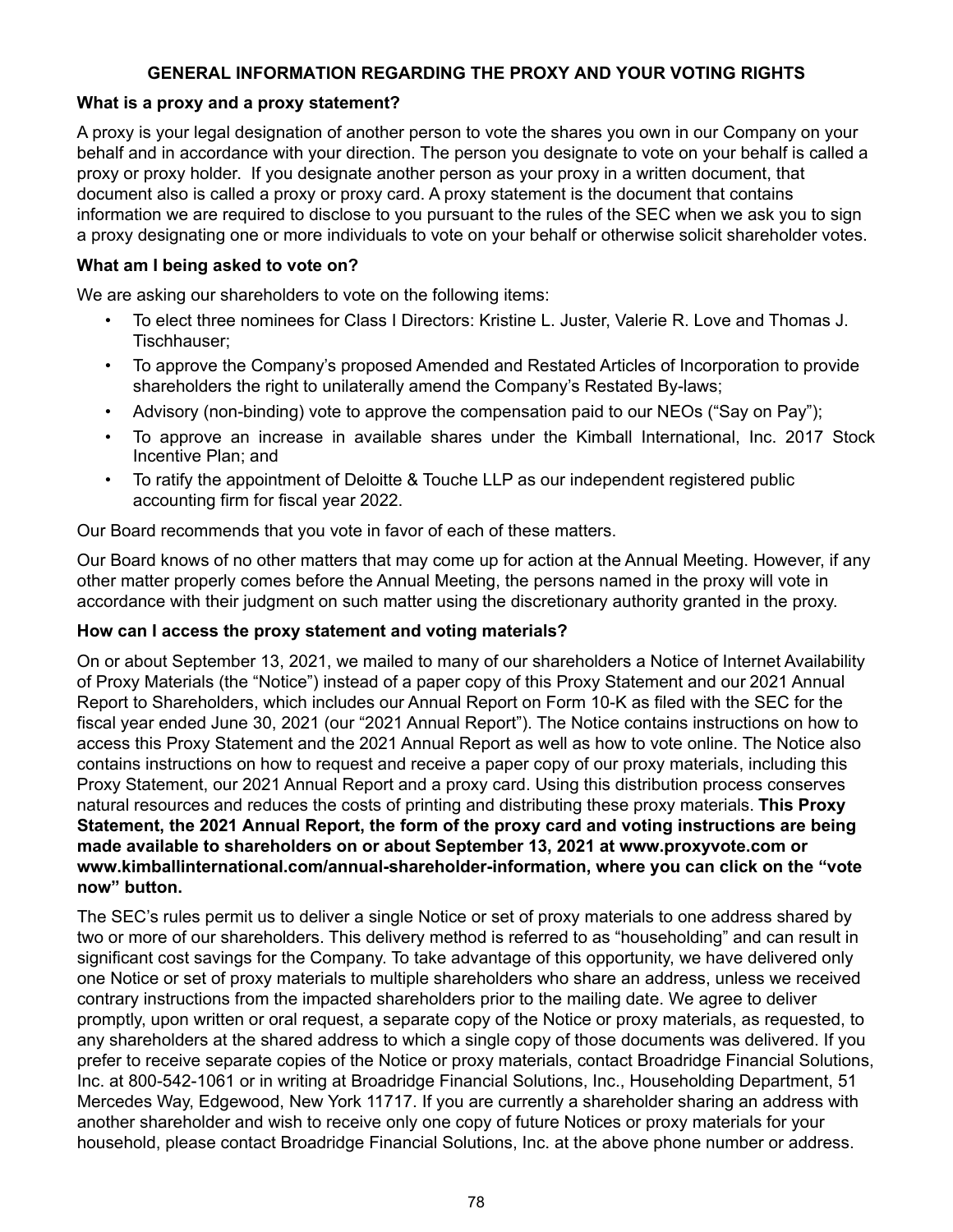# **Who is entitled to vote?**

Shareholders of record who hold shares of our Common Stock (either Class A or Class B) at the close of business on the record date, August 23, 2021, are entitled to receive notice of the Annual Meeting and vote their shares, or have their shares voted by the proxy on their behalf, at the Annual Meeting, or any postponement or adjournment of the Annual Meeting. Shareholders are entitled to one vote per share, and individual votes will be kept confidential, except as appropriate to meet legal requirements.

### **How do I vote my shares?**

If you are a registered shareholder, you may vote your shares by proxy in one of the following ways:

- 1. Via the internet by visiting www.proxyvote.com.
- 2. By telephone by calling the number on your proxy card, voting instructions or Notice.
- 3. By mail if you requested printed materials and received a paper copy of the proxy card, by marking, signing, dating and mailing your proxy card in the prepaid and addressed envelope provided. No postage is required if mailed in the United States. If you vote by internet or telephone, please do not return a signed proxy card by mail.
- 4. In person at the Annual Meeting.

See below regarding how to vote if your shares are held by a broker, bank, nominee or other shareholder of record.

### **What is a "beneficial owner?"**

This describes how you own your shares, i.e., your shares are held in "street name" through a bank, broker, nominee or other shareholder of record. For comparison, a "shareholder of record" or a "registered shareholder" holds shares that are registered directly to them through Broadridge Corporate Issuer Solutions, Inc., our transfer agent. A beneficial owner will vote their shares through the shareholder of record, which may be their broker, bank, etc.

If you are a beneficial owner, your bank, broker or other nominee, as the record holder of your shares, is required to vote the shares according to your instructions. You should receive instructions from your bank, broker or other nominee on how to vote the shares. If you hold your shares in street name, you must request a legal proxy from your bank, broker or nominee if you would like to vote in person at the Annual Meeting. If you fail to provide voting instructions, your broker, bank or other nominee is only permitted to vote your shares on the proposal to ratify the appointment of Deloitte & Touche LLP as our independent registered public accounting firm. They may NOT vote on the election of directors, the Say on Pay proposal, the Amended and Restated Articles of Incorporation proposal, or the Kimball International, Inc. 2017 Stock Incentive Plan proposal absent instructions from you. Without your voting instructions on such proposals, a "broker non-vote" will occur with respect to these proposals, so please contact the entity that acts as record holder of your shares to ensure that your wishes are carried out in the voting process.

### **How will my shares be voted?**

If you are a shareholder of record and you do not cast your vote, no votes will be cast on your behalf on any of the items of business at the Annual Meeting. All properly delivered proxies will be voted in accordance with the wishes of the shareholder as expressed therein. In the absence of contrary direction, the proxies will be voted "FOR" the election of each of the named nominees to the Board, "FOR" approval of the Say on Pay vote, "FOR" the Amended and Restated Articles of Incorporation, "FOR" the Kimball International, Inc. 2017 Stock Incentive Plan, and "FOR" the ratification of the appointment of our independent registered public accounting firm.

As discussed above, if you are a beneficial owner, you must instruct your bank, broker, or nominee as to your wishes for voting on the items listed above or obtain a legal proxy and vote your shares in person at the Annual Meeting.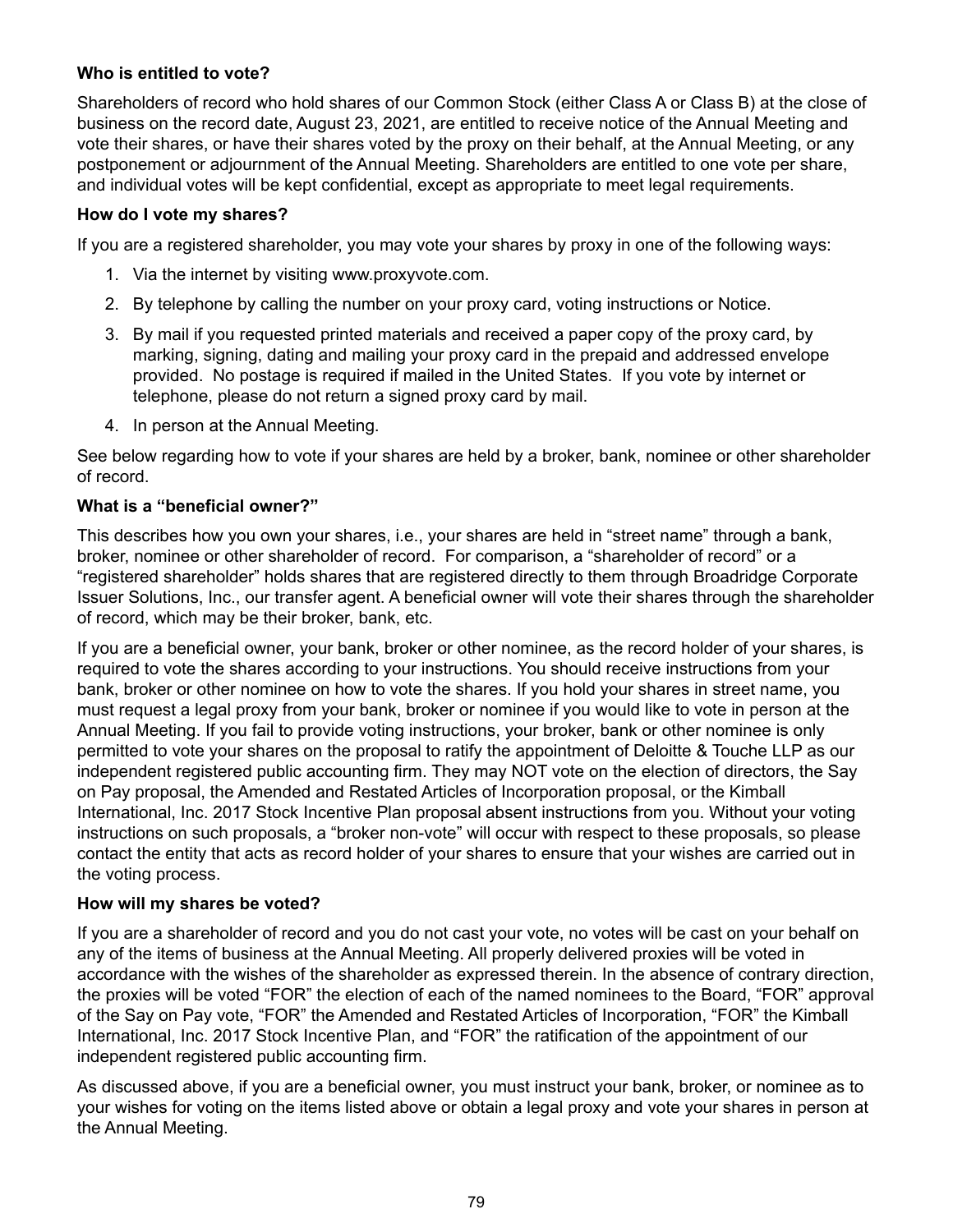# **Can I change or revoke my proxy after I return my proxy card?**

The common shares represented by each proxy will be voted in the manner you specified unless your proxy is revoked before it is exercised. You may change or revoke your proxy by:

- delivering to our Secretary prior to the Annual Meeting a written notice of revocation at Kimball International, Inc., 1600 Royal Street, Jasper, Indiana 47546 Attn: Corporate Secretary;
- submitting a properly signed proxy card with a later date prior to the Annual Meeting; or
- submitting a vote at a later time via the Internet or telephone up until 11:59 p.m. Eastern Daylight Time the day before the Annual Meeting date.

# **Will I have to pay to receive proxy materials?**

The entire cost of soliciting proxies, including providing these materials, will be borne by our Company. In addition to the use of mail services, proxies may be solicited by personal interview, telephone, and electronic mail by our directors, officers, and employees without extra compensation. We will also reimburse brokerage houses, custodians, nominees, and fiduciaries for actual expenses incurred in forwarding proxy materials to beneficial owners.

# **When will the 2021 Annual Report be available?**

Our 2021 Annual Report is being made available at the same time and by the same method described for the proxy materials. The 2021 Annual Report is not to be considered as part of the proxy solicitation materials or as having been incorporated by reference. **Shareholders may receive, without charge, a copy of our Annual Report on Form 10-K for the fiscal year ended June 30, 2021, including financial statements but excluding exhibits, as filed with the SEC. Please address requests for a copy of our Annual Report on Form 10-K for the fiscal year ended June 30, 2021 to our Secretary at Kimball International, Inc., 1600 Royal Street, Jasper, Indiana 47546.**

# **Who can attend the Annual Meeting of Shareholders?**

We intend to hold the Annual Meeting in person but, given the public health concerns related to the COVID-19 pandemic, urge you to consider voting in advance via one of the remote methods describe above. All registered shareholders as of the record date, or their duly appointed proxies, may attend the Annual Meeting. A government-issued photo identification, such as a driver's license, state-issued ID or passport, will be required for entrance to the meeting. Please note that if you are a beneficial owner, you will also need to bring a copy of a brokerage statement reflecting your ownership of shares of our common stock as of the record date to enter the meeting.

# **What is the impact on me if I hold Class A Common Stock versus Class B Common Stock?**

Your shares have equal voting rights regardless of whether they are Class A Common Stock or Class B Common Stock. Due to the unification of the two classes of Common Stock concurrent with the spin-off of our EMS division, which was effective October 31, 2014, all references in this Proxy Statement to "Common Stock" include both classes of stock unless either Class A Common Stock or Class B Common Stock is clearly identified. Each class of Common Stock now has equal rights, preferences, limitations and restrictions, except that shares of Class A Common Stock must be converted to Class B Common Stock before they can be publicly traded. Each share of Common Stock is entitled to one vote with respect to all matters presented to shareholders at the Annual Meeting.

Our Class A Common Stock was de-registered under the Exchange Act, effective in September 2015. However, this does not affect the rights of shareholders who choose to continue to hold their Class A Common Stock.

We encourage any shareholders that continue to hold Class A Common Stock to convert those shares to Class B Common Stock. Again, Class A Common Stock and Class B Common Stock are now equal in all respects, including voting rights and dividend amounts, except that Class A Common Stock must be converted to Class B Common Stock in order to be publicly traded.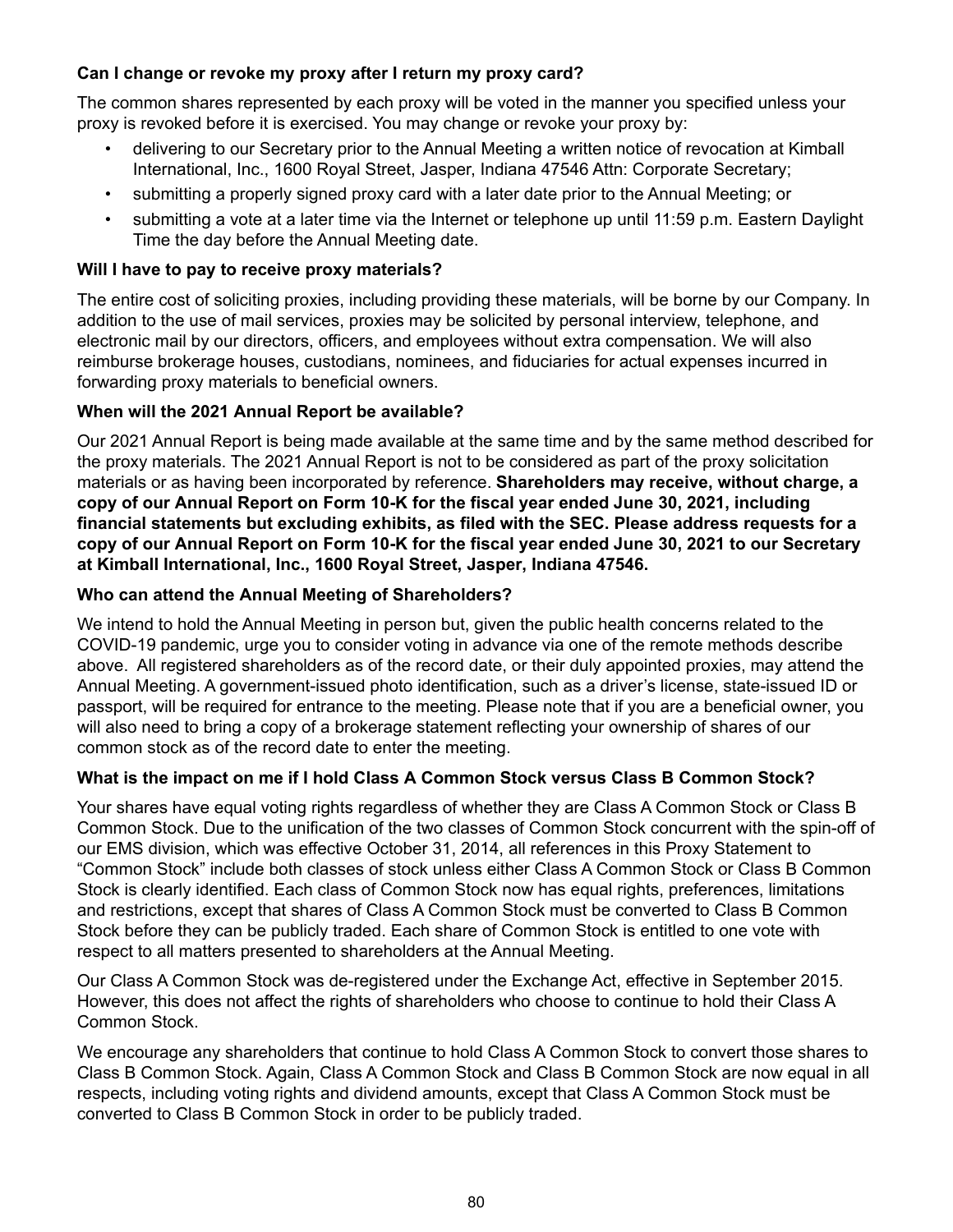## **FUTURE SHAREHOLDER PROPOSALS**

Proposals to be presented at the 2022 Annual Meeting by Shareholders and included in our Proxy Statement for that meeting must be received by the Company at our principal executive offices, 1600 Royal Street, Jasper, Indiana 47546, no later than May 16, 2022. Such proposals must meet certain requirements under the regulations of the SEC to be included in our Proxy Statement. A shareholder wishing to nominate a candidate for election as a director or to bring any other proposal before the 2022 Annual Meeting of Shareholders (but not include the nomination or proposal in our Proxy Statement), must cause written notice of the proposal to be received by the Secretary of the Company at our principal executive office no earlier than July 8, 2022, and no later than July 28, 2022. The written notice must also meet additional requirements as stated in our By-laws, a copy of which is available upon written request directed to the Secretary of the Company.

## **SHAREHOLDER COMMUNICATIONS WITH THE BOARD OF DIRECTORS**

Shareholders may communicate with a member of the Board by sending comments to a specific director or directors in care of the Secretary of the Company at 1600 Royal Street, Jasper, Indiana 47546, who will ensure delivery, except that correspondence involving marketing, job applications, personal threats or other inappropriate material will not be delivered. The Secretary may also forward the correspondence to the Chair of the Board and/or to one or more departments within the Company if the communication is more appropriately addressed by an employee of the Company. A log of correspondence received and copies of the correspondence are available to any director who wishes to review them.

By Order of the Board of Directors

Mark W. Johnson Chief Legal, Governance Officer & Corporate Secretary September 13, 2021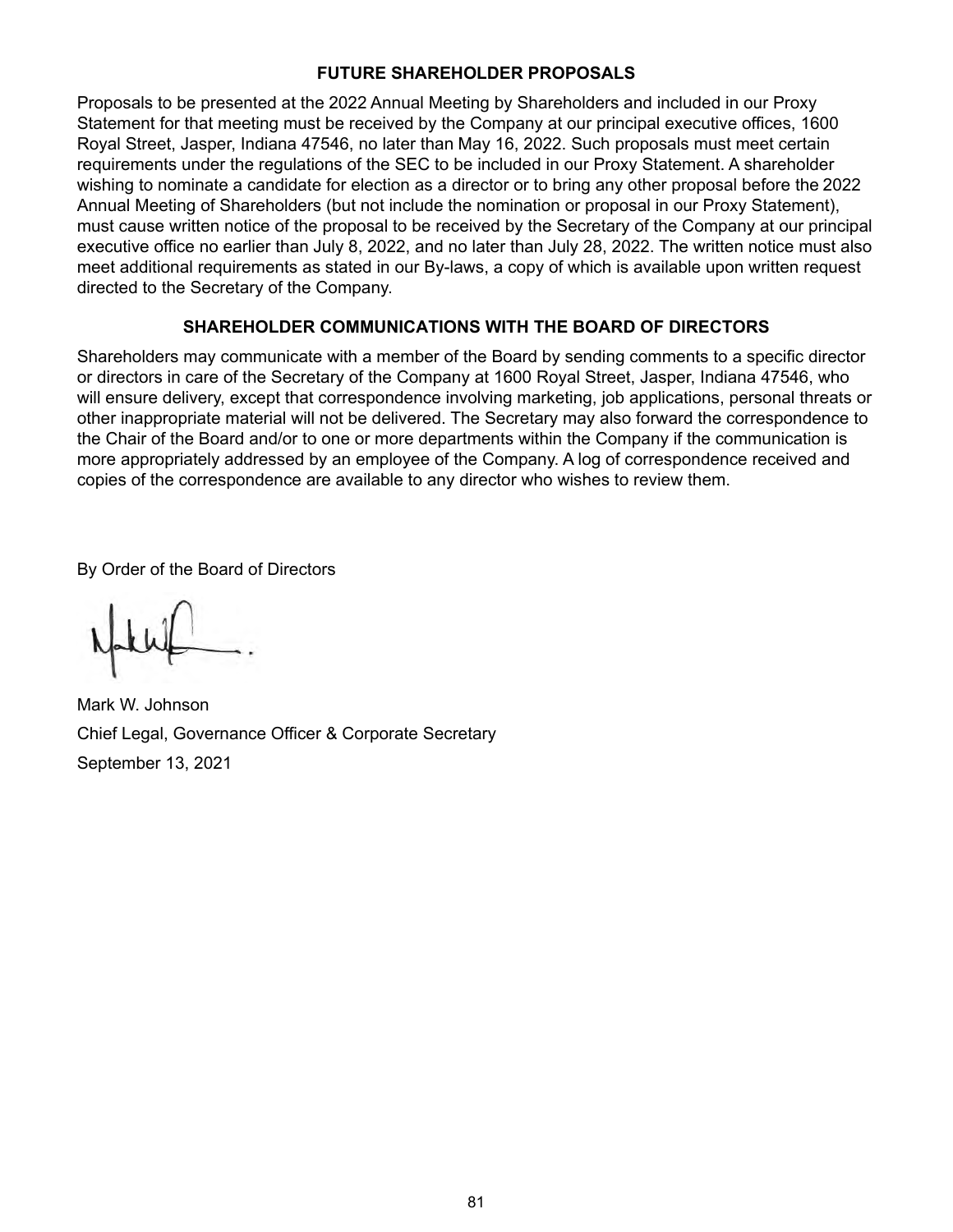### **APPROVAL PROCESS FOR SERVICES PERFORMED BY THE INDEPENDENT REGISTERED PUBLIC ACCOUNTING FIRM**

# **Objective**

To ensure the independent registered public accounting firm is independent in both fact and appearance with respect to the audit of the financial statements of Kimball International, Inc. (the "Company").

## **Process**

The Company's independent registered public accounting firm reports to and is engaged by the Audit Committee of the Company. Prior to the engagement of the independent registered public accounting firm to render services, the services and fees are approved by the Audit Committee. The Audit Committee will not engage the independent registered public accounting firm for any non-audit service that is specifically prohibited by the Securities and Exchange Commission rules on auditor independence, nor will approval be granted for any non-audit service that individually or in the aggregate, in the Audit Committee's opinion, impairs the independence of the independent registered public accounting firm with respect to the audit of the financial statements of the Company. Pre-approval of services is obtained either (1) by explicit pre-approval of individual services from the Audit Committee or (2) by general pre-approval for certain tax compliance and related tax services.

The Audit Committee has delegated authority to the Audit Committee Chair to grant approval required by this policy for any service engagements that arise between Audit Committee meetings. During the next regularly scheduled Audit Committee meeting, or sooner as appropriate, the Audit Committee Chair updates the full committee of approved independent registered public accounting firm services for informational purposes.

The independent registered public accounting firm has reviewed the policy and believes that the policy will not adversely affect the firm's independence.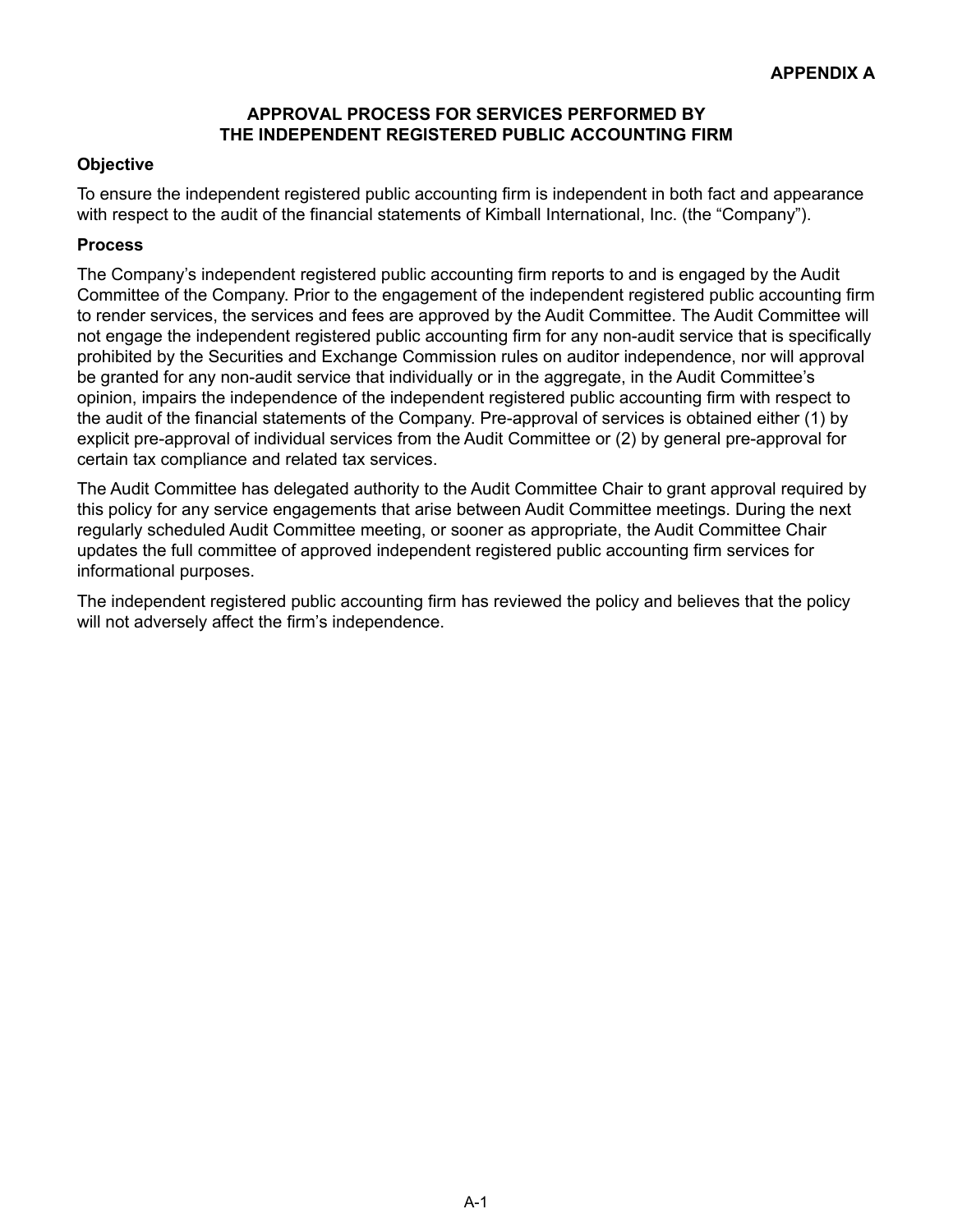## **RECONCILIATION OF GAAP TO NON-GAAP MEASURES**

The following reconciles net income determined in accordance with U.S. generally accepted accounting principles ("GAAP") to EBITDA for the fiscal year ended June 30, 2021:

| (Amounts in thousands)               |   | <b>Fiscal Year Ended</b><br>June 30, 2021 |
|--------------------------------------|---|-------------------------------------------|
|                                      | S | 7,416                                     |
| Provision (Benefit) for Income Taxes |   | (2,806)                                   |
| Income Before Taxes on Income        |   | 4,610                                     |
|                                      |   | 453                                       |
|                                      |   | (336)                                     |
|                                      |   | 14,511                                    |
| Amortization                         |   | 6,683                                     |
|                                      |   | 2,925                                     |
| EBITDA                               |   | 28,846                                    |

For fiscal year 2021, the following adjustments were made to EBITDA to determine annual cash incentive payouts under the plan:

| <b>EBITDA</b>                                               | \$<br>28.8 | (Amounts in Millions)                                                                                                                                                                                                                                                                                                                                                                                                                                                                                                                |
|-------------------------------------------------------------|------------|--------------------------------------------------------------------------------------------------------------------------------------------------------------------------------------------------------------------------------------------------------------------------------------------------------------------------------------------------------------------------------------------------------------------------------------------------------------------------------------------------------------------------------------|
| <b>Adjustments to EBITDA:</b>                               |            |                                                                                                                                                                                                                                                                                                                                                                                                                                                                                                                                      |
| Add Back: Fiscal year 2021 pre-tax restructuring            | 3.9        | The Compensation and Governance Committee (the<br>"Committee") decided that the impact of restructuring actions<br>should be spread over a two year period to align with the period<br>over which benefits are expected to accrue. Therefore it is<br>necessary to increase EBITDA for half of the total restructuring<br>incurred in FY21. The restructuring adjustment does not factor in<br>the impairment portion of restructuring expense because the<br>EBITDA metric excludes non-cash impairment charges.                    |
| Subtract: Fiscal year 2020 pre-tax restructuring<br>expense | (2.3)      | In fiscal year 2020, the Committee decided that the fiscal year<br>2020 impact of restructuring actions should be spread over a two<br>year period to align with the period over which benefits are<br>expected to accrue. Therefore it is necessary to reduce fiscal<br>year 2021 EBITDA for half of the total restructuring incurred in<br>fiscal year 2020. The restructuring adjustment does not factor in<br>the impairment portion of restructuring expense because the<br>EBITDA metric excludes non-cash impairment charges. |
| Add Back: Poppin EBITDA Loss                                | 8.3        | The Committee decided that the impact of any acquisition in the<br>fiscal year of the acquisition should be excluded from the Annual<br>Cash Incentive Plan payout computation because results of the<br>acquisition were unknown and were not factored into the setting<br>of the performance targets at the beginning of the fiscal year.                                                                                                                                                                                          |
| Subtract: Poppin Contingent Earn-out Gain                   | (11.6)     | The Committee decided that the impact of any acquisition in the<br>fiscal year of the acquisition should be excluded from the Annual<br>Cash Incentive Plan payout computation because acquisition-<br>related adjustments such as the earn-out valuation were<br>unknown and were not factored into the setting of the<br>performance targets at the beginning of the fiscal year.                                                                                                                                                  |
| Add Back: Acquisition expenses                              | 2.0        | The Committee decided that acquisition due diligence costs<br>should be excluded from the Annual Cash Incentive Plan payout<br>computation because these costs are not indicative of our core<br>operating performance. The excluded amount was a maximum<br>of \$2 million, which was the amount assumed in setting<br>performance targets.                                                                                                                                                                                         |
| Adjusted EBITDA used for Annual Cash<br>Incentive Plan      | 29.1       |                                                                                                                                                                                                                                                                                                                                                                                                                                                                                                                                      |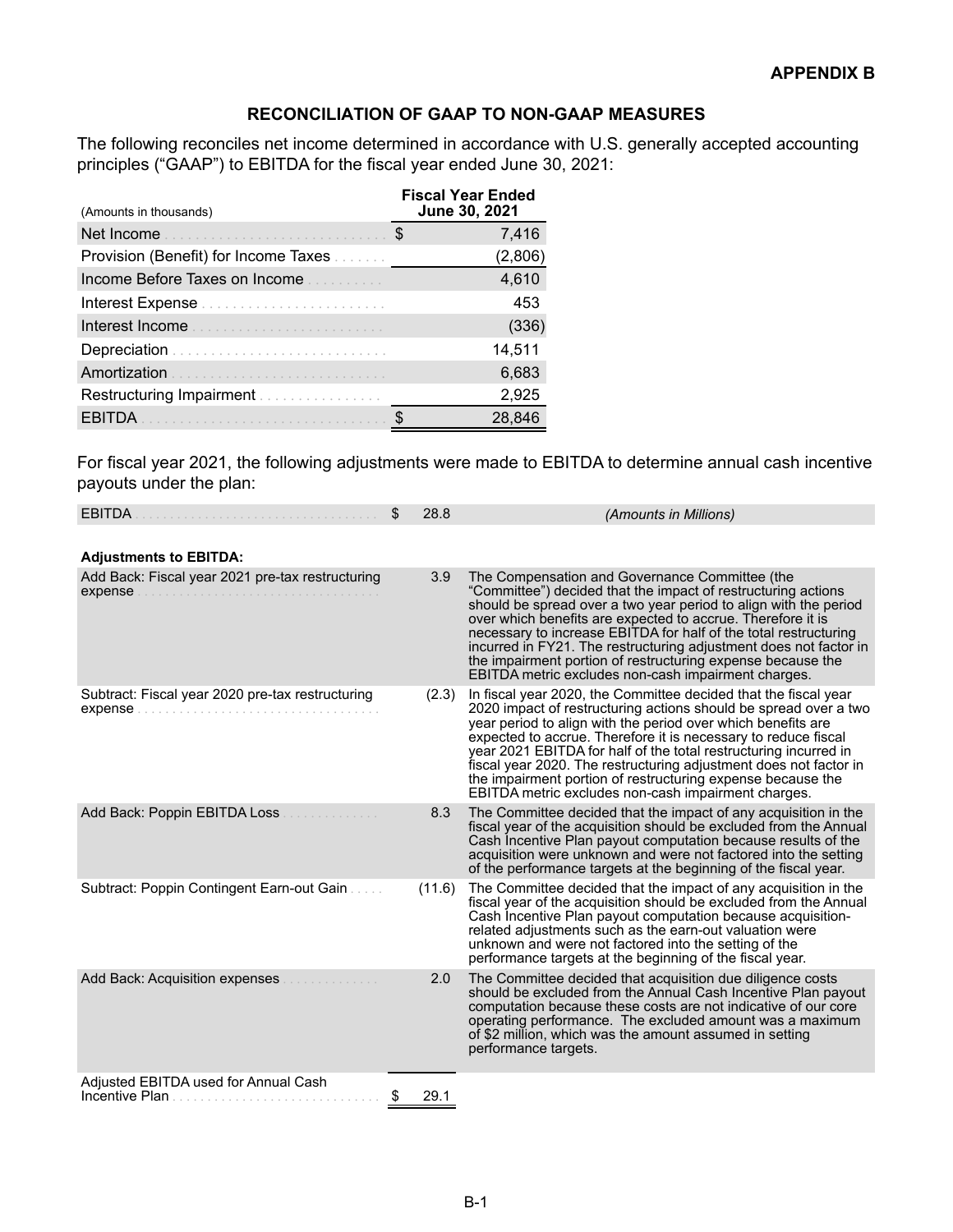#### **AMENDED AND RESTATED ARTICLES OF INCORPORATION OF KIMBALL INTERNATIONAL, INC. (As Proposed to be Amended)**

Kimball International, Inc. (the "corporation"), a corporation existing pursuant to the provisions of the Indiana Business Corporation Law (the "Corporation Law"), hereby amends and restates its Articles of Incorporation in accordance with Indiana Code 23-1-38-7. These Amended and Restated Articles of Incorporation shall be effective as of [  $\qquad \qquad$ ], 2021, and shall supersede and take the place of the existing Amended and Restated Articles of Incorporation of Kimball International, Inc., which are dated November 12, 1997, and all subsequent amendments thereto.

### **ARTICLE I**

#### **NAME**

The name of the corporation is Kimball International, Inc.

#### **ARTICLE II**

#### **PURPOSES**

The purposes for which the corporation is formed are:

- (a) to transact any and all lawful businesses for which corporations may be incorporated under the Corporation Law;
- (b) to carry on the trade or business of manufacturing, purchasing, buying, selling, handling, disposing of, merchandising and dealing in, either at wholesale or at retail, manufactured products of metal, wood, or other materials and/or the combinations thereof, of the various and several kinds, and especially furniture of the various and several kinds of construction, parts, and accessories, and in general, the engagement in manufacturing and merchandising and as before said, either at wholesale or at retail, and all or either, in whole or in part, as the further interests and opportunities may suggest, and as the subsequent conditions may indicate or require;
- (c) to engage and conduct a business in the United States and internationally for the manufacture of products of metal, wood or other materials and/or the combinations thereof; to buy, sell, own, manufacture, assemble, build, construct and otherwise handle and deal in all kinds of machinery, equipment, supplies, parts or accessories, and to manufacture, build and construct furniture of the various and several kinds of construction, parts and accessories and to dispose and deal in the same as manufacturers, jobbers, wholesalers and retailers;
- (d) to acquire, hold, use, sell, assign, lease, grant licenses in respect of, mortgage and otherwise deal in and dispose of Letters Patent of the United States or any foreign country, patent rights, licenses and privileges, inventions, improvements and processes, copyrights, trademarks and trade names incident to or useful in connection with any business of this corporation;
- (e) to acquire the capital stock, bonds or other evidences of indebtedness, secured or unsecured, of any other corporation and to acquire the good will, rights, assets and property and to undertake and assume all or any part of the obligations or liabilities of any other corporation, firm, association or person;
- (f) to acquire by purchase, subscription or otherwise, and to receive, hold, own, guarantee, sell, assign, exchange, transfer, mortgage, pledge or otherwise dispose of or deal in and with any of the shares of the capital stock, or any voting trust certificates in respect of the shares of capital stock, scrip, warrants rights, bonds, debentures, notes, trust receipts and other securities, obligations, choses in action and evidences of indebtedness or interest issued or created by any corporations, joint stock companies, syndicates, associations, firms, trusts or persons, public or private, or by the government of the United States of America, or by any foreign government, or by any state,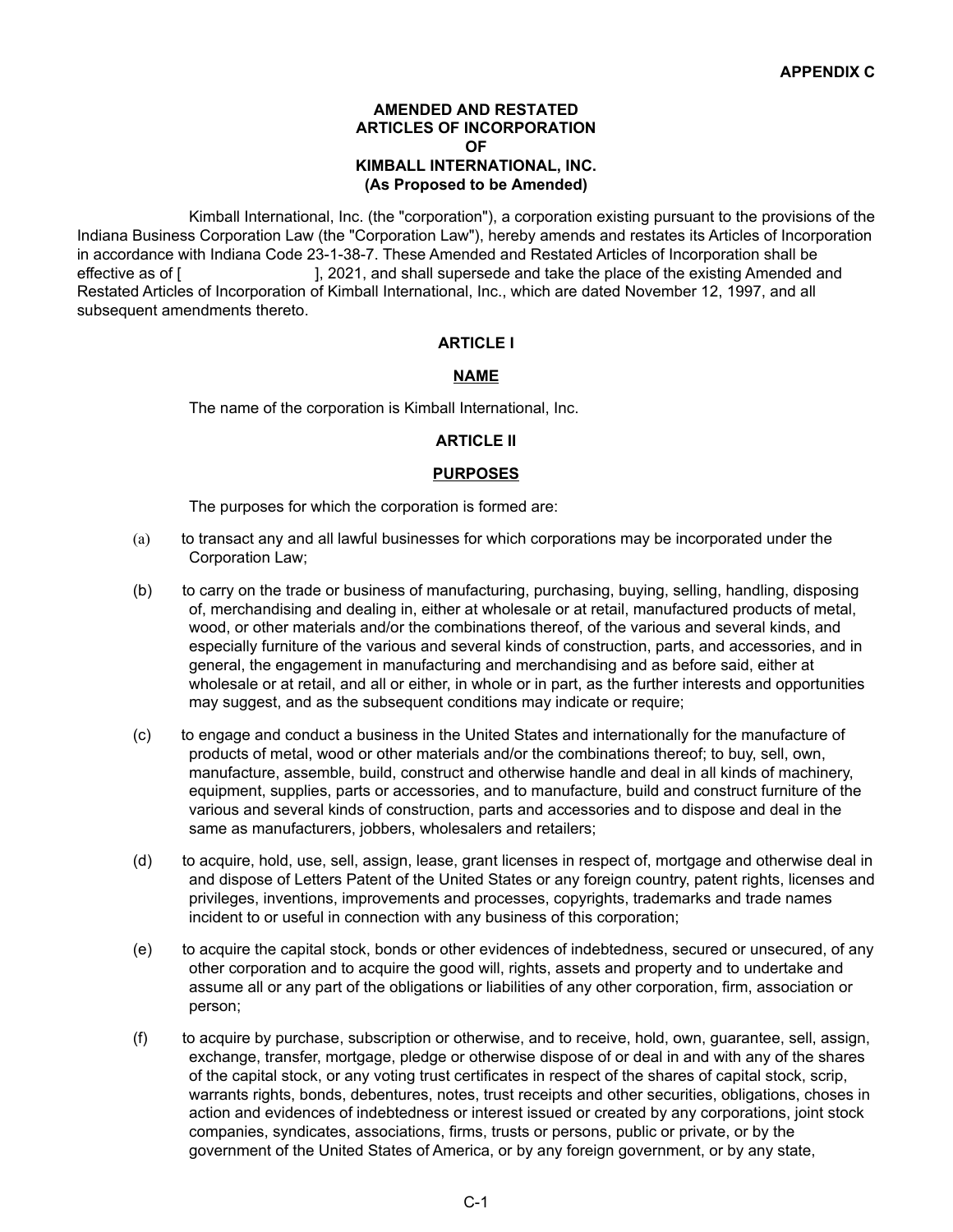territory, province, municipality or other political subdivision or by any governmental agency, and as owner thereof to possess and exercise all the rights, powers and privileges of ownership, including the right to execute consents and vote thereon, and to do any and all acts and things necessary or advisable for the preservation, protection, improvement and enhancement in value thereof;

- (g) to buy, hold, own, improve, manage, operate, lease as lessee or as lessor, sell, convey and/or mortgage either alone or in conjunction with others, real estate of every kind, character and description whatsoever and wheresoever situated, and any interest therein; and to purchase, acquire, hold, mortgage, pledge, hypothecate, exchange, sell, deal in and dispose of, alone or in syndicates, or otherwise in conjunction with others, commodities and other personal property of every kind, character and description whatsoever and wheresoever situated, and any interest therein;
- (h) to act as agent or representative of others for any lawful business purposes;
- (i) to make contracts; to make any guaranty respecting stocks, leases, securities, indebtedness, interest, contracts, or other obligations; to borrow money; to issue bonds, promissory notes, debentures and other evidences of indebtedness; to secure such evidence of indebtedness by pledge, mortgage and/or hypothecation of certain or all of the assets of the corporation; to enter into indentures specifying the various terms and incidents of such evidences of indebtedness; and to do any and all other incidental acts and things necessary to borrow money on the part of the corporation;
- (j) to borrow or raise monies for any of the purposes of the corporation and, from time to time without limit as to amount, to draw, make, accept, endorse, execute and issue promissory notes, drafts, bills of exchange, warrants, bonds, debentures and other negotiable or nonnegotiable instruments and evidences of indebtedness, and to secure the payment of any thereof and of the interest thereon by mortgage upon or pledge, conveyance or assignment in trust of the whole or any part of the property of the corporation, whether at the time owned or thereafter acquired, and to sell, pledge or otherwise dispose of such bonds or other obligations of the corporation for its corporate purposes;
- (k) to purchase, hold, sell and transfer the shares of its own capital stock; provided it shall not use its funds or property for the purchase of its own shares of capital stock when such use would cause any impairment of its capital except as otherwise permitted by law, and provided further that shares of its own capital stock belonging to it shall not be voted upon directly or indirectly;
- (l) to have one or more offices, to carry on all or any of its operations and business and without restriction or limit as to amount, to purchase or otherwise acquire, hold, own, amortize, sell, convey or otherwise deal in or dispose of real and personal property of every class and description in any of the states, districts, territories or colonies of the United States, and in any and all foreign countries, subject to the laws of such state, district, territory, colony or country;
- (m) in general, to carry on any other businesses in connection with the foregoing and to have and exercise all of the powers conferred by the laws of the State of Indiana upon corporations by the Corporation Law.

### **ARTICLE III**

### **PERIOD OF EXISTENCE**

The period during which the corporation shall continue is perpetual.

### **ARTICLE IV**

### **SHARES**

Section 1. Number. The total number of shares into which the corporation's capital stock is to be divided is 150,000,000 shares, identified by class and par value of shares as follows:

- (a) 50,000,000 shares of Class A Common Stock of the par value of \$.05 per share; and
- (b) 100,000,000 shares of Class B Common Stock of the par value of \$.05 per share.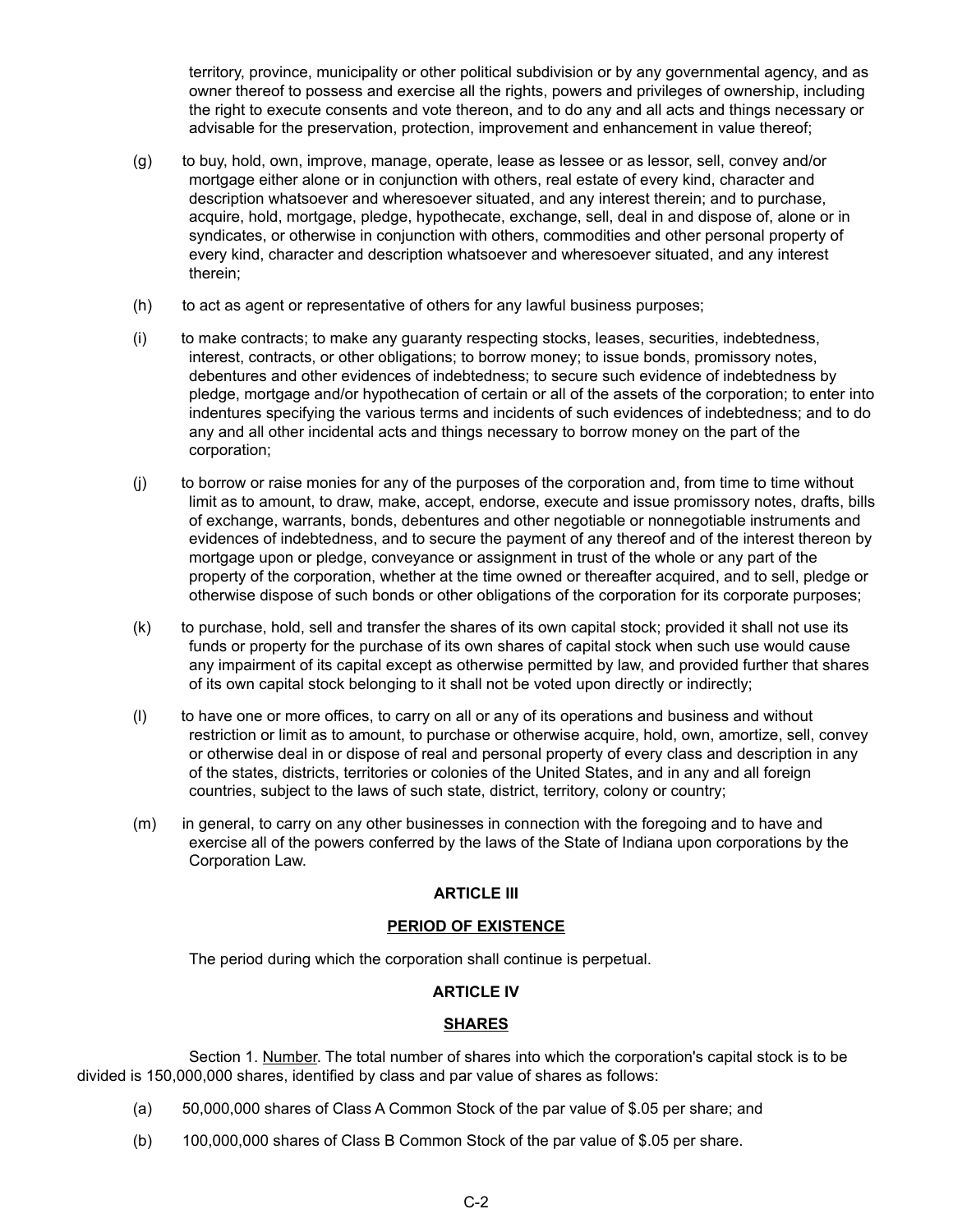Section 2. Share Split. On November 12, 1997 (the "Effective Date"), and without any further action on the part of the corporation or its shareholders, each share of Class A Common Stock, \$.31-1/4 par value, then issued (including shares held by the corporation as treasury shares), shall be split into two fully paid and nonassessable shares of Class A Common Stock, \$.05 par value per share, and each share of Class B Common Stock, \$.31-1/4 par value, then issued (including shares held by the corporation as treasury shares), shall be split into two fully paid and nonassessable shares of Class B Common Stock, \$.05 par value per share. To reflect the share split provided above, each certificate representing shares of Class A Common Stock, \$.31-1/4 par value, theretofore issued and outstanding or theretofore issued and held in the corporate treasury, and each certificate representing shares of Class B Common Stock, \$.31-1/4 par value, theretofore issued and outstanding or theretofore issued and held in the corporate treasury, shall continue to represent, after the Effective Date, the same number of shares of Class A Common Stock and Class B Common Stock, respectively, theretofore represented by such certificate, and each holder of shares of Class A Common Stock or Class B Common Stock shall be entitled, as soon as practicable after the Effective Date, to receive a new certificate representing a number of shares of Class A Common Stock, \$.05 par value, or Class B Common Stock, \$.05 par value, respectively, as authorized by the foregoing provisions, equal to the number of shares theretofore held so that, upon the Effective Date, each holder of record of a certificate theretofore representing issued Class A Common Stock or Class B Common Stock will be entitled to certificates representing in the aggregate two shares of Class A Common Stock, \$.05 par value, or Class B Common Stock, \$.05 par value, respectively, for each share of Class A Common Stock, \$.31-1/4 par value, or Class B Common Stock, \$.31-1/4 par value, respectively, of which the shareholder was the holder prior to the Effective Date.

Section 3. Terms. The relative rights, preferences, limitations and restrictions of each class of shares of Common Stock are as follows:

- (a) Dividends. The holders of Class A Common Stock and Class B Common Stock shall be entitled to receive, when and as declared by the Board of Directors, from funds lawfully available therefor, all dividends payable in cash or other property of the corporation, and for this purpose Class A Common Stock and Class B Common Stock shall be considered as one class, and the holders thereof shall be entitled to participate ratably, share for share, and without preference of either class over the other, in all dividends so declared and paid. Notwithstanding the foregoing, the holders of Class B Common Stock shall be entitled to receive cash dividends in each fiscal year of the corporation in an amount which is \$.02 per share (the "Differential") greater than the amount of cash dividends which are paid on the Class A Common Stock in such year; provided, however, that
	- (i) if any such fiscal year shall consist of less than 360 days, then the Differential for each quarterly dividend declared during the resulting short fiscal year shall be equal to one-fourth of the Differential applicable to a full fiscal year (taking into account any adjustments that may be made to the Differential in accordance with Section 3(a)(iii) below);
	- (ii) with respect to the first fiscal year ending after the Effective Date, the Differential for each quarterly dividend declared during the remainder of that fiscal year shall be equal to onefourth of the Differential applicable to a full fiscal year (taking into account any adjustments that may be made to the Differential in accordance with Section 3(a)(iii) below); and
	- (iii) in the event of a split or division of the outstanding shares of Class B Common Stock into more shares of that class (excluding the split effected pursuant to Article IV, Section 2 above), or a combination of the outstanding shares of Class B Common Stock into a lesser number of shares of that class, or the declaration and payment of a stock dividend payable in shares of Class B Common Stock on the outstanding shares of Class B Common Stock, then, effective upon the effectiveness of such split, division or combination, or upon the payment of such stock dividend, as the case may be, the Differential shall be adjusted by multiplying the Differential theretofore in effect by a fraction, the numerator of which is the number of shares of Class B Common Stock outstanding immediately prior to the effectiveness of such split, division or combination, or the payment of such stock dividend, as the case may be, and the denominator of which is the number of shares of Class B Common Stock outstanding immediately following such split, division or combination, or the payment of such dividend, as the case may be. The Differential as so adjusted shall be rounded to the nearest tenth of a cent.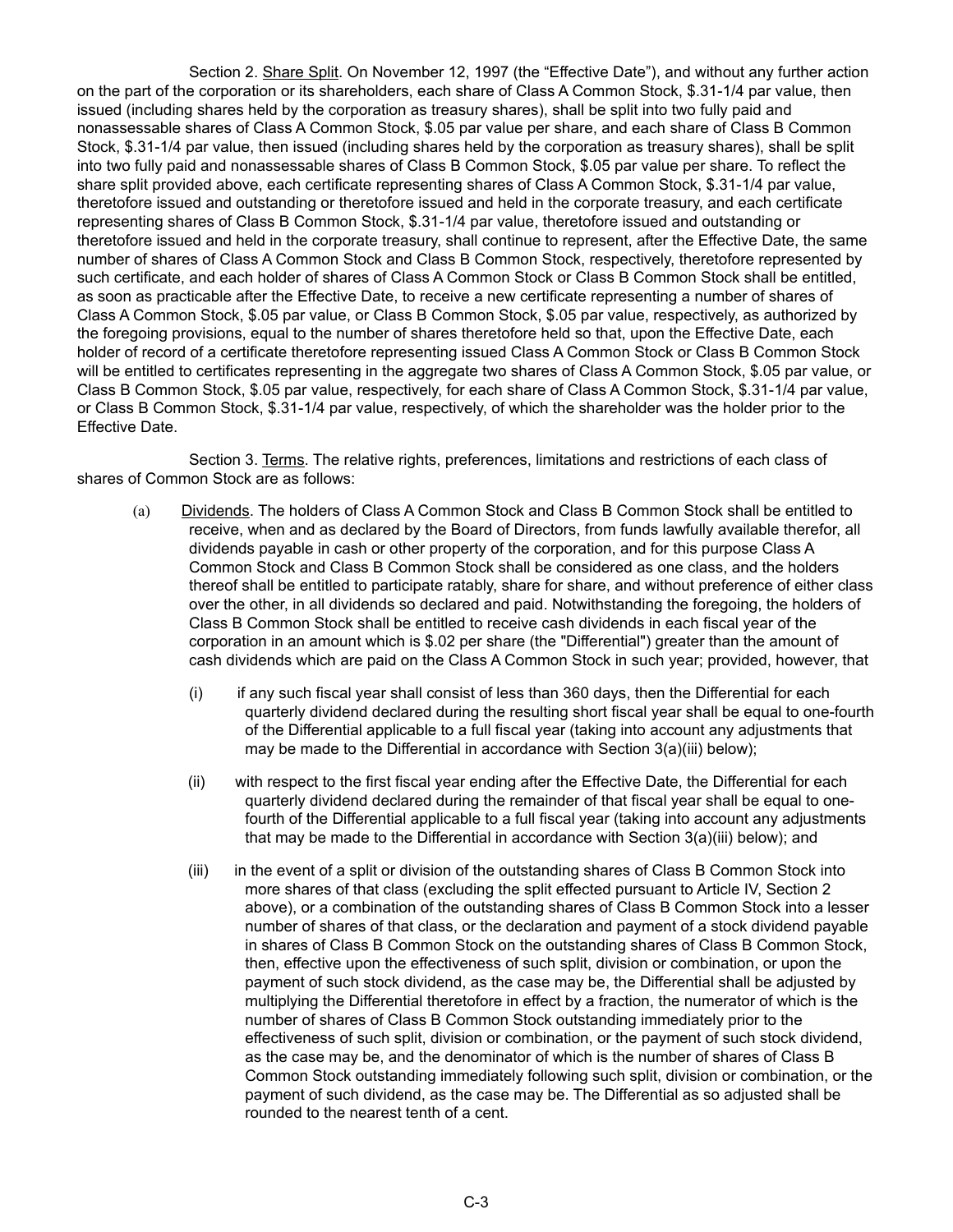All cash dividend payments to a holder of Class B Common Stock on any payment date with respect to all shares of Class B Common Stock held by such holder shall be rounded to the nearest whole cent.

No stock dividend may be declared or paid on the outstanding shares of any class of Common Stock unless payable in shares of that class, and no stock dividend may be declared or paid on the outstanding shares of any class of Common Stock unless, at the same time, a stock dividend, at the same rate, is declared and paid on the outstanding shares of each class of Common Stock, payable in shares of that class. The outstanding shares of any class of Common Stock shall not be split or divided into more shares of that class, or combined into a lesser number of shares of that class, unless, at the same time, the outstanding shares of each class of Common Stock are similarly split, divided or combined.

- (b) Voting. Except as otherwise provided in this Article IV and except as otherwise required by law, the voting power of the corporation shall vest in the holders of Class A Common Stock, the holder of each issued and outstanding share of Class A Common Stock being entitled to one vote in person or by proxy for each such share, on all matters requiring the vote of shareholders, and the holders of Class B Common Stock shall not be entitled by reason of their holdings thereof to any voice or vote in the management or affairs of the corporation. Notwithstanding the foregoing, the holders of Class B Common Stock at any time issued and outstanding shall be entitled, as a class, (i) to elect, at each meeting of shareholders at which directors are elected, one member of the Board of Directors of the corporation but shall not be entitled to vote upon the election of the remaining members of the Board of Directors of the corporation, and (ii) to full voting powers at any meeting of the shareholders of the corporation with respect to any proposed amendment to this Article IV or with respect to any consolidation, merger, sale, lease, exchange, mortgage, pledge or other disposition of all or substantially all of its fixed assets, or the dissolution of the corporation. In addition to the foregoing, the express terms and provisions of any class of Common Stock shall not be changed without the affirmative vote of the holders of at least a majority of the issued and outstanding shares of such class of Common Stock.
- (c) Conversion. Any record holder of shares of Class A Common Stock shall be entitled, at any time or from time to time, to convert any or all of such shares held by such holder into the same number of shares of Class B Common Stock. A record holder desiring to effect the conversion of shares of Class A Common Stock into shares of Class B Common stock shall furnish the corporation with (i) a signed written notice of the intended conversion, stating that such record holder desires to convert such shares of Class A Common Stock into the same number of shares of Class B Common Stock and requesting that the corporation issue all of such shares of Class B Common Stock to such holder, and (ii) the certificate or certificates representing the shares of Class A Common Stock to be converted, in proper form for transfer. All Class A Common Stock surrendered for conversion hereunder shall be canceled and retired permanently and shall not be reissued.
- (d) Dissolution. The Class A Common Stock and Class B Common Stock shall participate equally per share in all distributions of assets of the corporation upon voluntary or involuntary dissolution.
- (e) Elimination of the Foregoing Provisions. If, at any time, the number of issued and outstanding shares of Class A Common Stock shall constitute less than 15% of the aggregate number of shares of Class A Common Stock and Class B Common Stock then issued and outstanding or the corporation shall not have paid any dividends on the Class B Common Stock for a period of thirtysix consecutive calendar months, then thereupon, all of the rights, preferences, limitations and restrictions set forth in this Section 3 relating to Class B Common Stock shall become the same as the rights, preferences, limitations and restrictions of the Class A Common Stock provided for herein, without any further action on the part of the corporation or its shareholders, and all distinctions between Class A Common Stock and Class B Common Stock shall thereupon and thereby be eliminated, so that all shares of Class B Common Stock shall be equal to shares of Class A Common Stock with respect to all matters, including without limitation, dividend payments and voting rights and all holders of shares of Class A Common Stock and Class B Common Stock shall vote as a single class (except as otherwise required by applicable law) on all matters submitted to a vote of the shareholders of the corporation; provided, however, the right and power to convert any shares of Class A Common Stock into shares of Class B Common Stock shall continue and, upon written request from the corporation to all holders of Class A Common Stock, such holders shall promptly take such steps as shall be necessary to convert the shares of Class A Common Stock held by such holders into shares of Class B Common Stock.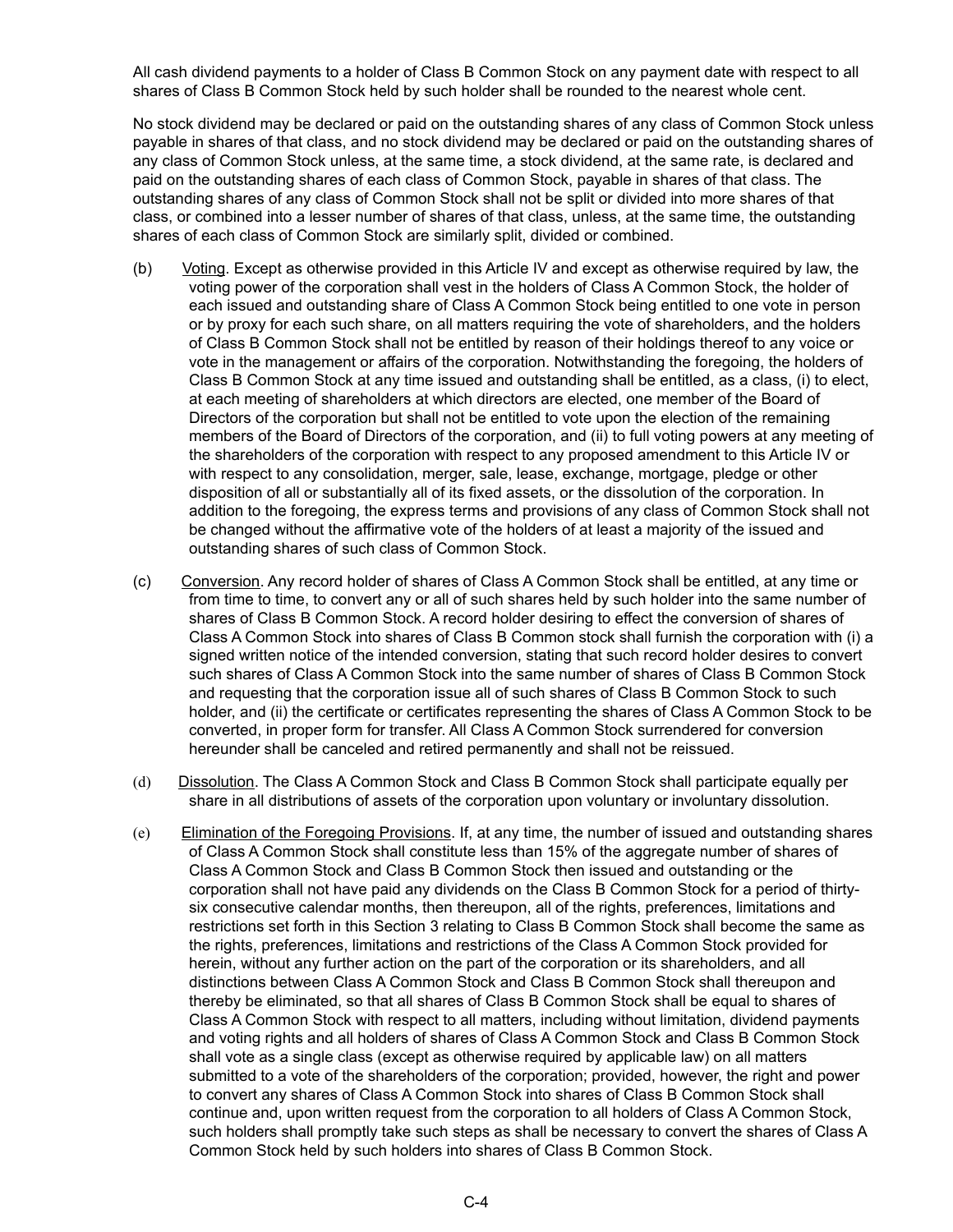#### **ARTICLE V**

#### **DIRECTORS**

Section 1. Number of Directors. The number of directors of the corporation shall be not less than seven (7) nor more than fifteen (15), as may from time to time be specified in the By-Laws, and there shall be thirteen (13) Directors whenever the By-Laws do not contain such authorized provision.

Section 2. Qualifications of Directors. Directors need not be shareholders of the corporation. A majority of the Directors at any time shall be citizens of the United States.

#### **ARTICLE VI**

#### **PROVISIONS FOR REGULATION OF BUSINESS AND CONDUCT OF AFFAIRS OF CORPORATION**

The business and conduct of the affairs of the corporation shall be regulated as follows:

- (a) The corporate seal of this corporation shall be circular in form and shall have around the circumference in raised letters and words "Kimball International, Inc.," and in other respects shall be in such form and device as the Board of Directors may determine. The directors may change the form, device and inscription of the seal at pleasure.
- (b) The shares of this corporation may be issued by the corporation for such amount of consideration as may be fixed from time to time by the Board of Directors.
- (c) Meetings of the shareholders of the corporation shall be held at such place, within or without the State of Indiana, as may be specified in the respective notices, or waivers of notice, thereof.
- (d) Meetings of the directors of the corporation shall be held at such place, within or without the State of Indiana, as may be specified in the respective notices, or waivers of notice, thereof.
- (e) Except as otherwise expressly provided in these Articles of Incorporation or by the Corporation Law, the By-Laws of the corporation may be made, altered, amended or repealed by either (1) the Board of Directors by the affirmative vote of a majority of the whole Board of Directors, or (2) the affirmative vote, at a meeting of the shareholders of the corporation for which the meeting notice designates that making, altering, amending or repealing provisions of the By-Laws is to be considered, of at least a majority of the votes entitled to be cast by the holders of the outstanding shares of all classes of stock of the corporation entitled to vote generally in the election of directors, considered for purposes of this Article VI(e) as a single voting group.
- (f) The corporation reserves the right to amend, alter, change or repeal any provisions contained in these Articles of Incorporation in the manner now or hereafter prescribed by the provisions of the Corporation Law, or any other pertinent enactment of the General Assembly of the State of Indiana; and all rights and powers conferred hereby on shareholders, directors and/or officers are subject to this reserved power.
- (g) No contract or other transaction between this corporation and any one or more members of the Board of Directors, or between this corporation and another corporation, firm, partnership, joint venture, trust or other enterprise of which any one or more such interested members are directors, officers, shareholders, partners, members, employees or agents or in which any one or more such interested members are financially interested, shall be void or voidable because of such relationship or interest or because such interested member or members are present at the meeting of the Board of Directors at which such contract or transaction is authorized or approved or because such interested member's or members' votes are counted for such purposes, if (1) the fact of such relationship or interest is disclosed or known to the disinterested members of the Board of Directors who authorize, approve or ratify such contract or transaction by a vote or consent sufficient for the purpose without counting the votes of such interested member or members of the Board of Directors, or (2) the fact of such relationship or interest is disclosed or known to the holders of shares of this corporation and such holders authorize, approve or ratify such contract or transaction by a vote or consent sufficient for the purpose, or (3) such contract or transaction is fair and reasonable insofar as this corporation is concerned. Such interested member or members of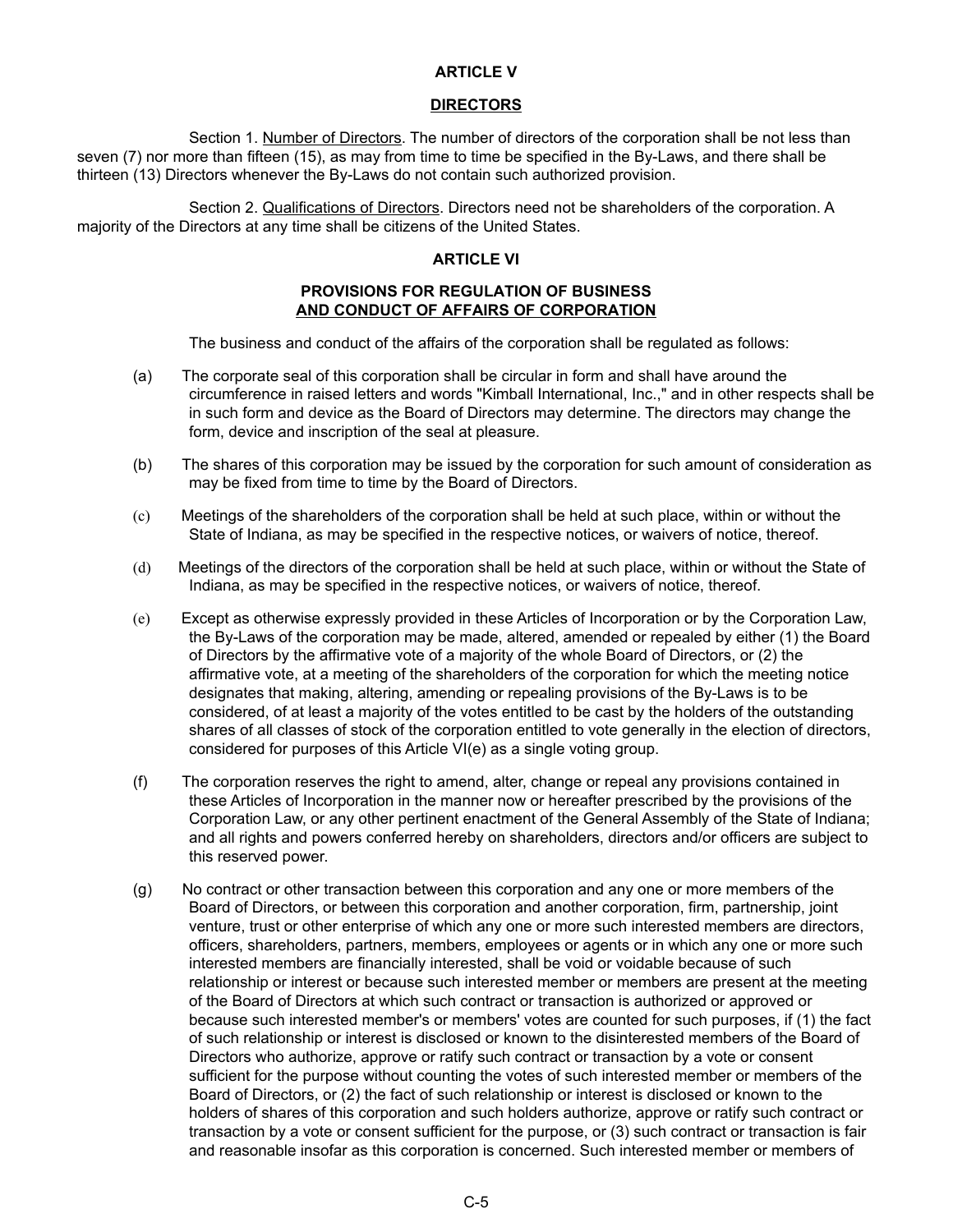the Board of Directors may be counted in determining the presence of a quorum at a meeting of the Board of Directors at which such contract or transaction is authorized, approved or ratified. This paragraph (g) shall not be construed to invalidate any contract or other transaction which would otherwise be valid under applicable common and statutory law.

- (h) It is intended that this corporation may acquire and own wasting assets or property having a limited life. The depletion of such assets by sale, lapse of time or otherwise need not be deducted in the computation of surplus available for dividends.
- (i) Any action required or permitted to be taken at any meeting of the Board of Directors or of any committee thereof may be taken without a meeting, if prior to such action the written consent thereto is signed by all members of the Board or of such committee, as the case may be, and such written consent is filed with the minutes of the proceedings of the Board or committee.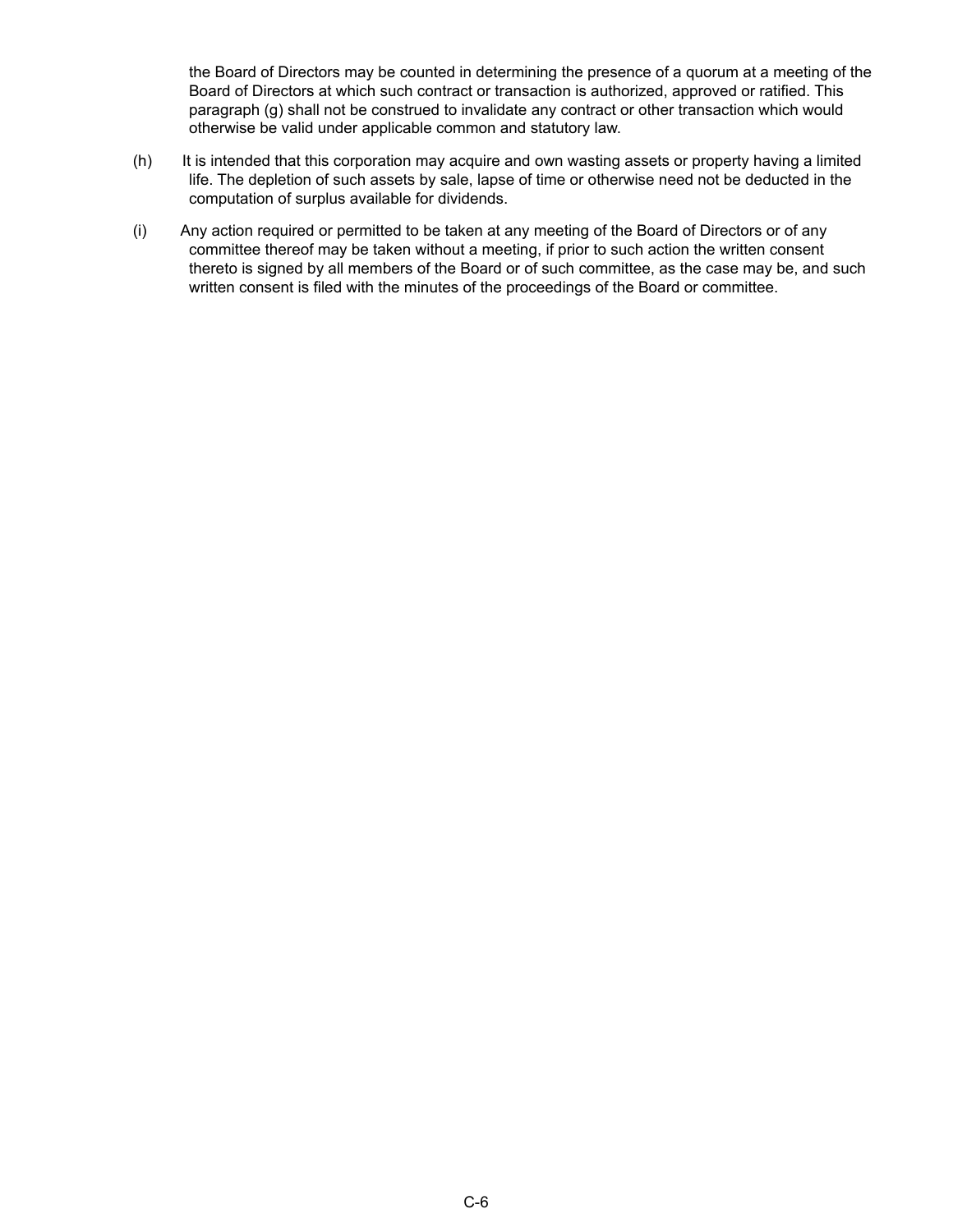*Note: This copy of the Plan reflects the amendment discussed in Proposal 4 of the Proxy Statement. In addition to revisions reflecting the removal of references related to section 162(m) of the Internal Revenue Code (which do not require shareholder approval), these are the only amendments to the Plan since it was last approved by shareholders of the Company on October 31, 2017*

#### **APPENDIX D**

### **KIMBALL INTERNATIONAL, INC. 2017 STOCK INCENTIVE PLAN**

**1. Purpose.** The purpose of the Kimball International, Inc. 2017 Stock Incentive Plan (the "Plan") is to (a) align the personal interests of Plan Participants with the interests of the Company's shareholders; (b) attract and retain the best available personnel for positions of responsibility with the Company; (c) provide incentive to key personnel to improve the Company's operations and increase profits; and (d) thereby promote the Company's longterm business success.

**2. Definitions.** In this Plan, the following definitions will apply.

(a) "Affiliate" means any entity that is a member, along with the Company, of a controlled group of corporations or a group of other trades or businesses under common control, within the meaning of Code Section 414(b) or (c).

(b) "Agreement" means the written or electronic agreement, notice or other document containing the terms and conditions applicable to each Award granted under the Plan. An Agreement is subject to the terms and conditions of the Plan.

(c) "Award" means a grant made under the Plan in the form of Options, Stock Appreciation Rights, Restricted Stock, Stock Units, or any Other Stock-Based Award.

(d) "Board" means the Board of Directors of the Company.

(e) "Cause" means what the term is expressly defined to mean in a then-effective written agreement (including an Agreement) between a Participant and the Company or any Affiliate, or, in the absence of any such then-effective agreement or definition, means one or more of the following occurrences: (i) Participant's willful and continued failure to perform substantially the duties or responsibilities of Participant's position (other than by reason of Disability), or the willful and continued failure to follow lawful instructions of a senior executive or the Board of Directors, if such failure continues for a period of five days after the Company delivers to Participant a written notice identifying such failure; (ii) Participant's conviction of a felony or of another crime that reflects in a materially adverse manner on the Company in its markets or business operations; (iii) Participant's engaging in fraudulent or dishonest conduct, gross misconduct that is injurious to the Company or any misconduct that involves moral turpitude; or (iv) Participant's failure to uphold a fiduciary duty to the Company or its shareholders.

(f) "Change in Control" means the consummation of any of the following that is not an Excluded Transaction: (i) the acquisition, by any one person or more than one person acting as a Group, of Majority Ownership of the Company through a merger, consolidation, or share exchange; (ii) the acquisition during any 12 month period, by any one person or more than one person acting as a Group, of ownership interests in the Company possessing 35 percent or more of the total voting power of all ownership interests in the Company; (iii) the acquisition of ownership during any 24-month period, by any one person or more than one person acting as a Group, of all or substantially all of the total gross fair market value of the assets of the Company; (iv) individuals who are Continuing Directors ceasing for any reason to constitute a majority of the members of the Board; or (v) for only those Participants employed by a Relevant Company, the sale of (A) all of the shares of such Relevant Company or all of the shares of an Affiliate that has Majority Ownership of such Relevant Company, or (B) the sale of all or substantially all of the total gross fair market value of the assets of such Relevant Company, in each case to any one person or more than one person acting as a Group, other than the Company or an Affiliate, and only if such Participant ceases to be an Employee after such sale. For purposes of this definition: "Relevant Company" means any Affiliate that directly employs the Participant; "Excluded Transaction" means any occurrence that does not constitute a change in the ownership or effective control, or in the ownership of a substantial portion of the assets, of the Company or a Relevant Company within the meaning of Code Section 409A(a)(2)(A)(v) and its interpretive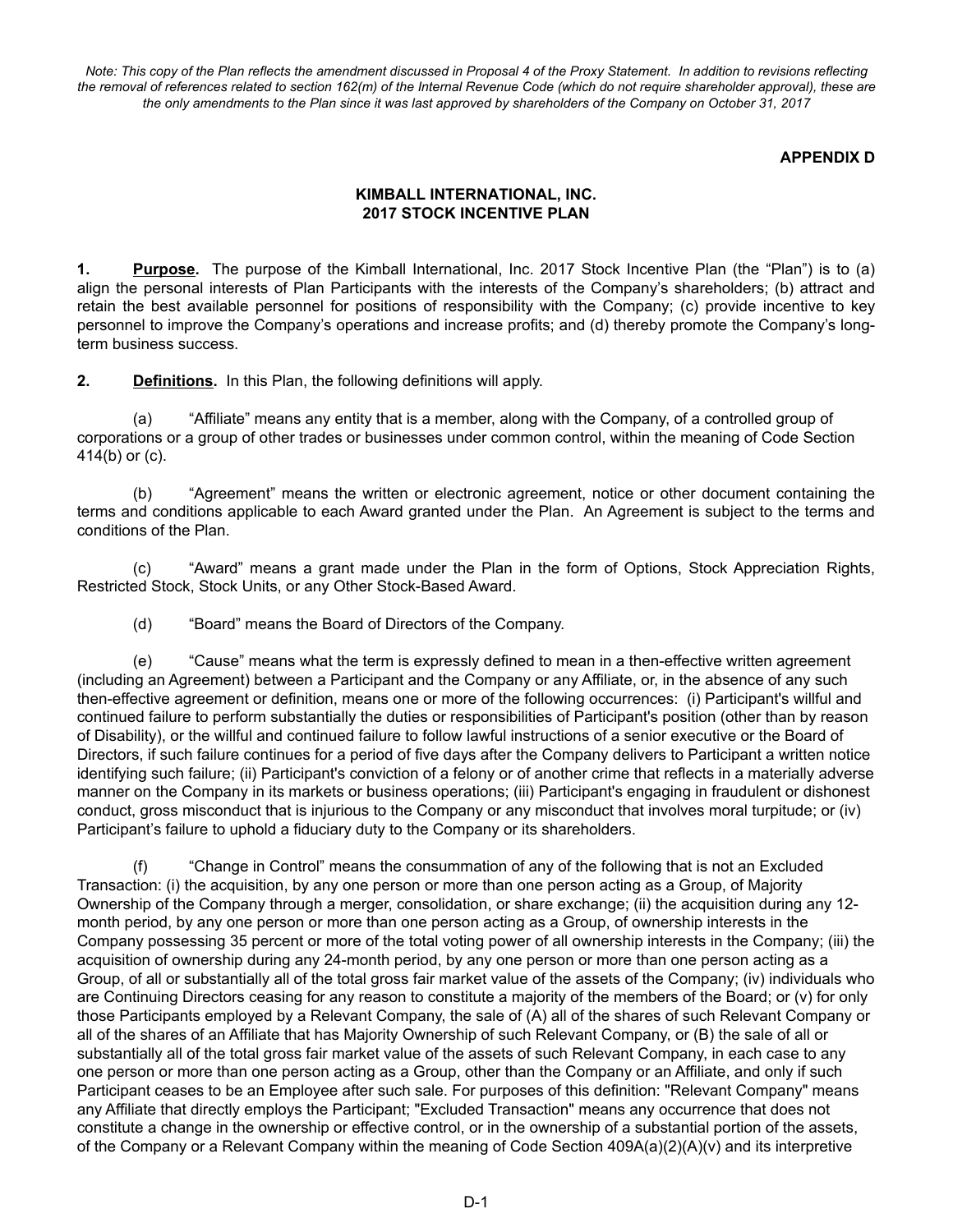regulations; "Majority Ownership" of an entity means ownership interests representing more than fifty percent (50%) of the total voting power of all ownership interests in the entity; "Group" has the meaning provided in Code Section 409A and its interpretive regulations with respect to changes in ownership, effective control, and ownership of assets; and an individual who owns a vested option to purchase either stock or another ownership interest is deemed to own that stock or other ownership interest.

(g) "Code" means the Internal Revenue Code of 1986, as amended and in effect from time to time. For purposes of the Plan, references to sections of the Code shall be deemed to include any applicable regulations thereunder and any successor or similar statutory provisions.

(h) "Committee" means two or more Non‑Employee Directors designated by the Board to administer the Plan under Section 3, each member of which shall be (i) an independent director within the meaning of the rules and regulations of the Nasdaq Stock Market, or (ii) a non-employee director within the meaning of Exchange Act Rule 16b-3.

(i) "Company" means Kimball International, Inc., an Indiana corporation, or any successor thereto.

(j) "Continuing Director" means an individual (i) who is, as of the effective date of the Plan, a director of the Company, or (ii) who becomes a director of the Company after the effective date hereof and whose initial election, or nomination for election by the Company's shareholders, was approved by at least a majority of the then Continuing Directors, but excluding, for purposes of this clause (ii), an individual whose initial assumption of office occurs as a result of an actual or threatened proxy contest relating to the election of directors.

(k) "Continuous Service" means, in the case of an Employee, the absence of any interruption or termination in the provision of service by an Employee of the Company or an Affiliate; and in the case of a Participant who is not an Employee, the absence of any interruption or termination of the service relationship between the Participant and the Company or an Affiliate. Continuous Service will not be considered interrupted in the case of (i) sick leave, military leave or any other leave of absence approved by the Company; (ii) transfer between the Company and an Affiliate or any successor to the Company; or (iii) any change in status so long as the individual remains in the Continuous Service of the Company or any Affiliate in any Service Provider capacity. A Service Provider's Continuous Service shall be deemed to have terminated either upon an actual cessation of providing services to the Company or any Affiliate or upon the entity to which the Service Provider provides services ceasing to be an Affiliate.

(l) "Corporate Transaction" means (i) a sale or other disposition of all or substantially all of the assets of the Company, or (ii) a merger, consolidation, share exchange or similar transaction involving the Company, regardless of whether the Company is the surviving corporation.

(m) "Disability" means (i) any permanent and total disability under any long-term disability plan or policy of the Company or its Affiliates that covers the Participant, or (ii) if there is no such long-term disability plan or policy, "total and permanent disability" within the meaning of Code Section 22(e)(3).

(n) "Employee" means an employee of the Company or an Affiliate.

(o) "Exchange Act" means the Securities Exchange Act of 1934, as amended and in effect from time to time.

(p) "Fair Market Value" means the fair market value of a Share determined as follows:

(i) If the Shares are readily tradable on an established securities market (as determined under Code Section 409A), then Fair Market Value will be the closing sales price for a Share on the principal securities market on which it trades on the date for which it is being determined, or if no sale of Shares occurred on that date, on the next preceding date on which a sale of Shares occurred, as reported in *The Wall Street Journal* or such other source as the Committee deems reliable; or

(ii) If the Shares are not then readily tradable on an established securities market (as determined under Code Section 409A), then Fair Market Value will be the mean between the last reported "bid" and "asked" prices of one Share, as reported by an over-the-counter market or by any other customary financial reporting service or system then in use, for the market trading day on the date of determination (or if there were no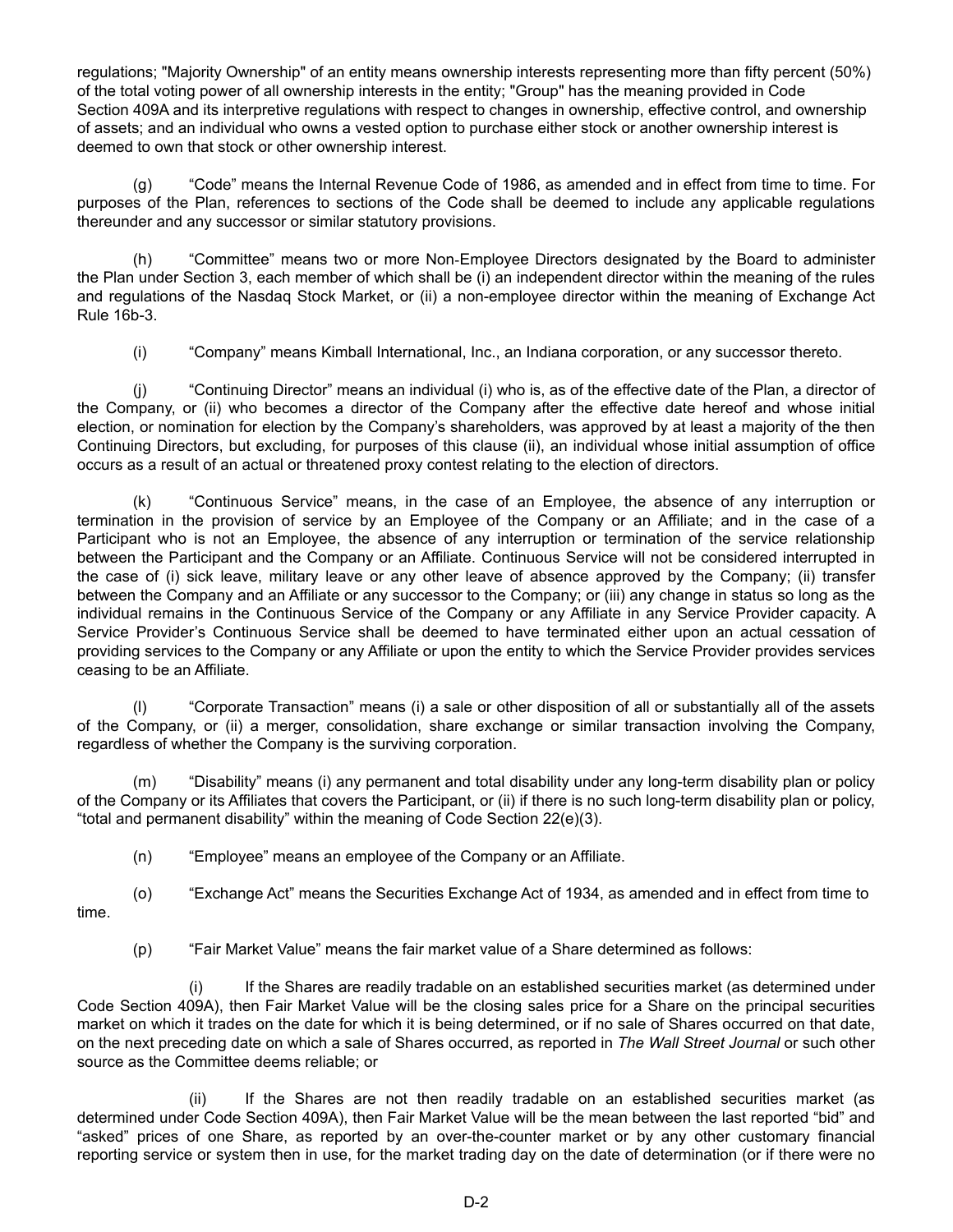"bid" or "asked" prices reported on that date, on the last trading day on which "bid" and "asked" prices were reported). If no such reported prices are available, then Fair Market Value will be determined by the Committee, consistent with the standards for determining fair market value under Code Section 409A and its interpretive regulations.

(q) "Full Value Award" means an Award other than an Option Award or Stock Appreciation Right Award.

(r) "Grant Date" means the date on which the Committee approves the grant of an Award under the Plan, or such later date as may be specified by the Committee on the date the Committee approves the Award.

(s) "Non-Employee Director" means a member of the Board who is not an Employee.

(t) "Option" means a right granted under the Plan to purchase a specified number of Shares at a specified price. An "Incentive Stock Option" or "ISO" means any Option designated as such and granted in accordance with the requirements of Code Section 422. A "Non‑Qualified Stock Option" or "NQSO" means an Option other than an Incentive Stock Option.

(u) "Other Stock-Based Award" means an Award described in Section 11.

(v) "Parent" means a "parent corporation," as defined in Code Section 424(e).

(w) "Participant" means a Service Provider to whom a then-outstanding Award has been granted under the Plan.

(x) "Performance-Based Compensation" means an Award granted under the Plan that is subject to the attainment of performance goals, as described in Section 6(f) and Section 16.

(y) "Plan" means this Kimball International, Inc. 2017 Stock Incentive Plan, as amended and in effect from time to time.

(z) "Prior Plan" means the Kimball International, Inc. Amended and Restated 2003 Stock Option and Incentive Plan.

(aa) "Restricted Stock" means Shares issued to a Participant that are subject to such restrictions on transfer, vesting conditions and other restrictions or limitations as may be set forth in this Plan and the applicable Agreement.

(bb) "Retirement" means any termination of a Participant's Continuous Service, other than for Cause, occurring at or after the Participant has attained the minimum retirement age under the governmental retirement system for the applicable country (age 62 in the United States), or at or after the Participant has reached the age of 55 and has a combination of age plus years of Continuous Service equal to or greater than 75.

(cc) "Service Provider" means an Employee, a Non-Employee Director, or any natural person who is a consultant or advisor, or is employed by a consultant or advisor retained by the Company or any Affiliate, and who provides services (other than in connection with (i) a capital-raising transaction or (ii) promoting or maintaining a market in Company securities) to the Company or any Affiliate.

(dd) "Share" means a share of Stock.

(ee) "Stock" means the Class B common stock, \$0.05 par value per Share, of the Company.

(ff) "Stock Appreciation Right" or "SAR" means the right to receive, in cash and/or Shares as determined by the Committee, an amount equal to the appreciation in value of a specified number of Shares between the Grant Date of the SAR and its exercise date.

(gg) "Stock Unit" means a right to receive, in cash and/or Shares as determined by the Committee, the Fair Market Value of a Share, subject to such restrictions on transfer, vesting conditions and other restrictions or limitations as may be set forth in this Plan and the applicable Agreement.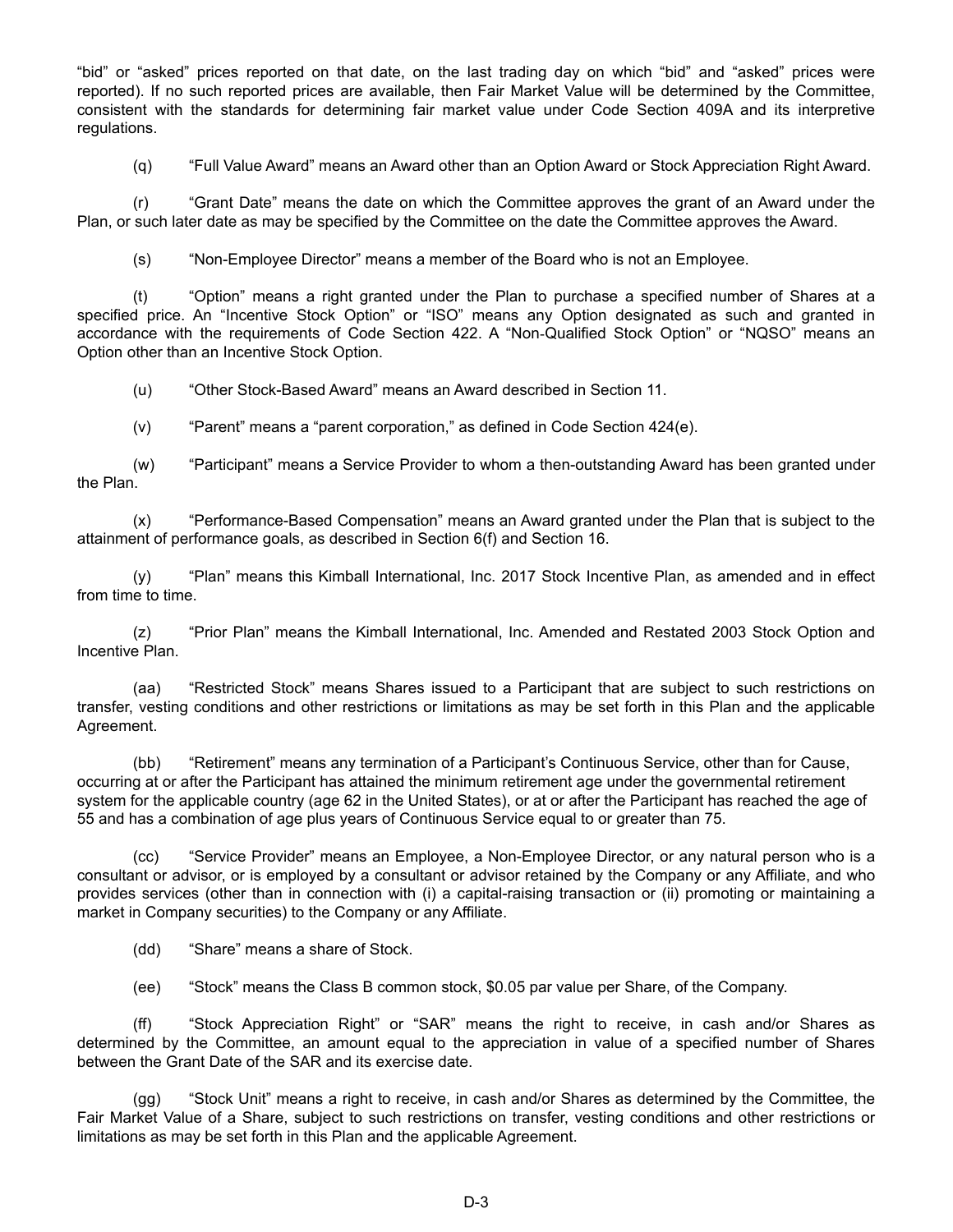(hh) "Subsidiary" means a "subsidiary corporation," as defined in Code Section 424(f), of the Company.

(ii) "Substitute Award" means an Award granted upon the assumption of, or in substitution or exchange for, outstanding awards granted by a company or other entity acquired by the Company or any Affiliate or with which the Company or any Affiliate combines. The terms and conditions of a Substitute Award may vary from the terms and conditions set forth in the Plan to the extent that the Committee at the time of the grant may deem appropriate to conform, in whole or in part, to the provisions of the award in substitution for which it has been granted.

### **3. Administration of the Plan.**

(a) Administration. The authority to control and manage the operations and administration of the Plan shall be vested in the Committee in accordance with this Section 3.

(b) Scope of Authority. Subject to the terms of the Plan, the Committee shall have the authority, in its discretion, to take such actions as it deems necessary or advisable to administer the Plan, including:

(i) determining the Service Providers to whom Awards will be granted, the timing of each such Award, the type of Award and the number of Shares covered by each Award, the terms, conditions, performance criteria, procedures, restrictions and other provisions of Awards, and the way Awards are paid or settled;

(ii) cancelling or suspending an Award, accelerating the vesting of an Award due to death, Disability or a Change in Control, extending the exercise period of an Award, or otherwise amending the terms and conditions of any outstanding Award, subject to the requirements of Sections 6(b), 15(d) and 15(e);

(iii) adopting sub-plans or special provisions applicable to Awards, establishing, amending or rescinding rules to administer the Plan, interpreting the Plan and any Award or Agreement, reconciling any inconsistency, correcting any defect or supplying an omission in the Plan or any Agreement, establishing procedures for the administration of the Plan and making all other determinations necessary or desirable for the administration of the Plan;

(iv) granting Substitute Awards under the Plan; and

(v) taking such actions as are provided in Section 3(c) with respect to Awards to foreign Service Providers.

Notwithstanding the foregoing, the Board shall perform the duties and have the responsibilities of the Committee with respect to Awards made to Non-Employee Directors.

(c) Awards to Foreign Service Providers. The Committee may grant Awards to Service Providers who are foreign nationals, who are located outside of the United States or who are not compensated from a payroll maintained in the United States, or who are otherwise subject to (or could cause the Company to be subject to) legal or regulatory requirements of countries outside of the United States, on such terms and conditions different from those specified in the Plan as may, in the judgment of the Committee, be necessary or desirable to comply with applicable foreign laws and regulatory requirements and to promote achievement of the purposes of the Plan. In connection therewith, the Committee may establish such subplans and modify exercise procedures and other Plan rules and procedures to the extent such actions are deemed necessary or desirable, and may take any other action that it deems advisable to obtain local regulatory approvals or to comply with any necessary local governmental regulatory exemptions.

(d) Acts of the Committee; Delegation. A majority of the members of the Committee shall constitute a quorum for any meeting of the Committee, and any act of a majority of the members present at any meeting at which a quorum is present or any act unanimously approved in writing by all members of the Committee shall be the act of the Committee. Any such action of the Committee shall be valid and effective even if one or more members of the Committee at the time of such action are later determined not to have satisfied all of the criteria for membership in clauses (i), (ii) and (iii) of Section 2(h). To the extent not inconsistent with applicable law or stock exchange rules, the Committee may delegate all or any portion of its authority under the Plan to any one or more of its members or, as to Awards to Participants who are not subject to Section 16 of the Exchange Act, to one or more directors or executive officers of the Company or to a committee of the Board comprised of one or more directors of the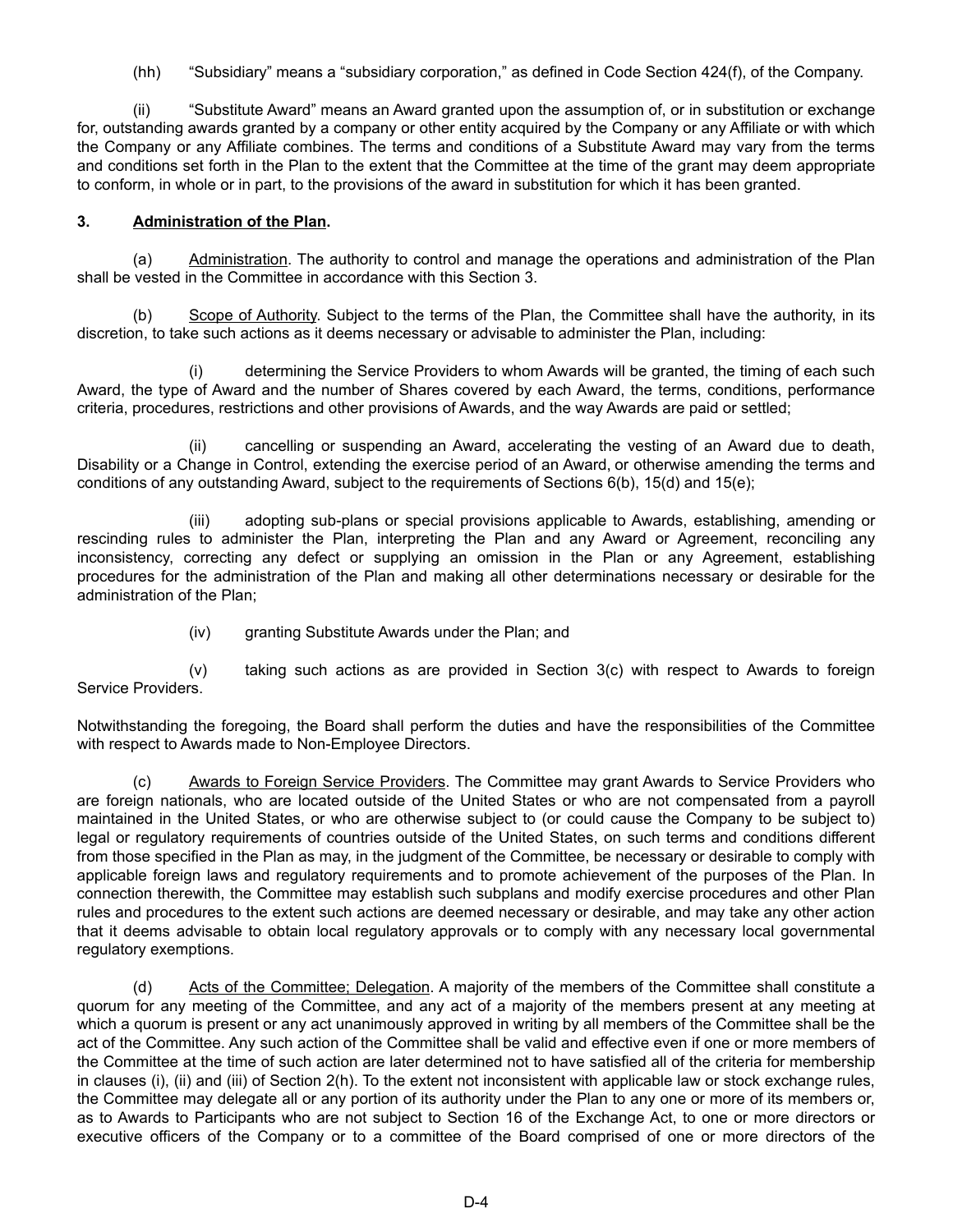Company. The Committee may also delegate non-discretionary administrative responsibilities in connection with the Plan to such other persons as it deems advisable.

(e) Finality of Decisions. The Committee's interpretation of the Plan and of any Award or Agreement made under the Plan and all related decisions or resolutions of the Board or Committee shall be final and binding on all parties with an interest therein.

(f) Indemnification. Each person who is or has been a member of the Committee or of the Board, and any other person to whom the Committee delegates authority under the Plan, shall be indemnified by the Company, to the maximum extent permitted by law, against liabilities and expenses imposed upon or reasonably incurred by such person in connection with or resulting from any claims against such person by reason of the performance of the individual's duties under the Plan. This right to indemnification is conditioned upon such person providing the Company an opportunity, at the Company's expense, to handle and defend the claims before such person undertakes to handle and defend them on such person's own behalf. The Company will not be required to indemnify any person for any amount paid in settlement of a claim unless the Company has first consented in writing to the settlement. The foregoing right of indemnification shall not be exclusive of any other rights of indemnification to which such person or persons may be entitled under the Company's Articles of Incorporation or Bylaws, as a matter of law, or otherwise.

### **4. Shares Available Under the Plan.**

(a) Maximum Shares Available. Subject to Section 4(b) and to adjustment as provided in Section 12(a), the number of Shares that may be the subject of Awards and issued under the Plan shall be 3,000,000 (1,000,000 prior to October 26, 2021), plus any Shares of Stock remaining available for future grants under the Prior Plan on the effective date of this Plan. No further awards may be made under the Prior Plan after the effective date of this Plan. Shares issued under the Plan may come from authorized and unissued shares or treasury shares. In determining the number of Shares to be counted against this share reserve in connection with any Award, the following rules shall apply:

(i) Where the number of Shares subject to an Award is variable on the Grant Date, the number of Shares to be counted against the share reserve shall be the maximum number of Shares that could be received under that particular Award, until such time as it can be determined that only a lesser number of shares could be earned or received.

(ii) Where two or more types of Awards are granted to a Participant in tandem with each other, such that the exercise of one type of Award with respect to a number of Shares cancels at least an equal number of Shares of the other, the number of Shares to be counted against the share reserve shall be the largest number of Shares that would be counted against the share reserve under either of the Awards.

(iii) Shares subject to Substitute Awards shall not be counted against the share reserve, nor shall they reduce the Shares authorized for grant to a Participant in any fiscal year.

(iv) Awards that will be settled solely in cash shall not be counted against the share reserve, nor shall they reduce the Shares authorized for grant to a Participant in any fiscal year.

(b) Effect of Forfeitures and Other Actions. Any Shares subject to an Award, or to an award granted under the Prior Plan that is outstanding on the effective date of this Plan (a "Prior Plan Award"), that expires, is cancelled or forfeited or is settled for cash shall, to the extent of such cancellation, forfeiture, expiration or cash settlement, again become available for Awards under this Plan, and the share reserve under Section 4(a) shall be correspondingly replenished, with such increase based on the same number of Shares by which the applicable share reserve was decreased upon the grant of the applicable Award. The following Shares shall not, however, again become available for Awards or replenish the share reserve under Section 4(a): (i) Shares tendered (either actually or by attestation) by the Participant or withheld by the Company in payment of the exercise price of a stock option issued under this Plan or the Prior Plan, (ii) Shares tendered (either actually or by attestation) by the Participant or withheld by the Company to satisfy any tax withholding obligation with respect to an award under this Plan or the Prior Plan, (iii) Shares repurchased by the Company with proceeds received from the exercise of a stock option issued under this Plan or the Prior Plan, and (iv) Shares subject to a stock appreciation right award issued under this Plan or the Prior Plan that are not issued in connection with the stock settlement of that award upon its exercise.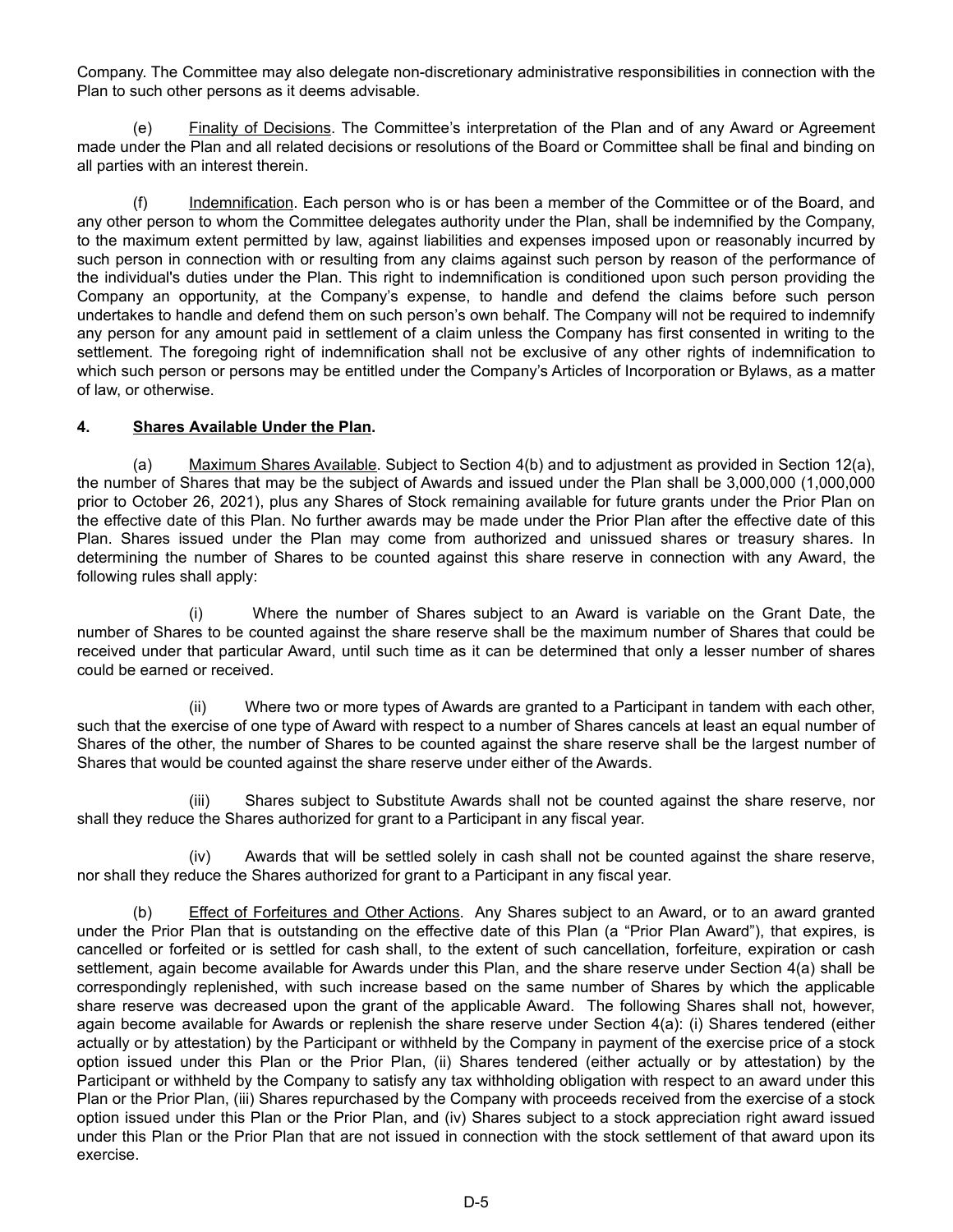(c) Effect of Plans Operated by Acquired Companies. If a company acquired by the Company or any Subsidiary or with which the Company or any Subsidiary combines has shares available under a pre-existing plan approved by shareholders and not adopted in contemplation of such acquisition or combination, the shares available for grant pursuant to the terms of such pre-existing plan (as adjusted, to the extent appropriate, using the exchange ratio or other adjustment or valuation ratio or formula used in such acquisition or combination to determine the consideration payable to the holders of common stock of the entities party to such acquisition or combination) may be used for Awards under the Plan and shall supplement the Share reserve under Section 4(a). Awards using such available shares shall not be made after the date awards or grants could have been made under the terms of the pre-existing plan absent the acquisition or combination, and shall only be made to individuals who were not Employees or Non-Employee Directors prior to such acquisition or combination.

(d) No Fractional Shares. Unless otherwise determined by the Committee, the number of Shares subject to an Award shall always be a whole number. No fractional Shares may be issued under the Plan, but the Committee may, in its discretion, adopt any rounding convention it deems suitable or pay cash in lieu of any fractional Share in settlement of an Award.

(e) Individual Option and SAR Limit. The aggregate number of Shares subject to Option and/or Stock Appreciation Right Awards granted during any fiscal year to any one Participant other than a Non-Employee Director shall not exceed 50,000 Shares (subject to adjustment as provided in Section 12(a)).

(f) Individual Performance-Based Compensation Limit. With respect to Awards of Performance-Based Compensation, (i) the maximum number of Shares that may be the subject of Full Value Awards that are denominated in Shares or Share equivalents and that are granted to any one Participant during any fiscal year shall not exceed 150,000 Shares (subject to adjustment as provided in Section 12(a)); and (ii) the maximum amount payable with respect to Full Value Awards that are denominated other than in Shares or Share equivalents and that are granted to any one Participant during any fiscal year shall not exceed \$3,000,000.

(g) Limits on Awards to Non-Employee Directors. With respect to a Non-Employee Director's Continuous Service, the aggregate grant date fair value (as determined in accordance with generally accepted accounting principles applicable in the United States) of all Awards granted during any fiscal year to such individual, when combined with retainers or fees payable in cash, shall not exceed \$500,000.

**5. Eligibility.** Participation in the Plan is limited to Service Providers. Incentive Stock Options may only be granted to Employees.

### **6. General Terms of Awards.**

(a) Award Agreement. Each Award shall be evidenced by an Agreement setting forth the amount of the Award together with such other terms and conditions applicable to the Award (and not inconsistent with the Plan) as determined by the Committee. If an Agreement calls for acceptance by the Participant, the Award evidenced by the Agreement will not become effective unless acceptance of the Agreement in a manner permitted by the Committee is received by the Company within 30 days of the date the Agreement is delivered to the Participant. An Award to a Participant may be made singly or in combination with any form of Award. Two types of Awards may be made in tandem with each other such that the exercise of one type of Award with respect to a number of Shares reduces the number of Shares subject to the related Award by at least an equal amount.

(b) Vesting and Term. Each Agreement shall set forth the period until the applicable Award is scheduled to expire (which shall not be more than ten years from the Grant Date), and the applicable vesting conditions and any applicable performance period. The Committee may provide in an Agreement for such vesting conditions and timing as it may determine.

(c) Transferability. Except as provided in this Section 6(c), (i) during the lifetime of a Participant, only the Participant or the Participant's guardian or legal representative may exercise an Option or SAR, or receive payment with respect to any other Award; and (ii) no Award may be sold, assigned, transferred, exchanged or encumbered, voluntarily or involuntarily, other than by will or the laws of descent and distribution. Any attempted transfer in violation of this Section 6(c) shall be of no effect. The Committee may, however, provide in an Agreement or otherwise that an Award (other than an Incentive Stock Option) may be transferred pursuant to a domestic relations order or may be transferable by gift to any "family member" (as defined in General Instruction A.1(a)(5) to Form S-8 under the Securities Act of 1933) of the Participant. Any Award held by a transferee shall continue to be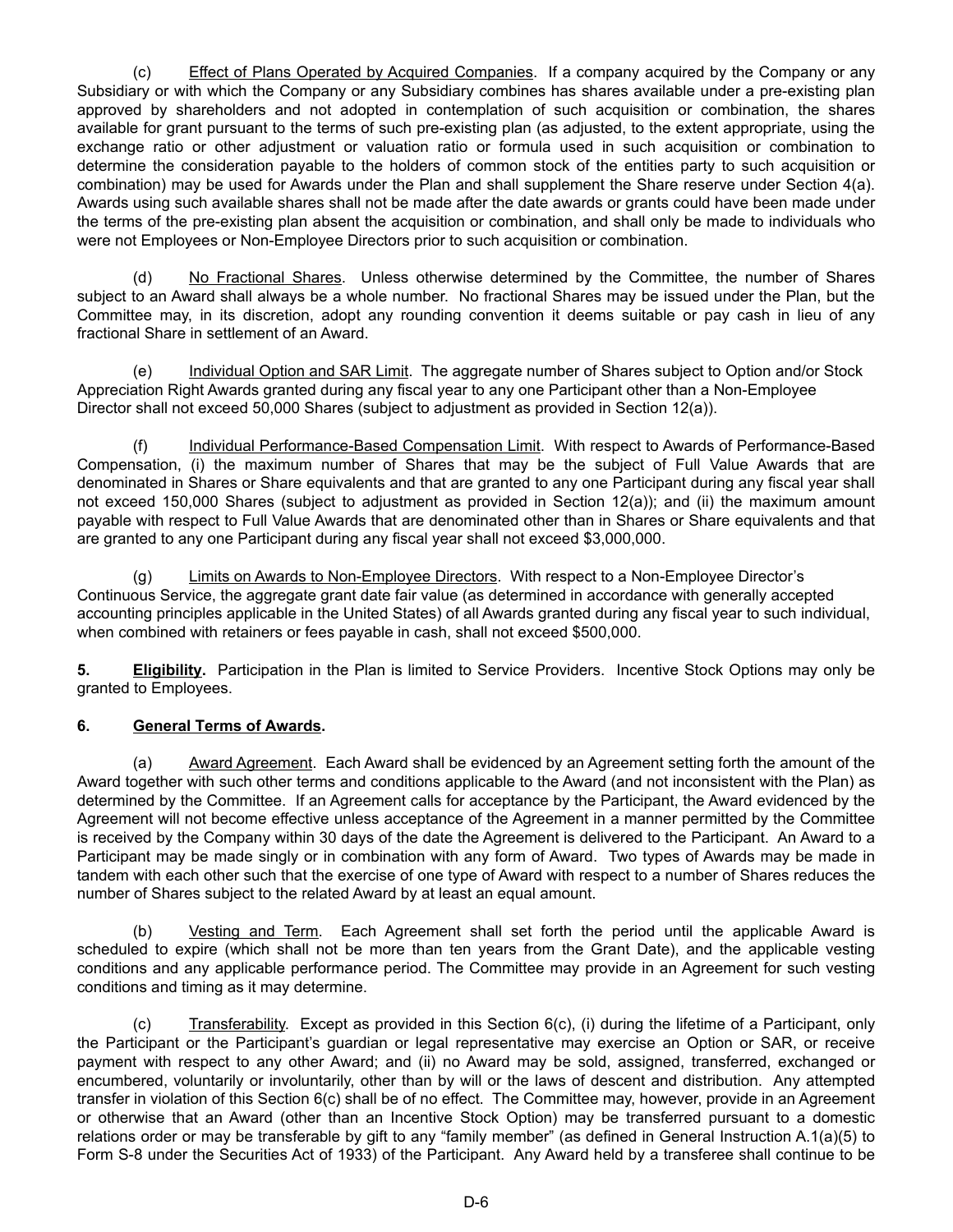subject to the same terms and conditions that were applicable to that Award immediately before the transfer thereof. For purposes of any provision of the Plan relating to notice to a Participant or to acceleration or termination of an Award upon the death or termination of Continuous Service of a Participant, the references to "Participant" shall mean the original grantee of an Award and not any transferee.

#### (d) Termination of Continuous Service.

(i) Unless otherwise provided in an applicable Agreement or another then-effective written agreement between a Participant and the Company, and subject to Section 12, if a Participant's Continuous Service with the Company and all of its Affiliates terminates, the following provisions shall apply for Option and SAR Awards (in all cases subject to the scheduled expiration of an Option or SAR Award, as applicable):

(A) Upon termination of Continuous Service for any reason other than death, Disability or Retirement, all unexercised Option and SAR Awards shall be immediately forfeited without consideration.

(B) Upon termination of Continuous Service by reason of the Participant's death or Disability, all unvested and unexercisable portions of any outstanding Option and SAR Awards shall be immediately forfeited without consideration, and the currently vested and exercisable portions of such Option and SAR Awards may be exercised by the Participant or the Participant's beneficiary, as the case may be, for a period of one year after the date of such termination, and in no event after the expiration date of the Option or SAR Award.

(C) Upon termination of Continuous Service by reason of the Participant's Retirement, all unvested and unexercisable portions of any outstanding Option and SAR Awards shall immediately vest in full and become exercisable, and such Option and SAR Awards may be exercised by the Participant for a period of two years after the date of such termination, and in no event after the expiration date of the Option or SAR Award.

(ii) Unless otherwise provided in an applicable Agreement or another then-effective written agreement between a Participant and the Company, and subject to Section 12 and Section 17(g), if a Participant's Continuous Service with the Company and all of its Affiliates terminates, the following provisions shall apply for Full Value Awards:

(A) Upon termination of Continuous Service by reason of death, Disability or Retirement,

(1) all unvested portions of any outstanding Full Value Awards subject to only time-based vesting conditions shall vest in full immediately upon such termination; and

(2) for any outstanding Full Value Awards subject to performance-based vesting conditions at the time of such termination, a pro rata portion of such Full Value Awards shall vest at the end of the applicable performance period based on actual performance at the end of such performance period and the number of full months that had elapsed since the beginning of the performance period at the time of such termination.

(B) Upon termination of Continuous Service for any reason other than death, Disability or Retirement, all unvested portions of any outstanding Full Value Awards shall be immediately forfeited without consideration.

(e) Rights as Shareholder. No Participant shall have any rights as a shareholder with respect to any Shares covered by an Award unless and until the date the Participant becomes the holder of record of the Shares, if any, to which the Award relates.

(f) Performance-Based Awards. Any Award may be granted as Performance-Based Compensation if the Committee establishes one or more measures of corporate, business unit or individual performance which must be attained, and the performance period over which the specified performance is to be attained, as a condition to the grant, vesting, exercisability, lapse of restrictions and/or settlement in cash or Shares of such Award. In connection with any such Award, the Committee shall determine the extent to which performance measures have been attained and other applicable terms and conditions have been satisfied, and the degree to which the grant,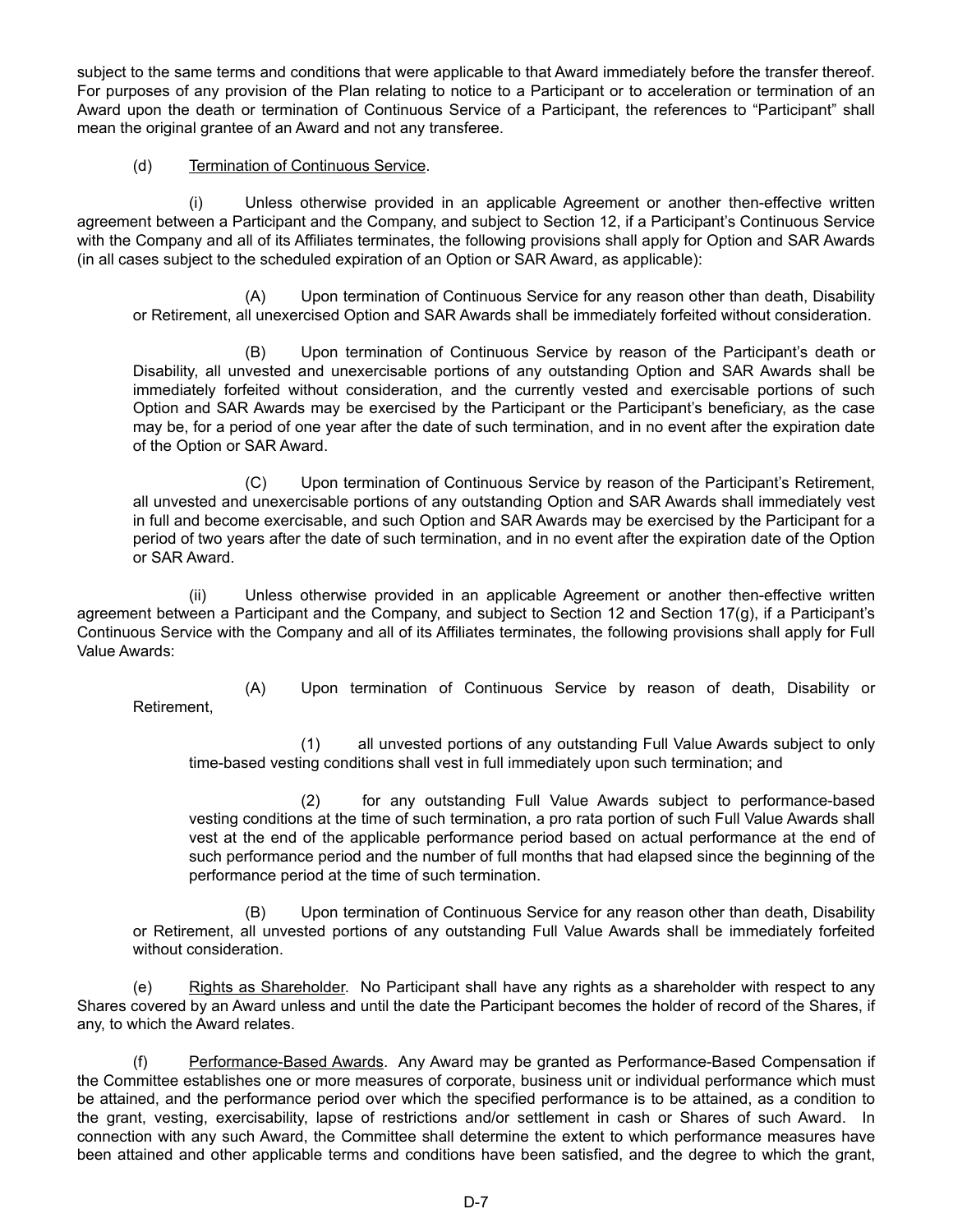vesting, exercisability, lapse of restrictions and/or settlement of such Award has been earned. Any Performance-Based Compensation shall additionally be subject to the requirements of Section 16.

(g) Dividends and Dividend Equivalents. No dividends, dividend equivalents or distributions will be paid with respect to Shares subject to an Option or SAR Award. Any dividends or distributions payable with respect to Shares that are subject to the unvested portion of a Restricted Stock Award will be subject to the same restrictions and risk of forfeiture as the Shares to which such dividends or distributions relate. In its discretion, the Committee may provide in an Award Agreement for a Stock Unit Award or an Other Stock-Based Award that the Participant will be entitled to receive dividend equivalents, based on dividends actually declared and paid on outstanding Shares, on the units or other Share equivalents subject to the Stock Unit Award or Other Stock-Based Award, and such dividend equivalents will be subject to the same restrictions and risk of forfeiture as the units or other Share equivalents to which such dividend equivalents relate. The additional terms of any such dividend equivalents will be as set forth in the applicable Agreement, including the time and form of payment and whether such dividend equivalents will be credited with interest or deemed to be reinvested in additional units or Share equivalents. Any Shares issued or issuable during the term of this Plan as the result of the reinvestment of dividends or the deemed reinvestment of dividend equivalents in connection with an Award or a Prior Plan Award shall be counted against, and replenish upon any subsequent forfeiture, the Plan's share reserve as provided in Section 4.

### **7. Stock Option Awards.**

(a) Type and Exercise Price. The Agreement pursuant to which an Option Award is granted shall specify whether the Option is an Incentive Stock Option or a Non-Qualified Stock Option. The exercise price at which each Share subject to an Option Award may be purchased shall be determined by the Committee and set forth in the Agreement, and shall not be less than the Fair Market Value of a Share on the Grant Date, except in the case of Substitute Awards (to the extent consistent with Code Section 409A and, in the case of Incentive Stock Options, Code Section 424).

(b) Payment of Exercise Price. The purchase price of the Shares with respect to which an Option Award is exercised shall be payable in full at the time of exercise. The purchase price may be paid in cash or in such other manner as the Committee may permit, including by payment under a broker-assisted sale and remittance program, by withholding Shares otherwise issuable to the Participant upon exercise of the Option or by delivery to the Company of Shares (by actual delivery or attestation) already owned by the Participant (in each case, such Shares having a Fair Market Value as of the date the Option is exercised equal to the purchase price of the Shares being purchased).

(c) Exercisability and Expiration. Each Option Award shall be exercisable in whole or in part on the terms provided in the Agreement. No Option Award shall be exercisable at any time after its scheduled expiration. When an Option Award is no longer exercisable, it shall be deemed to have terminated.

### (d) Incentive Stock Options.

(i) An Option Award will constitute an Incentive Stock Option Award only if the Participant receiving the Option Award is an Employee, and only to the extent that (A) it is so designated in the applicable Agreement and (B) the aggregate Fair Market Value (determined as of the Option Award's Grant Date) of the Shares with respect to which Incentive Stock Option Awards held by the Participant first become exercisable in any calendar year (under the Plan and all other plans of the Company and its Affiliates) does not exceed \$100,000 or such other amount specified by the Code. To the extent an Option Award granted to a Participant exceeds this limit, the Option Award shall be treated as a Non-Qualified Stock Option Award. The maximum number of Shares that may be issued upon the exercise of Incentive Stock Option Awards under the Plan shall be 50,000, subject to adjustment as provided in Section 12(a).

(ii) No Participant may receive an Incentive Stock Option Award under the Plan if, immediately after the grant of such Award, the Participant would own (after application of the rules contained in Code Section 424(d)) Shares possessing more than 10% of the total combined voting power of all classes of stock of the Company or an Affiliate, unless (A) the per Share exercise price for such Award is at least 110% of the Fair Market Value of a Share on the Grant Date and (B) such Award will expire no later than five years after its Grant Date.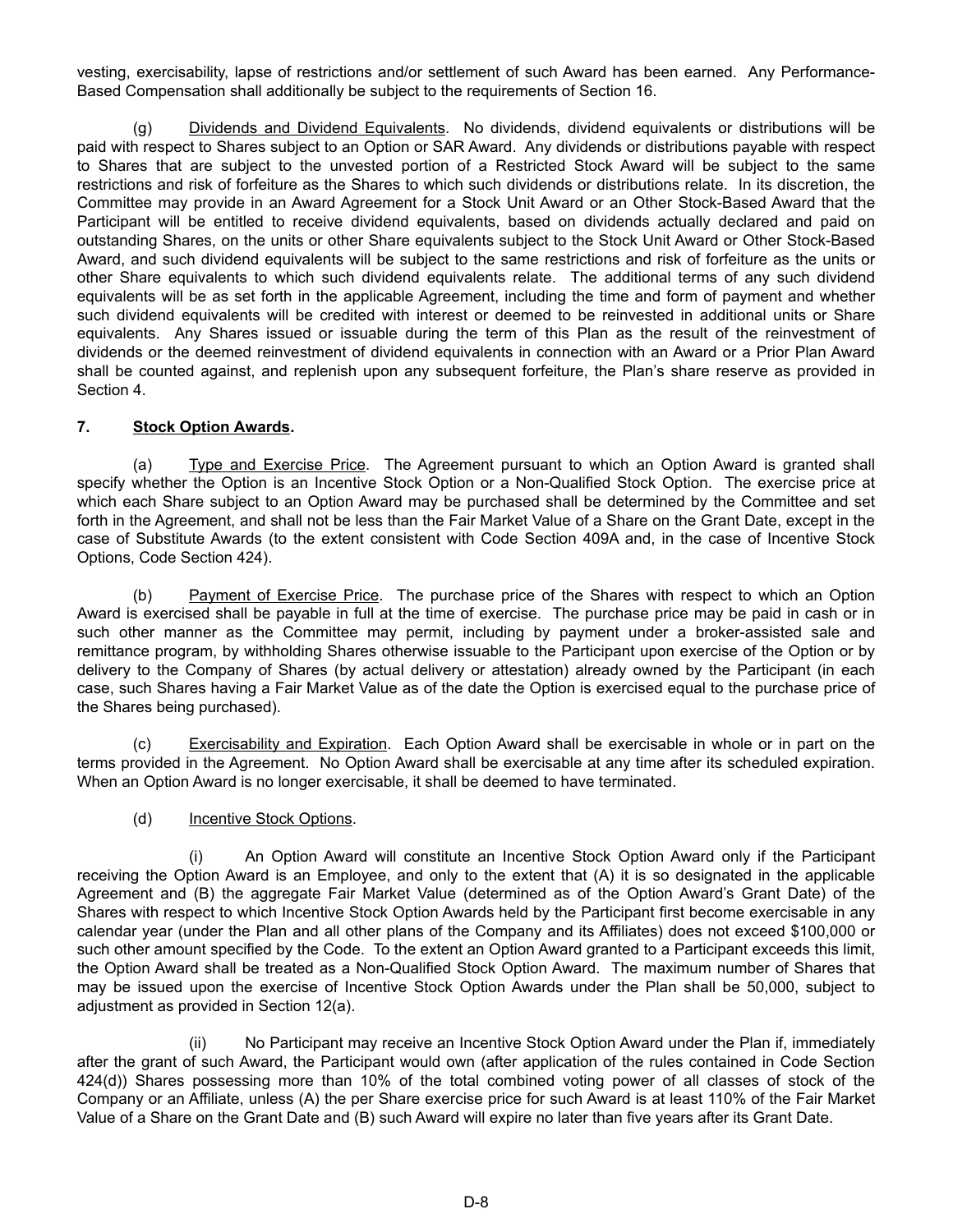(iii) For purposes of Continuous Service by a Participant who has been granted an Incentive Stock Option Award, no approved leave of absence may exceed three months unless reemployment upon expiration of such leave is provided by statute or contract. If reemployment is not so provided, then on the date six months following the first day of such leave, any Incentive Stock Option held by the Participant shall cease to be treated as an Incentive Stock Option and shall be treated for tax purposes as a Non-Qualified Stock Option.

(iv) If an Incentive Stock Option Award is exercised after the expiration of the exercise periods that apply for purposes of Code Section 422, such Option shall thereafter be treated as a Non-Qualified Stock Option.

(v) The Agreement covering an Incentive Stock Option Award shall contain such other terms and provisions that the Committee determines necessary to qualify the Option Award as an Incentive Stock Option Award.

(e) Extension if Exercise Prevented by Law. Notwithstanding the foregoing, if the exercise of an Option Award during the applicable post-termination of Continuous Service exercise period as set forth in Section 6(d) or in the applicable Agreement is prevented by Section 17(c), the Option shall remain exercisable until the later of (i) 30 days after the date the exercise of the Option would no longer be prevented by such provision, or (ii) the end of the applicable post-termination exercise period, but in no event later than the scheduled expiration date of the Option as set forth in the applicable Agreement.

### **8. Stock Appreciation Right Awards.**

(a) Nature of Award. An Award of Stock Appreciation Rights shall be subject to such terms and conditions as are determined by the Committee, and shall provide a Participant the right to receive upon exercise of the SAR Award all or a portion of the excess of (i) the Fair Market Value as of the date of exercise of the SAR Award of the number of Shares as to which the SAR Award is being exercised, over (ii) the aggregate exercise price for such number of Shares. The per Share exercise price for any SAR Award shall be determined by the Committee and set forth in the applicable Agreement, and shall not be less than the Fair Market Value of a Share on the Grant Date, except in the case of Substitute Awards (to the extent consistent with Code Section 409A).

(b) Exercise of SAR. Each SAR Award may be exercisable in whole or in part at the times, on the terms and in the manner provided in the Agreement. No SAR Award shall be exercisable at any time after its scheduled expiration. When a SAR Award is no longer exercisable, it shall be deemed to have terminated. Upon exercise of a SAR Award, payment to the Participant shall be made at such time or times as shall be provided in the Agreement in the form of cash, Shares or a combination of cash and Shares as determined by the Committee. The Agreement may provide for a limitation upon the amount or percentage of the total appreciation on which payment (whether in cash and/or Shares) may be made in the event of the exercise of a SAR Award.

### **9. Restricted Stock Awards.**

(a) Vesting and Consideration. Shares subject to a Restricted Stock Award shall be subject to vesting and the lapse of applicable restrictions based on such conditions or factors, including the achievement of specified performance goals, and occurring over such period of time as the Committee may determine in its discretion. The Committee may provide whether any consideration other than Continuous Service must be received by the Company or any Affiliate as a condition precedent to the grant of a Restricted Stock Award, and may correspondingly provide for Company reacquisition or repurchase rights if such additional consideration has been required and some or all of a Restricted Stock Award does not vest.

(b) Shares Subject to Restricted Stock Awards. Unvested Shares subject to a Restricted Stock Award shall be evidenced by a book-entry in the name of the Participant with the Company's transfer agent or by one or more Stock certificates issued in the name of the Participant. Any such Stock certificate shall be deposited with the Company or its designee, together with an assignment separate from the certificate, in blank, signed by the Participant, and bear an appropriate legend referring to the restricted nature of the Restricted Stock evidenced thereby. Any book-entry shall be subject to comparable restrictions and corresponding stop transfer instructions. Upon the vesting of Shares of Restricted Stock, and the Company's determination that any necessary conditions precedent to the release of vested Shares (such as satisfaction of tax withholding obligations and compliance with applicable legal requirements) have been satisfied, such vested Shares shall be made available to the Participant in such manner as may be prescribed or permitted by the Committee. Except as otherwise provided in the Plan or an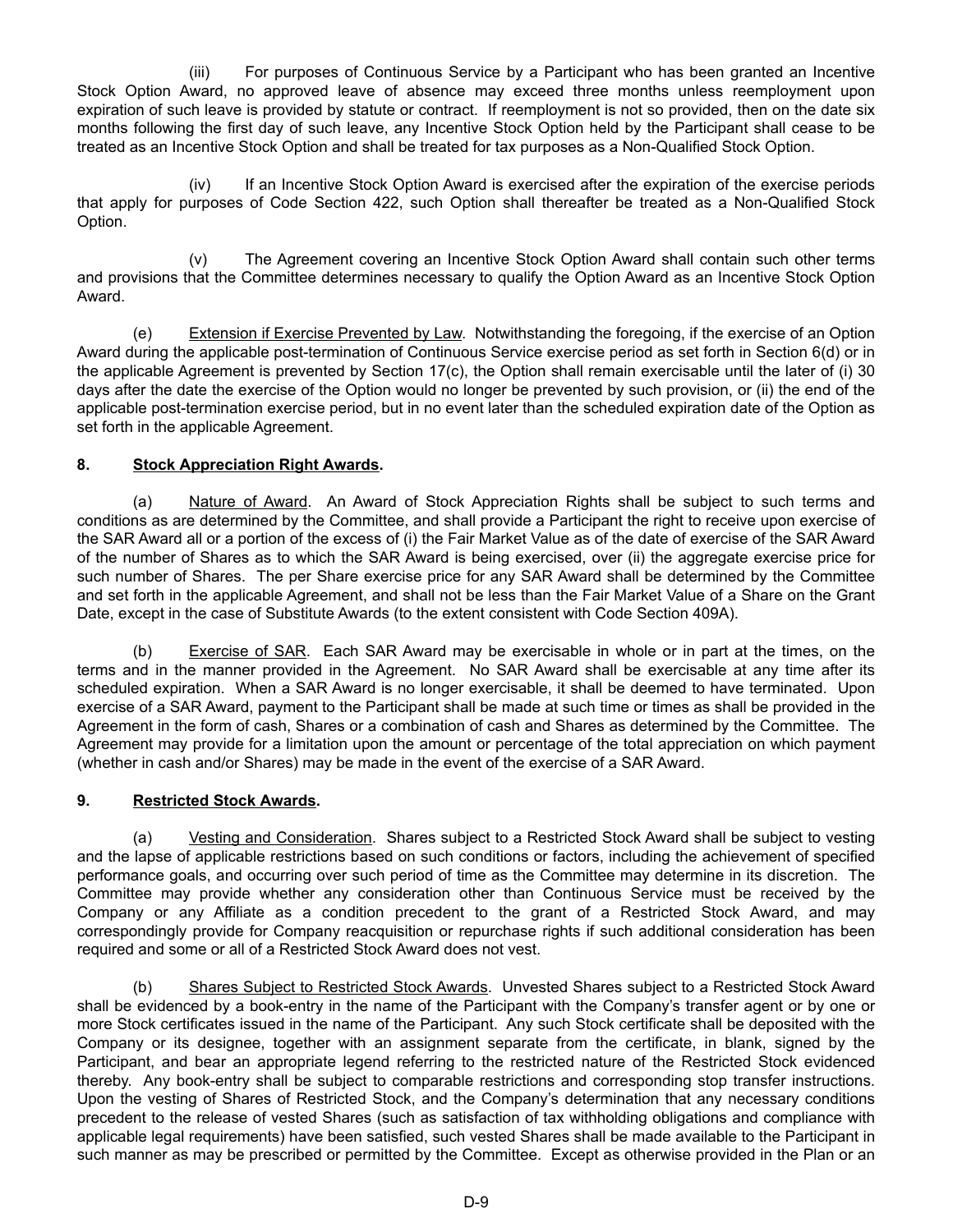applicable Agreement, a Participant with a Restricted Stock Award shall have all the rights of a shareholder, including the right to vote the Shares of Restricted Stock.

### **10. Stock Unit Awards.**

(a) Vesting and Consideration. A Stock Unit Award shall be subject to vesting and the lapse of applicable restrictions based on such conditions or factors and occurring over such period of time as the Committee may determine in its discretion. If vesting of a Stock Unit Award is conditioned on the achievement of specified performance goals, the extent to which they are achieved over the specified performance period shall determine the number of Stock Units that will be earned and eligible to vest, which may be greater or less than the target number of Stock Units stated in the Agreement. The Committee may provide whether any consideration other than Continuous Service must be received by the Company or any Affiliate as a condition precedent to the settlement of a Stock Unit Award.

(b) Payment of Award. Following the vesting of a Stock Unit Award, and the Company's determination that any necessary conditions precedent to the settlement of the Award (such as satisfaction of tax withholding obligations and compliance with applicable legal requirements) have been satisfied, settlement of the Award and payment to the Participant shall be made at such time or times in the form of cash, Shares (which may themselves be considered Restricted Stock under the Plan) or a combination of cash and Shares as determined by the Committee.

**11. Other Stock-Based Awards.** The Committee may from time to time grant Shares and other Awards that are valued by reference to and/or payable in whole or in part in Shares under the Plan. The Committee shall determine the terms and conditions of such Awards, which shall be consistent with the terms and purposes of the Plan. The Committee may direct the Company to issue Shares subject to restrictive legends and/or stop transfer instructions that are consistent with the terms and conditions of the Award to which the Shares relate.

#### **12. Changes in Capitalization, Corporate Transactions, Change in Control.**

(a) Adjustments for Changes in Capitalization. In the event of any equity restructuring (within the meaning of Financial Accounting Standards Board ("FASB") ASC Topic 718) that causes the per share value of Shares to change, such as a stock dividend, stock split, spinoff, rights offering or recapitalization through an extraordinary dividend, the Committee shall make such adjustments as it deems equitable and appropriate to (i) the aggregate number and kind of Shares or other securities issued or reserved for issuance under the Plan, (ii) the number and kind of Shares or other securities subject to outstanding Awards, (iii) the exercise price of outstanding Options and SARs, and (iv) any maximum limitations prescribed by the Plan with respect to certain types of Awards or the grants to individuals of certain types of Awards. In the event of any other change in corporate capitalization, including a merger, consolidation, reorganization, or partial or complete liquidation of the Company, such equitable adjustments described in the foregoing sentence may be made as determined to be appropriate and equitable by the Committee to prevent dilution or enlargement of rights of Participants. In either case, any such adjustment shall be conclusive and binding for all purposes of the Plan. No adjustment shall be made pursuant to this Section 12(a) in connection with the conversion of any convertible securities of the Company, or in a manner that would cause Incentive Stock Options to violate Code Section 422(b) or cause an Award to be subject to adverse tax consequences under Code Section 409A.

(b) Corporate Transactions. Unless otherwise provided in an applicable Agreement or another written agreement between a Participant and the Company, the following provisions shall apply to outstanding Awards in the event of a Change in Control that involves a Corporate Transaction.

(i) *Continuation, Assumption or Replacement of Awards*. In the event of a Corporate Transaction, the surviving or successor entity (or its Parent) may continue, assume or replace Awards outstanding as of the date of the Corporate Transaction (with such adjustments as may be required or permitted by Section 12(a)), and such Awards or replacements therefor shall remain outstanding and be governed by their respective terms, subject to Section 12(b)(iv) below. A surviving or successor entity may elect to continue, assume or replace only some Awards or portions of Awards. For purposes of this Section 12(b)(i), an Award shall be considered assumed or replaced if, in connection with the Corporate Transaction and in a manner consistent with Code Section 409A (and Code Section 424 if the Award is an ISO), either (A) the contractual obligations represented by the Award are expressly assumed by the surviving or successor entity (or its Parent) with appropriate adjustments to the number and type of securities subject to the Award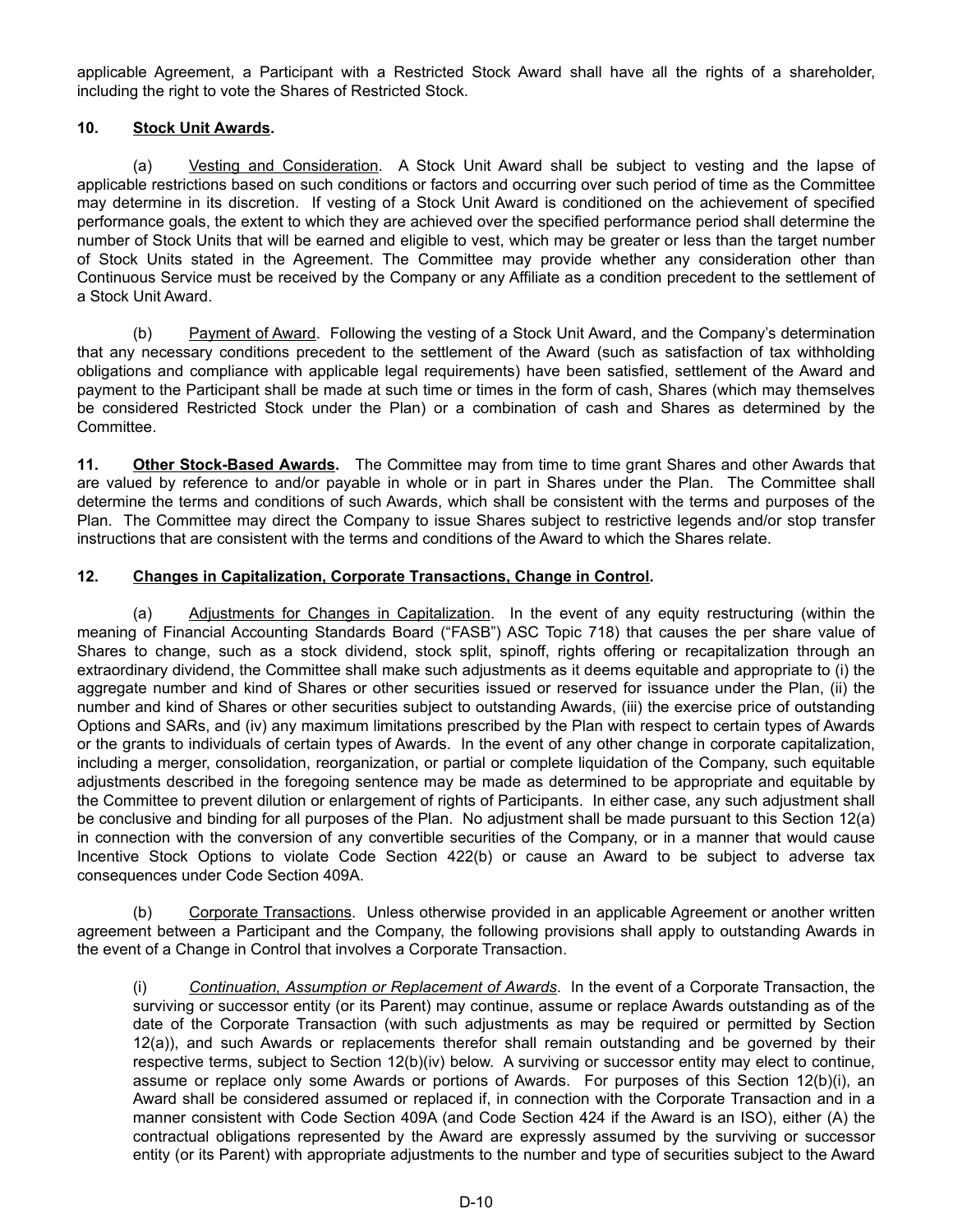and the exercise price thereof that preserves the intrinsic value of the Award existing at the time of the Corporate Transaction, or (B) the Participant has received a comparable equity-based award that preserves the intrinsic value of the Award existing at the time of the Corporate Transaction and contains terms and conditions that are substantially similar to those of the Award.

(ii) *Acceleration*. If and to the extent that outstanding Awards under the Plan are not continued, assumed or replaced in connection with a Corporate Transaction, then (A) all outstanding Option and SAR Awards shall become fully vested and exercisable for such period of time prior to the effective time of the Corporate Transaction as is deemed fair and equitable by the Committee, and shall terminate at the effective time of the Corporate Transaction, (B) all outstanding Full Value Awards shall fully vest immediately prior to the effective time of the Corporate Transaction, and (C) to the extent vesting of any Award is subject to satisfaction of specified performance goals, such Award shall be deemed "fully vested" for purposes of this Section 12(b)(ii) if the performance goals are deemed to have been satisfied at the target level of performance and the vested portion of the Award at the target level of performance is prorated to reflect the portion of the performance period that has elapsed as of the effective time of the Corporate Transaction. The Committee shall provide written notice of the period of accelerated exercisability of Option and SAR Awards to all affected Participants. The exercise of any Option or SAR Award whose exercisability is accelerated as provided in this Section 12(b)(ii) shall be conditioned upon the consummation of the Corporate Transaction and shall be effective only immediately before such consummation.

(iii) *Payment for Awards*. If and to the extent that outstanding Awards under the Plan are not continued, assumed or replaced in connection with a Corporate Transaction, then the Committee may provide that some or all of such outstanding Awards shall be canceled at or immediately prior to the effective time of the Corporate Transaction in exchange for payments to the Participants as provided in this Section 12(b)(iii). The Committee will not be required to treat all Awards similarly for purposes of this Section 12(b)(iii). The payment for any Award canceled shall be in an amount equal to the difference, if any, between (A) the fair market value (as determined in good faith by the Committee) of the consideration that would otherwise be received in the Corporate Transaction for the number of Shares subject to the Award, and (B) the aggregate exercise price (if any) for the Shares subject to such Award. If the amount determined pursuant to the preceding sentence is not a positive number with respect to any Award, such Award may be canceled pursuant to this Section 12(b)(iii) without payment of any kind to the affected Participant. With respect to an Award whose vesting is subject to the satisfaction of specified performance goals, the number of Shares subject to such an Award for purposes of this Section 12(b)(iii) shall be the number of Shares as to which the Award would have been deemed "fully vested" for purposes of Section 12(b)(ii). Payment of any amount under this Section 12(b)(iii) shall be made in such form, on such terms and subject to such conditions as the Committee determines in its discretion, which may or may not be the same as the form, terms and conditions applicable to payments to the Company's shareholders in connection with the Corporate Transaction, and may, in the Committee's discretion, include subjecting such payments to vesting conditions comparable to those of the Award canceled, subjecting such payments to escrow or holdback terms comparable to those imposed upon the Company's shareholders under the Corporate Transaction, or calculating and paying the present value of payments that would otherwise be subject to escrow or holdback terms.

(iv) *Termination After a Corporate Transaction*. If and to the extent that Awards are continued, assumed or replaced under the circumstances described in Section 12(b)(i), and if within six months after the Corporate Transaction a Participant experiences an involuntary termination of Continuous Service for reasons other than Cause, then (A) outstanding Option and SAR Awards issued to the Participant that are not yet fully exercisable shall immediately become exercisable in full and shall remain exercisable for one year following the Participant's termination of Continuous Service, and (B) any Full Value Awards that are not yet fully vested shall immediately vest in full (with vesting in full for a performance-based award determined as provided in Section 12(b)(ii), except that the proportionate vesting amount will be determined with respect to the portion of the performance period during which the Participant was a Service Provider).

(c) Other Change in Control. In the event of a Change in Control that does not involve a Corporate Transaction, the Committee may, in its discretion, take such action as it deems appropriate with respect to outstanding Awards, which may include: (i) providing for the cancellation of any Award in exchange for payments in a manner similar to that provided in Section 12(b)(iii) or (ii) making such adjustments to the Awards then outstanding as the Committee deems appropriate to reflect such Change in Control, which may include the acceleration of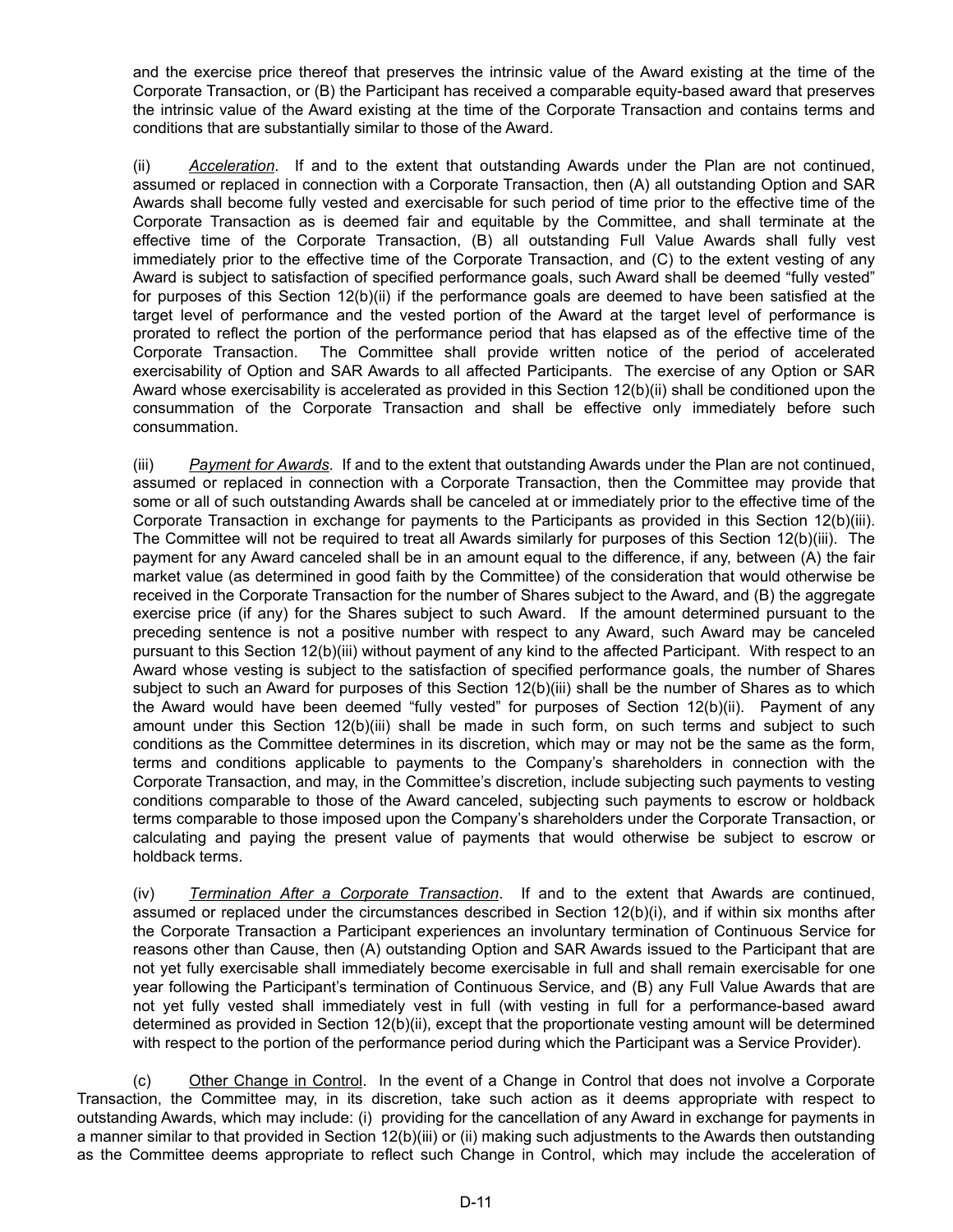vesting in full or in part. The Committee will not be required to treat all Awards similarly in such circumstances, and may include such further provisions and limitations in any Award Agreement as it may deem equitable and in the best interests of the Company.

(d) Dissolution or Liquidation. Unless otherwise provided in an applicable Agreement, in the event of a proposed dissolution or liquidation of the Company, the Committee will notify each Participant as soon as practicable prior to the effective date of such proposed transaction. An Award will terminate immediately prior to the consummation of such proposed action.

(e) Parachute Payment Limitation. Notwithstanding any other provision of this Plan or any other plan, arrangement or agreement to the contrary, if any of the payments or benefits provided or to be provided by the Company or its Affiliates to a Participant or for the Participant's benefit pursuant to the terms of this Plan or otherwise ("Covered Payments") constitute "parachute payments" within the meaning of Code Section 280G, and would, but for this Section 12(e) be subject to the excise tax imposed under Code Section 4999 (or any successor provision thereto) or any similar tax imposed by state or local law and any interest or penalties with respect to such taxes (collectively, the **"**Excise Tax"), then the Covered Payments shall be reduced (but not below zero) to the minimum extent necessary to ensure that no portion of the Covered Payments is subject to the Excise Tax.

**13. Plan Participation and Service Provider Status.** Status as a Service Provider shall not be construed as a commitment that any Award will be made under the Plan to that Service Provider or to eligible Service Providers generally. Nothing in the Plan or in any Agreement or related documents shall confer upon any Service Provider or Participant any right to Continuous Service with the Company or any Affiliate, nor shall it interfere with or limit in any way any right of the Company or any Affiliate to terminate the person's Continuous Service at any time with or without Cause or change such person's compensation, other benefits, job responsibilities or title.

**14. Tax Withholding.** The Company or any Affiliate, as applicable, shall have the right to (a) withhold from any cash payment under the Plan or any other compensation owed to a Participant an amount sufficient to cover any required withholding taxes related to the grant, vesting, exercise or settlement of an Award, and (b) require a Participant or other person receiving Shares under the Plan to pay a cash amount sufficient to cover any required withholding taxes before actual receipt of those Shares. In lieu of all or any part of a cash payment from a person receiving Shares under the Plan, the Committee may permit the Participant to satisfy all or any part of the required tax withholding obligations (but not to exceed the maximum individual statutory tax rate in each applicable jurisdiction) by authorizing the Company to withhold a number of the Shares that would otherwise be delivered to the Participant pursuant to the Award, or by delivering to the Company Shares already owned by the Participant, with the Shares so withheld or delivered having a Fair Market Value on the date the taxes are required to be withheld equal to the amount of taxes to be withheld.

### **15. Effective Date, Duration, Amendment and Termination of the Plan.**

(a) Effective Date. The Plan became effective on October 31, 2017, the date it was approved by the Company's shareholders, which shall be considered the date of the Plan's adoption for purposes of Treasury Regulation §1.422-2(b)(2)(i). No awards were made under the Plan prior to its effective date. The increase in the number of Shares available for issuance under the Plan as described in Section 4(a) will become effective on the date it is approved by the Company's shareholders, and if the increase is not so approved, the revision to Section 4(a) shall not become effective.

(b) Duration of the Plan. The Plan shall remain in effect until all Shares subject to it are distributed, all Awards have expired or terminated, the Plan is terminated pursuant to Section 15(c), or the tenth anniversary of the effective date of the Plan, whichever occurs first (the "Termination Date"). Awards made before the Termination Date shall continue to be outstanding in accordance with their terms and the terms of the Plan unless otherwise provided in the applicable Agreements.

(c) Amendment and Termination of the Plan. The Board may at any time terminate, suspend or amend the Plan. The Company shall submit any amendment of the Plan to its shareholders for approval only to the extent required by applicable laws or regulations or the rules of any securities exchange on which the Shares may then be listed. No termination, suspension, or amendment of the Plan may materially impair the rights of any Participant under a previously granted Award without the Participant's consent, unless such action is necessary to comply with applicable law or stock exchange rules.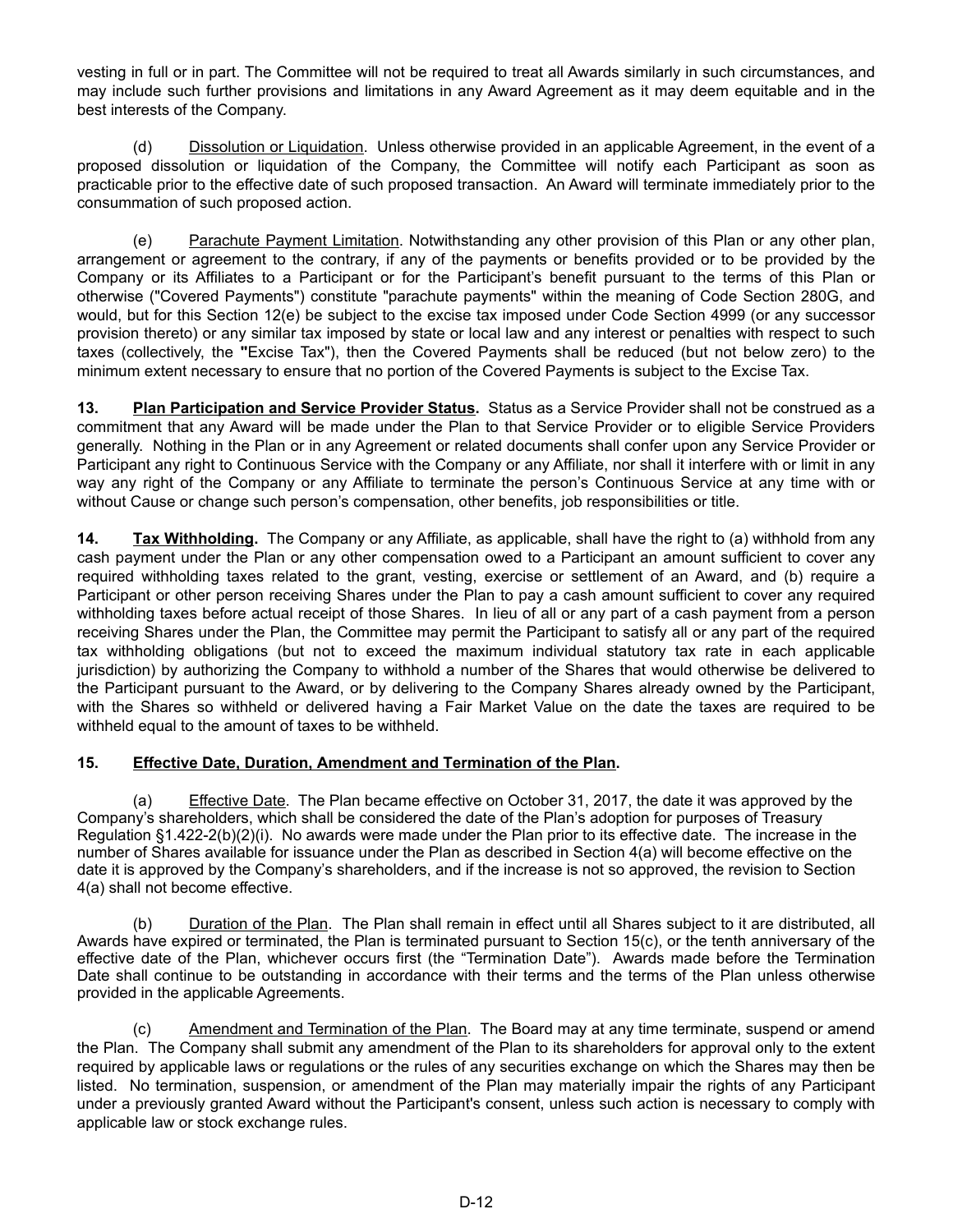(d) Amendment of Awards. Subject to Section 15(e), the Committee may unilaterally amend the terms of any Agreement evidencing an Award previously granted, except that no such amendment may materially impair the rights of any Participant under the applicable Award without the Participant's consent, unless such amendment is necessary to comply with applicable law or stock exchange rules or any compensation recovery policy as provided in Section 17(i).

(e) No Option or SAR Repricing. Except as provided in Section 12(a), no Option or Stock Appreciation Right Award granted under the Plan may be (i) amended to decrease the exercise price thereof, (ii) cancelled in conjunction with the grant of any new Option or Stock Appreciation Right Award with a lower exercise price, (iii) cancelled in exchange for cash, other property or the grant of any Full Value Award at a time when the per share exercise price of the Option or Stock Appreciation Right Award is greater than the current Fair Market Value of a Share, or (iv) otherwise subject to any action that would be treated under accounting rules as a "repricing" of such Option or Stock Appreciation Right Award, unless such action is first approved by the Company's shareholders.

### **16. Performance-Based Compensation.**

(a) Awards. If an Award is subject to this Section 16, then the grant of the Award, the vesting and lapse of restrictions thereon and/or the distribution of cash, Shares or other property pursuant thereto, as applicable, shall be subject to the achievement over the applicable performance period of one or more performance goals based on one or more of the performance measures specified in Section 16(c). The Committee will select the applicable performance measure(s) and specify the performance goal(s) based on those performance measures for any performance period, specify in terms of an objective formula or standard the method for calculating the amount payable to a Participant if the performance goal(s) are satisfied, and certify the degree to which applicable performance goals have been satisfied and any amount that vests and is payable in connection with an Award subject to this Section 16. The Committee shall also have the authority to provide, in an Agreement or otherwise, for modification of a performance period and/or adjustments or waivers of the performance that measures on which the performance goals are based, which may include adjustments that would cause such measures to be considered "non-GAAP financial measures" within the meaning of Rule 101 under Regulation G promulgated by the Securities and Exchange Commission, including but not limited to adjustments for events that are unusual in nature or infrequently occurring, such as a Change in Control, acquisitions, divestitures, restructuring activities or asset write-downs, or for changes in applicable tax laws or accounting principles. The Committee may also adjust performance measures for a performance period in connection with an event described in Section 12(a) to prevent the dilution or enlargement of a Participant's rights with respect to Performance-Based Compensation. The Committee may adjust any amount determined to be otherwise payable in connection with an Award subject to this Section 16. The Committee may also provide, in an Agreement or otherwise, that the achievement of specified performance goals in connection with an Award subject to this Section 16 may be waived upon the death or Disability of the Participant or under any other circumstance as determined by the Committee.

(b) Performance Measures. For purposes of any Full Value Award considered Performance-Based Compensation subject to this Section 16, the performance measures to be utilized may be based on one or more individual performance measures or business criteria, including, but not limited to: (i) net earnings or net income; (ii) earnings before one or more of interest, taxes, depreciation, amortization and share-based compensation expense; (iii) earnings per share (basic or diluted); (iv) revenue or sales, on a net or gross basis, or sales mix or diversity; (v) gross profit; (vi) operating income; (vii) profitability as measured by return ratios (including, but not limited to, return on assets, return on equity, return on capital, return on invested capital and return on revenue, each of which may exclude cash, cash equivalents, marketable securities, short-term or long-term debt) or by the degree to which any of the foregoing earnings measures exceed a percentage of revenue or gross profit; (viii) cash flow (including, but not limited to, operating cash flow, free cash flow and cash flow return on capital); (ix) market share; (x) margins (including, but not limited to, one or more of gross, operating, pre-tax earnings and net earnings margins); (xi) stock price; (xii) total shareholder return; (xiii) asset quality; (xiv) non-performing assets; (xv) operating assets; (xvi) balance of cash, cash equivalents and marketable securities; (xvii) cost and expense management; (xviii) economic value added or similar value added measurements; (xix) improvement in or attainment of working capital levels; (xx) productivity ratios; (xxi) employee retention or satisfaction measures; (xxii) safety record; (xxiii) customer satisfaction; (xxiv) debt, credit or other leverage measures or ratios; (xxv) implementation or completion of critical projects; (xxvi) economic profit; (xxvii) pre-tax income; (xxviii) distribution channels, including quantity, mix or diversity; (xxix) customer bookings or orders; and (xxx) delivery timing and damage claims. Any performance goal based on one or more of the foregoing performance measures may be expressed in absolute amounts, as a percent of sales, on a per share basis (basic or diluted), relative to one or more other performance measures, as a growth rate or change from preceding periods, or as a comparison to the performance of specified companies, indices or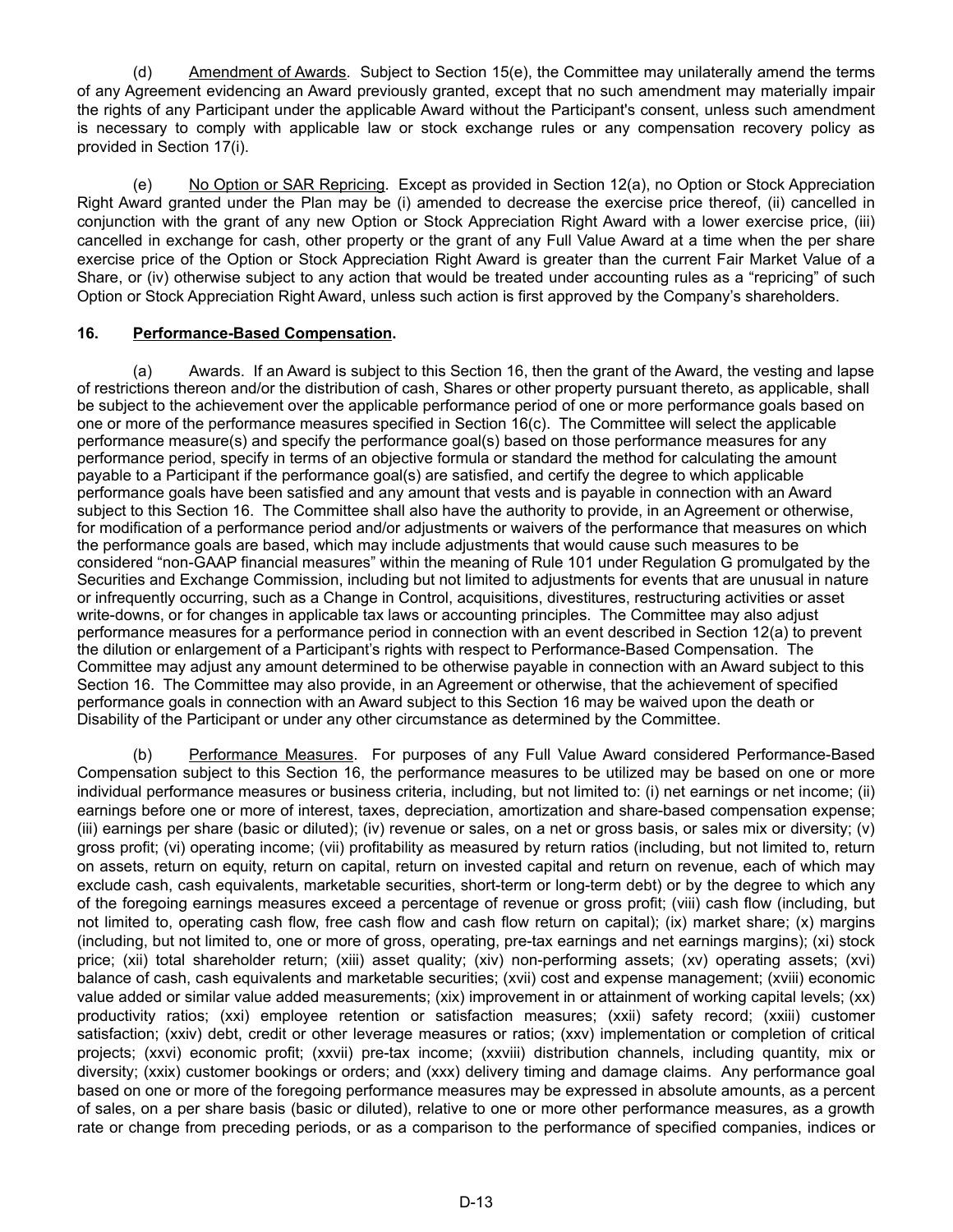other external measures, and may relate to one or any combination of Company, Affiliate, subsidiary, division, business unit, operational unit or individual performance.

# **17. Other Provisions.**

(a) Unfunded Plan. The Plan shall be unfunded and the Company shall not be required to segregate any assets that may at any time be represented by Awards under the Plan. Neither the Company, its Affiliates, the Committee, nor the Board shall be deemed to be a trustee of any amounts to be paid under the Plan nor shall anything contained in the Plan or any action taken pursuant to its provisions create or be construed to create a fiduciary relationship between the Company and/or its Affiliates, and a Participant. To the extent any person has or acquires a right to receive a payment in connection with an Award under the Plan, this right shall be no greater than the right of an unsecured general creditor of the Company.

(b) Limits of Liability. Except as may be required by law, neither the Company nor any member of the Board or of the Committee, nor any other person participating (including participation pursuant to a delegation of authority under Section 3(d) of the Plan) in any determination of any question under the Plan, or in the interpretation, administration or application of the Plan, shall have any liability to any party for any action taken, or not taken, in good faith under the Plan.

(c) Compliance with Applicable Legal Requirements and Company Policies. No Shares distributable pursuant to the Plan shall be issued and delivered unless and until the issuance of the Shares complies with all applicable legal requirements, including compliance with the provisions of applicable state and federal securities laws, and the requirements of any securities exchanges on which the Company's Shares may, at the time, be listed. During any period in which the offering and issuance of Shares under the Plan is not registered under federal or state securities laws, Participants shall acknowledge that they are acquiring Shares under the Plan for investment purposes and not for resale, and that Shares may not be transferred except pursuant to an effective registration statement under, or an exemption from the registration requirements of, such securities laws. Any stock certificate or book-entry evidencing Shares issued under the Plan that are subject to securities law restrictions shall bear or be accompanied by an appropriate restrictive legend or stop transfer instruction. Notwithstanding any other provision of this Plan, the acquisition, holding or disposition of Shares acquired pursuant to the Plan shall in all events be subject to compliance with applicable Company policies as they exist from time to time, including but not limited to, those relating to insider trading, pledging or hedging transactions, minimum post-vesting holding periods and stock ownership guidelines, and to forfeiture or recovery of compensation as provided in Section 17(i).

(d) Other Benefit and Compensation Programs. Payments and other benefits received by a Participant under an Award made pursuant to the Plan shall not be deemed a part of a Participant's regular, recurring compensation for purposes of the termination, indemnity or severance pay laws of any country and shall not be included in, nor have any effect on, the determination of benefits under any other employee benefit plan, contract or similar arrangement provided by the Company or an Affiliate unless expressly so provided by such other plan, contract or arrangement, or unless the Committee expressly determines that an Award or portion of an Award should be included to accurately reflect competitive compensation practices or to recognize that an Award has been made in lieu of a portion of competitive cash compensation.

(e) Governing Law. To the extent that federal laws do not otherwise control, the Plan and all determinations made and actions taken pursuant to the Plan shall be governed by the laws of the State of Indiana without regard to its conflicts-of-law principles and shall be construed accordingly.

(f) Severability. If any provision of the Plan shall be held illegal or invalid for any reason, the illegality or invalidity shall not affect the remaining parts of the Plan, and the Plan shall be construed and enforced as if the illegal or invalid provision had not been included.

(g) Code Section 409A. It is intended that (i) all Awards of Options, SARs and Restricted Stock under the Plan will not provide for the deferral of compensation within the meaning of Code Section 409A and thereby be exempt from Code Section 409A, and (ii) all other Awards under the Plan will either not provide for the deferral of compensation within the meaning of Code Section 409A, or will comply with the requirements of Code Section 409A, and Awards shall be structured and the Plan administered and interpreted in accordance with this intent. The Plan and any Agreement may be unilaterally amended by the Company in any manner deemed necessary or advisable by the Committee or Board in order to maintain such exemption from or compliance with Code Section 409A, and any such amendment shall conclusively be presumed to be necessary to comply with applicable law.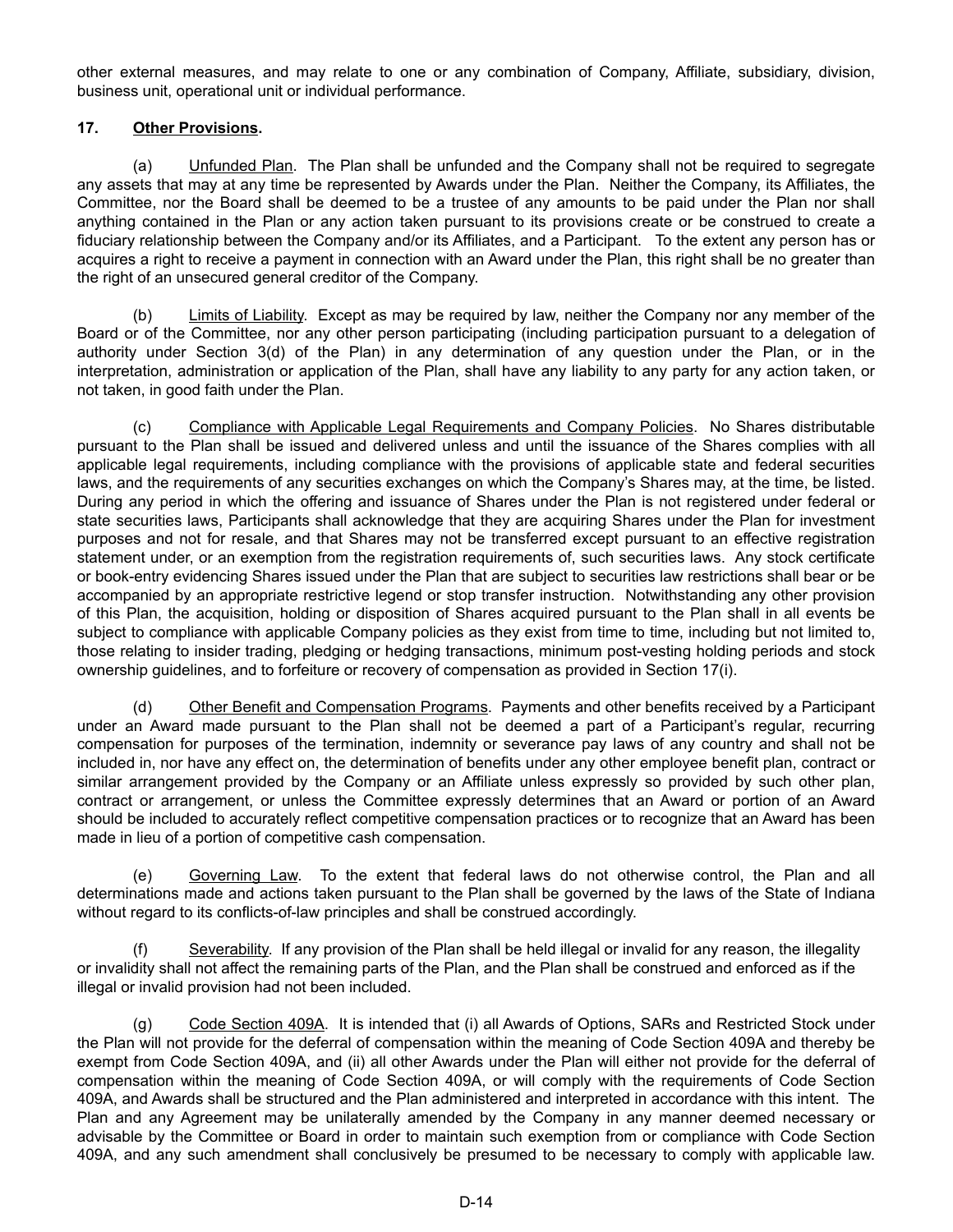Notwithstanding anything to the contrary in the Plan or any Agreement, with respect to any Award that constitutes a deferral of compensation subject to Code Section 409A:

> (A) If any amount is payable under such Award upon a termination of Continuous Service, a termination of Continuous Service will be deemed to have occurred only at such time as the Participant has experienced a "separation from service" as such term is defined for purposes of Code Section 409A;

> (B) If any amount shall be payable with respect to any such Award as a result of a Participant's "separation from service" at such time as the Participant is a "specified employee" within the meaning of Code Section 409A, then no payment shall be made, except as permitted under Code Section 409A, prior to the first business day after the earlier of (1) the date that is six months after the Participant's separation from service or (2) the Participant's death. Unless the Committee has adopted a specified employee identification policy as contemplated by Code Section 409A, specified employees will be identified in accordance with the default provisions specified under Code Section 409A.

None of the Company, the Board, the Committee nor any other person involved with the administration of this Plan shall (i) in any way be responsible for ensuring the exemption of any Award from, or compliance by any Award with, the requirements of Code Section 409A, (ii) have any obligation to design or administer the Plan or Awards granted thereunder in a manner that minimizes a Participant's tax liabilities, including the avoidance of any additional tax liabilities under Code Section 409A, and (iii) have any liability to any Participant for any such tax liabilities.

(h) Rule 16b-3. It is intended that the Plan and all Awards granted pursuant to it shall be administered by the Committee so as to permit the Plan and Awards to comply with Exchange Act Rule 16b-3. If any provision of the Plan or of any Award would otherwise frustrate or conflict with the intent expressed in this Section 17(h), that provision to the extent possible shall be interpreted and deemed amended in the manner determined by the Committee so as to avoid the conflict. To the extent of any remaining irreconcilable conflict with this intent, the provision shall be deemed void as applied to Participants subject to Section 16 of the Exchange Act to the extent permitted by law and in the manner deemed advisable by the Committee.

# (i) Forfeiture and Compensation Recovery.

(i) The Committee may specify in an Agreement that the Participant's rights, payments, and benefits with respect to an Award will be subject to reduction, cancellation, forfeiture or recovery by the Company upon the occurrence of certain specified events, in addition to any otherwise applicable vesting or performance conditions of an Award. Such events may include but are not limited to termination of Continuous Service for Cause; violation of any material Company or Affiliate policy; breach of noncompetition, non-solicitation or confidentiality provisions that apply to the Participant; a determination that the payment of the Award was based on an incorrect determination that financial or other criteria were met or other conduct by the Participant that is detrimental to the business or reputation of the Company or its Affiliates.

(ii) Awards and any compensation associated therewith may be made subject to forfeiture, recovery by the Company or other action pursuant to any compensation recovery policy adopted by the Board or the Committee at any time, including in response to the requirements of Section 10D of the Exchange Act and any implementing rules and regulations thereunder, or as otherwise required by law. Any Agreement may be unilaterally amended by the Committee to comply with any such compensation recovery policy.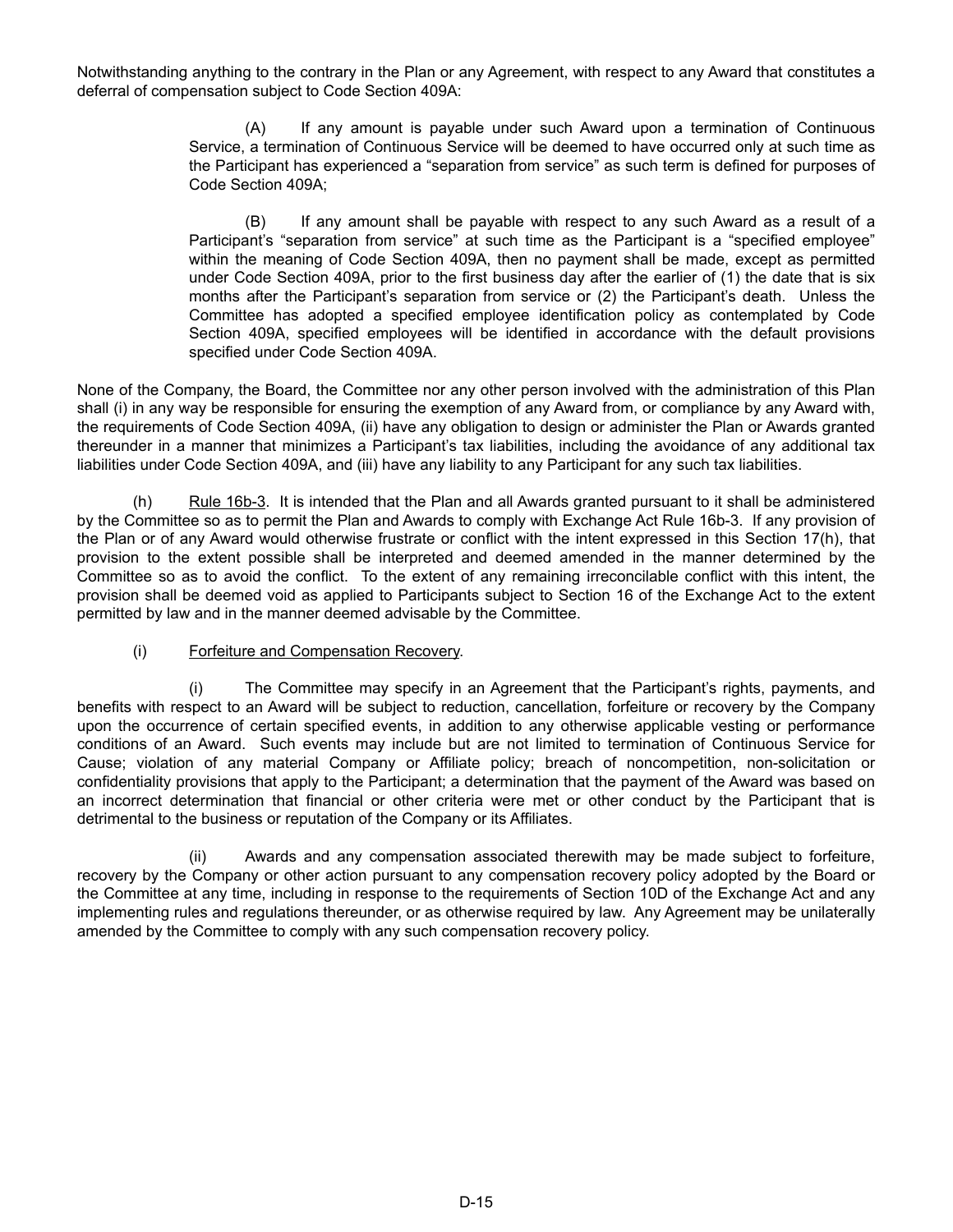# **■ Kimball**'International *KIMBALL INTERNATIONAL, INC.*

*ATTN: JIM KRODEL 1600 ROYAL STREET JASPER, IN 47546*

### **VOTE BY INTERNET - www.proxyvote.com**

Use the Internet to transmit your voting instructions and for electronic delivery of information up until 11:59 p.m. Eastern Time on October 25, 2021. Have your proxy card in hand when you access the web site and follow the instructions to obtain your records and to create an electronic voting instruction form.

#### **ELECTRONIC DELIVERY OF FUTURE PROXY MATERIALS**

If you would like to reduce the costs incurred by our company in mailing proxy materials, you can consent to receiving all future proxy statements, proxy cards and annual reports electronically via e-mail or the Internet. To sign up for electronic delivery, please follow the instructions above to vote using the Internet and, when prompted, indicate that you agree to receive or access proxy materials electronically in future years.

#### **VOTE BY PHONE - 1-800-690-6903**

Use any touch-tone telephone to transmit your voting instructions up until 11:59 p.m. Eastern Time on October 25, 2021. Have your proxy card in hand when you call and then follow the instructions.

#### **VOTE BY MAIL**

Mark, sign and date your proxy card and return it in the postage-paid envelope we have provided or return it to Vote Processing, c/o Broadridge, 51 Mercedes Way, Edgewood, NY 11717.

TO VOTE, MARK BLOCKS BELOW IN BLUE OR BLACK INK AS FOLLOWS:

KEEP THIS PORTION FOR YOUR RECORDS DETACH AND RETURN THIS PORTION ONLY **THIS PROXY CARD IS VALID ONLY WHEN SIGNED AND DATED.** D59113-P60562  $\Box$  $\Box$ 01) KRISTINE L. JUSTER<br>02) VALERIE R LOVE 02) VALERIE R. LOVE<br>03) THOMAS L TISCH 03) THOMAS J. TISCHHAUSER 1. Election of Directors **Nominees: The Board of Directors recommends you vote FOR the following proposals:** 2. APPROVE THE COMPANY'S PROPOSED AMENDED AND RESTATED ARTICLES OF INCORPORATION TO PROVIDE SHAREHOLDERS THE RIGHT TO UNILATERALLY AMEND THE COMPANY'S RESTATED BY-LAWS. 3. APPROVE, BY A NON-BINDING, ADVISORY VOTE, THE COMPENSATION PAID TO OUR NAMED EXECUTIVE OFFICERS. 4. APPROVE AN INCREASE IN AVAILABLE SHARES UNDER THE KIMBALL INTERNATIONAL, INC. 2017 STOCK INCENTIVE PLAN. 5. RATIFY THE APPOINTMENT OF DELOITTE & TOUCHE LLP AS THE INDEPENDENT REGISTERED PUBLIC ACCOUNTING FIRM FOR FISCAL YEAR 2022. **NOTE:** In their discretion, the Proxies are authorized to vote upon such other business as may properly come before the meeting or any adjournment thereof.  $\Box$ **For All Withhold For All All Except For Against Abstain**  $\Box$   $\Box$  $\Box$ **KIMBALL INTERNATIONAL, INC.** The state of the state of the state of the state of the state of the state of the state of the state of the state of the state of the state of the state of the state of the state of the state nominee(s), mark "For All Except" and write the<br>number(s) of the nominee(s) on the line below.<br>and the set of the nominee(s) on the line below. THE BOARD OF DIRECTORS RECOMMENDS YOU VOTE **FOR EACH OF THE FOLLOWING CLASS I DIRECTORS TO SERVE FOR A THREE-YEAR TERM:** Please sign exactly as your name(s) appear(s) hereon. When signing as attorney, executor,<br>administrator, or other fiduciary, please give full title as such. Joint owners should each sign<br>personally. All holders must sign. or partnership name by authorized officer. This form of proxy card is a specimin only and cannot be used to vote

| Signature [PLEASE SIGN WITHIN BOX] | Jate | Signature (Joint Owners) | Date |
|------------------------------------|------|--------------------------|------|